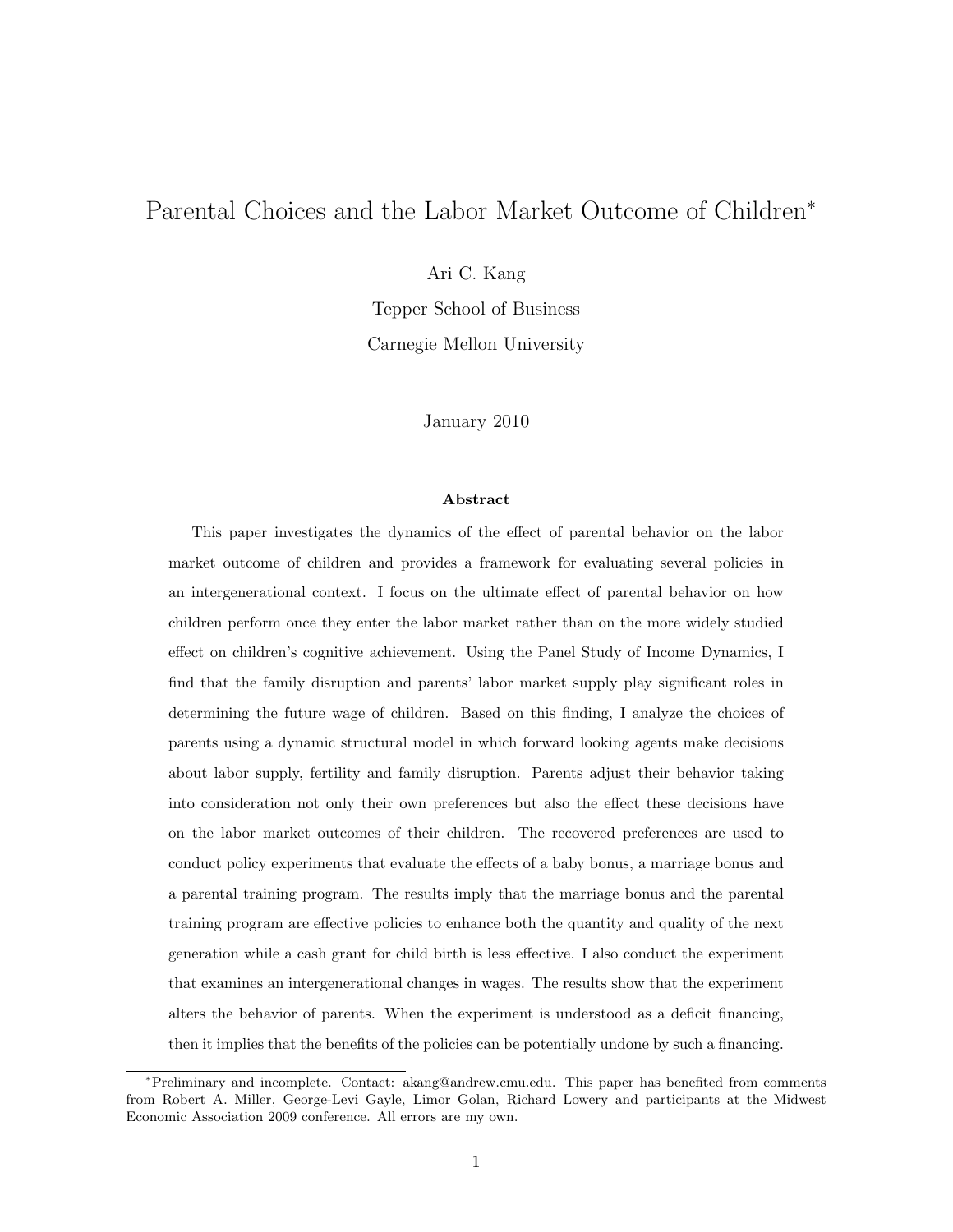## 1 Introduction

The structure of the family and the labor market in the developed world has changed dramatically in the modern era. Women have entered the labor force at unprecedented levels, the frequency of divorce has skyrocketed, and fertility has declined markedly. For example, in the U.S. almost 60% of females are in the labor force compare to one third in 1950, the U.S. divorce rate more than doubled from 1960 to 1980 before a more recent reversal and many developed countries have a fertility rate that is below replacement. While the expanded opportunities for women to work outside the home is almost universally considered a positive development, the high level of divorce and the drop in fertility have raised serious concerns. Children may suffer from family disruption and be affected by change in female labor supply,<sup>1</sup> while the institutional and social infrastructure of the developed world seems heavily dependent on population growth: in the absence of a productive young generation, pay-as-you-go old age support programs face insolvency, and the impressive reductions in poverty rates among the elderly may reverse.

While each of these three developments stands as important in its own right, they are best analyzed in a unified framework. Increased labor market participation by women and more frequent divorce bear a close link even though the direction of causation is unclear. Fertility decisions, too, relate to the set of opportunities available to women, both with respect to the labor market and with respect to divorce. Analyzing policy intended to address problems associated with fertility rates and family disruption requires understanding potentially unintended consequences along the other dimensions. For example, a policy designed to increase fertility might lead to behavior that decreases the productivity of the next generation by distorting incentives to invest in parenting, thus partially or fully offsetting any benefits of increased fertility.

This paper presents a framework for completing such analyses. I develop a dynamic structural model of labor force participation, fertility, and divorce. The dynamics of female labor supply and fertility has been widely studied. For example, Wolpin [1984] and Hotz and Miller [1993] investigate the dynamic structural model of fertility in the context of either mortality or contraception. Rosenzweig and Wolpin [1980] and Heckman and Walker [1990] relate fertility

 $1Ruhm$  [2004] documents a small negative relationship between maternal employment and the cognitive ability of children, while Amato [2005] reviews evidence that family disruption is associated with lower achievement by children.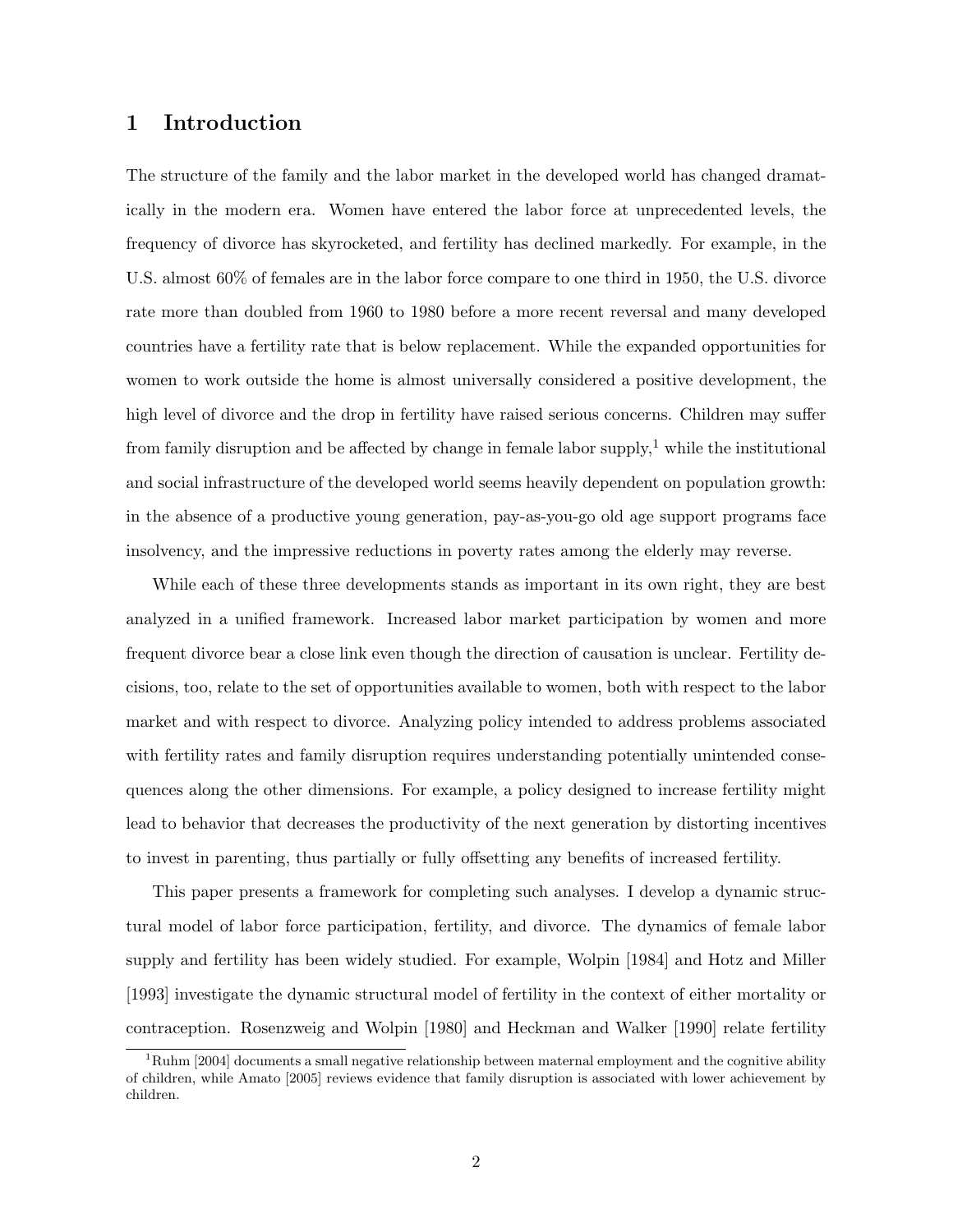and female labor in a life-cycle model, and structural models on this are studied in Hotz and Miller [1988], Eckstein and Wolpin [1989] and more recently Gayle and Miller [2006]. However, most of the models adopted in these studies treat the husband's choice exogenous, focusing on female's behavior. This feature restricts the possibility of exploring the marital dissolution which I address as one of main choices. Also, the models do not study the benefits children can bring into parents in detail.<sup>2</sup> A recent paper by Tartari [2006] does consider these two factors, namely the divorce choice and chidren's outcomes, using a dynamic model of the household. However, the focus of her study is on the cognitive ability of children, as measured by the score on standardized test. In my model, parents care about the labor market outcome of their children and take this into account when making decisions about further childbearing, labor market participation, and family disruption. In contrast to much of the literature on family disruption, including Tartari [2006], I focus on evaluating the long-term effects on children once they enter the labor market rather than on potentially transitory effects on school performance, psychological well-being, or standardized testing. This both provides a more natural model of parental concern for children and permits evaluation of policies with important intertemporal implications, such as deficit financing of government spending.

I estimate the model using data from the Panel Study of Income Dynamics (PSID). Since I take into account that parents care about the labor market outcome of their children, I first estimate a wage equation which provides an individual fixed effect for each member of the sample. This wage equation provides inputs into the optimization problem of parents (and potential parents) via a parametric "production function" for the individual fixed effect and educational achievement of children. I then non-parametrically estimate time investment in children and years children are exposed to family disruption, along with the conditional choice probabilities for labor market participation, divorce, and childbearing. Next, exploiting the methodology developed in Hotz and Miller [1993] and Altug and Miller [1998], I estimate parameters of the utility function of adults. This estimation technique exploits the characteristic of finite state dependence; differences in choices made in a given period can be effectively undone along some path of actions available to agents in the model. Finite state dependence permits consistent

 ${}^{2}$ For example, Eckstein and Wolpin [1989] leave the utility component from children unspecified and use non-fertile periods only to estimate the model.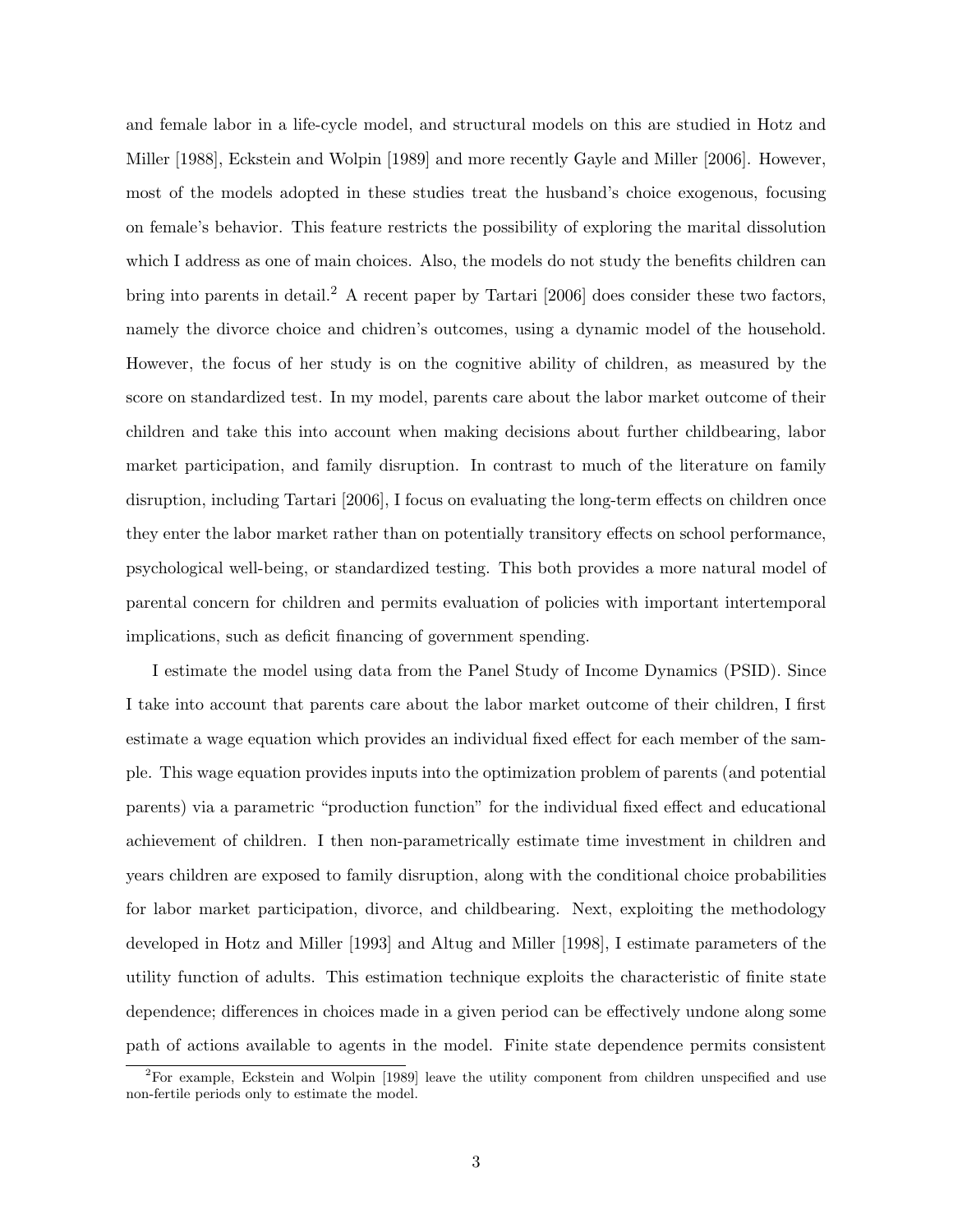estimation of the parameters of the model without the extreme computational burden of repeatedly calculating the value function for each possible set of parameter values. However, one of the crucial decisions that parents make is whether and for how long to expose their children to family disruption in the form of divorce. The decision to divorce or not divorce when a child is at a certain age has a potentially irreversible effect on that child, which renders finite state dependence inapplicable for the divorce decision. By modeling divorce as occurring when the weighted sum of the expected utility of each party is higher as singles than within the marriage, I am able to exploit the presence of divorcees in the panel to identify the model while exploiting the benefits of finite state dependence exhibited by the other discrete choices available. The final estimation step applies a minimum distance estimator to recover the structural parameters.

Having estimated the model, I proceed to describe several policy experiments. Since I model the link between fertility, labor, family disruption and the eventual labor market outcome of children, I am able to include policies that are likely to have important intergenerational effects and are thus difficult to evaluate in a more static framework. Specifically, I consider a baby bonus policy, where the government pays for the birth of new child, that has been implemented several countries experiencing low fertility rates. I investigate another type of cash grant policy, namely a marriage bonus, which is intended to give a couple incentives to get married or remained married. I also consider a government policy of parental training, where the government attempts to increase the productivity of parental time investment in children. Such a policy has the potential to improve labor market outcomes of children and also to stimulate fertility by making the production of "quality" children, who may provide more utility to parents, less expensive. Finally, I examine an intergenerational substitution effect by altering the wage of each generation. One example of such intervention could be a deficit financing of government spending. That is, I posit an income tax reduction for the parent's generation, paid back through an increase in the tax rate on their children. In this context, this intergenerational substitution experiment can serve two purposes. First, it provides some guidance as to how fertility polices and policies designed to improve the prospects of children should be funded. Even an otherwise effective policy could prove counterproductive if the method of funding mostly offsets the salutary effects. Furthermore, the unprecedented levels of deficits in the U.S. make a careful understanding of the dynamics of deficit financing crucial.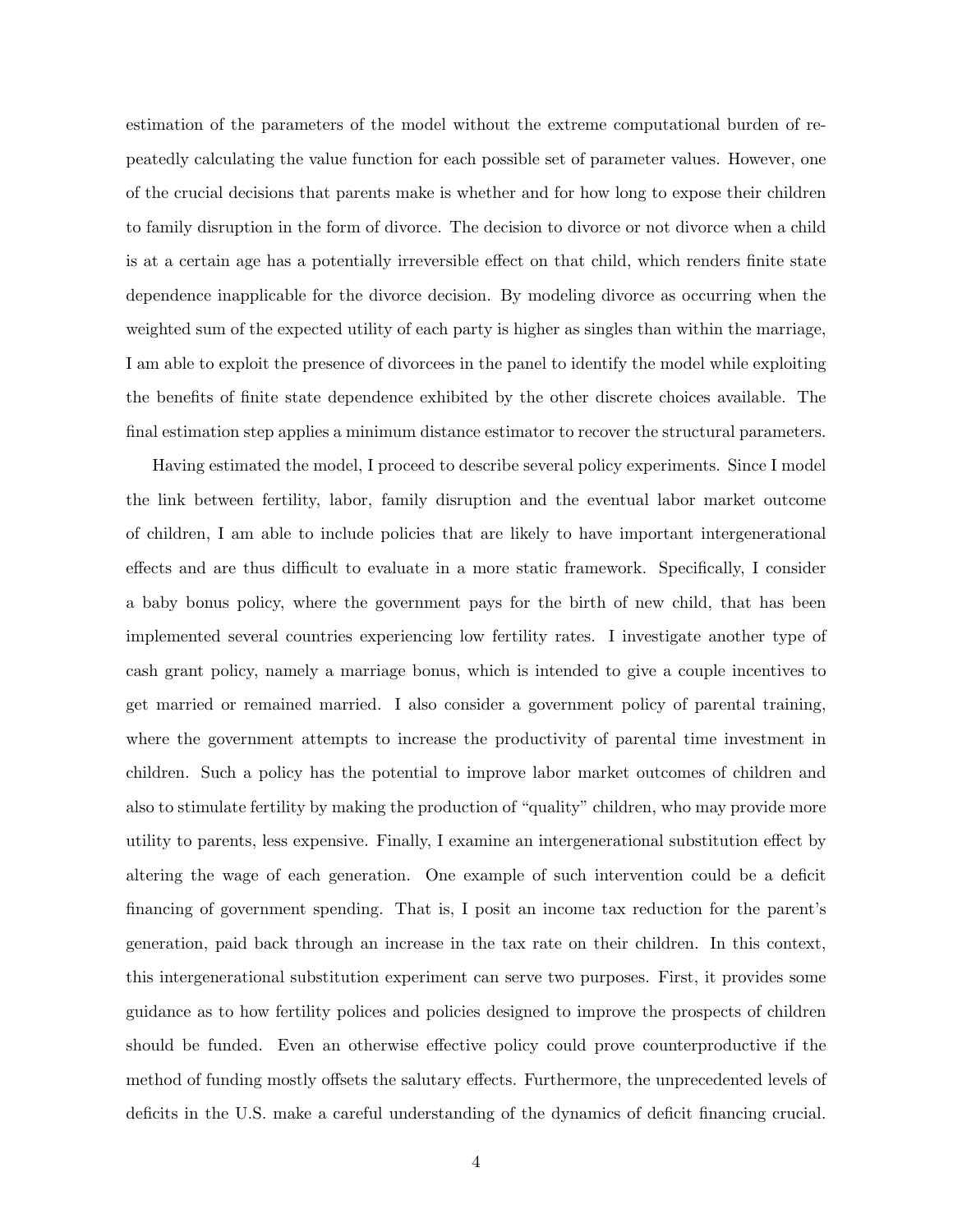Given that the U.S., almost uniquely in the developed world, has avoided major drops in fertility, learning whether these financial developments are likely to move the U.S. closer to such an event is important in its own right.

My simulation results show that the most effective way to achieve productive population growth is through the marriage bonus policy. It raises the total fertility rate appreciably while decreasing family disruption, yielding a more productive future generation. Another effective policy is parental training. The effect of a cash grant for child birth turns out to be negligible even at the high end of payments that are currently applied in some countries. According to my estimates, the intergenerational substitution experiment, where the parent generation earns higher wages and the children generation earns lower wages than in the absence of the experiment, decreases the fertility rate and enhance the value of divorce. Therefore, a less productive future generation with reduced size is expected. These findings assert that the cash grant for child birth is not a wise choice and is even worse when the policy is implemented through deficit financing. On the other hand, implementing policies that give monetary incentives to stay married or that enhance the productivity of parenting are better ways to generate more productive population growth.

The estimation and policy experiments carried out in this paper draw motivation from evidence relating the outcome of children to the choices and characteristics of parents. See the survey of Haveman and Wolfe [1995] for a detailed literature review up to the mid 90s. More recent work includes Tartari [2006], who uses a structural model to disentangle causation and correlation between the observed difference in children's cognitive achievement and the marital status of parents. There is also a significant literature on the relationship between parental labor market decisions and the eventual labor market outcome of children. Much of this research focuses on income mobility; for example, Solon [1992] examines the income mobility between generations in the U.S. and in a separate paper with Chadwick and Solon [2002] the income mobility of daughters is studied. The study of the effect of family disruption on children's later labor market outcome is relatively limited and mostly done in sociology. The findings are not consistent; for example, Krein [1986] finds that the negative effect of a single parent family on earnings of males is through education, Amato and Keith [1991] examine differences in the effect of family disruption by race and sex and find no evidence of a negative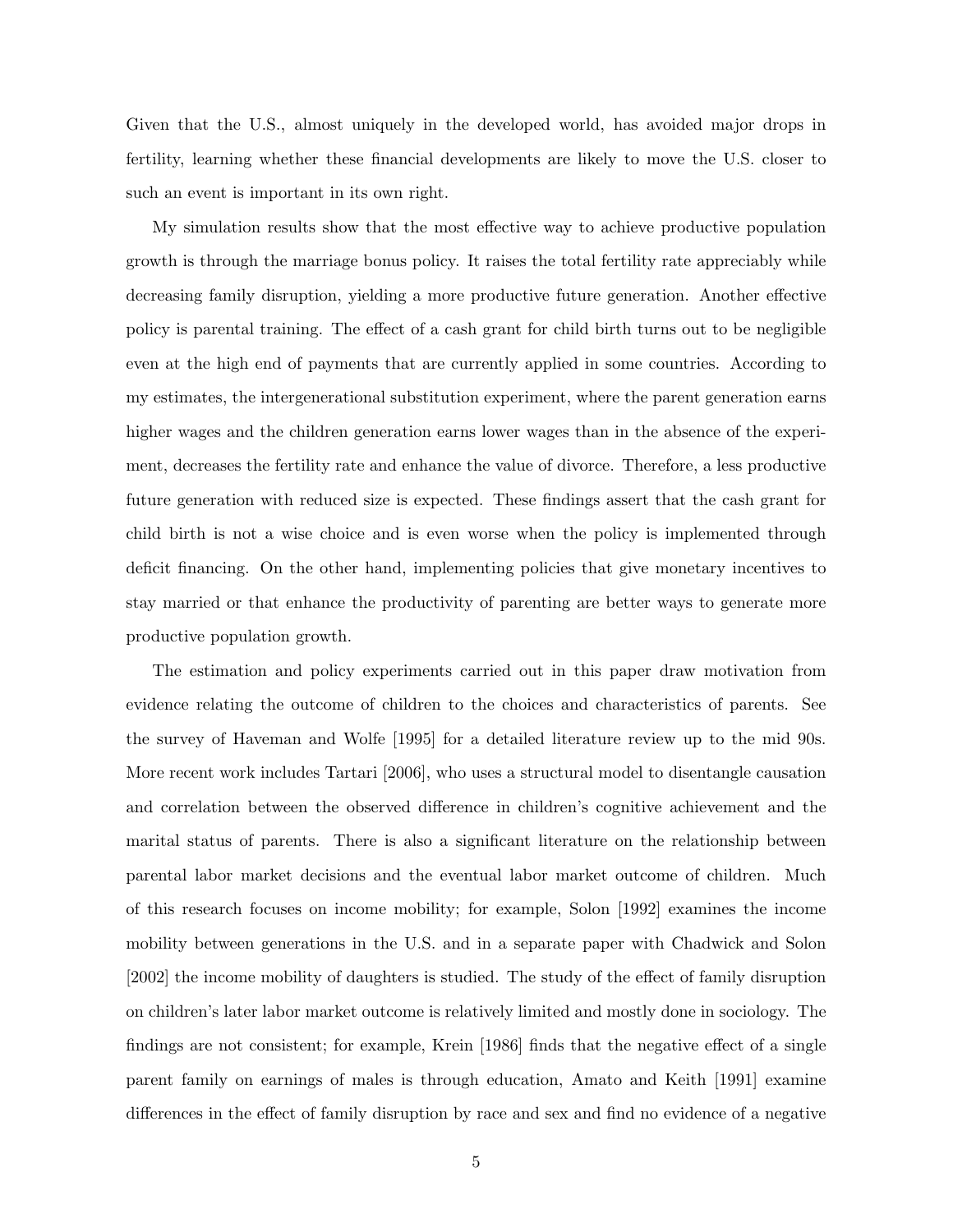effect of family disruption for minority males and PPowell and Parcel [1997] assert that the negative effect of family disruption on earnings occurs through education for females but not for males. Fronstin et al. [2001] find a slightly negative effect of parental disruption on the employment of males while the effect on females' wage rate is substantial. On the other hand, after controlling various family backgrounds and incorporating the death of parent, Lang and Zagorsky [2000] conclude that there is no significant effect of being raised in a single-parent family on the earnings of children. More recently, Gruber [2001] examines the consequences of unilateral divorce and finds that children exposed to easier divorce laws have lower income as adults. Since these studies mostly focus on cross sectional data and often ignore the timing of family disruption, I conduct a separate regression study on the effect of family disruption on the wage of children using panel data which considers the timing of family disruption.<sup>3</sup> The magnitude and direction of the effect are not uniform across race and gender. However, the study shows that family disruption itself and its timing has a significant effect on children's future wage. This further motivates constructing and estimating a dynamic model of family disruption and the labor market outcome of children.

The paper is structured as follows. The following section introduces the data set used in the paper. Section 3 introduces the model, and the estimation strategy can be found in section 4. Section 5 discusses identification issues, section 6 addresses the empirical findings and section 7 provides the implications of policy simulations. Section 8 concludes the paper.

## 2 Data

The data used in the following structural model is constructed from the Individual File, Family File, Childbirth and Adoption History File, Marriage History File, Parent Identification File and T-2 Individual Income File from PSID. All individuals in the sample are either "Head" or "Wife" of a family at least at some point during the study period from 1968 to 2000. From the Individual File and the Family File, anyone who has missing values on race, age, or education level are identified and excluded.<sup>4</sup> Also individuals with missing labor market

<sup>3</sup>The details of this regression study is documented in Appendix.

<sup>4</sup>The education data is inconsistent and incomplete. For example some respondents report the education level in a year which is lower than they have reported in previous years. Hence, the maximum of a respondent's reported levels of education is used as the level of education in this study.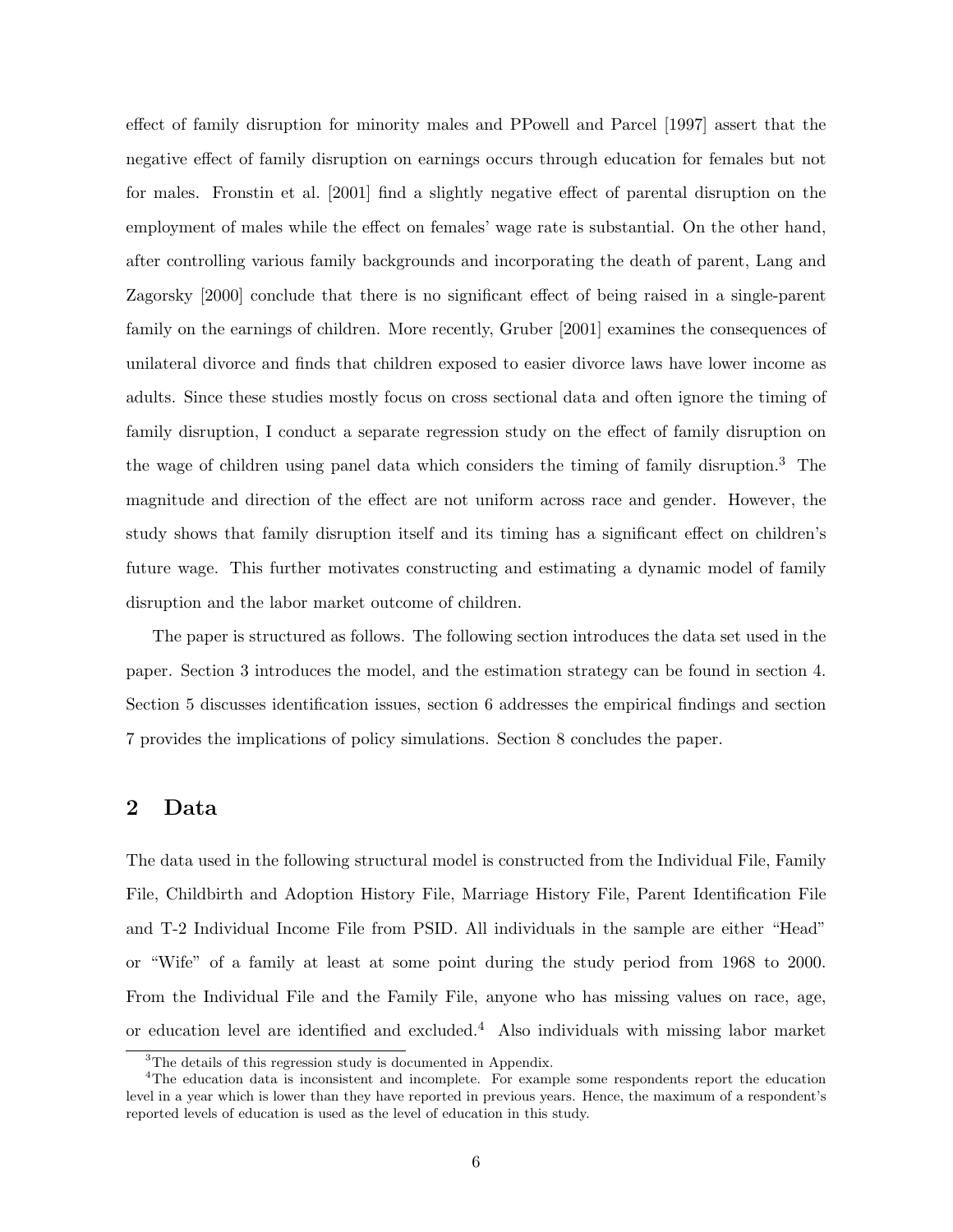data such as participation, hours worked or wage are dropped from the sample. Due to the change from an annual to a bi-annual survey for the PSID starting in 1999, T-2 Individual Income File is used to construct the labor market data for 1998 and 2000. By using the Marital History File, individuals with uncertain marriage/separtion date(s) are excluded. The number of children and birth decisions are traced from the Childbirth and Adoption History file and Parent Identification File. The sample after these treatments is referred to as the full sample. The annual summary statistics of the main variables are presented in columns called Full in Table 3, Table 4 and Table 5. One noticeable trend is the change in the labor market participation rates. The participation rate of males dropped from 98% to 85% during the study period while that of females has increased from 61% to 73%. Also the hours worked for females has increased by more than  $32\%$ . The education level of both genders has increased by on average more than two years during the study period. The data set also reflects the pervasive trend toward having fewer children.

#### 2.1 Sample selection

To analyze household behavior within the framework developed in this paper, it is necessary to select subsample from the full sample. Several restrictions on the full sample define the subsample. The restrictions are as follows: 1) An individual has to participate in the labor market at some point during the study period. This is required to recover the individual fixed effects that are used throughout the paper. 2) The subsample is composed of people who are currently married or who are divorced. This means that people who have never married are not in the subsample. Since the remarriage is not modeled in my study, people are excluded from the subsample from the point when they remarry. 3) If an individual is married in a certain year and his or her spouse's information is not complete, he or she is excluded in that year. That is, even though the individual provides all necessary information for the variables relevant to himself or herself, if his or her spouse's variables are missing, the individual cannot be in the subsample. This criterion along with the previous one reduces the size of subsample by a lot but these treatments are necessary. 4) To have a reasonable size of state variables, the maximum number of children is set to three. 5) If an individual's hourly wage is more than \$1000 or less than \$0.5, or if one works without monetary compensation in a certain year, he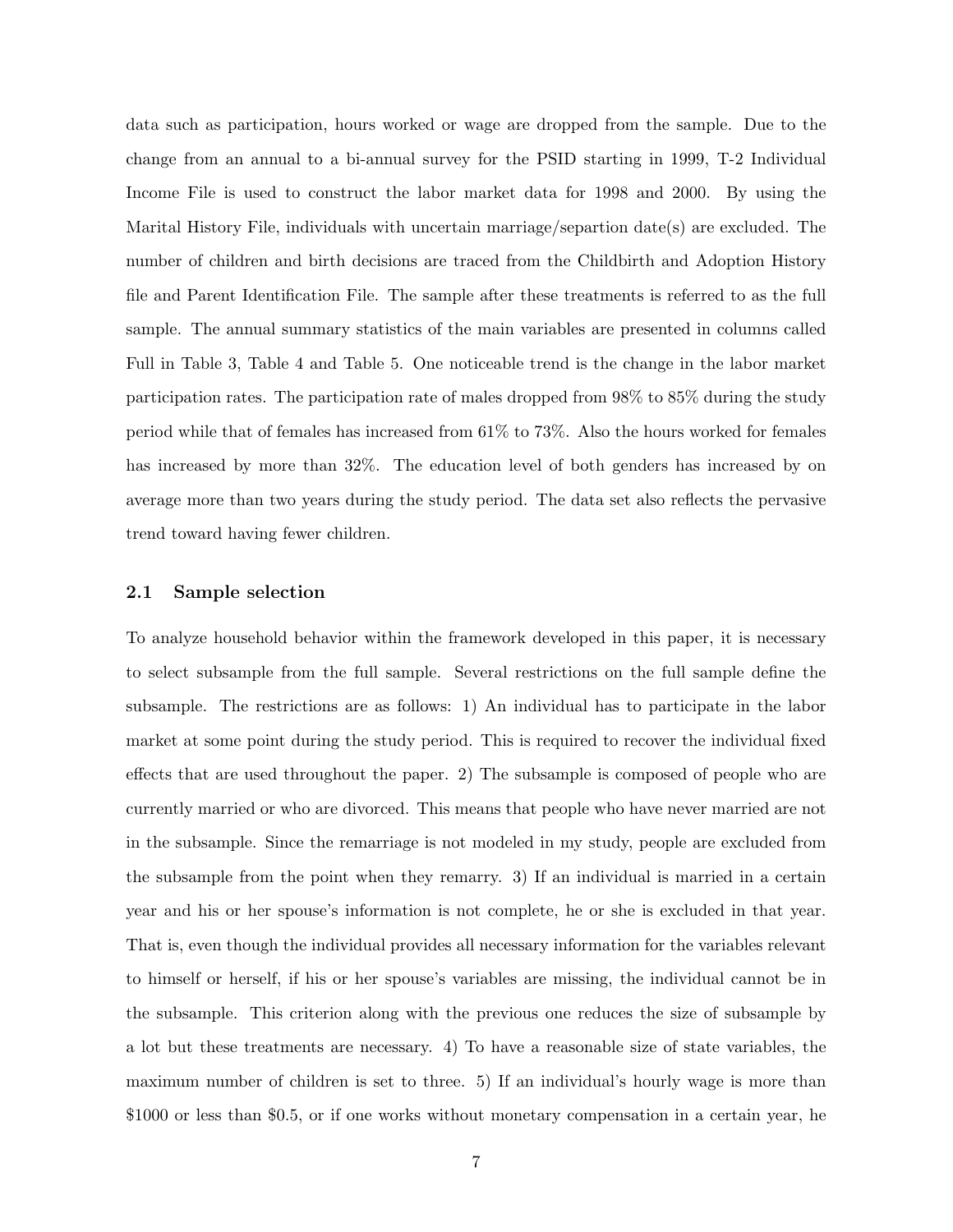or she is excluded from the subsample in that particular year. 6) If the separation is due to the death of a spouse, the individual is not recognized as a divorcee as the action of divorcing is a choice variable in my model.

The descriptive statistics of the subsample for the main variables are presented in Table 3, Table 4 and Table 5 under the column called Sub. Compared to the full sample, the size of subsample is much smaller. This feature is the most apparent for the initial periods. This is partly due to the fact that many females in earlier periods never enter the labor market in the study period. As they do not provide labor market variables necessary for this study, they are not in the sample, nor are their husbands. This also explains why the subsample is younger than the full sample. Older married females are less likely to be involved in the labor market.

Compared to the full sample, the education level for each gender is higher and the education level difference between genders is narrower in the subsample. Again, these features reflect the labor market participation restriction on the subsample. The subsample over represents nonblack people compared to the full sample. The birth rate is higher for the subsample. This is because the full sample considers not only married people and divorcees but also singles who are less likely to give birth. As I restrict the sample to have at most three children, the statistics for number of children are not perfectly comparable to that of the full sample.

Obviously, the labor participation restriction implies that the participation rate is higher. It turns out that despite the higher participation rate, females work less than in the full sample. Since the subsample excludes single females who would work full time, this is expected. Accordingly, as females work less in the subsample, they earn less compared to the wage in the full sample. This likely reflects the effect of accumulated human capital on wages. Despite some discrepancies from the full sample, the general observations about the full sample still apply in the subsample. For example, the labor market participation rate for males dropped by 6 percentage points and that for females increased by 16 percentage points during the study period. Also the labor supply of females has almost doubled and the education level for both genders has increased on average by 1.46 years.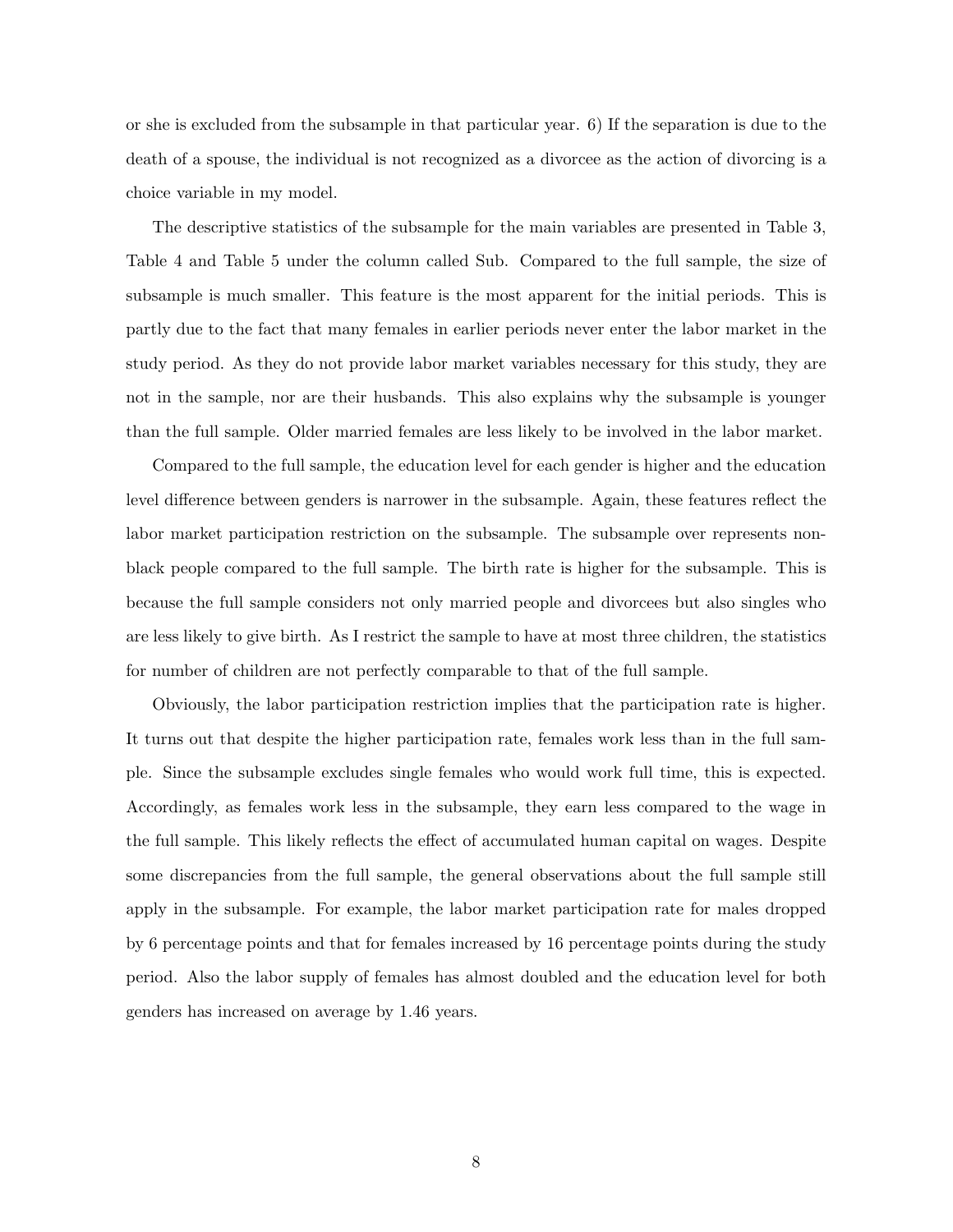## 3 Model

Several ways to model the decision making process in a household have been proposed. The most traditional one is the unitary approach in which a household is viewed as a single decision maker and the utilities of each members of the household are ignored. To model a more realistic allocation within a household, the cooperative approach relying on axiomatic bargaining is proposed by Manser and Brown [1980] and McElroy and Horney [1981]. Also the non-cooperative approach has been adopted, for example in Lundberg and Pollak [1994], in which each member of a household tries to maximize his or her utility considering the other member's action. Finally the collective approach has been developed since Chiappori [1988] where only Pareto optimality is assumed.<sup>5</sup> These static household behavior models are extended to a dynamic setting in various papers. Lich-Tyler [2001] studies a multi-period household bargaining problem and Echevarria and Merlo [1999] explored the educational gender differences in the framework of a dynamic household bargaining. In a dynamic non-cooperative setting, Brown and Flinn [2006] examine the investments in children and marital status.

In this paper the collective approach assuming Pareto optimality is utilized. As is well known, a Pareto optimal solution can be obtained through the maximization of the social welfare function. The social welfare function is a weighted sum of each house member's utility, which are a husband and a wife in the model.<sup>6</sup> Then the problem becomes a single agent problem in which the agent is a household that solves the following multi-period problem, under the budget constraints and time constraints:

$$
\max \qquad \sum_{t}^{T} \beta^{t-1} \{ \delta_{ft} u_{ft} + \delta_{mt} u_{mt} \} \tag{1}
$$

where f refers to a wife (female), m refers to a husband (male),  $\beta$  represents the time prefer-

<sup>&</sup>lt;sup>5</sup>For a survey on these three different approaches, see Vermeulen [2002].

<sup>&</sup>lt;sup>6</sup>Ideally the weight should reflect some sort of bargaining power through the observables of each member. Hence, the subscript  $t$  is used to denote the possibility that the weight can be a function of time varying variables such as wages of each member. If the weights become just a fixed number that either can be estimated or is assigned by a researcher, then the model follows the unitary household utility maximization with different individual utility function. This is the approach used in the estimation here, and hence the estimated Pareto weights are not time varying and do not depend on the observable characteristics of the members of the household. If there will not be any variables that are shared in each member's utility function, then the model resembles that of Samuelson [1956].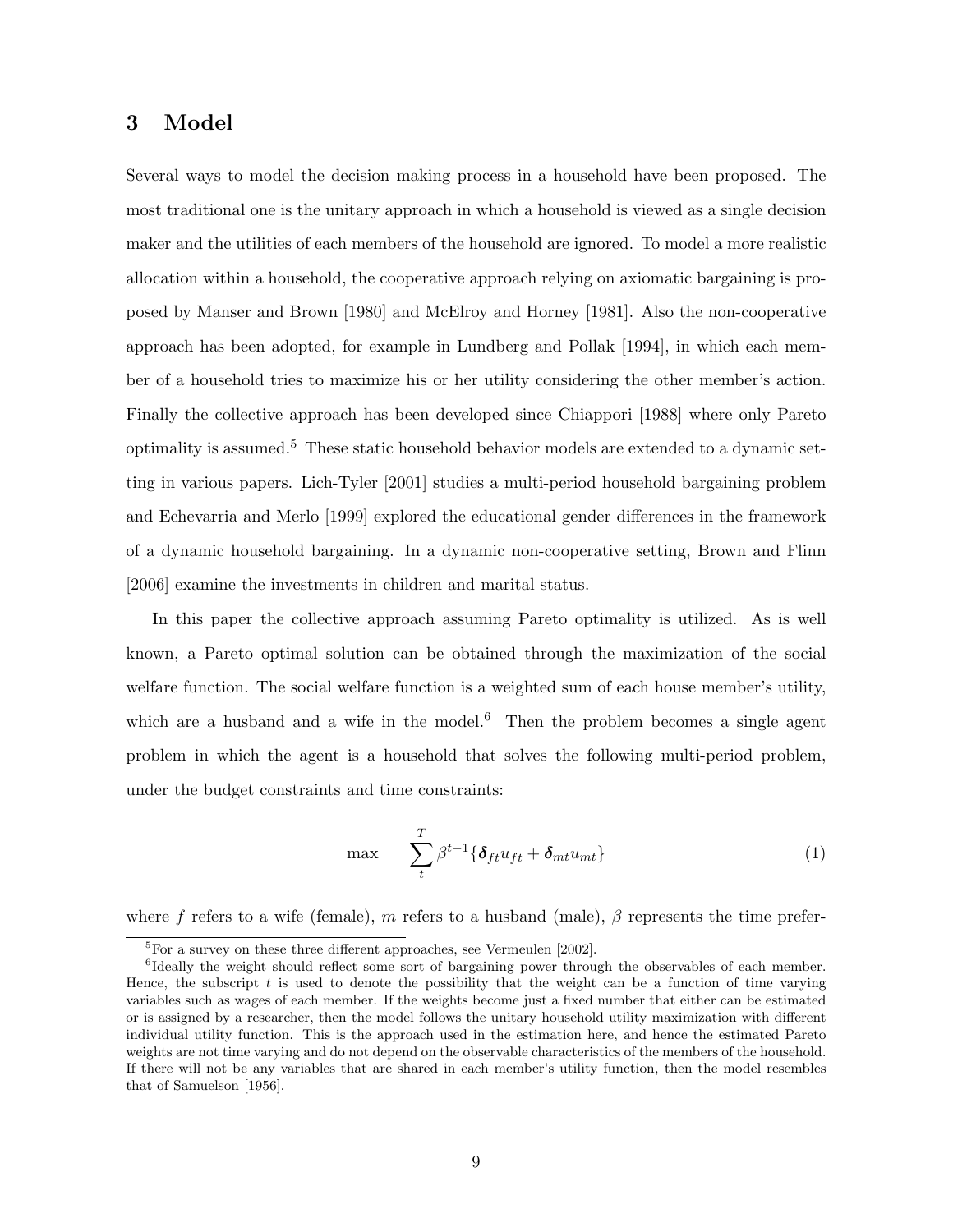Table 1: Choice Set

| Choice $k_1$ $k_2$ $k_3$ $k_4$ $k_5$ $k_6$ $k_7$ $k_8$ $k_9$ $k_{10}$ $k_{11}$ $k_{12}$                                                                                                                                                                             |  |  |  |  |  |  |
|---------------------------------------------------------------------------------------------------------------------------------------------------------------------------------------------------------------------------------------------------------------------|--|--|--|--|--|--|
|                                                                                                                                                                                                                                                                     |  |  |  |  |  |  |
|                                                                                                                                                                                                                                                                     |  |  |  |  |  |  |
|                                                                                                                                                                                                                                                                     |  |  |  |  |  |  |
| $\begin{array}{c cccccccccccc} d_f & 1 & 1 & 0 & 0 & 1 & 1 & 0 & 0 & 1 & 1 & 0 & 0 \\ d_m & 1 & 0 & 1 & 0 & 1 & 0 & 1 & 0 & 1 & 0 & 1 & 0 \\ m & 1 & 1 & 1 & 1 & 1 & 1 & 1 & 1 & 0 & 0 & 0 & 0 \\ b & 1 & 1 & 1 & 1 & 0 & 0 & 0 & 0 & 0 & 0 & 0 & 0 \\ \end{array}$ |  |  |  |  |  |  |

 $d_f$ :the indicator that the wife works,  $d_m$ :the indicator that the husband works, m:the indicator that the couple stays married, b:the indicator that a child is born

ence and  $\delta$  is the weight. I assume the full commitment of each spouse or the full-efficiency framework.<sup>7</sup> The arguments of the utility functions and the constraints will be discussed later.

At the beginning of each period the household observes the state variables and picks one of the choices that would yield the maximum for the lifetime social welfare function. The choice sets are introduced the Table 1. Each choice is composed of the labor supply decision of the wife and husband, the childbirth decision and the choice of staying married. I abuse the notation slightly: the choice  $k_s = 1$  is interpreted as an indicator that the action  $k_s$  is chosen. The actions are exclusive so  $\sum_{s=1}^{12} k_s = 1$ . For this choice set, note that the divorce decision is neither unilateral nor bilateral in this setting. Rather a divorce occurs when the value of lifetime social welfare function evaluated at  $m = 1$  is the greatest among the alternatives. This means that the divorce decision considers both member's utility level when the divorce occurs. This divorce decision process is a compromise between "bilateral" and "unilateral" assumptions. The household maximizes the following lifetime objective function:

$$
\max \sum_{t}^{T} \beta^{t-1} \sum_{s=1}^{12} k_s (\delta_{ft} u_{fst} + \delta_{mt} u_{mk_st} + \varepsilon_{k_st})
$$
\n(2)

where  $\varepsilon_{k_{s}t}$  is the idiosyncratic term associated with the choice. Once divorce has occurred, the problem becomes a single agent problem. Remarriage is not allowed and females cannot bear a child while they are single in the model; hence, an individual who went through divorce in the past has a choice of labor supply only.<sup>8</sup> Denote  $kk_1$  the indicator of working and  $kk_2$  that of not working. Then the individual  $i$  who is divorced maximizes a lifetime utility stream of the

<sup>7</sup>For the role of full-efficiency or partial-efficiency in the dynamic collective approach, see Mazzocco [2007].

<sup>&</sup>lt;sup>8</sup>Since I do not observe the characteristics and history of potential spouses for remarriage, I do not model the marriage decision and consequently cannot permit remarriage.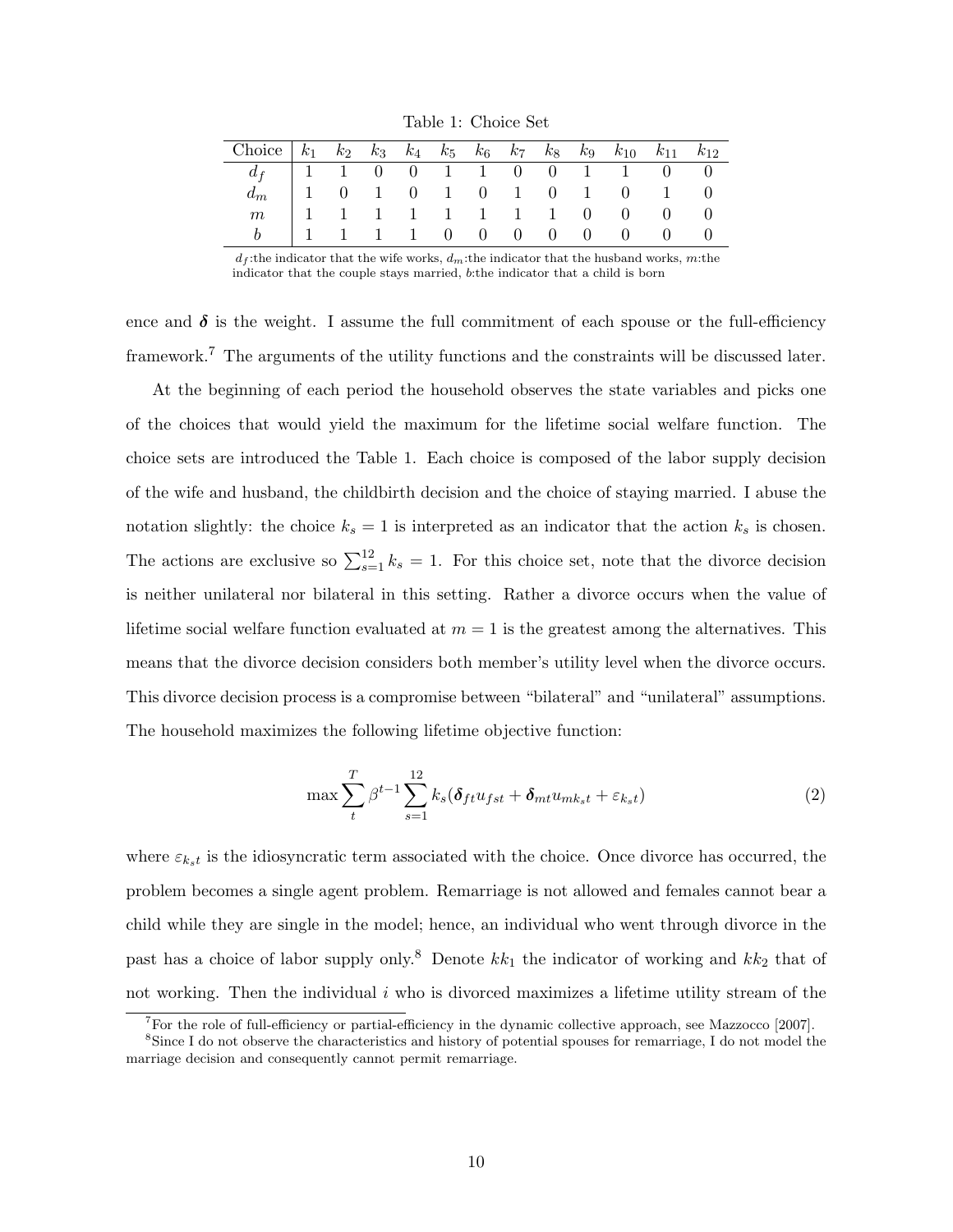following form:

$$
\max \sum_{t} \beta^{t-1} \sum_{s=1}^{2} k k_s (u_{ikk_st} + \varepsilon_{kk_st}). \tag{3}
$$

The idiosyncratic terms,  $\varepsilon_{k_{s}t}$  and  $\varepsilon_{k_{s}t}$ , are independently and identically distributed over individuals, periods and actions.

#### 3.1 Wage equation and children production functions

First I investigate the wage equation that is used throughout the paper. Wage is determined by past labor supply decisions and personal characteristics:

$$
w_{it} = \mu_i \lambda_t \exp(z_{it}\beta_1^w + \vec{d}_{it}\beta_2^w + \vec{h}_{it}\beta_3^w) \exp(\epsilon_{it})
$$
\n<sup>(4)</sup>

where  $\mu$  is the individual specific productivity measured by individual fixed effect,  $\lambda$  is the time fixed effect, and  $z$  is the personal characteristics consisting of age, education level and gender.<sup>9</sup> A history of discrete labor market participation,  $\vec{d}_{it} = \{d_{ir}\}_{r=t-s}^{t-1}$ , and that of continuous hours worked,  $\vec{h}_{it} = \{h_{ir}\}_{r=t-s}^{t-1}$ , are included in the wage equation.  $\epsilon$  is an error term associated with reported wage. I assume that the error term is independent of the independent variables in the wage equation, labor participation decisions and over the individuals. The remedy for the self-selection problem is not needed under this assumption. It is also assumed that the structure of the wage equation is common knowledge and each grown up individual observes the determinants, including his own productivity and time fixed effect.

There exists some relation between the labor market outcome of the children and the behavior of parents. This relation is represented in "children production functions" in which the individual specific productivity and eduction level of children are dependent variables. In these functions the parental behavior affects the outcome of the children through time investment in the children and family dissolution variables. That is, what parents have done affects the individual specific productivity and the education level of the children through how much time their parents spent with the children and whether the family was dissolved during the childhood

<sup>&</sup>lt;sup>9</sup>In practice, the wage equation is estimated by gender so  $z$  does not contain a gender variable.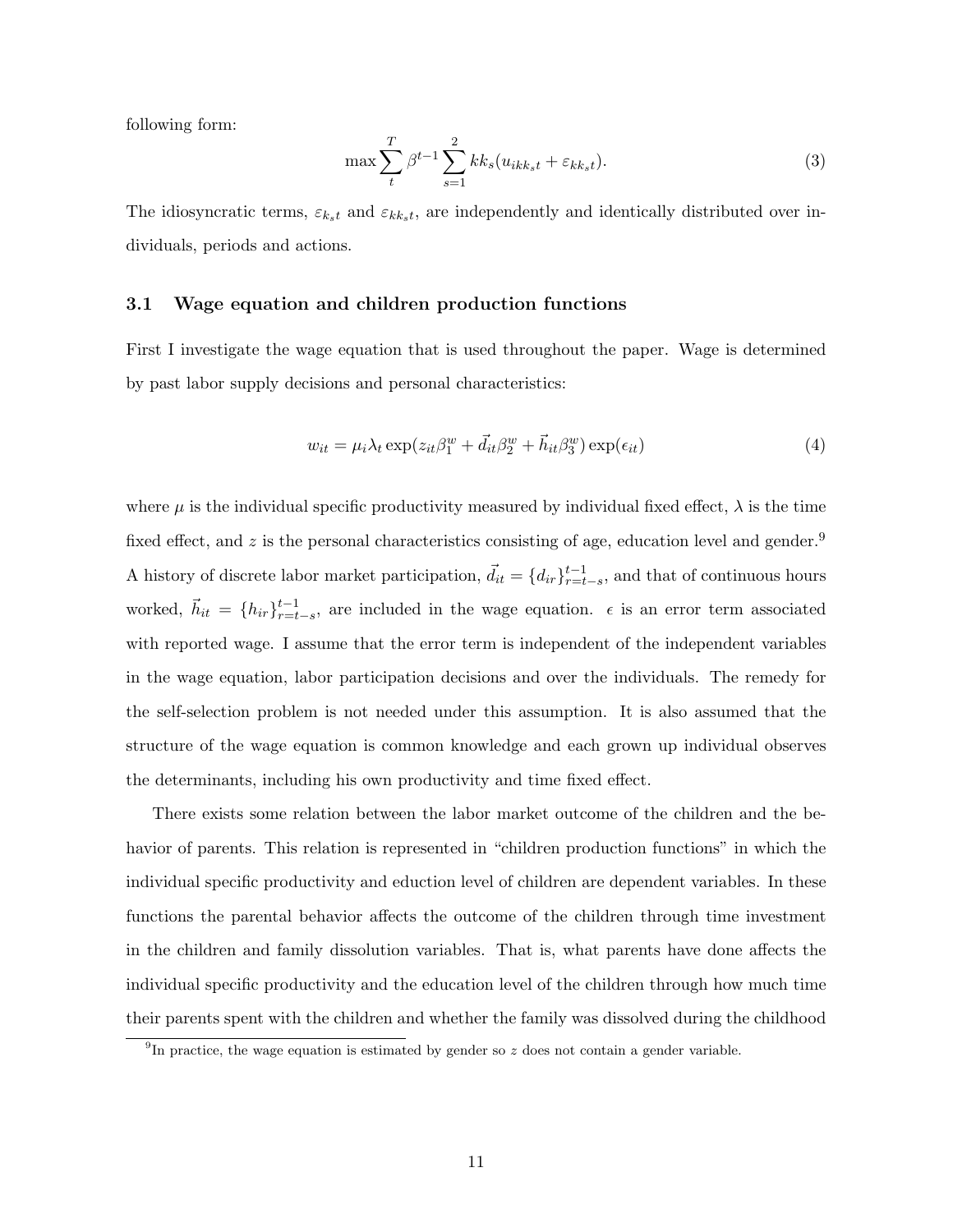of the children.<sup>10</sup> The individual specific productivity of a child is

$$
\ln \mu_{i''} = \alpha_{\mu 0} + \sum_{i \in \{f, m\}} (\alpha_{\mu 1}^i Q_i + \alpha_{\mu 2}^i Q_i^2 + \alpha_{\mu 3}^i \mu_i + \alpha_{\mu 4}^i e du_i) + \alpha_{\mu 5} B + e_{i''}^\mu
$$
(5)

where the superscript  $''$  refers to the child,  $Q$  is the time invested to the child,  $B$  is the number of years that the child is exposed to family dissolution and  $e$  is the error term. The education level of the children is

$$
edu_{i''} = \alpha_{e0} + \sum_{i \in \{f, m\}} (\alpha_{e1}^i Q_i + \alpha_{e2}^i Q_i^2 + \alpha_{e3}^i \mu_i + \alpha_{e4}^i e du_i) + \alpha_{e5}B + e_{i''}^{edu}.
$$
 (6)

The measure of Q for each child is the average yearly time investment in each child during the age 1 to  $s$ <sup>11</sup>. Let  $L_{it}$  be the time spent with all of the children at a given year t:

$$
L_{it} = \kappa \sqrt{N_{it}} (1 - h_{it}) \tag{7}
$$

where  $h_{it}$  is the amount of hours devoted to the labor market and  $N_{it}$  is the number of children. Then  $Q_i$  for one of *i*'s children is defined as;

$$
Q_i = \frac{1}{s} \sum_{t=1}^{s} \frac{L_{it}}{N_{it}}.
$$
\n(8)

The above specifications are used to conjecture the individual specific productivity and the education level of the children in the following sections.<sup>12</sup>

#### 3.2 Parametrization of utility functions

This section introduces the functional form of the utility function of each household member. Let denote  $u_{ikt}$  be the utility level that a member  $i \in \{f, m\}$  gets when his or her choice

<sup>&</sup>lt;sup>10</sup>Parental choice may also influence hours worked and labor market participation of children in the future, but due to limits inherent in the data set, I ignore this possibility.

 $11$ In practice, s is set to 10. For the purpose of obtaining moment conditions later on, it is assumed that in the year when a child is newly born the existing children do not get any time investment from parents. Also the new born child does not get any either, based on the argument that the child is not greatly affected by the care from the parents for the first 12 months.

<sup>&</sup>lt;sup>12</sup>Since the parameter  $\kappa$  is not observable, it should be noted that the estimates of  $\{\alpha_{\mu1}^i, \alpha_{e1}^i, \alpha_{\mu2}^i, \alpha_{e2}^i\}$  involve the value of  $\kappa$ . However,  $\kappa$  will be identified once the utility parameters are estimated.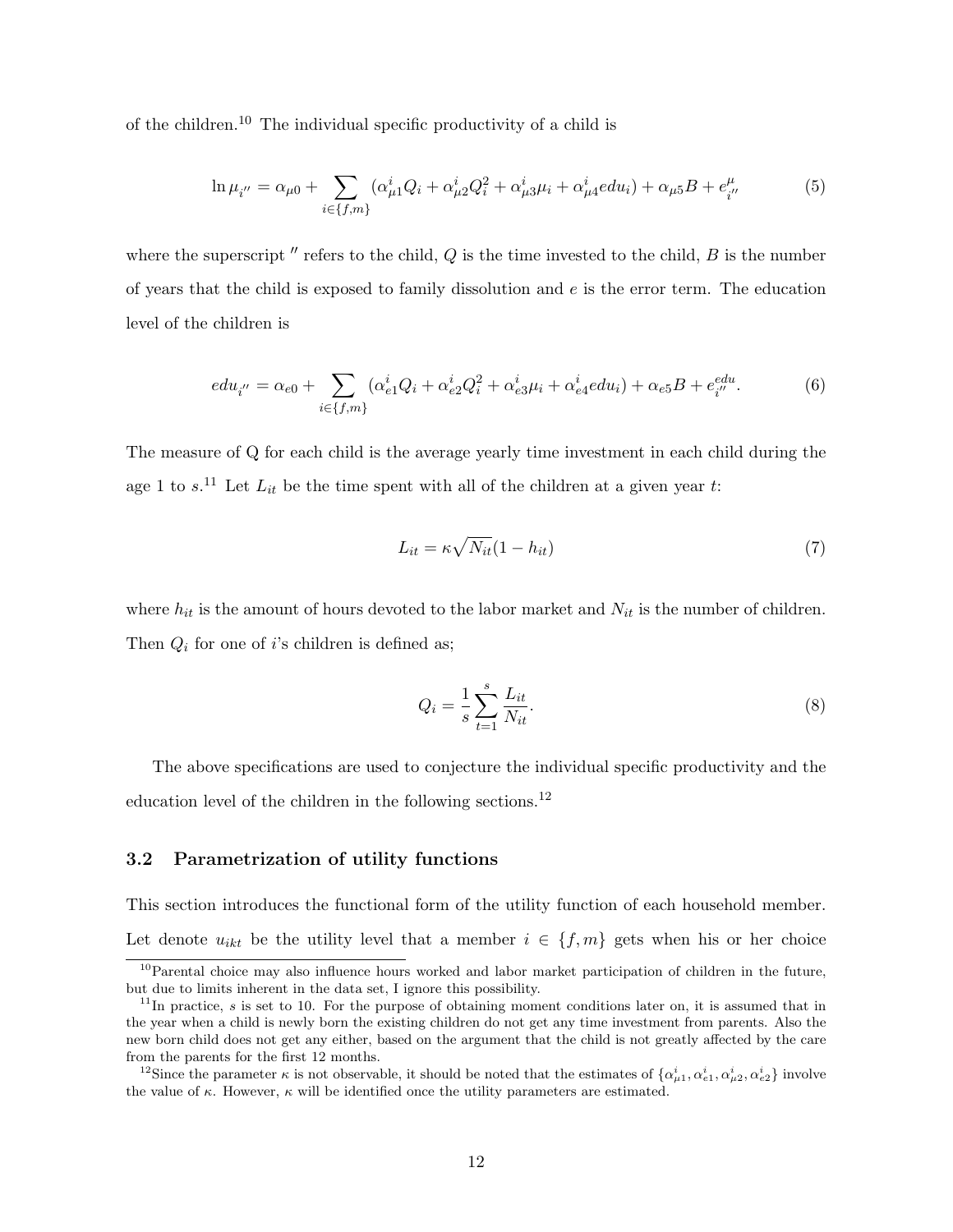in period t is  $k \in \{k_1, k_2, \ldots, k_{12}, k k_1, k k_2\}$ . This utility level is composed of five sub-utilities introduced below. To emphasize that each of these sub-utilities are choice dependent, the choice related variables are bolded. Also the superscript  $i = \{f, m\}$  is used for the parameters that are gender specific.

1. Utility from labor market participation:

$$
u_{ft}^p = \gamma_p^f \mathbf{d}_{ft} z_{ft}
$$

where  $z_{ft}$  is the characteristics of a female.

2. Utility from leisure:

An individual gets utility from his or her private leisure. The amount of private leisure is not observable since they devote some time to their children. Hence I model private leisure,  $l_{it}$  as follows:

$$
h_{it} + l_{it} + L_{it} = 1
$$

where  $L_{it}$  is the time investment in the children introduced earlier.<sup>13</sup> These variables are normalized so that the total time available is a unit. Then the specification is:

$$
u_{it}^l = \gamma_{l1}^i \mathbf{l}_{it} z_{it} + \gamma_{l2}^i \mathbf{l}_{it}^2 + \gamma_{l3}^i \mathbf{m}_t \mathbf{l}_{it} \mathbf{l}_{i't}
$$

where i' refers to the other member  $(i' = f$  if  $i = m$  and vice versa). Note that whenever  $d = 0, l = 1$  and  $h = 0$ . The third term of the right hand side examines the substitute or complement effect of partner's leisure.

3. Utility from leisure with a birth effect

When a child is newly born, the utility from leisure is assumed to be affected in the

<sup>&</sup>lt;sup>13</sup>In the actual estimation, I adopt the specification of  $h_{mt} + l_{mt} = 1$ . That is, while females spend time with the children, males do not distinguish private leisure and time devoted to the children. This specification mostly reflects the data. As discussed later, the proxy for paternal time spent with children does not show the results correlated either with the individual specific productivity or with the education level of the children. Therefore, I assert that the presence of a father itself affects the labor market outcome of the children, which is captured in the variable  $B$ , not the paternal time spent with the children. Since the paternal time spent with children does not affect the utility from the second generation, there is no trade-off with private leisure for males; that is, males will choose not to spend any time with their children if the variable of paternal time is considered.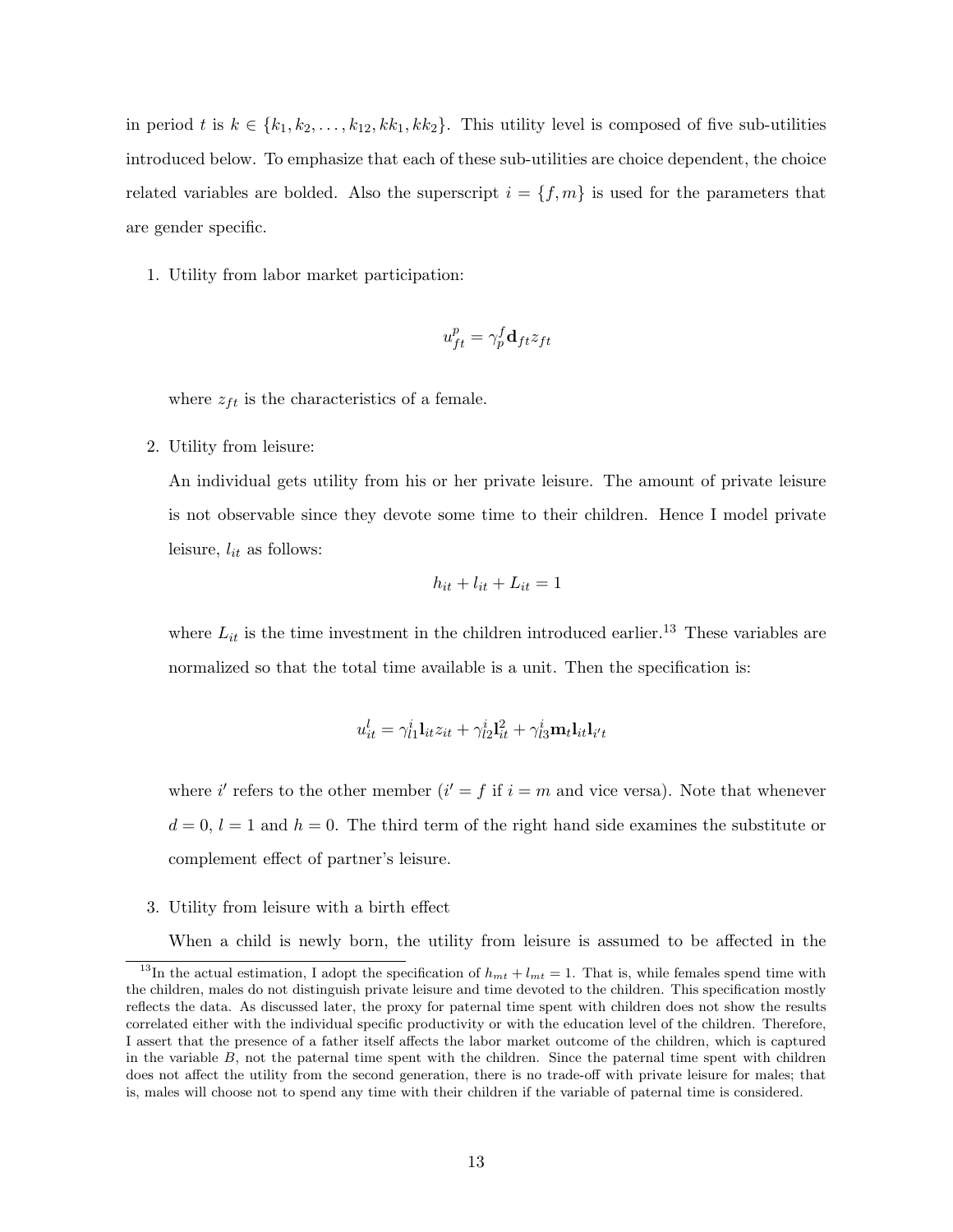following way;

$$
u_{it}^b = \gamma_b^i \mathbf{b}_t \mathbf{m}_t \mathbf{l}_{it} z_{it}.
$$

#### 4. Utility from consumption

It is assumed that there is no saving or borrowing over the periods. Hence, all earned income is consumed in a given year. Also it is assumed that if married, female gets a share,  $\delta_c$ , of pooled income and male gets the rest for his consumption. The parameter  $\pi$ captures the cost of children as a function of number of children. Then the utility from consumption becomes;

$$
u_{it}^c = \gamma_{c1}^i c_{it}(\mathbf{b}_t, \mathbf{h}_{it}, \mathbf{m}_t, \mathbf{h}_{i't}) + \gamma_{c2}^i c_{it}(\mathbf{b}_t, \mathbf{h}_{it}, \mathbf{m}_t, \mathbf{h}_{i't})^2
$$

where

$$
c_{it} = \begin{cases} \n\delta_c (1 - \pi \sqrt{N_{i,t-1} + \mathbf{b}_t})(w_{it}\mathbf{h}_{it} + \mathbf{m}_t w_{i't}\mathbf{h}_{i't}) & \text{if } i = f \\ \n(1 - \delta_c)(1 - \pi \sqrt{N_{i,t-1} + \mathbf{b}_t})(w_{it}\mathbf{h}_{it} + \mathbf{m}_t w_{i't}\mathbf{h}_{i't}) & \text{if } i = m. \n\end{cases}
$$

#### 5. Utility from offspring

Part of utility is from the expected labor market outcome of children. This source of utility is only influenced by actions parents take before their children enter the labor market. Recall that the wage equation is a function of the characteristic  $z$  that contains age, education level and individual specific productivity and labor supply history. Parents use the information in the wage equation to infer the future outcome of their children. More precisely, the arguments through which the parents can affect the wage outcome of children enter the parents' utility:

$$
u_{iti^{''}}^{o}=g(\mu_{iti^{''}}, e du_{iti^{''}})
$$

where  $i'' \in \{1, 2, ..., N_i\}$  is a child index among  $N_{it}$  children who have not entered the labor market.<sup>14</sup> Since utility from offspring enters in the presence of the non-grown up

 $14$ To be precise, the age when a child enters the labor market should be affected by the parents. However I assume that this age is deterministic outcome of the education level. Hence, by controlling the education level,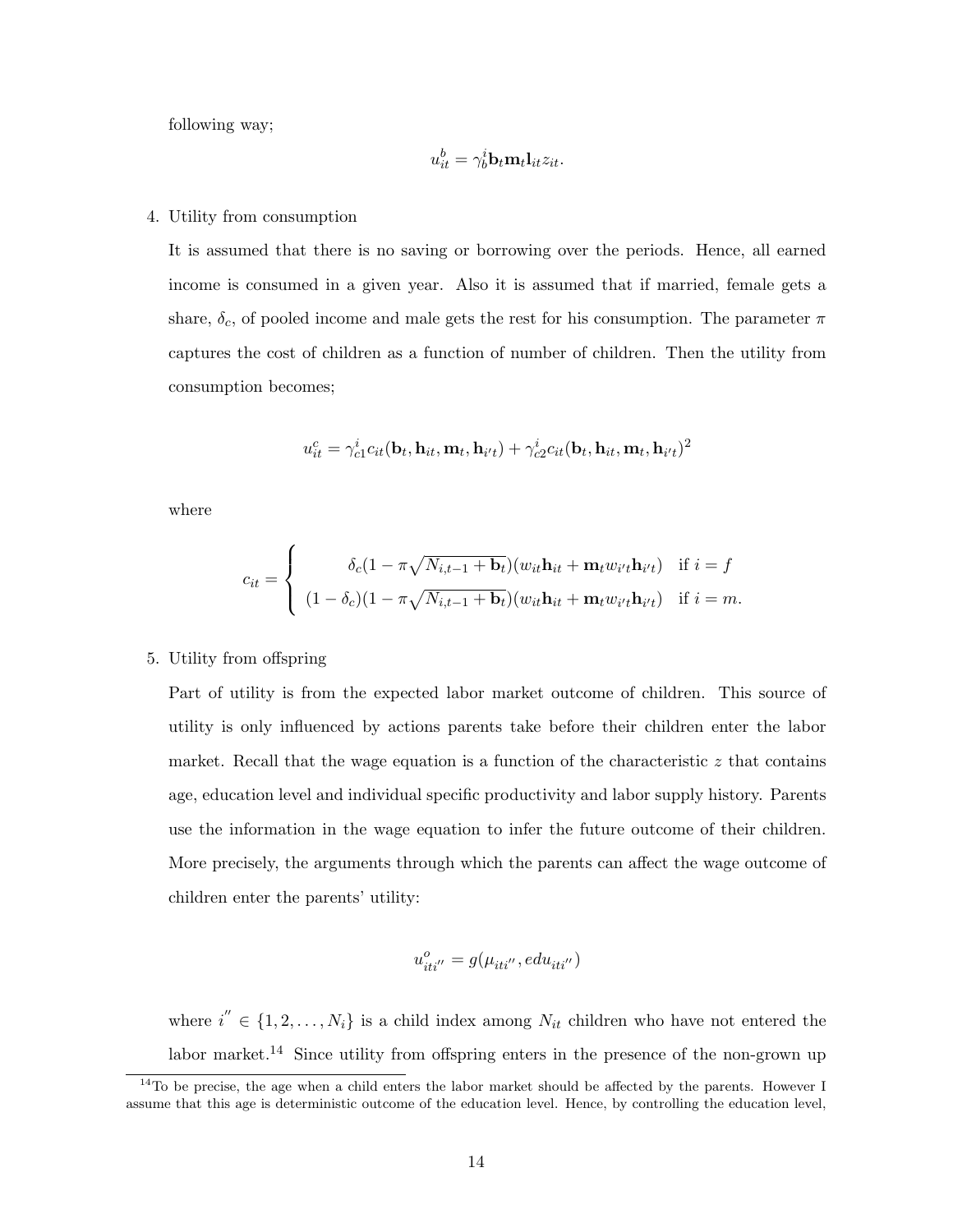child, it is clear that getting the value for the individual specific productivity and the education level when the child actually enters the labor market is impossible. Hence, parents form expectations of these variables, which are affected by their own actions. To find this, I borrow the results of children production functions that are presented in the later section. Recall that the individual specific productivity and the level of education can be well predicted by the regressors of time investment of the parents and being from a broken family along with the individual specific productivity and the education level of each parent. I nonparametrically predict the amount of time investment and the number of years that the child might be exposed to the disrupted family so that I can predict the individual specific productivity and the education level of the child. By adopting the linear specification, the utility from offspring is:

$$
u_{iti''}^o = \gamma_{sg1} \widetilde{\ln \mu}_{iti''}^o + \gamma_{sg2} \widetilde{edu}_{iti''}^o.
$$

The altruistic factor,  $\zeta$ , is considered in the following way: <sup>15</sup>

$$
u_{it}^o = \zeta \sum_{i'=1}^{N_{it}} u_{iti''}^o.
$$

Given the above utility components, the per period utility of  $i$  is:

$$
u_{it} = u_{it}^p + u_{it}^l + u_{it}^b + u_{it}^c + u_{it}^o.
$$

## 4 Estimation

#### 4.1 Moment conditions

The moment conditions employed in this paper come from two sources: (1) the alternative representation of the conditional valuation function difference and (2) the Euler equation. The first source heavily depends on the property of finite state dependence. A pair of actions exhibits finite state dependence if there exists a sequence of actions for some periods (say  $\rho$ ),  ${k_s}_{s=t+1}^{\rho}$ ,

it implicitly takes care of the parental effect to the age at which the child enters the labor market.

<sup>&</sup>lt;sup>15</sup>Note that the identification of  $\zeta$  is limited. Instead  $\zeta \gamma_{sg1}$  and  $\zeta \gamma_{sg2}$  are estimated.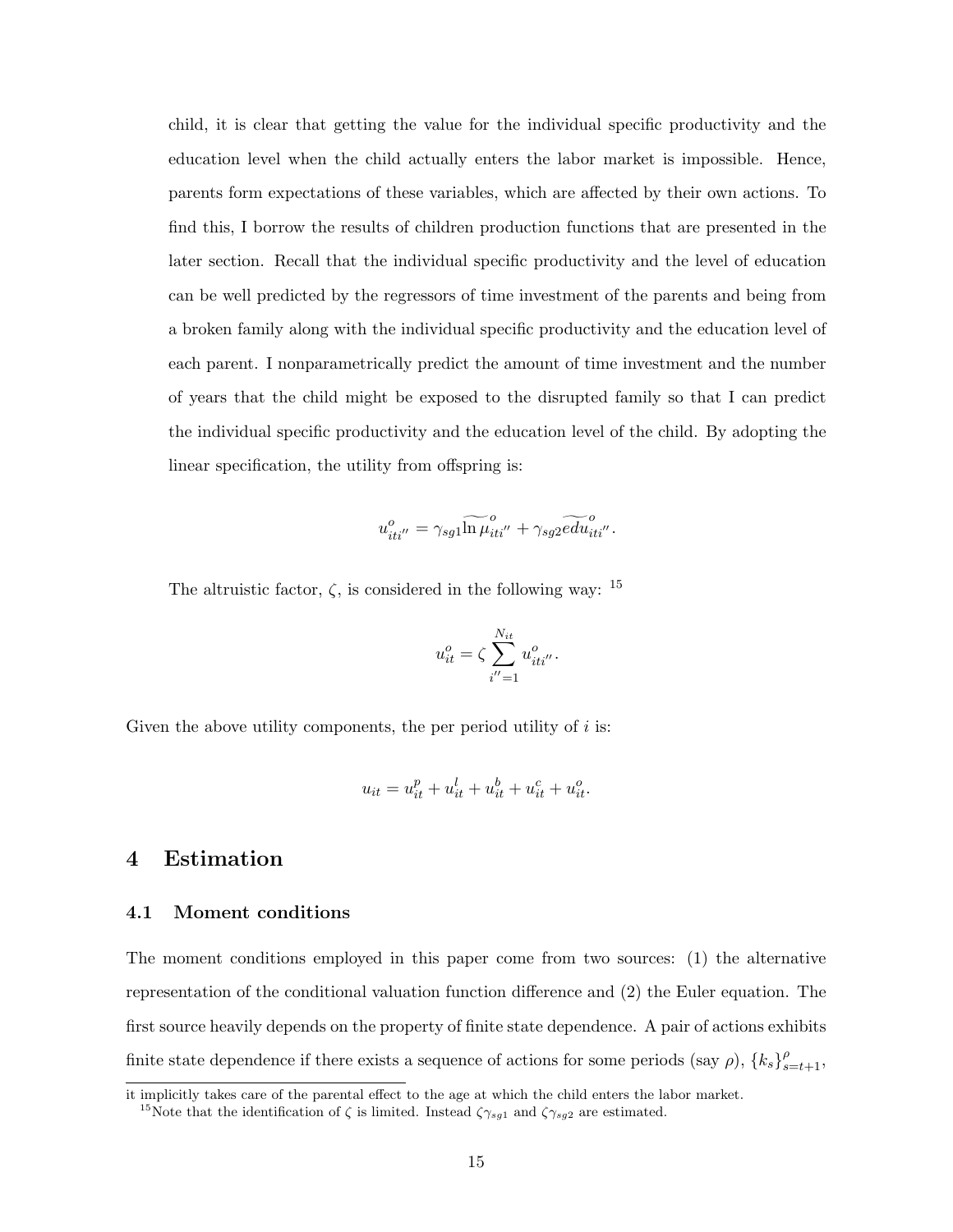such that the state at  $t + \rho + 1$  is the same for both of actions in the pair taken at  $t^{16}$ . This finite state dependence property is used in several papers including Altug and Miller [1998], Gayle and Miller [2006] and Gayle and Golan [2008]. The model can be identified as long as each action is involved in at least one of the pairs exhibiting finite state dependence or in any of Euler equations.

In the framework developed in this paper, the choice pairs exhibiting finite state dependence are P1:  $(k_1, k_3)$ , P2:  $(k_5, k_6)$  and P3:  $(k_7, k_8)$  when the couple stays married and P4:  $(kk_1, kk_2)$ for the divorced males and P5:  $(kk_1, kk_2)$  for the divorced females with  $\rho = 2.17$  Table 2 provides the sequence of actions needed to achieve finite state dependence for these pairs of actions at  $t$ . If multiple paths are available for the same pair of actions, I chose the pair that occurs more frequently. It should be noted that these are not the only available pairs. For example, if a household follows a sequence of actions, namely  $k_5$  at  $t+1$  and  $t+2$ , then the pair of action taken at t,  $(k_2, k_3)$  will generate the same set of state variables at  $t + 3$ . However this pair is not used in estimation due to the small number of incidents of such paths in the data. The previously mentioned pairs, P1∼ P5, are those whose designated set of actions occur frequently in data. Also note that a pair involving both "stay married  $(m = 1)$ " and "divorced"  $(m = 0)$ " is not employed since finite state dependence cannot be established for the pair.<sup>18</sup> With the paths exhibiting finite state dependence, I can get the following moment conditions from the conditional valuation function differences and the first order condition with respect to hours worked, a continuous variable:

**Proposition 1.** Let  $p_{k_1}(H_t)$  be the conditional choice probability of action  $k_s$  given the state  $H_t$ , namely,  $p_{k_s}(H_t) = E(k_s^* = 1|H_t)$  and define  $H_{k_s t}^{(q)}$  $\frac{Q}{k_s t}$  to be the set of state variables at  $t + q$ when the decision maker chooses action  $k_s$  at t and the artificial paths,  $\{k^z\}_{z=1}^q$ , from  $t+1$  to  $t + q$  to achieve finite state dependence. Also let the action pair  $k_s$  and  $k_{s'}$  to represent one of pairs in Table 2 and  $k_h \in \{k_1, k_5, k_6, k k_1\}$  for  $i = f$  and  $k_h \in \{k_1, k_3, k_5, k_7, k k_1\}$  for  $i = m$  and

 $^{16}$ For a formal definition of finite state dependence, refer to Definition 1 in Arcidiacono and Miller [2008].

<sup>&</sup>lt;sup>17</sup>To be exact, pair P5 does not exactly satisfy finite state dependence since the time investment input of the mother cannot be the same after  $\rho$  periods for those children who are less than or equal to 10 years old at t. I could either exclude P5 from the set of moment conditions or using it without employing people with children less than or equal to 10 years old at  $t$ . I choose the latter since it allows me to use a bigger sample.

<sup>&</sup>lt;sup>18</sup>Since the children production functions are functions of the number of years of family disruption, having divorced this year versus staying married this year cannot generate the same prediction on children production functions unless remarrying the same (or almost same) person is possible. Since remarriage itself is not allowed in the model, it is not possible to construct such a pair.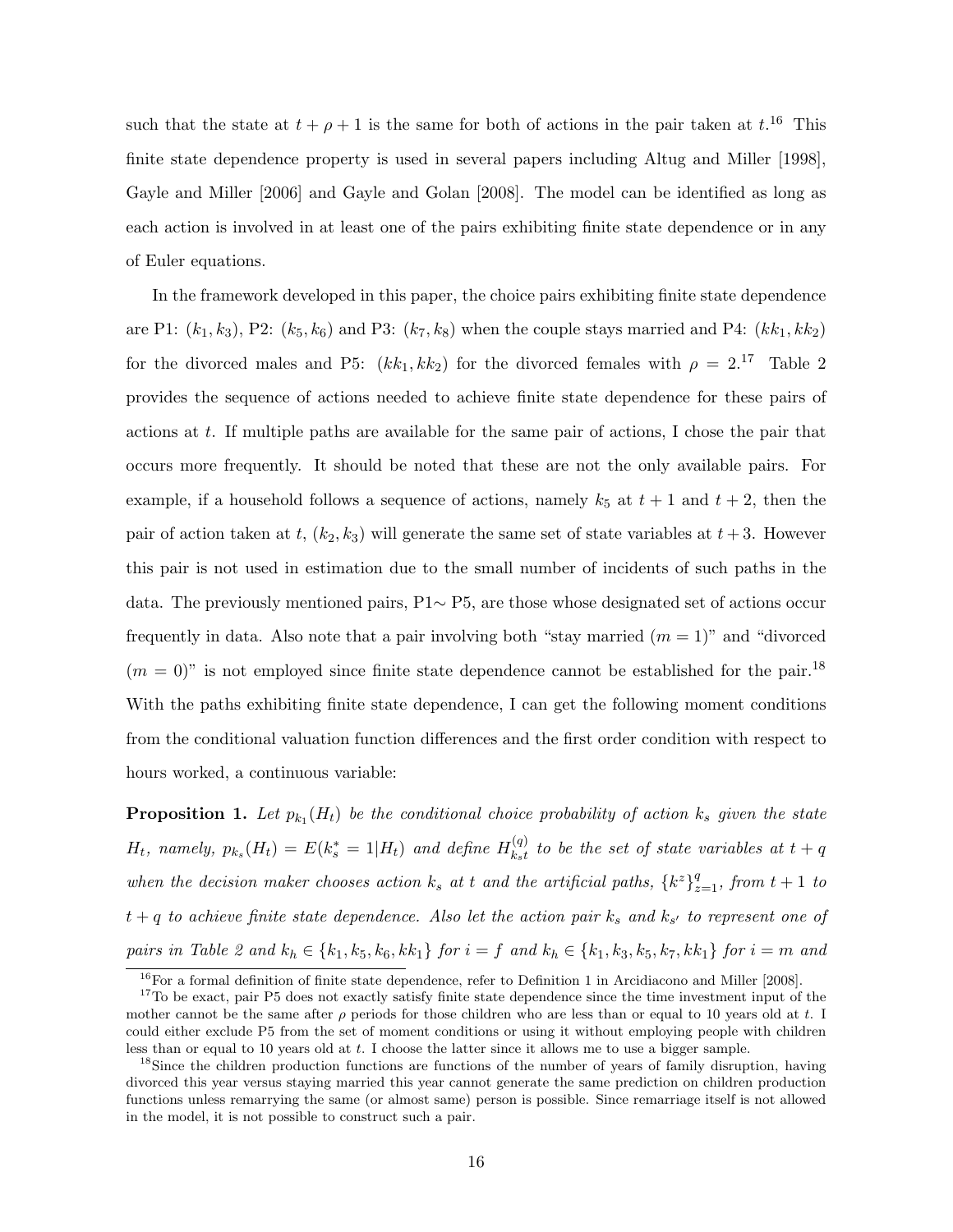|       |            |         |       |                |                |         |                 |                 | Divorcees |                 |
|-------|------------|---------|-------|----------------|----------------|---------|-----------------|-----------------|-----------|-----------------|
|       |            |         |       | Households     |                |         |                 | Males           |           | Females         |
|       | P1         |         |       | P <sub>2</sub> |                | P3      |                 | P4              |           | Р5              |
|       | $\kappa_1$ | $k_{3}$ | $k_5$ | $k_6$          | k <sub>7</sub> | $k_{8}$ | $kk_1$          | $kk_2$          | $kk_1$    | kk <sub>2</sub> |
| $t+1$ | $k_5$      | $k_5$   | $k_5$ | $k_5$          | $k_8$          | $k_8$   | kk <sub>2</sub> | $kk_2$          | $kk_1$    | $kk_1$          |
|       | $k_{5}$    | $k_5$   | $k_5$ | $k_5$          | $k_8$          | $k_{8}$ | kk <sub>2</sub> | kk <sub>2</sub> | $kk_1$    | $kk_1$          |

Table 2: Artificial Paths

 $h \in \{s, s'\}$ . Then the first set of moment conditions is

$$
\ln \frac{p_{k_s}(H_t)}{p_{k_{s'}}(H_t)} = u_{k_s t} - u_{k_{s'} t} + E \sum_{z=1}^q \beta^z \left[ u_{k^z}(H_{k_s t}^{(z)}) - u_{k^{z'}}(H_{k_s t}^{(z)}) + \ln \frac{p_{k^{z'}}(H_{k_s t}^{(z)})}{p_{k^z}(H_{k_s t}^{(z)})} \right]
$$
\n(9)

and the second set of moment condition is

$$
\frac{\partial V_{k_st}}{\partial h_{it}} = \frac{\partial u_{k_st}}{\partial h_{it}} + E_t \sum_{z=1}^q \beta^z \left( \frac{\partial u_{k^z} (H_{k_st}^{(z)})}{\partial h_{it}} - \frac{\partial p_{k^z} (H_{k_st}^{(z)})}{p_{k^z} (H_{t,ks}^{(z)}) \partial h_{it}} \right). \tag{10}
$$

See the proof in Appendix.

#### 4.2 First stage - wage equation and children production function

Equation 4 is estimated using the panel data employing the first differencing method. Taking logarithms on the equation and differencing between two adjacent periods yields

$$
\Delta \ln w_{it} = \Delta \ln \lambda_t + z_{it} \beta_1^w + \vec{d}_{it} \beta_2^w + \vec{h}_{it} \beta_3^w + \Delta \epsilon_{it}.
$$
\n(11)

Let  $X_{it} \equiv \Delta \{z_{it}, \Delta \vec{l}_{it}, \Delta \vec{h}_{it}\}, Y_{it} \equiv \Delta \ln w_{it}$  and  $\beta^w \equiv \{\beta_1^w, \beta_2^w, \beta_3^w, \{\Delta \ln \lambda_r\}_{r=2}^T\}.$  Further,  $X_i \equiv \{X_{ir}\}_{r=2}^T$  and  $Y_i \equiv \{Y_{ir}\}_{r=2}^T$ . Then equation 11 can be restated as

$$
Y_{it} = X_{it} \beta^w + \Delta \epsilon_{it}.
$$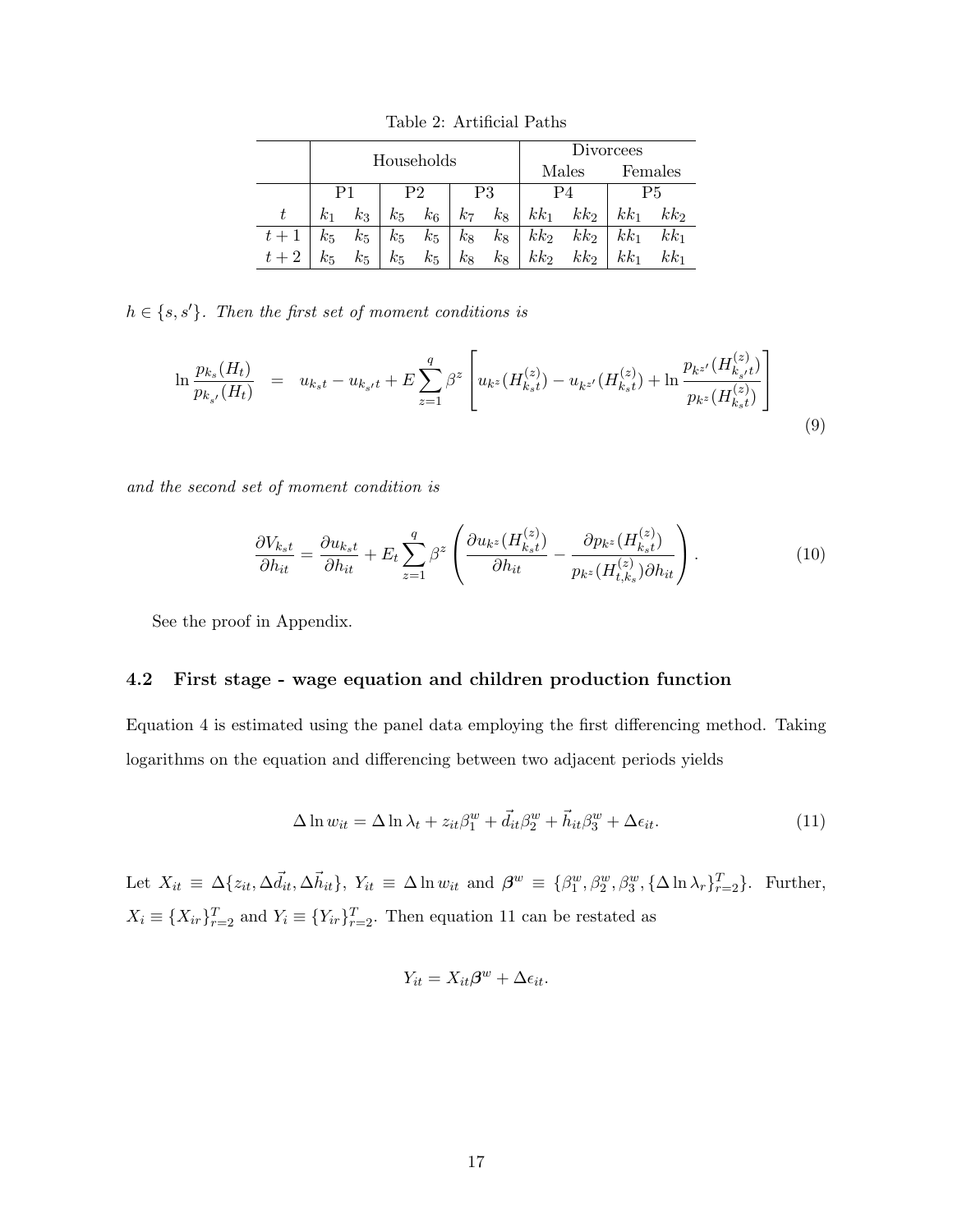$\beta^w$  is estimated as following;

$$
\tilde{\beta}^w = (N^{-1} \sum_{i=1}^N X_i' \tilde{W}_i^{-1} X_i)^{-1} (N^{-1} \sum_{i=1}^N X_i' \tilde{W}_i^{-1} Y_i)
$$

where  $\tilde{W}_i$  is a consistent estimator of <sup>19</sup>

$$
W_i \equiv E\{(Y_i - X_i\beta^w)(Y_i - X_i\beta^w)'|X_i\}.
$$

It is assumed that  $E(\Delta \epsilon_{it} | X_i = 0)$  so that the above estimator achieves the minimum asymptotic covariance among the class of GMM estimators.

The children production functions cannot employ the panel data structure since the variables in the production functions are time invariant. Equation 5 and equation 6 are estimated by OLS under the assumption that the error terms  $e^{\mu}$  and  $e^{edu}$  are independent of the covariant used in each production function.<sup>20</sup>

#### 4.3 First stage - nonparametric estimation

Once the estimation of the wage equation and the production functions for children is done, the next stage of the estimation is to recover nonparametrically the conditional choice probabilities, the time investment measure for the children and the number of years the children are exposed to a disrupted family. These nonparametric estimates are obtained for the period from  $t$  to  $t + q$  using the kernel estimator:

$$
\tilde{p}_{k_s}(H_{it}) = \frac{\sum_{j=1}^{N} \sum_{r=1}^{T} k_{s,jr} K(c(H_{it} - H_{jr}))}{\sum_{j=1}^{N} \sum_{r=1}^{T} K(c(H_{it} - H_{jr}))}
$$
\n
$$
\tilde{p}_{k_a}(H_{k_sit}^{(d)}) = \frac{\sum_{j=1}^{N} \sum_{r=1}^{T} I_{k_sjr}^{(d)} k_{a,jr} K(c(H_{k_sit}^{(d)} - H_{k_sjr}^{(d)}))}{\sum_{j=1}^{N} \sum_{r=1}^{T} I_{k_sjr}^{(d)} K(c(H_{k_sit}^{(d)} - H_{k_sjr}^{(d)})))}
$$
\n(12)

$$
\tilde{Q}_{k_{s}i''}(H_{it}) = \frac{\sum_{j=1}^{N} \sum_{r=1}^{T} \sum_{j''} Q_{j''} I_{j''r>10} k_{s,jr} K(c(H_{it} - H_{jr}))}{\sum_{j=1}^{N} \sum_{r=1}^{T} \sum_{j''} I_{j''r>10} k_{s,jr} K(c(H_{it} - H_{jr}))}
$$
\n
$$
\tilde{Q}_{k_{a}i''}(H_{k_{s}it}^{(d)}) = \frac{\sum_{j=1}^{N} \sum_{r=1}^{T} \sum_{j''} Q_{j''} I_{j''r>10} I_{k_{s}jr}^{(d)} k_{a,jr} K(c(H_{k_{s}it}^{(d)} - H_{k_{s}jr}^{(d)}))}{\sum_{j=1}^{N} \sum_{r=1}^{T} \sum_{j''} I_{k_{s}jr}^{(d)} I_{j''r>10} I_{k_{s}jr}^{(d)} k_{a,jr} K(c(H_{k_{s}it}^{(d)} - H_{k_{s}jr}^{(d)})))}
$$
\n(13)

<sup>&</sup>lt;sup>19</sup>A vector  $\{\Delta \epsilon_{it}\}_{t=1}^T$  is assumed to be homoscedastic. Hence,  $W_i$  is independent of i. The estimation of  $\tilde{W}_i$  is done by using the average of  $\tilde{W}_i$  over individuals.

 $^{20}$ GLS is also tried to estimate the production functions. The results are not that different from what I have from OLS estimation.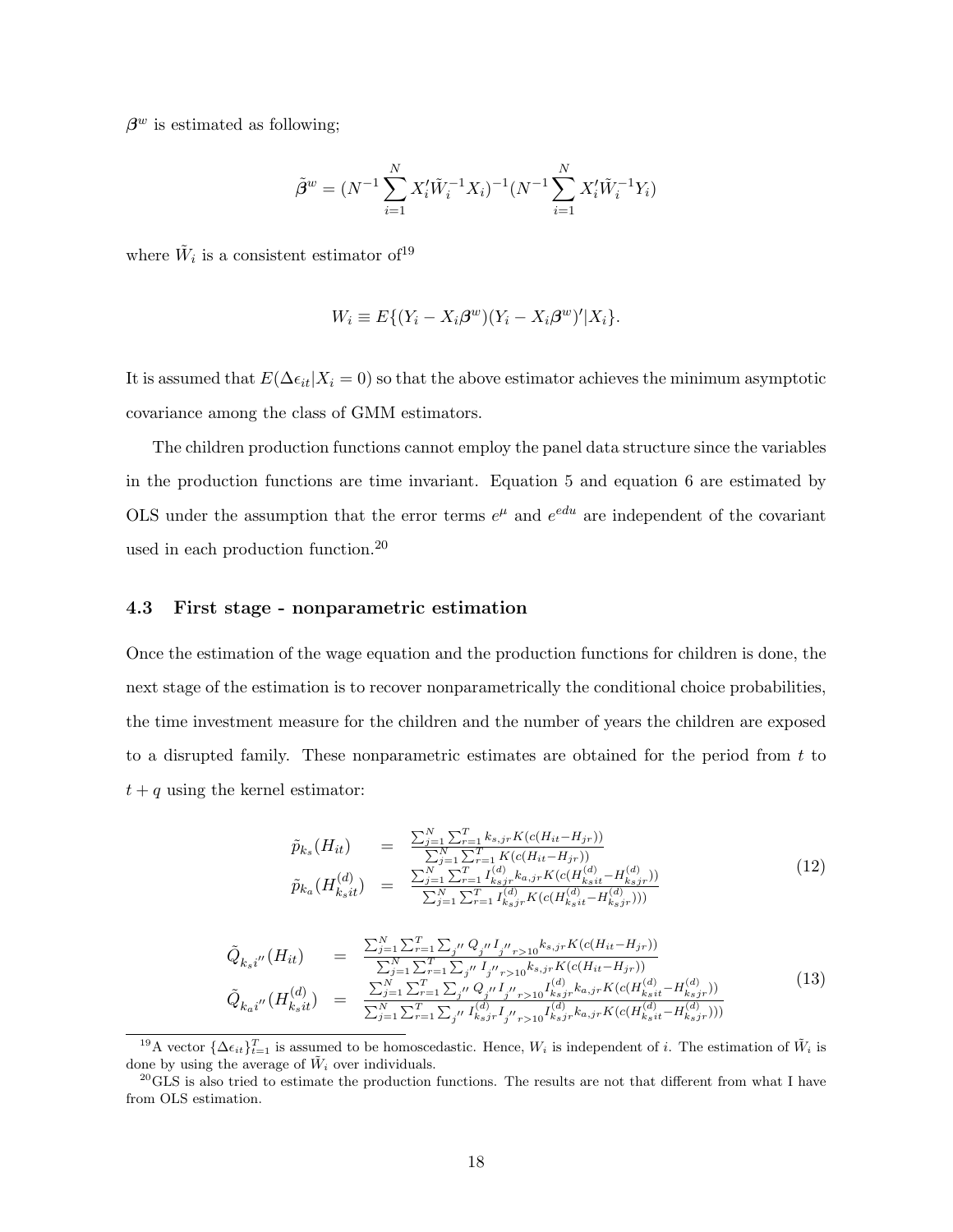$$
\tilde{B}_{k_{s}i''}(H_{it}) = \frac{\sum_{j=1}^{N} \sum_{r=1}^{T} \sum_{j''} B_{j''} D_{j''} k_{s,jr} K(c(H_{it} - H_{jr}))}{\sum_{j=1}^{N} \sum_{r=1}^{T} \sum_{j''} D_{j''} k_{s,jr} K(c(H_{it} - H_{jr}))}
$$
\n
$$
\tilde{B}_{k_{a}i''}(H_{k_{s}it}^{(d)}) = \frac{\sum_{j=1}^{N} \sum_{r=1}^{T} \sum_{j''} B_{j''} D_{j''} I_{k_{s}jr}^{(d)} k_{a,jr} K(c(H_{k_{s}it}^{(d)} - H_{k_{s}jr}^{(d)}))}{\sum_{j=1}^{N} \sum_{r=1}^{T} \sum_{j''} I_{k_{s}jr}^{(d)} D_{j''} I_{k_{s}jr}^{(d)} k_{a,jr} K(c(H_{k_{s}it}^{(d)} - H_{k_{s}jr}^{(d)})))}
$$
\n(14)

where  $I_{k_sj r}^{(d)} \equiv k_{sjr-d} \prod_{l=1}^{d-1} k_{mr}^{(d)}$  $\binom{a}{m}$  indicates whether j has followed the path designated to exhibit finite state dependence,  $I_{j''r>10}$  indicates if the age of j's child, j'', is over 10 or not and  $c \equiv h^{-1}$ with an optimal bandwidth, h, chosen by the criterion of integrated square error.<sup>21</sup> The index i should be understood as either a household or an individual depending on the action set  $\{k\}$ or  $\{kk\}$ . The subscript i<sup>"</sup> helps to distinguish the expected child investment, Q, and the length of being exposed in a broken family,  $B$ , for each child. Since I do not impose the restriction of  $Cov(Q) = 0$ , I directly estimate  $\tilde{Q}^2$  instead of squaring  $\tilde{Q}$ . The kernel estimators for  $Q^2$  are the same as those for Q in equation 13 except replacing  $Q^2$  for Q. The estimated B averages (with weights) over those children whose parents actually have divorced or will divorce. They can be selected by using indicator  $D_{j''}$  which gives value one if parents have divorced during  $j''$ 's childhood. Note that I do not need to estimate  $B$  for already divorced people since then it is no longer random but deterministic.<sup>22</sup> The means of each nonparametric estimate are provided in Table 8, Table 9, Table 10 and Table 11.

#### 4.4 Second stage - utility parameters estimation

The two sets of moment conditions from Proposition 1,  $m1_{Fit}$  and  $m2_{k_sit}$ , are rewritten below:

$$
m1_{Pit}(\theta_u, \tilde{\theta}_w, \tilde{\theta}_q, \tilde{\psi}) = \ln \frac{p_{k_s}(H_t)}{p_{k_{s'}}(H_t)}
$$
  
- 
$$
\left[ u_{k_{s}t} - u_{k_{s'}t} + \sum_{z=1}^q \beta^z [u_{k^z}(H_{k_{s}t}^{(z)}) - u_{k^{z'}}(H_{k_{s}t}^{(z)}) + \ln \frac{p_{k^{z'}}(H_{k_{s'}t}^{(z)})}{p_{k^z}(H_{k_{s}t}^{(z)})} \right]
$$

where  $P$  takes one of  $P1 \sim P5$  and

$$
m2_{k_{s}it}(\theta_{u}, \tilde{\theta}_{w}, \tilde{\theta}_{q}, \tilde{\psi}) = \frac{\partial V_{k_{s}t}}{\partial h_{it}} - \left[ \frac{\partial u_{k_{s}t}}{\partial h_{it}} + \sum_{s=1}^{z} \beta^{s} \left( \frac{\partial u_{k^{z}}(H_{k_{s}t}^{(z)})}{\partial h_{it}} - \frac{\partial p_{k^{z}}(H_{k_{s}t}^{(z)})}{p_{k^{z}}(H_{k_{s}t}^{(z)}) \partial h_{it}} \right) \right]
$$

<sup>21</sup>Since there are many ties in data, the usual cross-validation approach based on ISE to pick the optimal bandwidth does not work properly. Hence, I adopt the method suggested in Zychaluk and Patil [2008].

<sup>&</sup>lt;sup>22</sup>For example, if one gets divorced when the child is 5 then B for that child is  $13(= 18 - 5)$  years.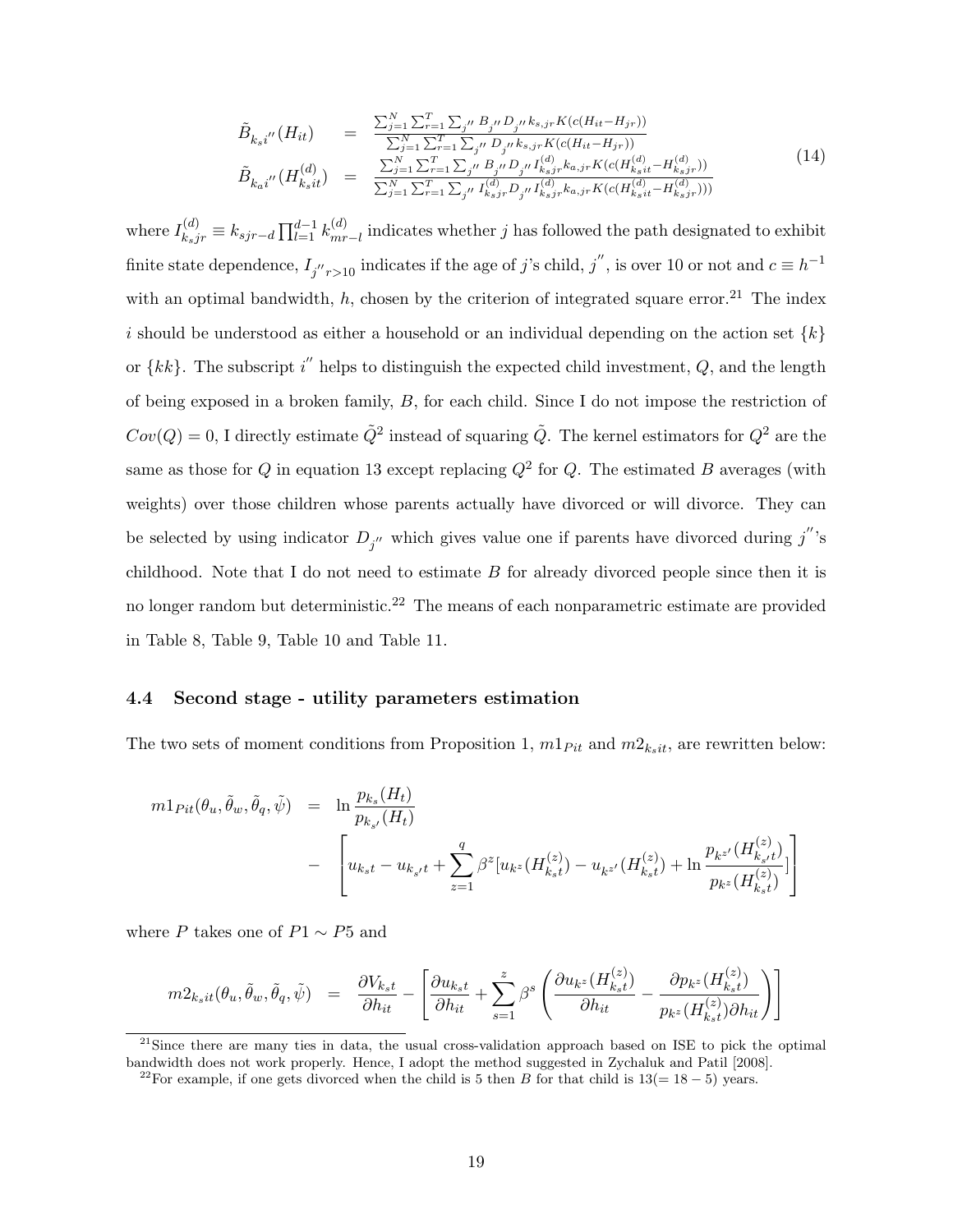where  $k_s$  is one of  $k_1, k_3, k_5, k_6, k_7$  and  $kk_1$ .<sup>23</sup> The argument  $\theta_w$  is the vector of parameters in the wage equation and  $\theta_q$  is those in the specification of children production functions in equation 5 and equation 6. The vector  $\psi$  contains all nonparametrically estimated entities of conditional choice probabilities,  $Q$ ,  $Q^2$  and  $B$ . These arguments are tilted to indicate that they are pre-estimated in previous stages. The argument  $\theta_u$  is the vector of parameters of each utility function used in the moment conditions. Note that not all of the elements in  $\theta_u$  are structural parameters at this stage. However I introduce the functional restriction between  $\theta_u$ and the structural parameters  $\theta_{us}$  of  $f(\theta_u, \theta_{us}) = 0$ .

Let's define  $M_{it}(\theta_u, \tilde{\theta}_w, \tilde{\phi}_q, \tilde{\psi}) \equiv [m1_{Pnt}(\theta_u, \tilde{\theta}_w, \tilde{\theta}_q, \tilde{\psi}), m2_{k_snt}(\theta_u, \tilde{\theta}_w, \tilde{\theta}_q, \tilde{\psi})]'$  and  $M_i(\cdot) \equiv$  $[M_{it}(\cdot)', \cdots, M_{iT}(\cdot)']'.^{24}$  Also define  $\Omega_{it} \equiv E_t[M_{it}(\theta_u, \tilde{\theta}_w, \tilde{\theta}_q, \tilde{\psi})M_{it}(\theta_u, \tilde{\theta}_w, \tilde{\theta}_q, \tilde{\psi})']$  and let  $\Omega_i$ be a T by T matrix for  $i$  whose block diagonal elements are  $\{\Omega_{it}\}_{t}^{T}$  and off-diagonal elements are zero. The initial consistent estimates of utility parameters,  $\tilde{\theta}_{n^1}$ , are estimated by

$$
\tilde{\theta}_{u^1} \equiv \underset{\theta_u}{\text{argmin}} \frac{1}{N} \sum_{i=1}^N M_i(\theta_u, \tilde{\theta}_w, \tilde{\theta}_q, \tilde{\psi})' M_i(\theta_u, \tilde{\theta}_w, \tilde{\theta}_q, \tilde{\psi}).
$$

Having  $\tilde{\theta}_{u^1}$  on hand,  $\Omega_{it}$  is estimated nonparametrically using  $M_{it}(\tilde{\theta_{u^1}}, \tilde{\theta}_w, \tilde{\theta}_q, \tilde{\psi})$ .<sup>25</sup> Then the optimal estimates of utility parameters,  $\ddot{\theta}_{u^2}$ , are estimated by

$$
\tilde{\theta}_{u^2} \equiv \underset{\theta_u}{\text{argmin}} \frac{1}{N} \sum_{i=1}^N M_i(\theta_u, \tilde{\theta}_w, \tilde{\theta}_q, \tilde{\psi})' \tilde{\Omega}_i^{-1} M_i(\theta_u, \tilde{\theta}_w, \tilde{\theta}_q, \tilde{\psi}).
$$

Note that the existence of first stage estimates and nonparametric estimates requires the correction for the asymptotic variance of  $\tilde{\theta}_{u^2}$  following Newey and McFadden [1994].

Recall that  $\theta_u$  is a vector of reduced form parameters. To estimate the structural parameters, the asymptotic least square estimator is employed. Specifically, given the relation  $f(\theta_u, \theta_{us}) = 0$ ,

<sup>&</sup>lt;sup>23</sup>In  $P_1 \sim P_3$ , *i* should be understood as a household rather than an individual. In actual estimation, the time preference parameter,  $\beta$ , is set to 0.9.

<sup>&</sup>lt;sup>24</sup>The length of  $M_{it}$  is not the same for all i. For households, the length can range from zero to five. For divorcees, it can be up to two depending on the number of the moment conditions used.

<sup>&</sup>lt;sup>25</sup>To ensure that the estimate of  $\Omega_{it}$  is positive semi-definite, the set that the estimate is weighted averaged over is chosen by the size of the matrix. For example, suppose the size of  $\Omega_{nt}$  is  $r \times r$  and  $\{N_s\}_{s=1}^{0.5*r*(r+1)}$  is the sequence of number of incidents of elements in matrix  $\Omega_{nt}$  obtained from data. Then using the set of data which corresponds to  $\min\{N_s\}$  in a nonparametric estimator makes the final estimate of the matrix positive semi-definite.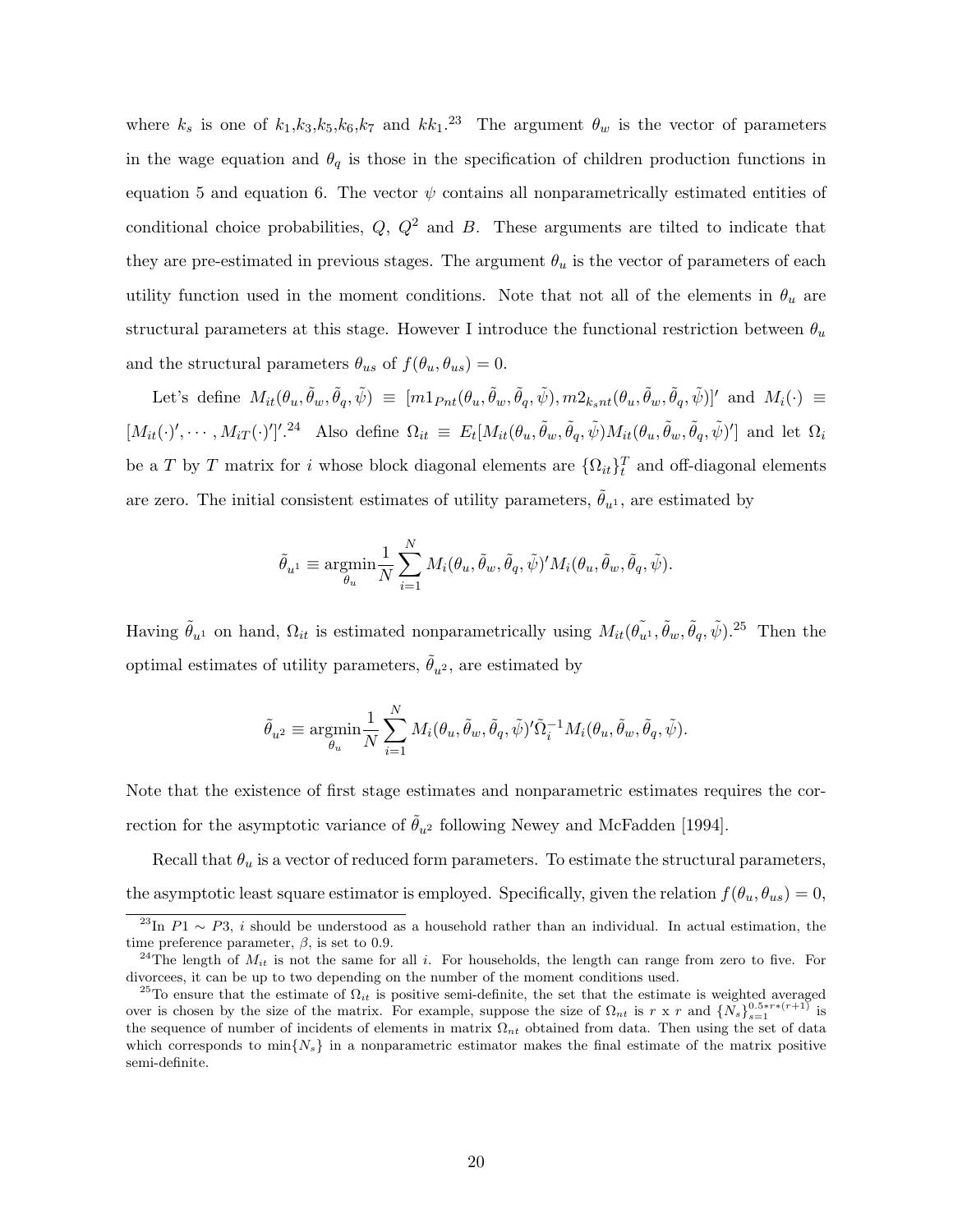$\theta_{us}$  is estimated by  $2^6$ 

$$
\tilde{\theta}_{us} \equiv \underset{\theta_{us}}{\text{argmin}} f'(\tilde{\theta}_{u^2}, \theta_{us}) \tilde{S} f(\tilde{\theta}_{u^2}, \theta_{us})
$$

where  $\tilde{S}$  is an estimated weighting matrix. According to Kodde et al. [1990], the following choice is the optimal weighting matrix;

$$
\tilde{S} = (\tilde{Q} V \tilde{Q}')^{-1}
$$

where  $\tilde{Q} \equiv \partial f(\tilde{\theta}_u, \theta_{us})/\partial \theta_u$  and V is the asymptotic variance matrix of  $\tilde{\theta}_u$ . When  $\tilde{S}$  is used as weighting matrix, the asymptotic distribution of  $\tilde{\theta}_{us}$  is

$$
\sqrt{N}(\tilde{\theta}_{us} - \tilde{\theta}_{us_0}) \underset{a}{\sim} \mathbf{N}(0, (F'(Q \Omega Q')^{-1} F)^{-1})
$$

where  $F = \partial f(\theta_u, \theta_{us})/\partial \theta_u$ .

## 5 Identification

The identification of the individual preference parameters and the household parameters such as the Pareto weights is built on the assumption that individual preferences are the same before and after divorce. Variance in choices made when agents are single versus when they are married identifies the parameters describing the social welfare problem solved within a married household. For example, suppose a male and a female are married, and both work more than full time. Then, this couple gets divorced. Suppose then that the male works part time while the woman continues to work more than full time. If the wage rate is similar, this indicates that the woman prefers consumption while the man prefers leisure. Since both worked more than full time when they were married, this implies that when the "household" makes the labor leisure decision for both agents it puts more weight on the woman's preference for consumption than on the man's preference for leisure. This example shows that the difference in behavior of the couple as a married pair versus as divorcees helps identify the Pareto weights within the household.

<sup>&</sup>lt;sup>26</sup>To be exact the relation is  $f(\theta_{us}) = \theta_u$  and this reduces to the minimum distance estimator.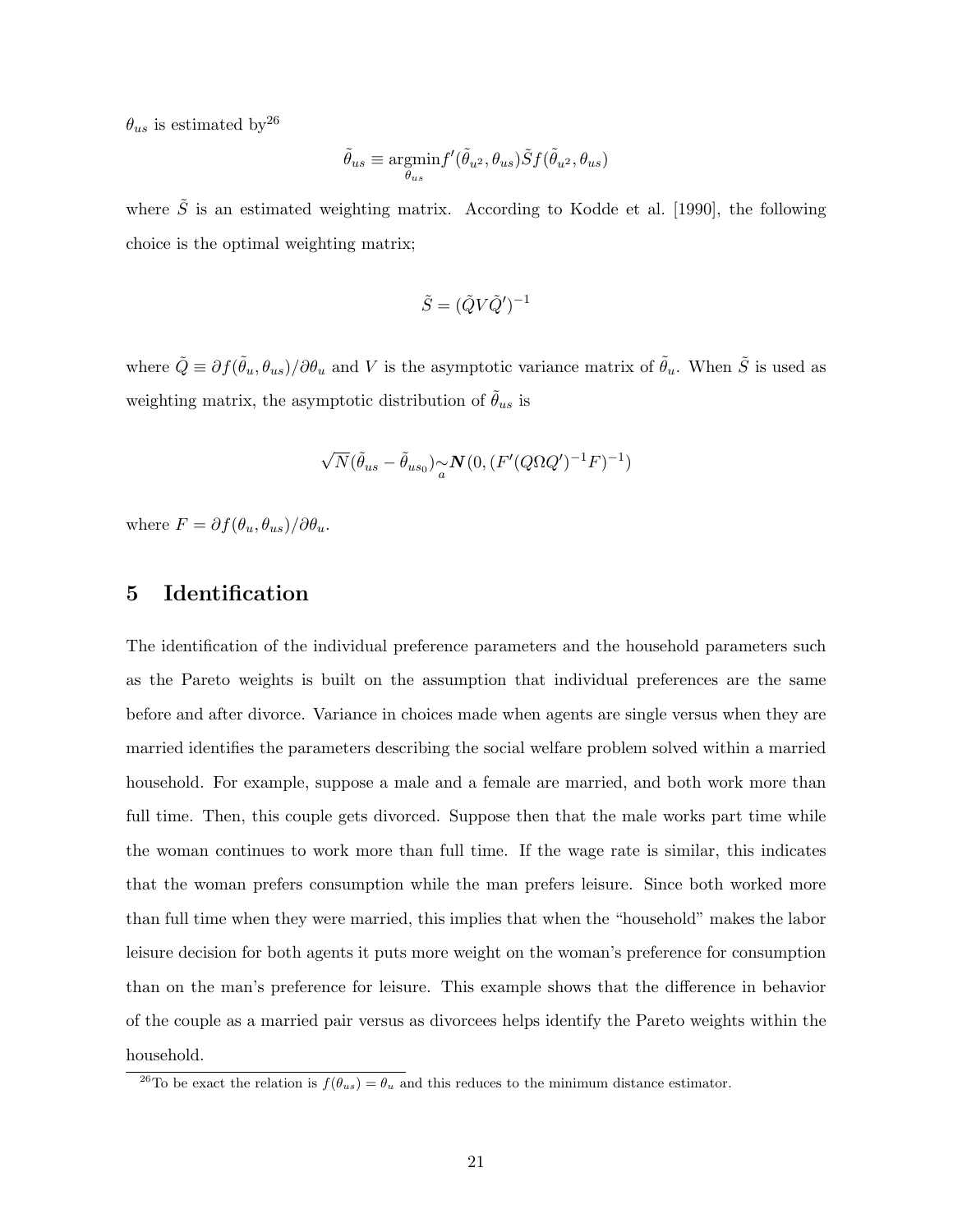This identification strategy of using singles is similar to some strategies proposed in the literature on household preferences. For example, McElroy [1990] suggests using singles data to determine threat points in a Nash bargaining model while Barmby and Smith [2001], Vermeulen et al. [2006] and Browning et al. [2008] use the approach to identify the collective model of households.

This approach is not innocuous in two ways. First, it is questionable that the preferences of single individuals are the same as those of married people. It could be the case that the singles behave significantly different from married people. However, note that the single people used in this paper are those who are divorced not those who are never married. Since these singles are in conditions similar to those facing married people, such as having children, it is more reasonable to use them than to assert that singles who are looking for a life partner for the first time have the same preferences as married people. Additionally, by explicitly modeling the distribution of income within a family and the different leisure opportunities available to married couples, I directly account for how preferences over work and income can differ between the two populations. Only the deep preference parameters are assumed to be invariant. Finally, since I use panel data in which the same individuals can be divorcees while they were married before, I do not get the preferences of singles and married persons with totally independent samples.<sup>27</sup>

The second concern about using this identification strategy, as pointed out in Chiappori [1991], is that it is not entirely clear how the cardinality of the singles' utility can be determined when the household's utility is considered. Regarding this concern, it is worth revisiting how the choice specific error terms are structured. The error terms in equations 2 and 3 are independently and identically distributed over households and divorcees. This error term structure effectively introduces a normalization on cardinality and pins down the identification of the level of each spouse's Pareto weight. Since the normalization of the variance of the choice specific error terms implies a specific level for the Pareto weights, I do not need to impose additional normalizations on the weights, such as assuming they sum to one.

This identification procedure allows us to relax some of limits in the identification of the

 $27$ Additionally, the preference of individuals and the Pareto weights are estimated jointly using a minimum distance estimator. This results in an efficiency gain over the case where the preference of singles are just plugged into the social welfare function.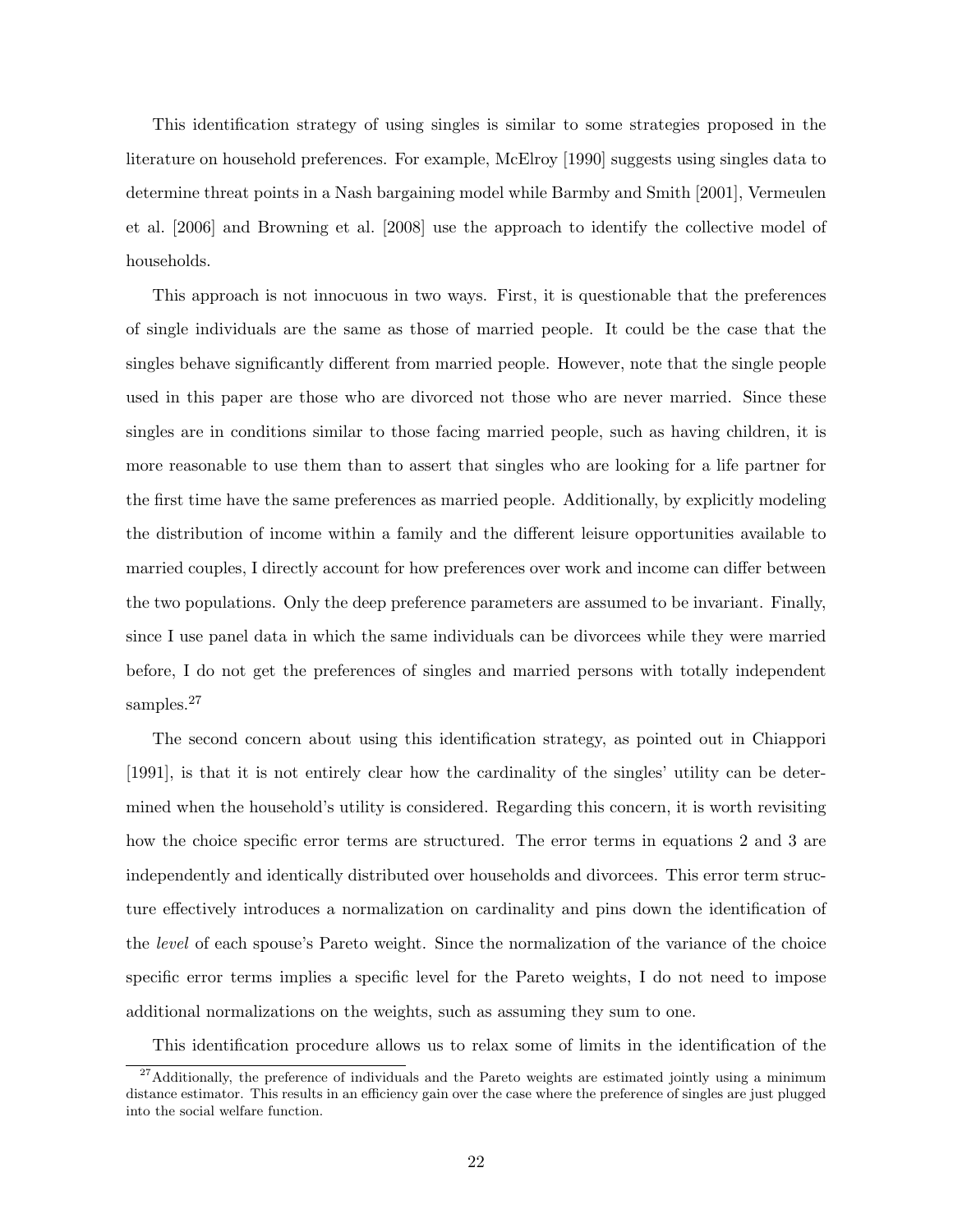collective model pointed out, for example, in Chiappori and Ivar [2009]. First, the Pareto weights are identified even though, in other settings, it is argued that the identification is limited if the weights are constant. Second, the model can be identified without restricting preferences to be egoistic or caring, both of which are needed when household behavior is modeled in a collective approach without resorting to singles behavior.

## 6 Empirical Results

#### Wage Equation

The wage equation with two periods of labor market supply history is estimated and Table 6 summarizes the results. All variables are significant at the 5% level for both genders. The results show that more recent hours worked have bigger marginal effects on wage than less recent ones. The effect of last year's hours worked for females is more than twice that of two years ago and also bigger than that of males. The negative coefficients on participation variables imply that there is a threshold in hours worked to have positive returns on wage. The quadratic age profile is observed and a higher education level fixing the age or being older fixing the education level has a positive marginal effect on wage.

#### Children Production Functions

Table 7 provides the results of children production function regressions.<sup>28</sup> The maternal time investment and the parents' individual specific productivity have significant effects on children's individual specific productivity and education level. It is useful to see how the change of maternal time investment affects the outcomes of production functions. For example, consider a mother who has one child and does not participate in the labor market. If instead she decides to work full time for the first 10 years following the birth of the child, then the change of the individual specific productivity of her child would be -0.1915 while the change in the education level the child would attain would be  $-0.0694<sup>29</sup>$  It appears that less maternal

<sup>&</sup>lt;sup>28</sup>A sub-sample is used to obtain these results; for someone to be used in the regression, it is necessary that a couple provides the labor market data of themselves during their children's childhood and that they have grown up children who have participated in the labor market. This requires the member of the panel to be in the survey for a long period and, hence, only a sub-sample can be used.

 $^{29}$ Both the linear and quadratic terms of maternal time investment in each child are used to infer these numbers although the quadratic term is not significant in the children production function for education level.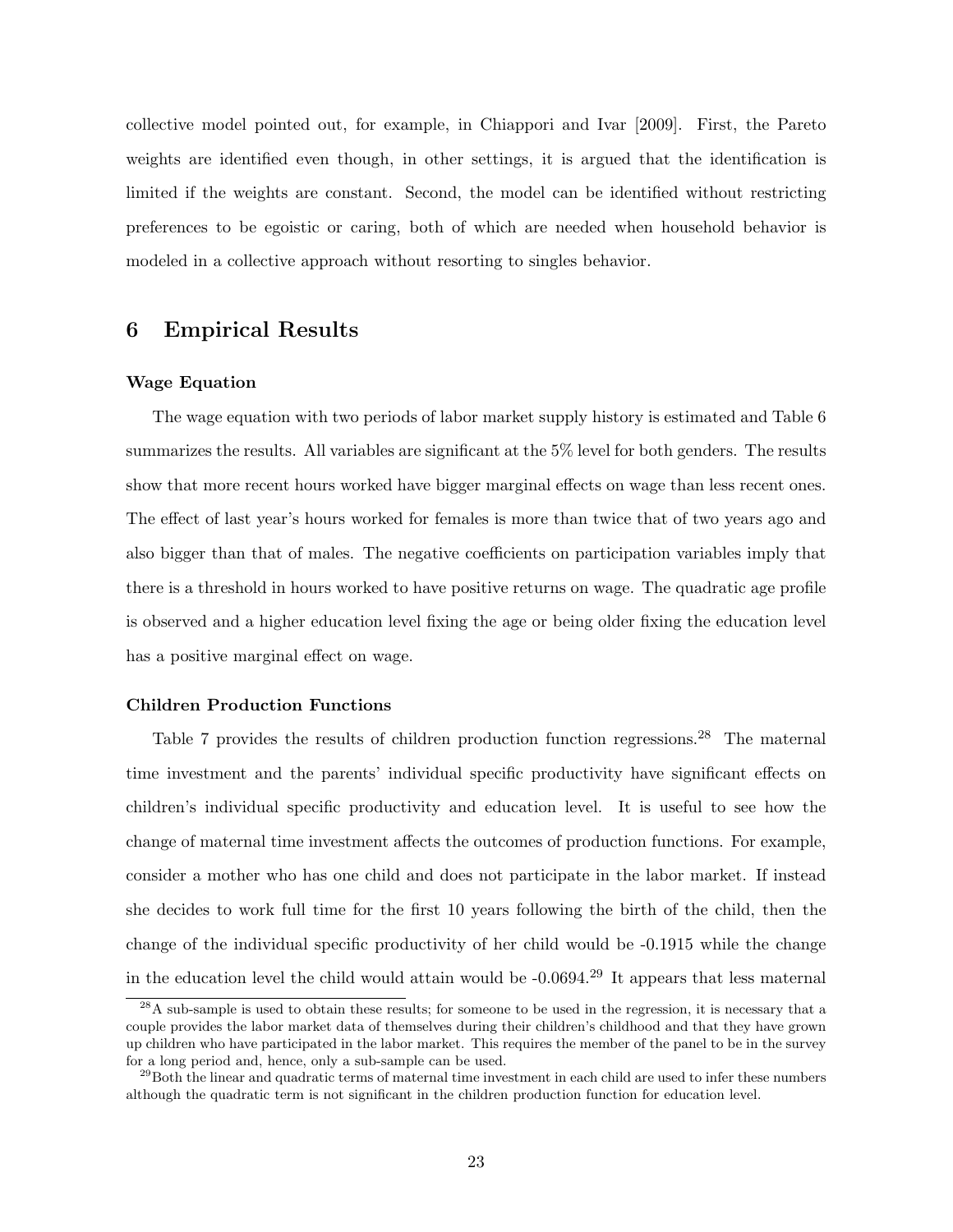time investment negatively affects the production functions of the only child. Now consider a female who has three children and does not work. If I assume that she works full time for 10 years following the birth of the last child, then the change in the individual specific productivity of the last child would be 0.0174 while that of the education level would be -0.2717. This can be interpreted as the labor market participation of mother having a positive effect on the individual specific productivity of the child, possibly by providing a role model of a working female, while the decrease in the time investment in the child may harm the final level of education for the child. These results suggest that I cannot draw a simple relationship between maternal time investment and the outcome of children without considering the number of siblings.

Figure 1 is provided to further aid the understanding of how maternal time investment affects the individual specific productivity of a child. The dotted line represents the case of an only child and the solid line is for the case where there are two children in the household. A monotonic relation between maternal time investment in the only child and the individual specific productivity of that child is observed. However, when there are two children, the relation is no longer monotonic. In fact, each child gets higher individual specific productivity by receiving more time investment from the mother if she provides less than "A" amount of labor supply.<sup>30</sup> This implies that, in the view of children's future productivity in the labor market, a mother who does not supply a great amount of labor should decrease hours worked and increase the time devoted to children. On the other hand, if the mother supplies more than "A", each child gets lower individual specific productivity as she decreases the labor supply. That is, once woman supplies fair amount of labor, being a more engaged worker benefits her children possibly by providing a role model.

Interestingly, it turns out that paternal time investment is not a significant predictor for either the individual specific productivity or the education level of the children. The fathers cannot, however, ignore the labor market outcome of their children as the decision to remain in the family or leave clearly influences the individual specific productivity and the education level of the children. In fact, the duration of the couple's separation, which is in part determined by the decisions of fathers, negatively affects the production functions.

 $30\;\mu\text{A}$ " equals to 1663 hours of annual labor supply.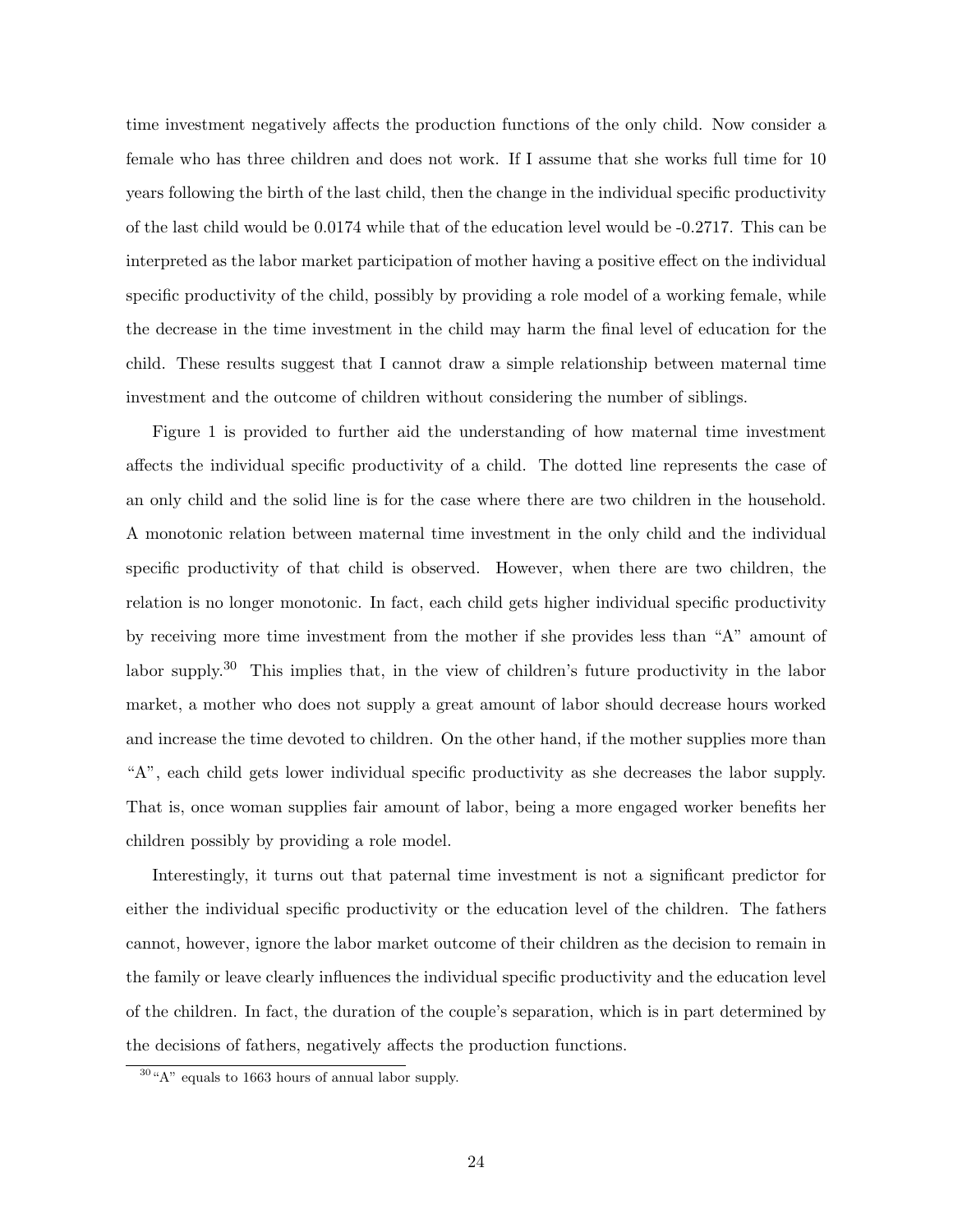#### Utility Parameters

The estimates of utility parameters are provided in Table 12. According to the estimate of the weight  $\delta$ , wives' utility is given 42.05% weight. The estimated  $\kappa$  in equation 7 is 0.2292. This estimate implies that if there is only one child, the mother spends 22.92% of total leisure time on the child and if there are two children,  $22.92 \times$ √  $2/2 = 16.20\%$  of total leisure time is spent per child. The cost of children,  $\pi$ , turns out to be 0.9781. This figure seems high and the cost of children will exceed the current income when there is more than one child. The estimates for the female share of consumption,  $\delta_c$ , is 1.2014. The estimate is outside of the reasonable range between zero and one.

Females get positive utility from participating in the labor market with more educated black women getting higher utility. This implies that women who supply labor actually tend to enjoy working or at least get some satisfaction from holding a job. This result is different from that in the previous literature on female labor supply. For example, Altug and Miller [1998], Gayle and Miller [2006] and Eckstein and Wolpin [1989] find the contrary. This contradicting result comes from the difference in the female population. The previous literature examines the behavior of married females while I analyze both married and divorced single females. The labor market participation rate is much higher for single females than married females. Therefore, given the assumption that underlying preference does not change over marital status, using single females offsets the tendency for nonparticipation of married females that has been understood to arise from a cost to participation in the labor market.

The concave functional form of utility from leisure is confirmed for both genders and most individuals exhibit positive marginal utility from leisure. The level of education has the opposite effect on leisure for each gender. More educated females enjoy leisure more, but more educated males enjoy leisure less. Being a black male brings more utility from leisure, and the level of utility from leisure increases as males age. Utility from leisure is not monotonic in age for females. For women, the marginal utility of leisure is initially decreasing in age but is then increasing. That is, young women experience declining marginal utility of leisure as they age, but after some point the pattern reverses. The model provides a measure of how the leisure of one spouse interacts with that of the other spouse through the variable  $l_{nt} \times l_{n't}$  in the table. Since the coefficient on this variable is positive, members of a household enjoy each other's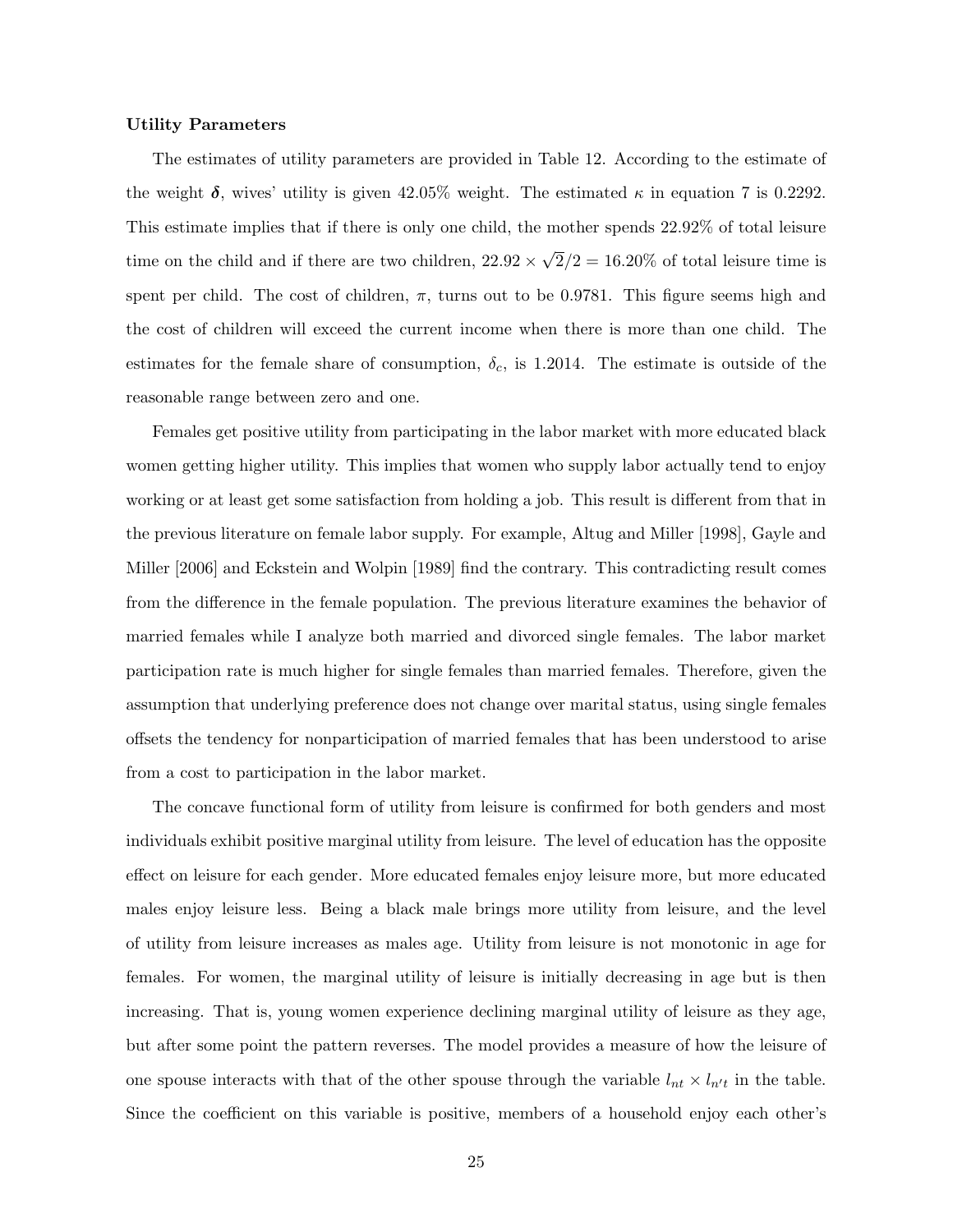company.

For females, age does not play a role in determining whether the utility from leisure is affected by having another child. However, more educated women appear to enjoy leisure less when a new child is born. For males, having another newborn does not affect how the utility from leisure is determined. From the results shown for the utility from consumption, females and males do enjoy consumption although the shape of the functions differ. While males exhibit concave utility from consumption, females turn out to have an increasing and convex utility in consumption.

The children's production function positively contributes to the total utility of individuals. The individual specific productivity of children increases the level of utility, and the marginal utility of the education level of children is also positive, confirming that parents do care about the future labor market outcome of their children.

## 7 Policy Simulations

Governments have implemented or considered a number of policies to affect family structure and the labor supply within families. It is important to evaluate the consequences of each policy before actually implementing them. When completing such an analysis, it is crucial to account for the endogeneity of most of the choice variables. For example, a policy proposed to increase the fertility rate may affect the labor/leisure trade off in a family and could result in a less desirable level of fertility. A structural model in which this endogeneity is explicitly modeled can address this problem. In addition to this general advantage of structural estimation, the model presented in this paper can answer the question of what the effect of such policies on both the current and the future generation would be. Given the fact that effects of policy arise in a dynamic environment, it is important to measure the effects on both generations. For instance, achieving a desired level of fertility with a much less productive future generation is surely not the ultimate goal of policy. By assessing the consequences of policies in an intergenerational setting, we can more clearly understand the true benefits and potential costs of the programs.

This section presents the implications of some policies using the estimated household behavior model from the previous section. In particular the policies that are studied are a baby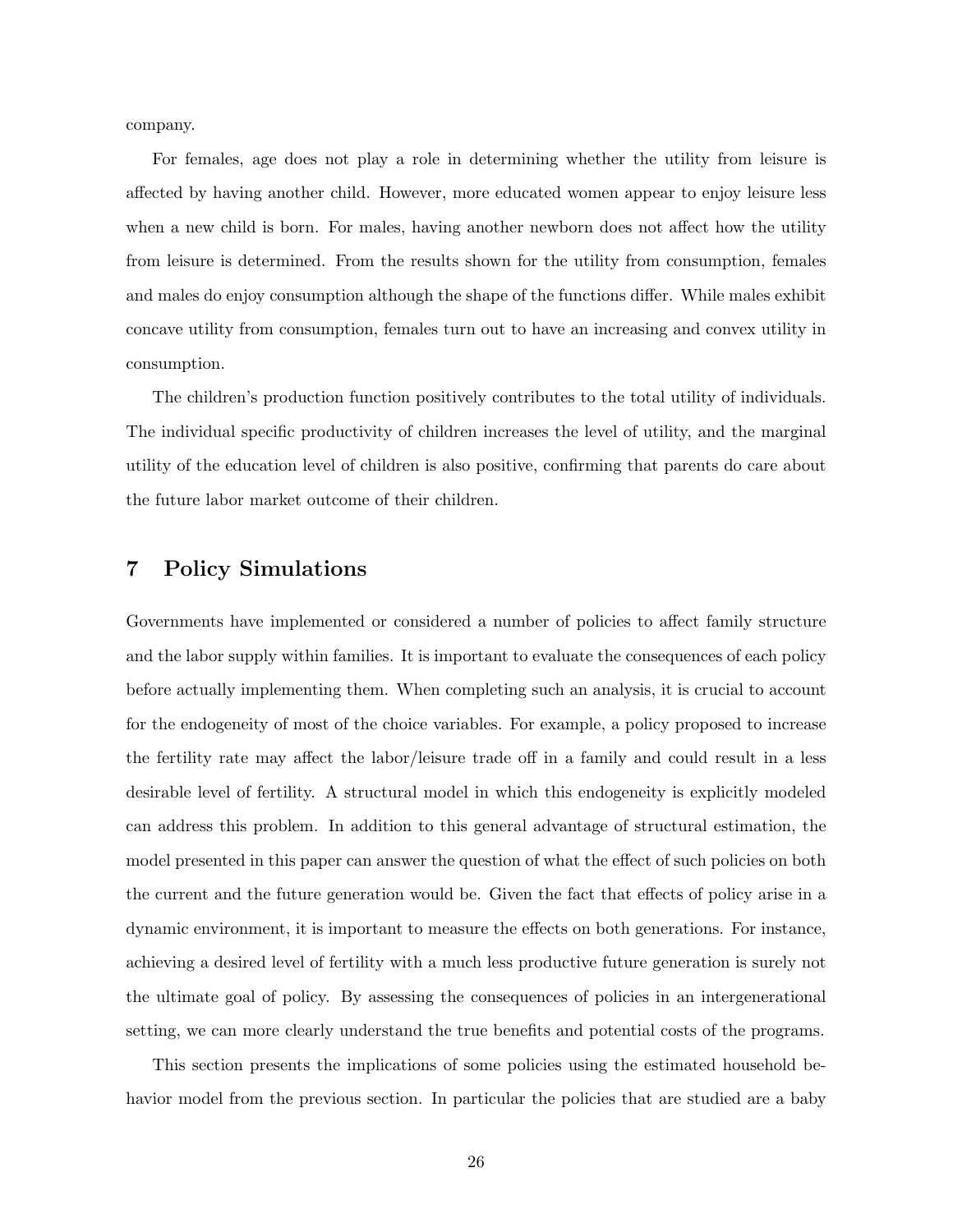bonus, a marriage bonus and a parental training program. The marriage bonus turns out to be the most effective way to increase the fertility rate and enhance the future labor market outcome of children. The baby bonus increases fertility only very slightly. Parental training boosts the fertility rate and also increases the productivity of the second generation; however, the magnitude is less than that of the marriage bonus. I also perform an experiment where I change the relative wages of parents and children to determine the effect of such a change on parental choices. It is shown that wage changes over generations alters the behavior of people. When this is interpreted as a deficit financing, this is contrast to the theoretical argument for Ricardian Equivalence. The experiment decreases the fertility rate, and the outcome of children in the future is less desirable.

#### 7.1 Simulation Scheme

I simulate the life of families for 25 years. To investigate the different implications of each policy across the characteristics of families, I divide the simulated sample into 10 subgroups according to the race and the education level of each spouse. The groups are summarized in Table 13. The division is based on the actual number of observations in the data used in this paper. For example, the number of couples in which one spouse is highly educated while the other is very poorly educated and the number of inter-race couples are limited; hence, they are excluded from the group specification.<sup>31</sup>

The state variables for each group are labor supply histories of each spouse, number of children, each child's age and time investment of the mother in each child. Due to the size of the state space, I consider a discrete working choice and restrict the maximum number of children to three. Also, the time investment in each child is discretized into 11 intervals. The age of each spouse when the family is formed is taken from the mode of the age at the first marriage in each group. The education level of each spouse is set at the mode of the group, and the individual specific productivity of each spouse is set at the mean of the group to which he or she belongs. I set the aggregate shock to be the mean of the time fixed effects during the study period. The implication of each policy should be understood bearing in mind these discrepancies between the data and the simulation. Each family has 12 choices in Table 1, and

 $31$ In practice, only groups with more than 25 incidents are studied.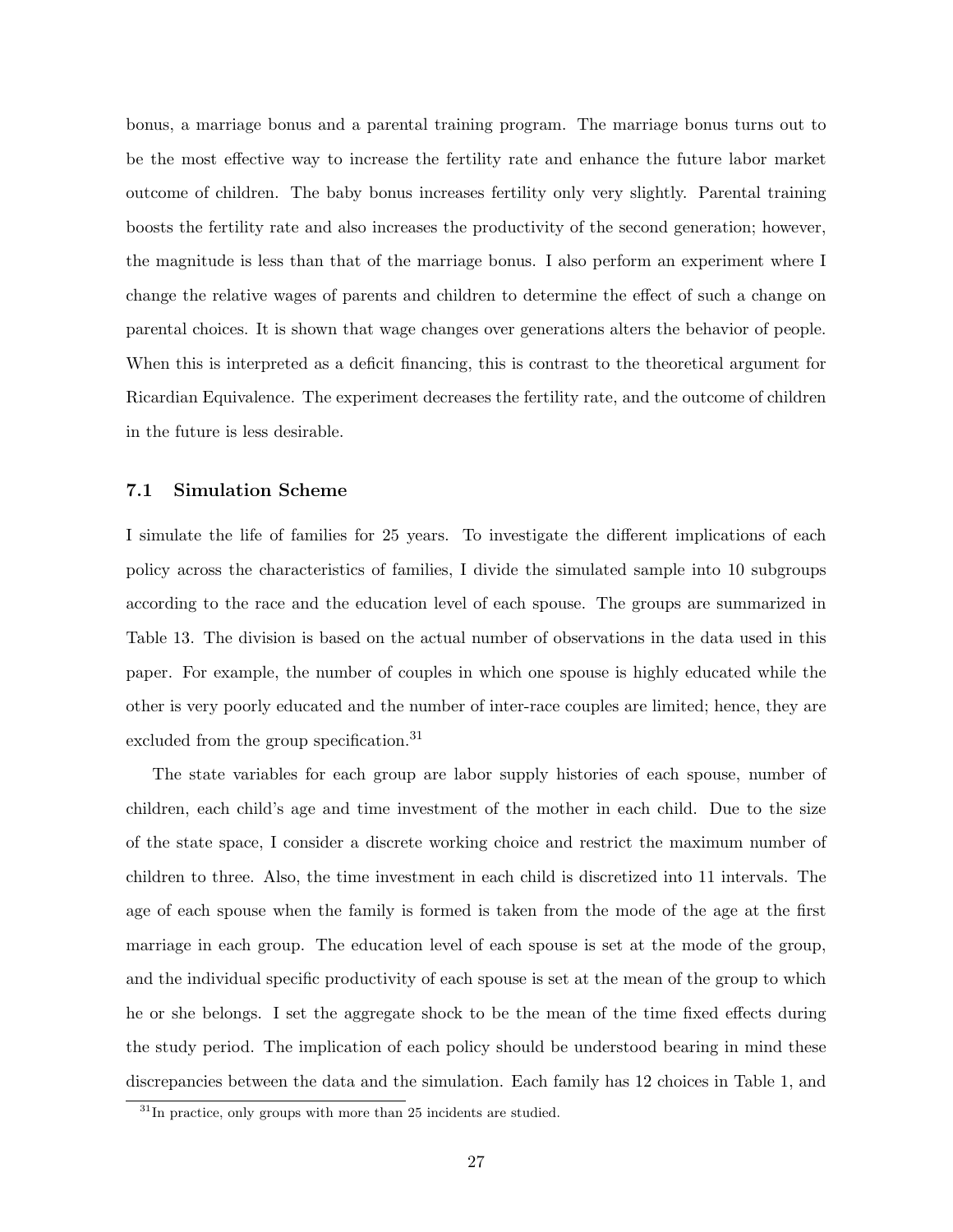once a couple divorces the choice set is limited to labor participation decisions.

I examine the effect of different policies on fertility, female labor market participation and the divorce rate. The total fertility rate, which measures the average number of children that would be born to a woman over her fertile lifetime, is used to measure the fertility rate in the simulation.<sup>32</sup> An annual labor market participation rate of married women is used to represent female labor supply. The divorce rate is the proportion of couples who end up divorcing. Furthermore, I evaluate the changes in the future outcome of children for each policy by incorporating the children production functions.

Since the model does not take into account the children generation's choice behavior in their adulthood, it is not possible to determine their labor supply, as is needed to predict their wages. Therefore, I assume that the children have full time labor supply for the past two years.<sup>33</sup> Also, since I cannot predict the gender of children, the mean of female children's and male children's future predicted wage is reported. The dynamic program is solved for 500 simulations for each group. For any policy implemented, the same draws for the private shock are used.

First I simulate the model without imposing any policy. This is done to see how closely the model predicts the behavior observed in the data and to have a baseline to compare the outcomes when the policies are applied. I label this non-policy simulation P-NO. The results of simulation P-NO are presented in Table 14 and Table 15. In general the model simulation predicts fertility and female labor market participation that are higher than what the actual data show, and the divorce rate tends to be under-predicted for black couples. The difference between data and P-NO simulation results may come from the fixed effects treatment, both individual specific productivity and time fixed effect, coarse discretization of time investment in children, the uniform age profile and education level, and the absence of continuous hours worked in the simulation exercise. All of these factors contribute to the heterogeneity in the population, and the different behavior pattern between data and simulation cannot be avoided.

 $32$ In the simulation I assume that a woman is fertile for all 25 years of the simulation. The mode of female age at the first marriage in groups ranges from 16 to 22, which makes the latest fertile age 47. This is consistent with the standard assumptions about when women can bear children.

<sup>&</sup>lt;sup>33</sup>As long as all of children have the same amount of labor supply history, the effect of each policies on the future wage of children is unchanged.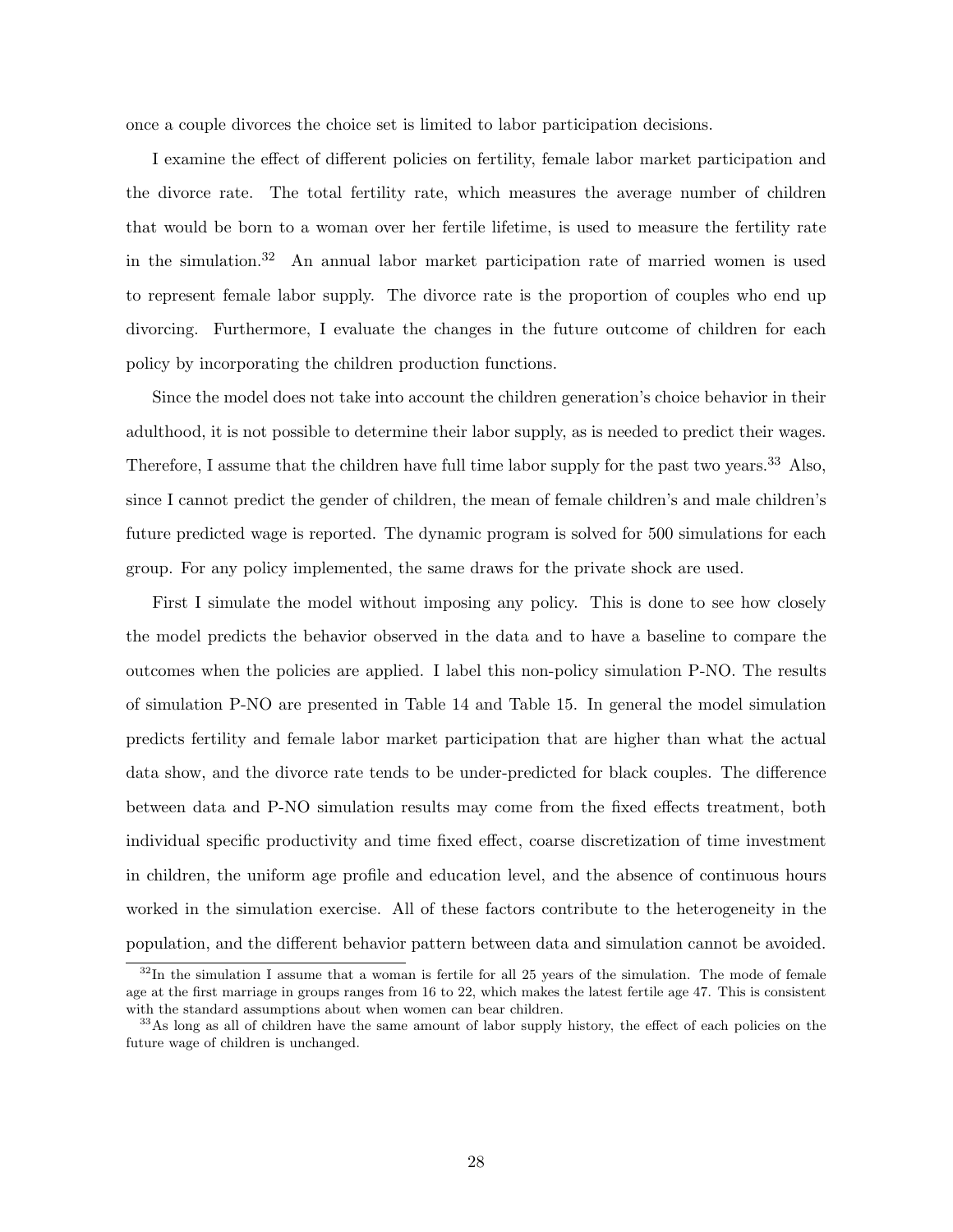#### 7.2 Baby Bonus

The decline in fertility is becoming an important issue in many developed countries as they experience less than replacement fertility. Some countries have implemented a so-called baby bonus policy in which they pay cash to a household with a newborn. Whether such a policy is actually effective has been controversial. In this paper, I implemented a baby bonus policy which is labeled P-BB. In this policy, a couple gets \$4500 in the year when a new child is born.<sup>34</sup> The results shown in Table 14 and Table 15 show that the effect of the policy on the fertility rate is minimal. Also the policy does not affect the labor supply behavior of married women. Divorce is a little less common under the policy, possibly due to the increased number of children. However, the size of changes for all choice behaviors are small enough not to have any effect on the future wage of children. This result implies that the policy is not effective enough to achieve the intended goal of increasing fertility.

### 7.3 Marriage Bonus

The results in this paper confirm prior evidence (and conventional wisdom) indicating that family disruption harms children.<sup>35</sup> A policy to reduce family disruption could then potentially increase welfare by improving the outcome of future generations. Policymakers have indeed expressed concern over various manifestations of the ills of family disruption, including concern about single motherhood and the direct harm of divorce on children. West Virginia and Washington, D.C. both implemented programs to directly subsidize low income couples who remain in a marriage, and the "marriage penalty" built into the US tax code receives significant attention whenever Congress considers major changes in the tax code. Most recently, British Conservatives have pressed for using the tax code to effectively provide a bonus to promote marriage.

I evaluate such a policy, based primarily on the scheme used in West Virginia. A couple on welfare gets \$100 per month when married. I use the poverty line corresponding the number

<sup>&</sup>lt;sup>34</sup>The amount of \$4500 is close to the high end of baby bonus policies in place. For example (using the October 2009 exchange rate), Singapore pays US\$2858 for the first and the second child and US\$4287 for the third and the fourth. Australia pays US\$4623 for each child.

<sup>&</sup>lt;sup>35</sup>See Ribar Ribar [2004] for a survey of the papers studying the effect of family structure on children's wellbeing.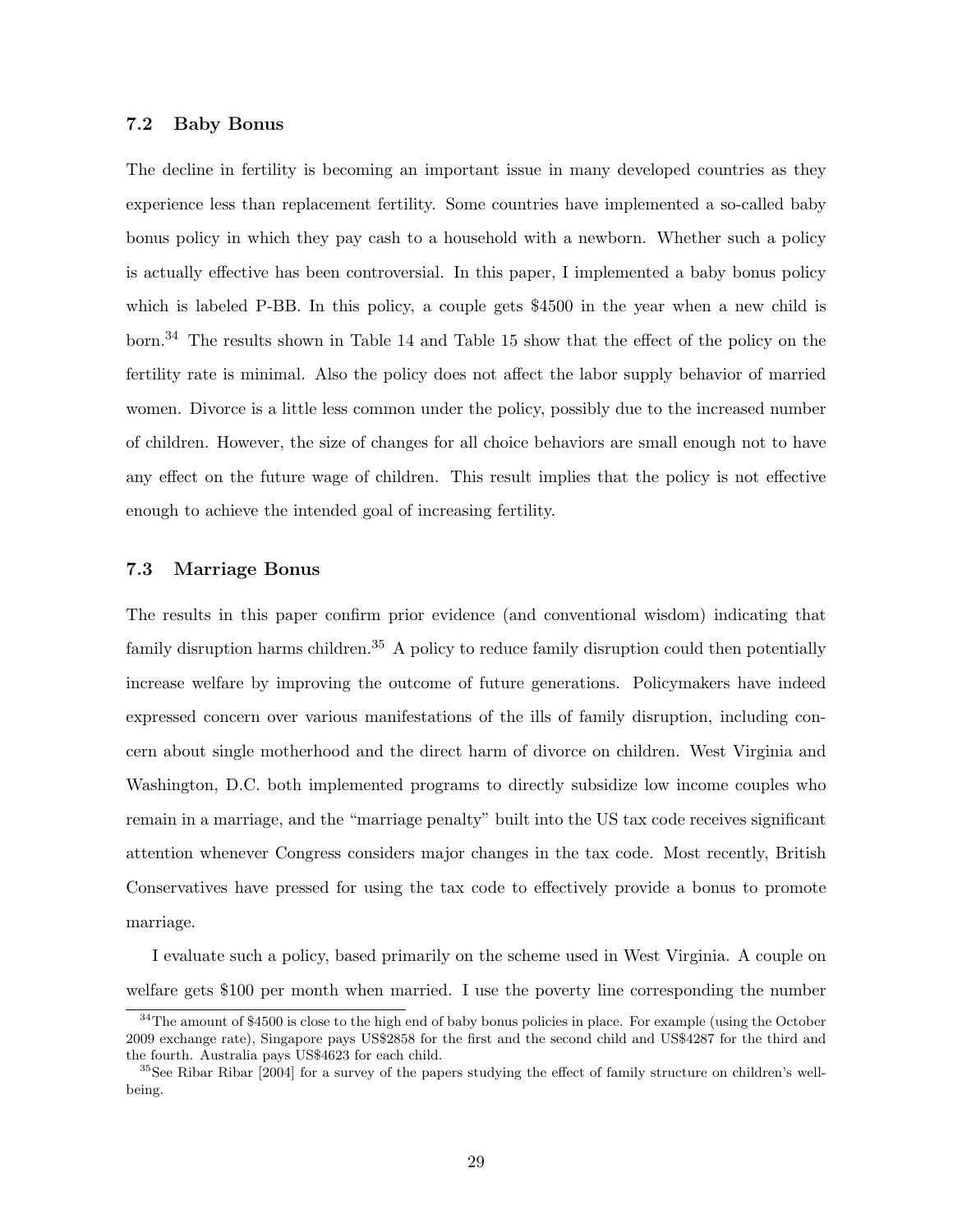of people in the household to limit people who can get this marriage bonus in my simulation. The results can be found in Table 14 and Table 15 with label P-MB. The policy induces a large decrease in the divorce rate. It might seem that \$100 per month is not enough money to make divorce less appealing. However, considering that the agents are forward looking, the discounted net present value of such an amount could have a big effect on behavior. Since one can get a steady flow of extra income when remaining married, divorce is much less attractive to couples.

Now, since divorce is an unappealing option, people consider having additional children as a good source of higher utility. This is due to the fact that divorce lowers the level of children production functions that are directly related to the level of utility each parent can get. That is, as people realize that divorce is less likely to happen in the future, they can expect more utility from having additional children. This pattern can be seen in the results, since the marriage bonus is the most effective policy for increasing fertility. Furthermore having more children itself enforces the incentive to stay married since parents anticipate the negative effect of divorce on the future of their children.

The labor supply of married females increases under the policy. This is likely primarily a result of the fact that dual income couples are more likely to divorce when there is no such policy. In other words, as the policy makes the divorce option less appealing, it draws more couples in which females work into the married couple pool. Finally, the decreased divorce rate has positive effect on the children's future wage.

In sum, the marriage bonus policy generates productive population growth. This is a desirable outcome, especially in light of concerns with the solution of current social security systems. The effects of the policy differs by group, however, highlighting the importance of tailoring the policy implementation based on characteristics of the target population.

## 7.4 Parental Training

One of the policies that is aimed at enhancing the outcome of children is a parental training program.<sup>36</sup> This policy provides the opportunity to learn how to parent effectively, to detect

<sup>36</sup>Examples include Training of Parents in Schoolwork, Parents as Teachers Program, Megaskills program and Illinois Model Early Childhood Parental Training Program. A summary of some such

programs is available at http://www.ncrel.org/sdrs/areas/issues/envrnmnt/famncomm/pa1lk21.htm.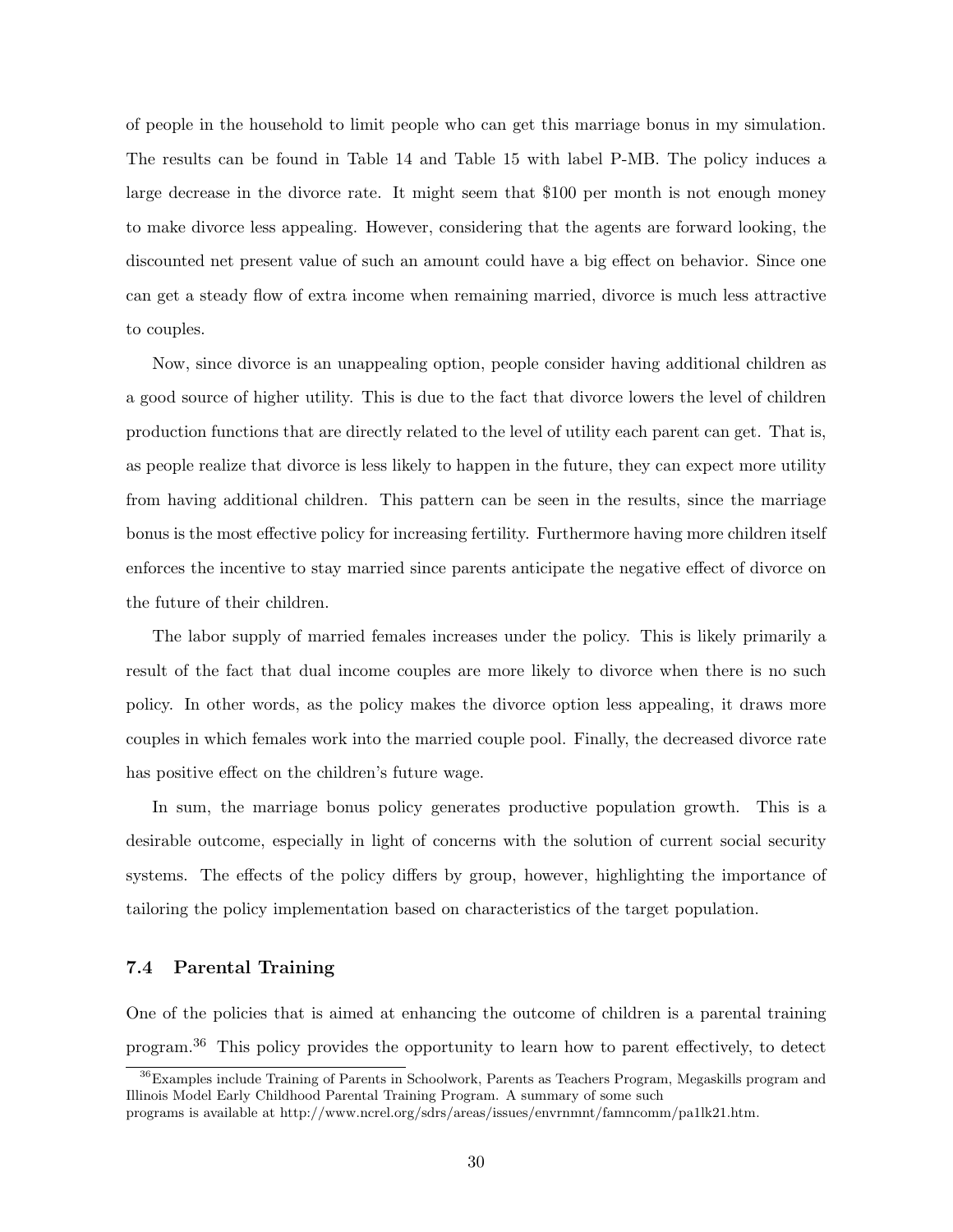some merits or disadvantages of the child and to prevent abuse. I investigate such a policy, labeled P-PT. Under this policy, mothers are trained sufficiently through the parental training program such that they can apply the same effort and increase the benefit to their children, or they can provide the same level of maternal input by putting in less effort. This can be implemented in the simulation by increasing the measure Q in equation 8. This change makes the resulting time investment for each child to be more than what the mothers actually invest. In practice, a child gets an extra 10% of time investment from the mother. As people foresee that their children will be more productive in the future, the policy is expected to increase fertility. This conjecture is mirrored in the results shown in the Table 14 and Table 15. In fact, the policy increases fertility for all groups. The biggest increase is experienced by the groups in which the male education level is lower than that of the female. In contrast, those groups with a highly educated male partner show the least increase in fertility. The policy leads to a decrease in labor market participation of married women although the changes are not large. This implies that females acknowledge the fact that if they provide the same level of pre-policy labor supply, then each child would get less time investment since the number of children is bigger under the policy. Although this decreased amount of time investment could be offset by the parental training itself, the simulation results show the offset is not big enough to cover the cost of putting less time investment in each child.<sup>37</sup> Furthermore, by reducing the labor supply, females do enjoy more utility from leisure while expecting to have more productive children in the future.

For all groups, many couples who would have divorced stay married under the policy. Since utility from offspring is specified as the sum of that from each child, having more children gives parents a bigger incentive to stay married. That is, parents recognize the more severe consequences of being divorced when they have more children.

As the policy intends, the future outcome of children is higher when the parental training

Attempts to evaluate their success include Beane [1990], ISBE report [1992] or Wagner et al. [2002]. Evaluation of these programs generally focuses on educational achievement, but the framework in this paper allows me to investigate the likely effects of such programs on the eventual welfare of children.

<sup>&</sup>lt;sup>37</sup>This is true only if the children production functions increase in the time investment for each child. As discussed earlier the relation is not monotonic. However, when there is more than one child, which is a likely event under this policy, the education level of children is increasing in maternal time investment and the individual specific productivity of children is more likely to increase in maternal time investment when the labor supply of the mother is small.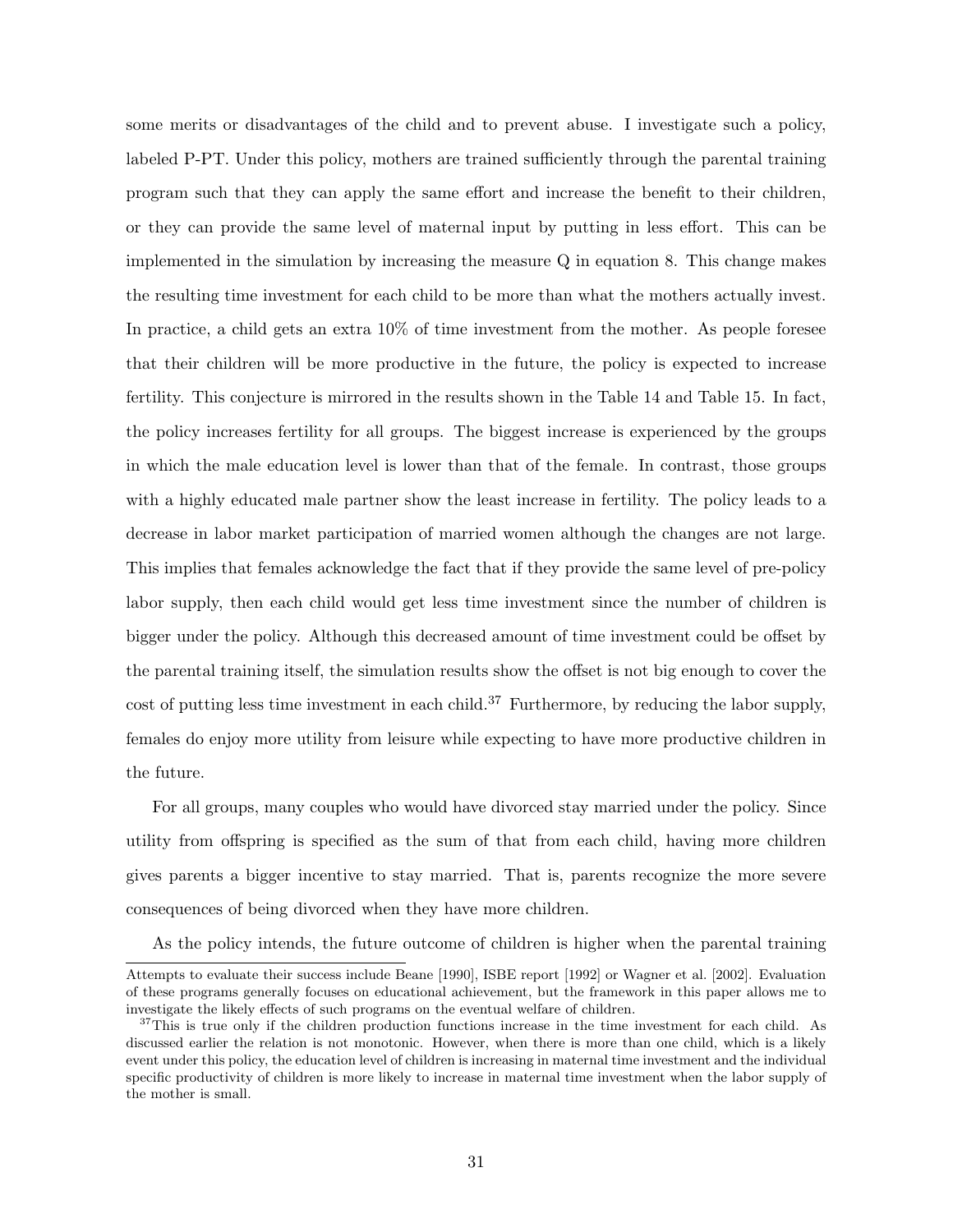policy is implemented. In particular, less educated groups enjoy higher increase in the productivity of the second generation. This positive effect of the parental training policy on the future labor market outcome of children is not only due to the effectively increased time investment in each child but also due to the decreased divorce rate resulting from the change in parental behavior under the policy.

From these results, the parental training policy increases fertility, decreases labor supply of married females, increases wages for the children generation and decreases the divorce rate. Although the direction of the effect is the same for all the groups, the magnitude of the results are different among groups, implying that careful consideration should be given to the disparate impact the policy may have depending on the social, educational, and economic condition of the target population.

#### 7.5 Intergenerational Substitution

Under the intergenerational substitution experiment, I examine the consequences of the timing of wage changes. Specifically I improve parents' wages at the expense of children's. A deficit financing policy of government can be an example of such experiment. That is, the government finances some expenditures by borrowing during the working years of the parents generation. It then pays back these loans with a tax on the income of the children. As the model does not allow bequests, this policy cannot perfectly capture all of the potential responses to government deficit financing. However, even if bequests are allowed, the model does not predict Ricardian Equivalence since the tax is levied on uncertain future income rather than being a simple lump sum tax and the fertility decision is endogenous.<sup>38</sup> Therefore, the experiment here describes how behavior changes in response to changes in the intergenerational incidence of wages, and the associated change in the terms of the tradeoff between parents' own welfare and the welfare of their children.

In actual simulations this is implemented by increasing the wage by 5% for the parents and lowering the wage by  $3\%$  for the children generation.<sup>39</sup> I let the individual specific productiv-

<sup>&</sup>lt;sup>38</sup>See Barsky et al. [1986] for an analysis of why Ricardian Equivalence does not hold with a proportionate tax on uncertain future income. Lapan and Enders [1990] study debt management policy with endogenous fertility.

<sup>&</sup>lt;sup>39</sup>In terms of deficit financing, it is equivalent to lowering the income tax by 5% for the parents and raising the income tax rate by 3% for the children generation.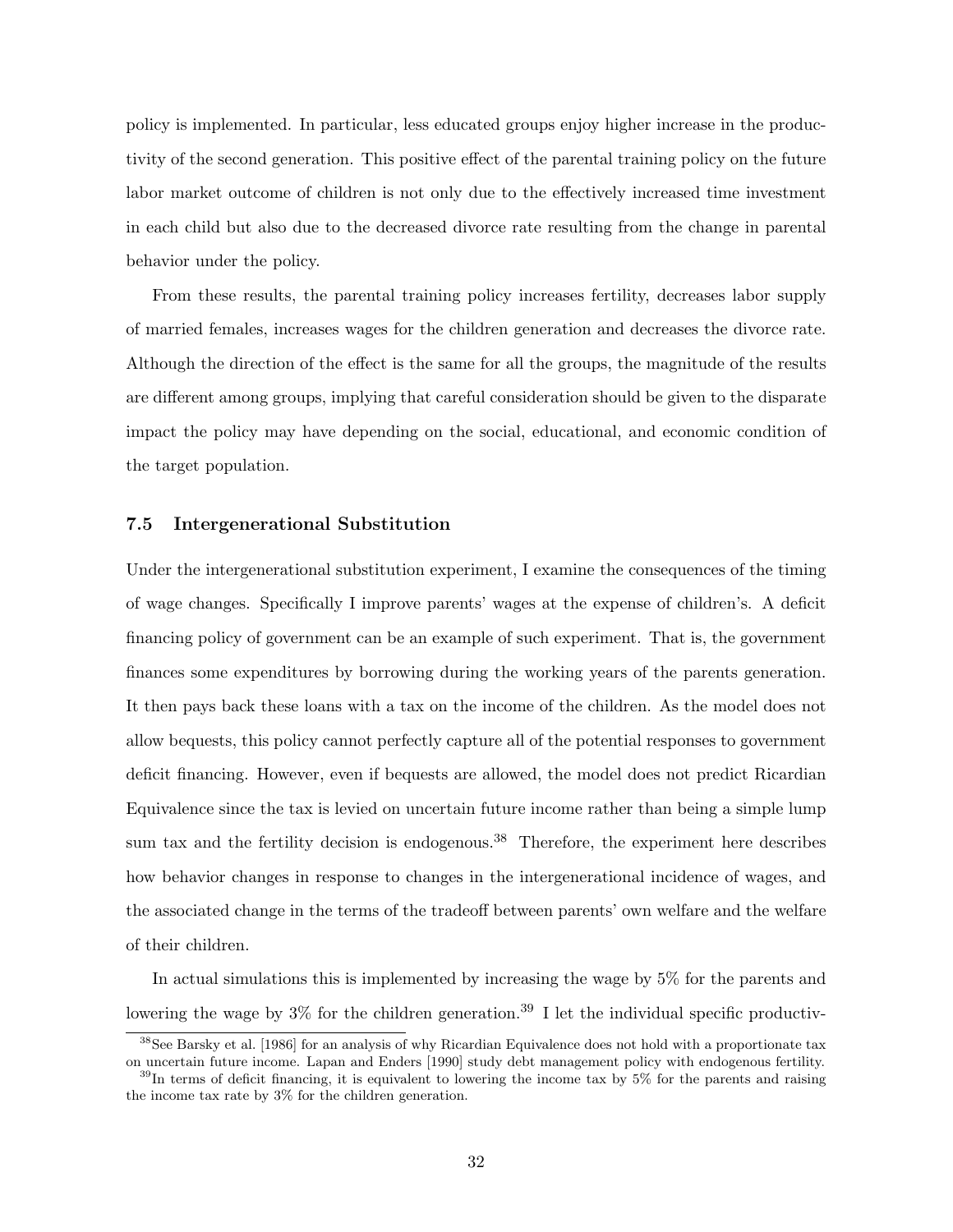ity of children be the channel through which the experiment affects the future labor market outcome of children. That is, the decrease in wage is treated as a decrease in the individual specific productivity of the child. The change in wages on the children's generation is of course endogenous and must be determined simultaneously with the calculation of the effects of the experiment on parental choices.

The intergenerational substitution experiment will influence decisions about fertility, divorce and time investment in children. Fertility determines population growth, while family structure and labor supply along with fertility determine the productivity of the children's generation. To be able to interpret the results in terms of deficit financing, I set the interest rate on the bond to 2.81% for 25 years. This scheme makes the budget clear when the children generation pays the tax while the size of children generation is endogeneously determined as the deficit financing policy is implemented.<sup>40</sup> I label this policy P-IS referring to "Intergenerational Sustitution." The results in Table 14 and Table 15 confirm that anticipating the decreased wage on children affects the decision making of parents. In general, the experiment reduces the fertility rate appreciably. This is predictable given the fact that children's outcome is not as high as before.

Females tend to reduce labor supply in response to the change of wages in their generation and children's generation. Having fewer children increases the time that can be spent on private leisure and they may prefer to enjoy private leisure given the reduced number of children.

The experiment increases the divorce rate by a lot. The most educated groups show the largest increase in the divorce rate. This may be due to the fact that an increase in wage has the most effect on high income people and income is correlated with the level of education. That is, under the experiment divorce becomes more attractive and is especially more attractive to highly educated people. Also, having fewer children makes divorce relatively more attractive than the absence of such a wage change since the negative effect of divorce through children's future outcome is less severe in the situation where the number of children is smaller. This increase in the divorce rate contributes to the fertility decrease as well since the model does not permit divorced women to bear a newborn. This divorce rate change affects the future labor outcome of children in a negative way, with all groups experiencing a decrease in the future wage of children.

<sup>40</sup>This budget clearing assumes that all of children become full time workers in the future.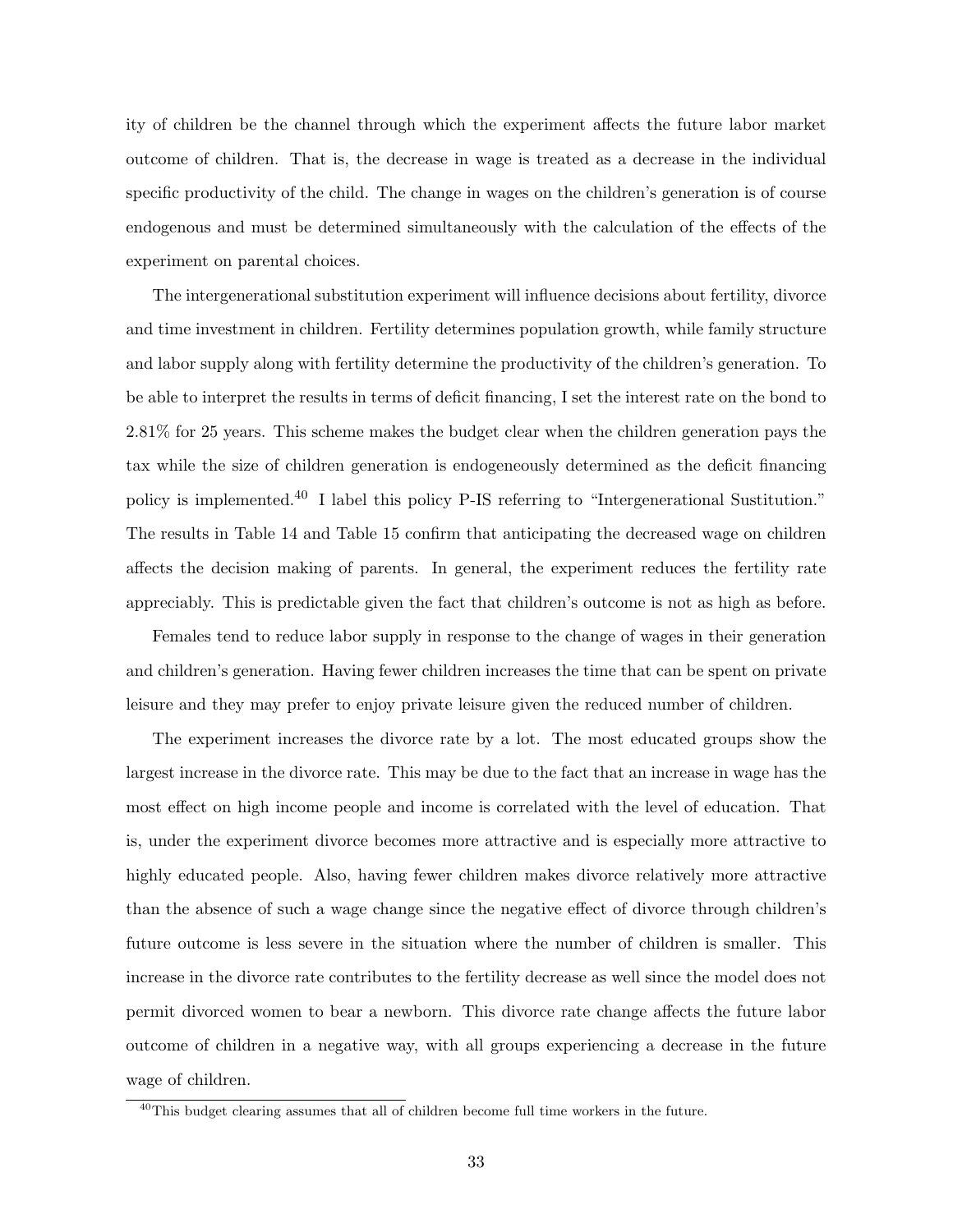In sum, the change of relative wages in favor of parents brings negative population growth and makes the divorce option more attractive, and the future generation is predicted to be less productive than they would have been without such a change. When this experiment is interpreted as a deficit financing of government, this results raise the question of how to finance policies. That is, a fertility policy financed by deficit financing as studied here may result in a less desirable level of fertility or even decreased fertility. For example, financing a parental training program with deficits may lead to this undesirable outcome. In fact, depending on the size of the cost of program, the worst case under this scheme is to have both less productive people and fewer people.

## 8 Conclusion

This paper explores how parental choices affect children and how these effects influence parents' behavior. Ultimately, this permits us to assess the effects of several policies on parents and on the future outcome of children. The empirical results show that parental labor market decisions, fertility decisions and family disruption decisions play a significant role in determining the labor market outcome of children. Specifically, maternal time investment in children and the joint family dissolution decision affect the two important determinants of children's future wage, namely individual specific productivity and the education level. Also it is revealed that parents do get more utility if they expect their children to perform better in the labor market in the future. By modeling parents' utility to be dependent on this relation and using the decision making behavior of couples and divorcees, the underlying structure of individual preferences is recovered.

Apart from the obvious direct interest in learning about the preferences in question, these estimates from the structural model give us the ability to perform diverse policy experiments. Specifically, a baby bonus, a marriage bonus and a parental training program are studied along with an experiment examining the intergenerational substitution of relative wages. These policies and the experiment can influence fertility, labor supply, family disruption and the future labor market outcome of children. The policy simulation results show that a marriage bonus is the most effective way to encourage people to have more children, reduce family disruption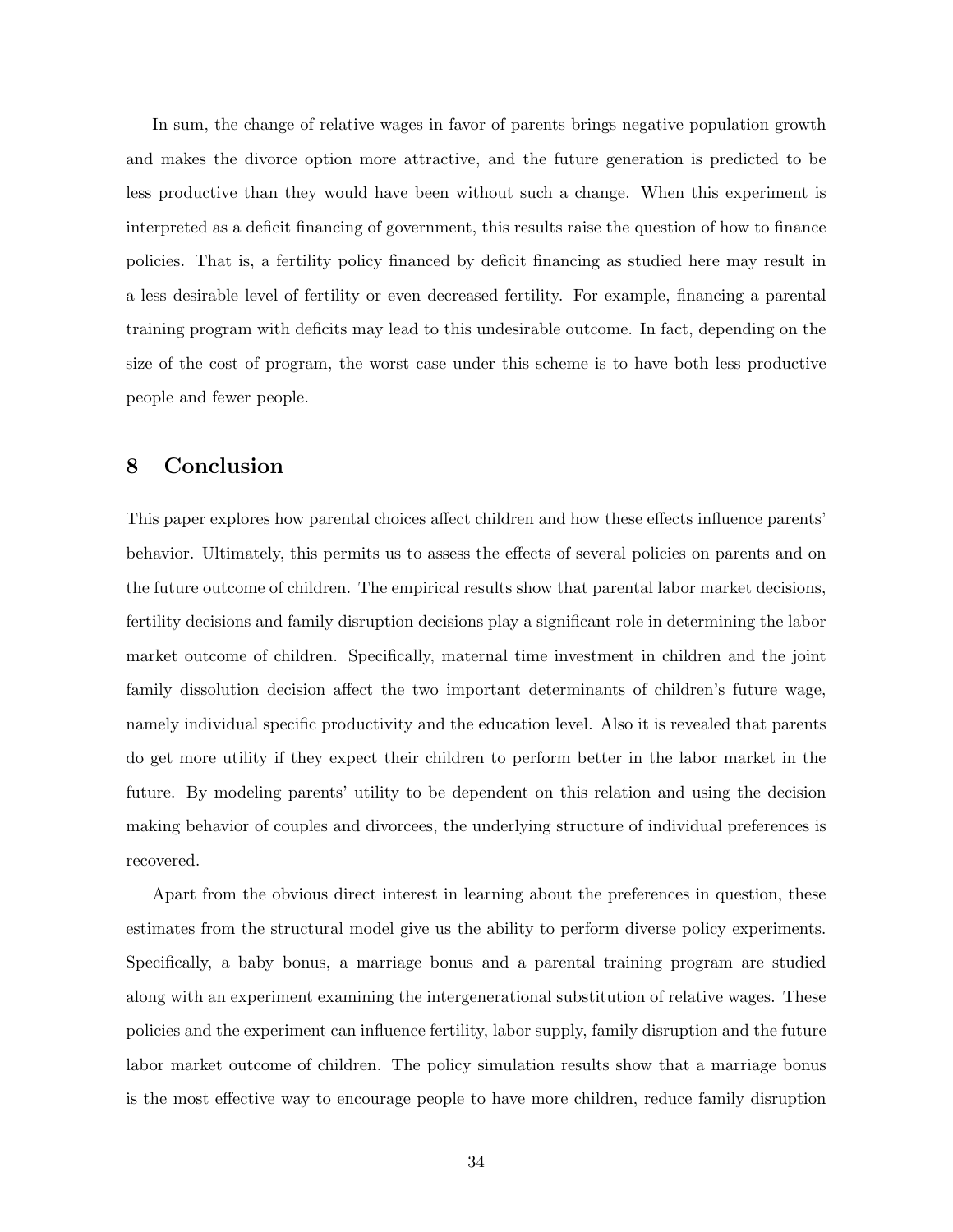and increase the future labor market outcome of children. A parental training program also generates more productive population growth but the effect is not as strong as the marriage bonus. On the other hand, the baby bonus policy produces virtually no change in the behavior of parents. Finally, the change in relative wages over generations does affect the choices and outcomes of both parents and children. When this is understood as changes in taxation, the results of this experiment contrast with the Ricardian Equivalence result that holds in simple models of deficit financing. Specifically, increased reliance on deficit financing reduces fertility, makes divorce more appealing and makes the next generation less productive.

From these results, it can be stated that policies that directly subsidize for the birth of child are not ideal as they have negligible effect on fertility even when using the higher end of the cash amount among such policies. A more effective approach for raising fertility focuses on lowering the cost of producing quality children by improving the productivity of parental time investment in children. Implementing such a policy is not trivial as it is not obvious what programs will be effective in improving the productivity of parents. Research and investment in such "parental training" programs seems desirable. Also marriage bonus policies should get more attention as they turn out to be the most effective.

The analysis of the effects of intergenerational substitution implies that caution should be exercised when determining how to fund any of these policies, since the means of financing could counteract the benefits of the policy itself. Finally, given the accelerating trend toward larger deficits in the U.S., it should be noted that such an approach to funding government expenditures can result in reduced fertility and may push the nation into the category of developed countries with declining populations.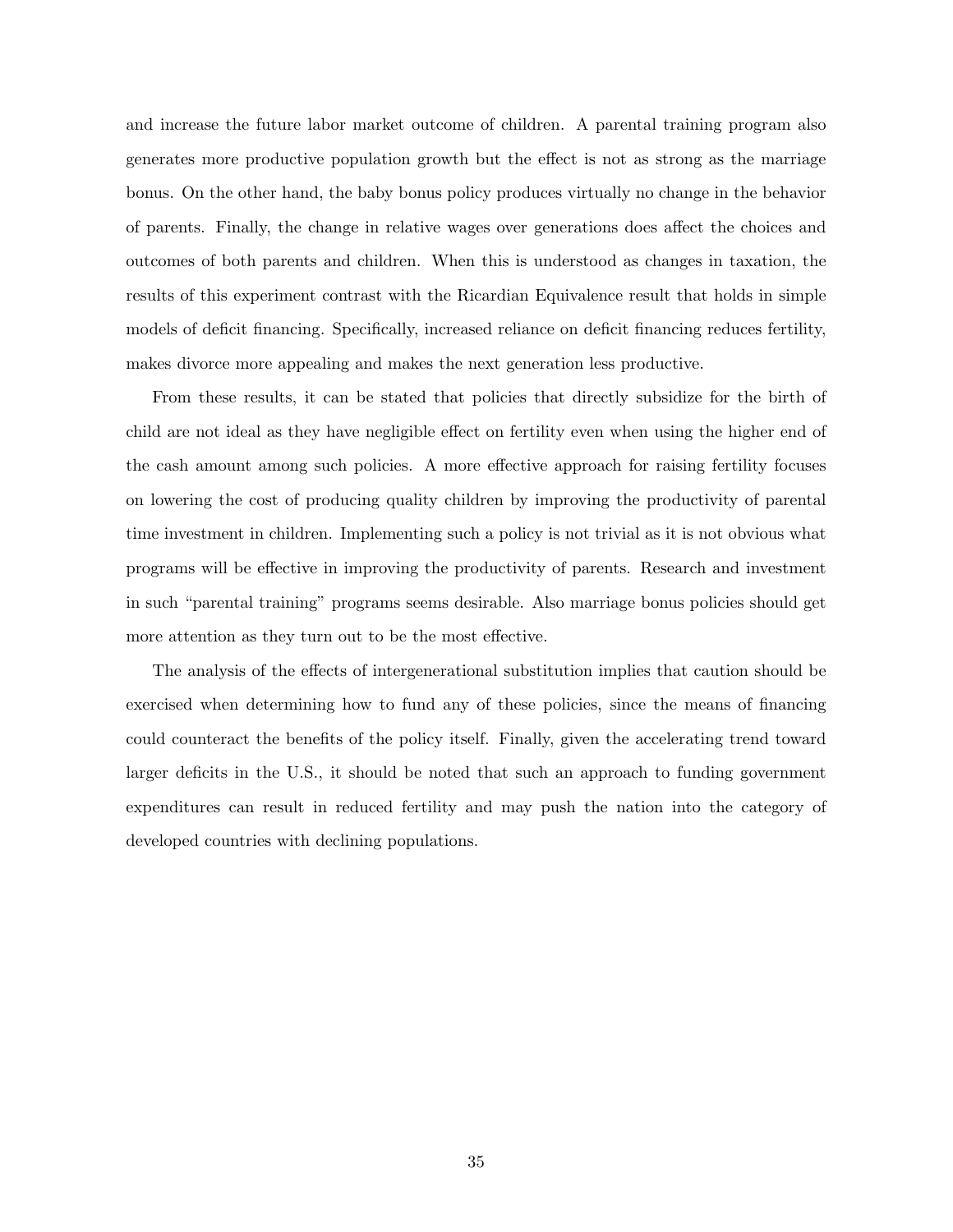## A Derivation of Moment Conditions

Proof of Proposition 1 Let  $v_{k_s}(H_t)$  be the continuation value when the members of household choose action  $k_s \in \{k_1, \ldots, k_n\}$  at t and the optimal actions for the following periods given the state variables  $H^{41}$ :

$$
v_{k_s}(H_t) = E_{t+1} \sum_{r=t+1}^{T} \sum_{a=1}^{n} \beta^{r-t} k_{a,r} \left[ u_{k_a}(H_r) + \varepsilon_{k_a r} \right]
$$

where  $u_{k_st} = \delta_{ft}u_{fk_st} + \delta_{mt}u_{mk_st}$ . The probability of choosing action,  $k_s$ , is expressed by

$$
p_{k_s}(H_t) = Pr \left\{ k_s = \underset{k_a}{\text{argmax}} \ u_{k_a}(H_t) + \varepsilon_{t,k_a} + v_{k_a}(H_t), \forall a \in \{1, ..., n\}, a \neq s \right\}
$$
  
=  $E(k_s^* = 1|H_t).$ 

Consider the conditional choice probability of action  $k_1$ ,

$$
p_{k_1}(H_t) = E(k_1^* = 1|H_t)
$$
  
= 
$$
\int_{\varepsilon_{k_1} = -\infty}^{\infty} \int_{\varepsilon_{k_2} = -\infty}^{\varepsilon_{k_1} + u_{k_1t} + v_{k_1t} - u_{k_2t} - v_{k_2t}} \cdots \int_{\varepsilon_{k_n} = -\infty}^{\varepsilon_{k_1} + u_{k_1t} + v_{k_1t} - u_{k_nt} - v_{k_nt}} dG(\varepsilon_{k_1}, \dots, \varepsilon_{k_n}|H_t)
$$
  
= 
$$
\int_{-\infty}^{\infty} G_1(\varepsilon_{k_1}, \varepsilon_{k_1} + u_{k_1t} - u_{k_2t} + v_{k_1t} - v_{k_2t}, \dots, \varepsilon_{k_1} + u_{k_1t} - u_{k_nt} + v_{k_1t} - v_{k_nt}|H_t) d\varepsilon_{k_1}
$$

where  $G(\vec{\varepsilon}|H_t)$  is a joint distribution function of the error term given states,  $H_t$ , and  $G_{k_1}(\vec{\varepsilon}|H_t) \equiv$  $\partial G(\vec{\varepsilon}|H_t)/\partial \varepsilon_{k_1}$ . Define  $Q_k(\vec{\omega}, H_t)$  as:

$$
Q_{k_s}(\vec{\omega}, H_t)
$$
  
= 
$$
\int G_k(\varepsilon_{k_s} + u_{k_s t} - u_{k_1 t} + \omega_{k_s t} - \omega_{k_1 t}, \dots, \varepsilon_{k_s} + u_{k_s t} - u_{t k_{s-1}} + \omega_{k_s t} - \omega_{t, l-1}, \varepsilon_{k_s},
$$
  

$$
\varepsilon_{k_s} + u_{k_s t} - u_{t k_{s+1}} + \omega_{k_s t} - \omega_{t k_{s+1}}, \dots, \varepsilon_{k_s} + u_{k_s t} - u_{t k_n} + \omega_{k_s t} |H_t) d\varepsilon_{k_s}.
$$

By defining  $\vec{Q}(\vec{\omega}, H_t) = \{Q_{k_s}(\vec{\omega}, H_t)\}_{s=1}^n$  and letting  $\vec{\omega} = \{v_{k_r} - v_{k_n}\}_{r=1}^{n-1}$ , it can be stated that  $p_{k_s}(H_t) = Q_{k_s}(\vec{\omega}, H_t)$  and consequently,  $\vec{p}(H_t) = \vec{Q}(\vec{\omega}, H_t)$ . Following proposition 1 in Hotz and Miller Hotz and Miller [1993], the vector of the differences of valuation functions can be

<sup>&</sup>lt;sup>41</sup>In detail, the state variables are age, race, education level, individual fixed effect and the history of labor market supply of each member and the number of children, having a child the previous year, time investment in children, the years exposed to the family dissolution and the ages of children.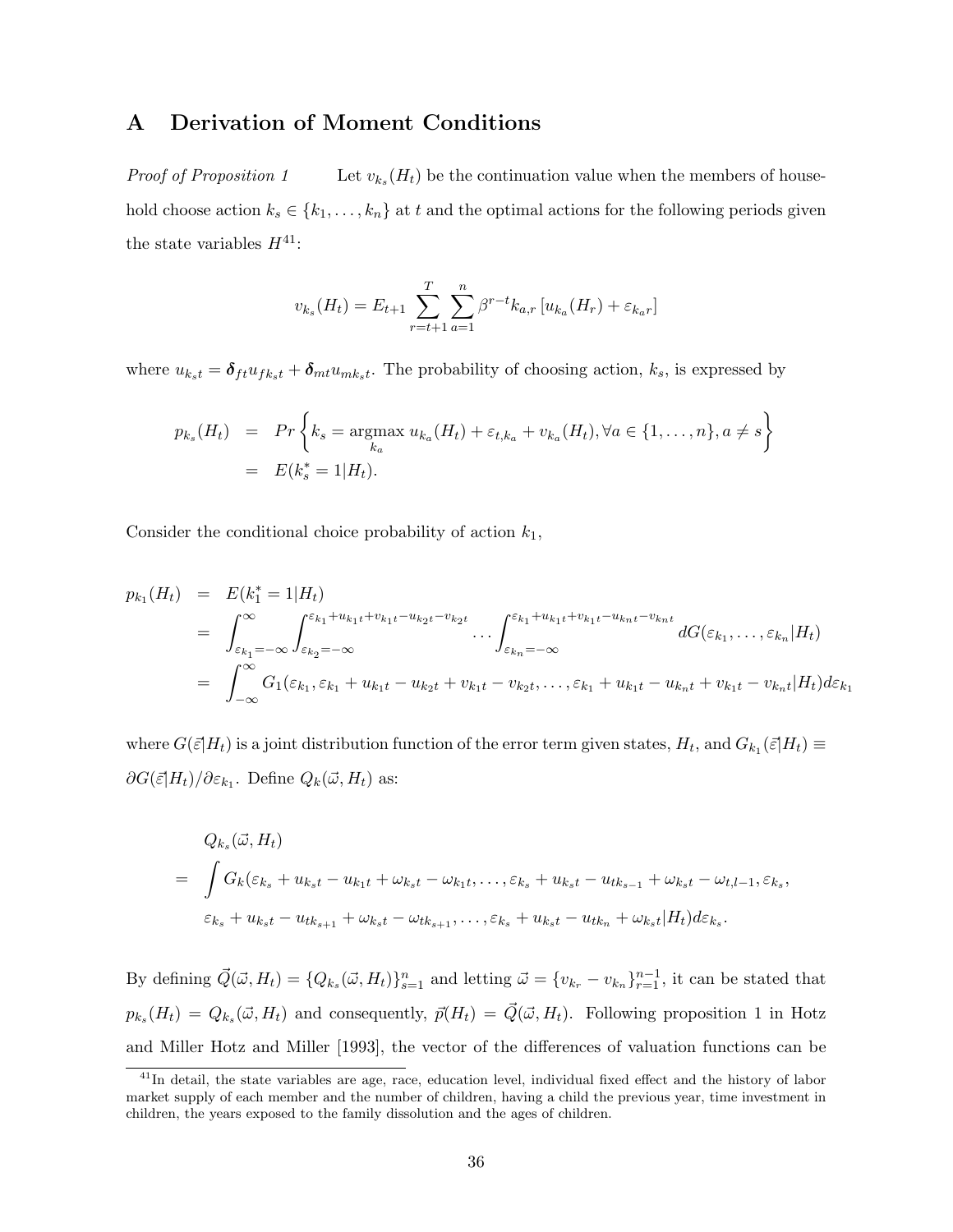expressed by a function of the vector of the conditional choice probabilities. Now let's consider the expected payoff in period  $t$ ,

$$
E(\sum_{s=1}^{n} k_s[u_{k_s}(H_t) + \varepsilon_{k_s t}][H_t) = \sum_{s=1}^{n} p_{k_s}(H_t)[u_{k_s}(H_t) + E(\varepsilon_{k_s}|H_t, k_s = 1)].
$$

By using the fact that  $Q_k^{-1}$  $\bar{v}_{k_s}^{-1}(\vec{p}(H_t)) = v_{k_s}(H_t) - v_{k_n}(H_t)$ , the following equations show that the expected error term is a function of conditional choice probabilities:

$$
E(\varepsilon_{k_{s}t}|H_{t},k_{s}=1)
$$
  
=  $\int \varepsilon G_{k_{s}}(\varepsilon + u_{k_{s}t} - u_{k_{1}t} + Q_{k_{s}t}^{-1} - Q_{k_{1}t}^{-1}, \dots, \varepsilon + u_{k_{s}t} - u_{k_{s-1}t} + Q_{k_{s}t}^{-1} - Q_{k_{s-1}t}^{-1}, \varepsilon,$   
 $\varepsilon + u_{k_{s}t} - u_{k_{s+1}t} + Q_{k_{s}t}^{-1} - Q_{k_{s+1}t}^{-1}, \dots, \varepsilon + u_{k_{s}t} - u_{k_{n}t} + Q_{k_{s}t}^{-1}|H_{t})/p_{k_{s}}(H_{t})d\varepsilon.$ 

Denote the previous entity as  $\varphi_{k_s}(\vec{p}(H_t))$ . Suppose that the error term has a Type 1 extreme value distribution. Then it can be shown that

$$
Q_{k_s}^{-1}(\vec{p}(H_t)) - Q_{k_{s'}}^{-1}(\vec{p}(H_t)) = \ln p_{k_s}(H_t) / \ln p_{k_{s'}}(H_t)
$$
  

$$
\varphi_{k_s}(\vec{p}(H_t)) - \varphi_{k_{s'}}(\vec{p}(H_t)) = \ln p_{k_{s'}}(H_t) / \ln p_{k_s}(H_t).
$$
 (15)

Now the conditional valuation function is define as:

$$
V_{kt} + \varepsilon_{kt} = \max E_t[\sum_{r=t}^{T} \sum_{a=1}^{n} \beta^{r-t} k_{ar}(u_{k_a r} + \varepsilon_{k_a r}) | k_{st} = 1]
$$
  
=  $u_{k_s t} + \varepsilon_{k_s t} + \max E_t \sum_{r=t+1}^{T} \sum_{a=1}^{n} \beta^{r-t} k_{ar}(u_{k_a r} + \varphi_{k_a r}).$ 

By the Bellman principle, this can restated as:

$$
V_{k_st} = u_{k_st} + \beta E \sum_{a=1}^{n} p_{k_a, t+1} (V_{k_a, t+1} + \varphi_{k_a, t+1}).
$$

Define  $H_{k,t}^{(q)}$  $\mathcal{L}_{kst}^{(q)}$  to be the set of state variables at  $t + q$  when the members of the household choose action  $k_s$  at  $t$  and the action path set by a researcher to achieve finite state dependence. Let denote  $\{k^1, k^2, \ldots, k^q\}$  to be the sequence of actions along the path. If the path is followed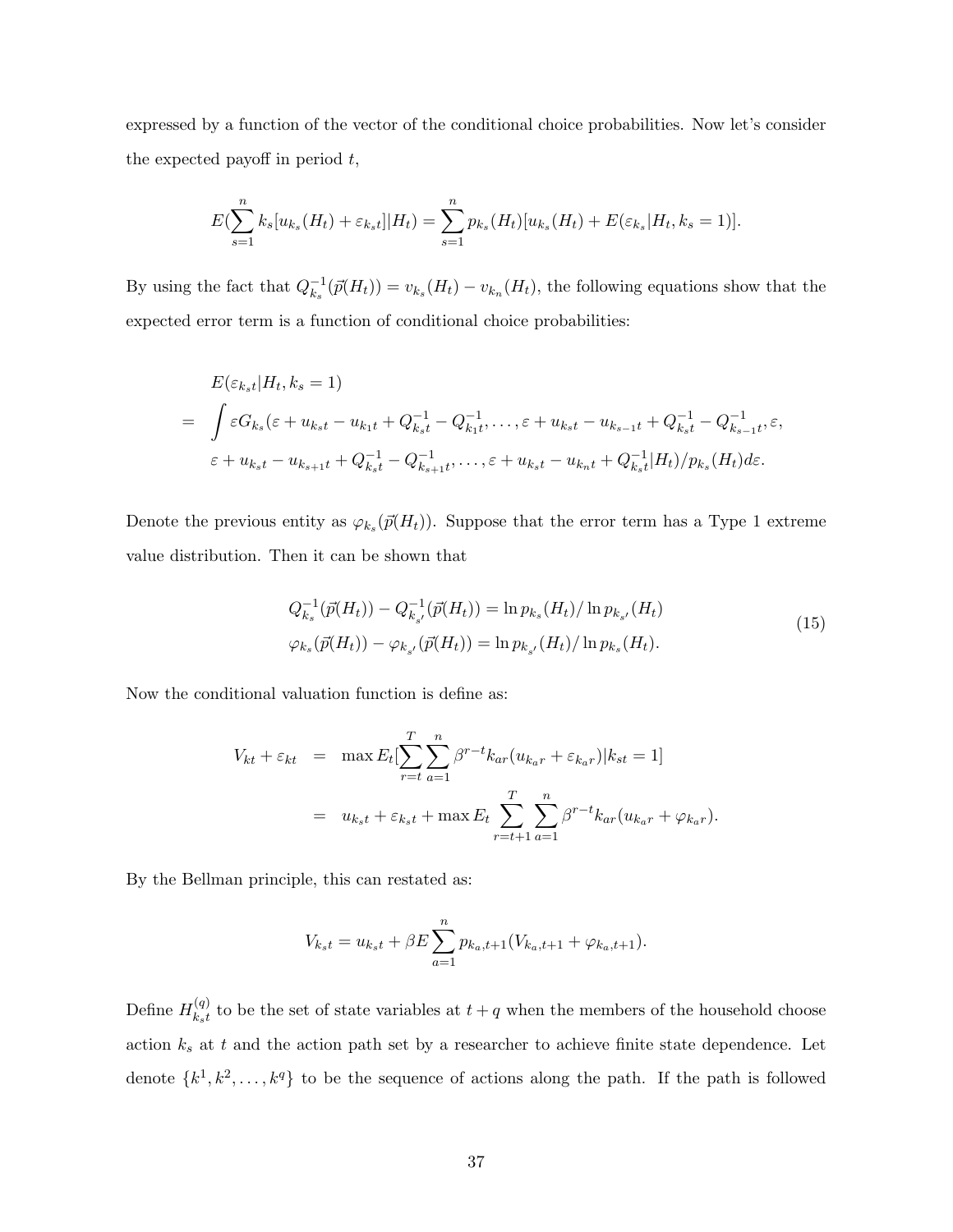from  $t$ , it can be stated that:

$$
V_{k_st} = u_{k_st} + \beta E \sum_{a=1}^{n} p_{k_a}(H_{k_st}^{(1)})(V_{k_a}(H_{k_st}^{(1)}) + \varphi_{k_a}(H_{k_st}^{(1)})).
$$

By adding and subtracting the following:

$$
\beta E \sum_{a=1, a \neq k^{1}}^{n} [p_{k^{1}}(H_{k_{s}t}^{(1)}) - p_{k_{a}}(H_{k_{s}t}^{(1)})][V_{k^{1}}(H_{k_{s}t}^{(1)}) + \varphi_{k^{1}}(H_{k_{s}t}^{(1)})]
$$

the previous equation becomes:

$$
V_{k_{s}t} = u_{k_{s}t} + \beta E \left[ V_{k_{s}t}(H_{k_{s}t}^{(1)}) + \varphi_{k_{s}t}(H_{k_{s}t}^{(1)}) \right] + \sum_{a=1, a \neq k_{s}t}^{n} p_{k_{a}}(H_{k_{s}t}^{(1)}) \left\{ V_{k_{a}}(H_{k_{s}t}^{(1)}) - V_{k_{s}t}(H_{k_{s}t}^{(1)}) + \varphi_{k_{a}}(H_{k_{s}t}^{(1)}) - \varphi_{k_{s}t}(H_{k_{s}t}^{(1)}) \right\} \right].
$$
 (16)

By defining  $A_{k_a|k^1}(H^{(1)}_{k_st})$  $\binom{(1)}{k_st} \equiv V_{k_a} (H^{(1)}_{k_st})$  $\binom{(1)}{k_st} - V_{k^1}(H^{(1)}_{k_st})$  $\varphi^{(1)}_{k_s t}) + \varphi_{k_a} (H^{(1)}_{k_s t})$  $\varphi^{(1)}_{k_s t}) - \varphi_{k^1}(H^{(1)}_{k_s t})$  $\binom{1}{k_s}$  and applying the same logic to one period further,

$$
V_{k}1(H_{k_{s}t}^{(1)}) = u_{k}1(H_{k_{s}t}^{(1)}) + \beta E[V_{k}1(H_{k_{s}t}^{(2)}) + \varphi_{k}1(H_{k_{s}t}^{(2)}) + \sum_{a=1, a \neq k^{2}}^{n} p_{k_{a}}(H_{k_{s}t}^{(2)}) A_{k_{a}|k}1(H_{k_{s}t}^{(2)})].
$$

This expression is inserted in to equation 16, which yields

$$
V_{k_{s}t} = u_{k_{s}t} + \beta E[u_{k}u(H_{k_{s}t}^{(1)}) + \beta E(V_{k}u(H_{k_{s}t}^{(2)}) + \varphi_{k}u(H_{k_{s}t}^{(2)}) + \sum_{a=1, a \neq k^{2}}^{n} p_{k_{a}}(H_{k_{s}t}^{(2)}) A_{k_{a}|k}u(H_{k_{s}t}^{(1)}) + \varphi_{k}u(H_{k_{s}t}^{(1)}) + \sum_{a=1, a \neq k^{2}}^{n} p_{k_{a}}(H_{k_{s}t}^{(1)}) A_{k_{a}|k}u(H_{k_{s}t}^{(1)})
$$

A similar procedure can be applied to  $V_{k^2}(H^{(2)}_{k,1})$  $V_{k_{s}t}^{(2)}$ ),  $V_{k^{3}}(H_{k_{s}t}^{(3)})$  $\binom{(3)}{k_s t}, \ldots, V_{k^q} (H_{k_s t}^{(q)})$  $\binom{q}{k_st}$ . Then the conditional valuation function is

$$
V_{k_{s}t} = u_{k_{s}t} + E \sum_{z=1}^{q} \beta^{z} [u_{k^{z}}(H_{k_{s}t}^{(z)}) + \varphi_{k^{z}}(H_{k_{s}t}^{(z)}) + \sum_{a=1, a \neq k^{z}}^{n} p_{k_{z}}(H_{k_{s}t}^{(z)}) A_{k_{a}|k^{z}}(H_{k_{s}t}^{(z)})]
$$
  
+ 
$$
E \beta^{q+1} [V_{k^{q+1}}(H_{k_{s}t}^{(q+1)}) + \varphi_{k^{q+1}}(H_{k_{s}t}^{(q+1)}) + \sum_{a=1, a \neq k^{q+1}}^{n} p_{k_{a}} A_{k_{a}|k^{q+1}}(H_{k_{s}t}^{(q+1)})]
$$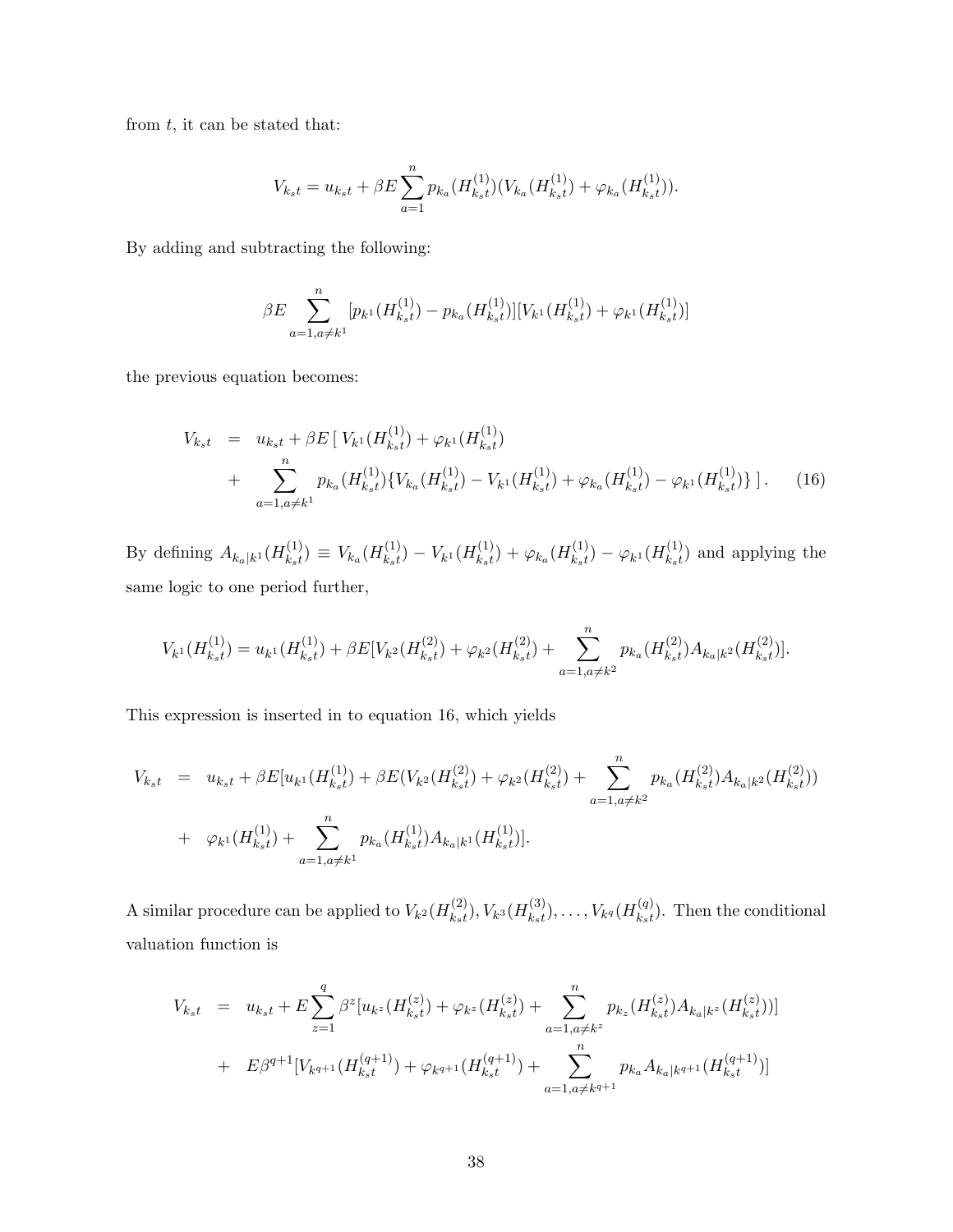where  $k^{q+1}$  is any action taken after following the assigned path from  $t+1$  to  $t+q$ . Alternatively

$$
V_{k_{s}t} = u_{k_{s}t} + E \sum_{z=1}^{q} \beta^{z} [u_{k^{z}}(H_{k_{s}t}^{(z)}) + \varphi_{k^{z}}(H_{k_{s}t}^{(z)}) + \sum_{a=1, a \neq k^{z}}^{n} p_{k_{z}}(H_{k_{s}t}^{(z)}) A_{k_{a}|k^{z}}(H_{k_{s}t}^{(z)})]
$$
  
+ 
$$
E \beta^{q+1} [\sum_{a=1}^{n} p_{k_{a}}(V_{k_{a}}(H_{k_{s}t}^{(q+1)}) + \varphi_{k_{a}}(H_{k_{s}t}^{(q+1)}))].
$$

Recall that the specific distributional assumption of the error term gives the nice representation of the differences between conditional valuation functions and the expected value of the error term as in equation 15 from which  $A_{k_a|k^b}(H_{k_st}^{(c)})$  $\mathcal{L}_{k_s}(c) = 0, \forall a, b \in \{1, \ldots, n\}, c \in \mathbb{N}$ . Then the previous equation becomes

$$
V_{k_{s}t} = u_{k_{s}t} + E \sum_{z=1}^{q} \beta^{z} [u_{k^{z}}(H_{k_{s}t}^{(z)}) + \varphi_{k^{z}}(H_{k_{s}t}^{(z)})]
$$
  
+ 
$$
E \beta^{q+1} [\sum_{a=1}^{n} p_{k_{a}}(V_{k_{a}}(H_{k_{s}t}^{(q+1)}) + \varphi_{k_{a}}(H_{k_{s}t}^{(q+1)}))].
$$
 (17)

Consider the pair of actions that exhibit finite state dependence,  $k_s$  and  $k_{s'}$ , of which associated sequence of paths are  $\{k^1, k^2, \ldots, k^q\}$  and  $\{k^{1'}, k^{2'}, \ldots, k^{q'}\}$ . The difference between the conditional valuation functions associated with each action is

$$
V_{k_{s}t} - V_{k_{s'}t} = u_{k_{s}t} - u_{k_{s'}t} + E \sum_{z=1}^{q} \beta^{z} [u_{k^{z}}(H_{k_{s}t}^{(z)}) + \varphi_{k^{z}}(H_{k_{s}t}^{(z)}) - u_{k^{z'}}(H_{k_{s}t}^{(z)}) - \varphi_{k^{z'}}(H_{k_{s}t}^{(z)})]
$$
  
+ 
$$
E \beta^{q+1} [\sum_{a=1}^{n} p_{k_{a}} \{V_{k_{a}}(H_{k_{s}t}^{(q+1)}) + \varphi_{k_{a}}(H_{k_{s}t}^{(q+1)})\} - \sum_{a=1}^{n} p_{k_{a}} \{V_{k_{a}}(H_{k_{s'}t}^{(q+1)}) + \varphi_{k_{a}}(H_{k_{s'}t}^{(q+1)})\}].
$$

According to finite state dependence,  $H_{k_{s}t}^{(q+1)} \equiv H_{k_{s}t}^{(q+1)}$  $\mathcal{L}_{k_{s}/t}^{(q+1)}$ ; hence, the last line of the previous expression cancels out. By exploiting the distributional assumption on the error terms the left hand side of the previous equation becomes the ratio of the log of relevant conditional choice probabilities. Finally,

$$
\ln \frac{p_{k_s}(H_t)}{p_{k_{s'}}(H_t)} = u_{k_s t} - u_{k_{s'} t} + E \sum_{z=1}^q \beta^z \left[ u_{k^z}(H_{k_s t}^{(z)}) - u_{k^{z'}}(H_{k_s t}^{(z)}) + \ln \frac{p_{k^{z'}}(H_{k_s t}^{(z)})}{p_{k^z}(H_{k_s t}^{(z)})} \right]
$$
(18)

which forms the base of the first set of moment conditions. The second set of moment conditions comes from the Euler equation. Given that the household optimally chooses the labor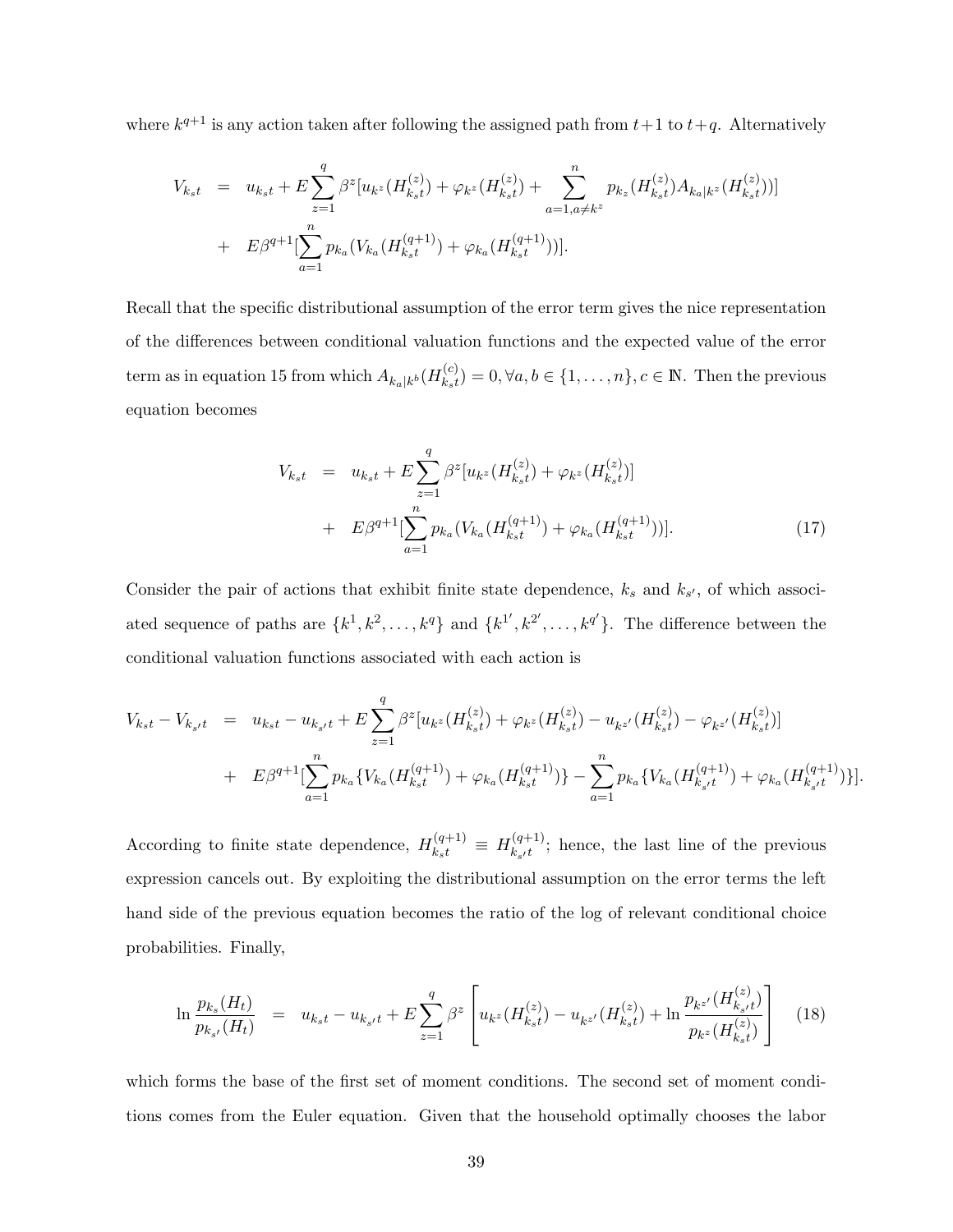participation decisions of members, each member chooses the optimal hours to work, namely,  $\partial V_{k_s t}/\partial h_{it} = 0$  for  $i \in \{f, m\}$  and  $k_s \in \{k_1, k_3, k_5, k_6, k_7\}$ . Also once an individual goes through a divorce, the Euler equation applies when one decides to work,  $\partial V_{kk_1} / \partial h_{it} = 0$  for  $i \in \{f, m\}$ . Again the recursive expression of equation 17 is used to get the Euler equation. Since  $h_{it}$  is not an element of  $H_{k,t}^{(q+1)}$  ${}_{kst}^{(q+1)},$ 

$$
\frac{\partial V_{k_st}}{\partial h_{it}} = \frac{\partial u_{k_st}}{\partial h_{it}} + E_t \sum_{z=1}^q \beta^z \frac{\partial \{u_{k^z}(H_{kst}^{(z)}) + \varphi_{k^z}(H_{kst}^{(z)})\}}{\partial h_{it}}.
$$

By the distributional assumption of the error term,  $\varphi_{k^z}(H_{t,k}^{(z)})$  $\hat{f}_{t,k_{s}}^{(z)} = \vartheta - \ln p_{k^{z}}(H_{t,k_{s}}^{(z)})$  $_{t,k_s}^{(z)}$ ) with the Euler's constant  $\vartheta$ . Then the Euler equation finally becomes the second set of moment conditions

$$
\frac{\partial V_{k_st}}{\partial h_{it}} = \frac{\partial u_{k_st}}{\partial h_{it}} + E_t \sum_{z=1}^q \beta^z \left( \frac{\partial u_{k^z} (H_{k_st}^{(z)})}{\partial h_{it}} - \frac{\partial p_{k^z} (H_{k_st}^{(z)})}{p_{k^z} (H_{t,k_s}^{(z)}) \partial h_{it}} \right). \tag{19}
$$

For each pair introduced in Table 2, equation 18 is applied, yielding five moment conditions. The Euler equation in equation 19 is applied to action  $k_1$ ,  $k_5$  and  $k_6$  for married females who participate the labor market, action  $k_1$ ,  $k_3$ ,  $k_5$  and  $k_7$  for working married males, and action  $kk_1$  for working female/male divorcees, which gives nine moment conditions. As a result, I have 14 moment conditions in total.

## B Reduced Form Analysis

This section discusses the relation between family disruption and labor market outcome of children using reduced form analysis with (1) panel data to control for individual heterogeneity and aggregate shocks and (2) new indicators controlling for the timing of the family disruption event.

#### B.1 Data

Two sets of data are used in this study; Data Set I and Data Set II both of which come from PSID data between 1968 and 2000.<sup>42</sup> The first data set contains more observations because it

 $^{42}$ Note that PSID changes the data collecting scheme from annual to biannual since 1999. Fortunately the labor data between years of 1998 and 2000 are provided by 'T-2 Individual Income Files: 1999 and 2001' although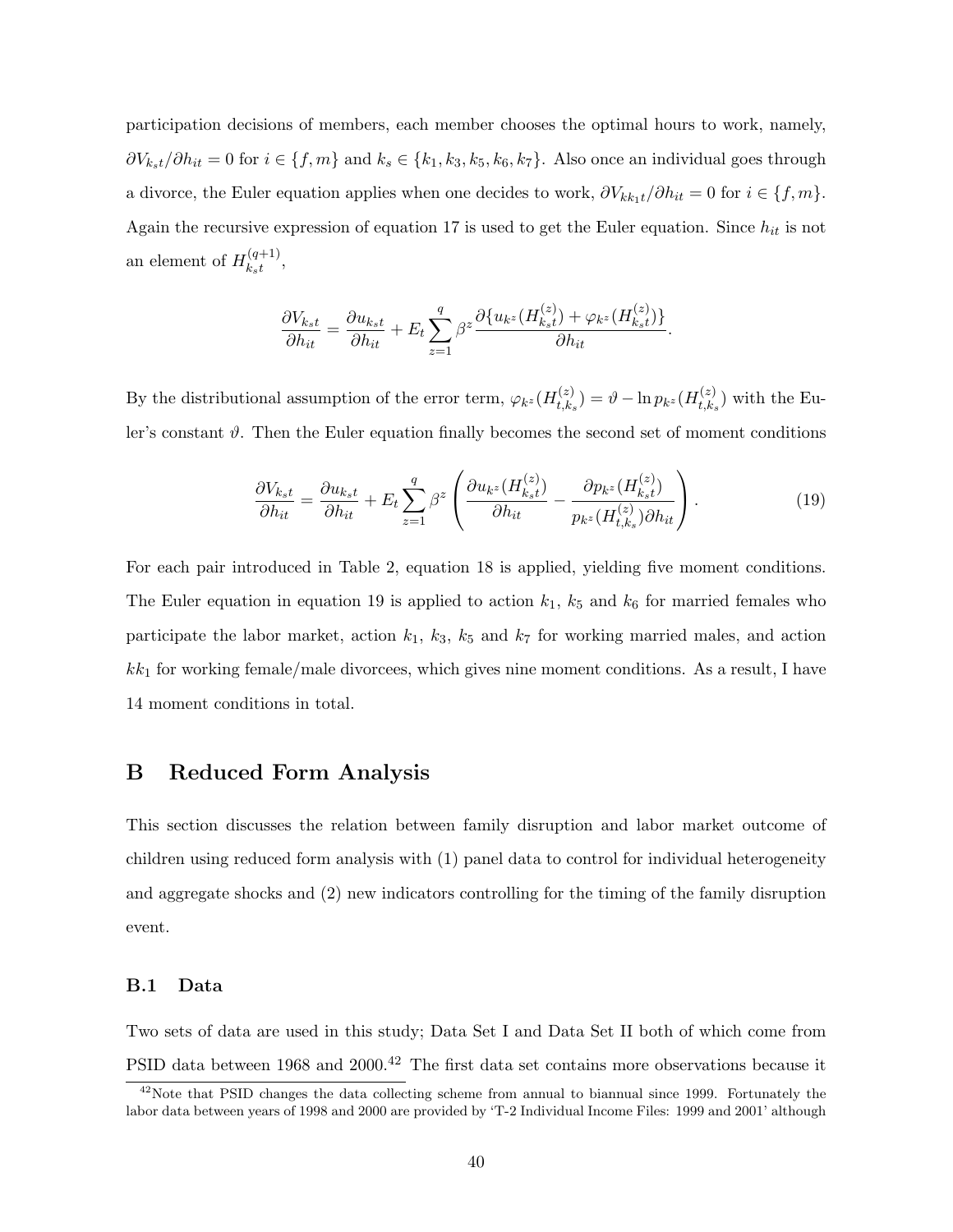makes use of responses to the questionnaire of "Were you living with both your natural parents most of the time until you were age 16?" to determine if an individual is from a disrupted family.<sup>43</sup> Data Set II is also based on PSID data but the indicator variable for coming from broken family is constructed by comparing parents' ID and their living arrangement. This requires a perfect history of living arrangements of parents at least since the child was born. In other words, the parents and the child should be in the PSID sample and the child should participate in the workforce at some point during the study period. This reduces the sample size quite a lot. The sample size used in the estimation is 2074 for males and 2224 for females while the relevant sizes of Data Set I are 6482 for males and 5844 for females. In spite of this reduced sample size, Data Set II has one major advantage. By tracing how parents behave in terms of family structure, it is possible to construct the indicator of being from a broken family by the age range of children. That is, other than the indicator of "living with birth parents up to 18 years" which is labeled as 'Broken' I constructed three additional indicators of "experiencing family disruption between the birth and age 5," "experiencing family disruption between age 6 and age 10," and "experiencing family disruption between age 11 and age 18." I designate the first one to be 'BrokenY,' the second one 'BrokenM' and the third one 'BrokenO.' In this way, I can study the importance of the timing of family disruption in the childhood. The need to consider this issue has been stressed in the literature.<sup>44</sup>

The general description of Data Set I for selective years is provided in Table A-1. Nonblack males from a disrupted family are on average less educated, less likely to get married, less likely to participate the labor market, and work less. The real wage is less for those people except in the 1970s which can be attributed to the changing reasons for family disruption. That is, the cause of separation of parents is less likely to be linked to conflicts than to a deceased partner in those period. However, as time passes the discrepancy of wages in favor of males from an intact family becomes apparent. Nonblack females from a broken family exhibit a similar pattern as nonblack males except that they work more than those from an intact family in the 1970s. This may reflect the fact that not working was a standard and desired outcome for women

its level of confidence is lower than usual waves since it asks respondents about the labor market activities two years ago.

 $^{43}$ This variable is also used in the analysis of Powell and Parcel Powell and Parcel [1997].

<sup>44</sup>See, for example, Biblarz and Fattery Biblarz and Raftery [1993].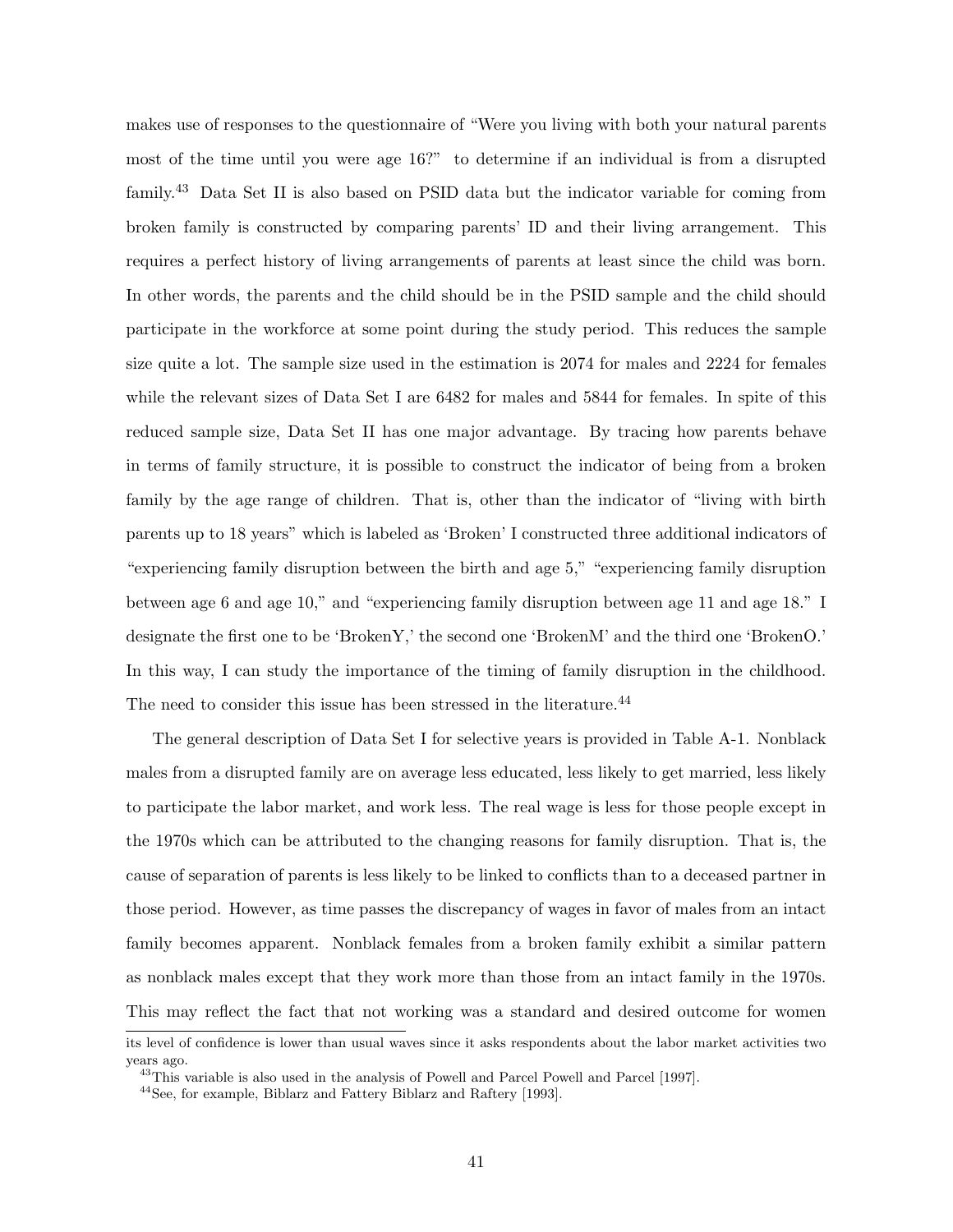in stable relationships. Also there is an apparent time trend in the wage difference, as in the case of nonblack males. For black males, the pattern is not as consistent as nonblack males. Although the marriage rate and hours worked for males from an intact family are always higher than those from a broken family, the education level and labor market participation rate do not show a consistent relationship between the two groups. A similar observation applies for black females. Table A-2 shows the statistics of Data Set II. Because of the need to get an indicator of family disruption by age range of children the sample is on average younger and the dispersion of age is much smaller than in Data Set I. For nonblack males from an intact family, the pattern of higher education attainment, higher participation rate and higher wage is the same as in Data Set I. Nonblack females do not show consistent differences between broken and intact families in participation rates over time. Those who do participate work more and earn more when from an intact family. One interesting observation is that black males from a broken family attain a higher education level, while the case is opposite for black females. But the sample size for these observations is low. Black people from broken families work less but the wage rate is not always lower than those from intact families.

#### B.2 Estimation

A simple reduced form wage equation is estimated. The dependent variable is log wage and the independent variables are age squared, age multiplied by the level of completed education, lagged participation indicators up to three years ago and lagged work experiences up to three years ago. For each year the wage above the top  $1\%$  and below bottom  $1\%$  are trimmed.<sup>45</sup> These independent variables are also interacted with an indicator of being from disrupted family so that the effect of broken family can be examined. For Data Set I, only one indicator of being from a broken family can be used. For Data Set II, four kinds of indicators are examined as described in the earlier section. The estimation is done using the first differencing method with panel data.

For each gender/race combination, the estimation results of Data Set I are provided in Table A-3. The top panel is the estimated coefficients of the independent variables without interacting with the broken family indicator. Overall there are positive returns from previous

<sup>&</sup>lt;sup>45</sup>It seems that the results are a bit sensitive to how much and how to trim the outliers.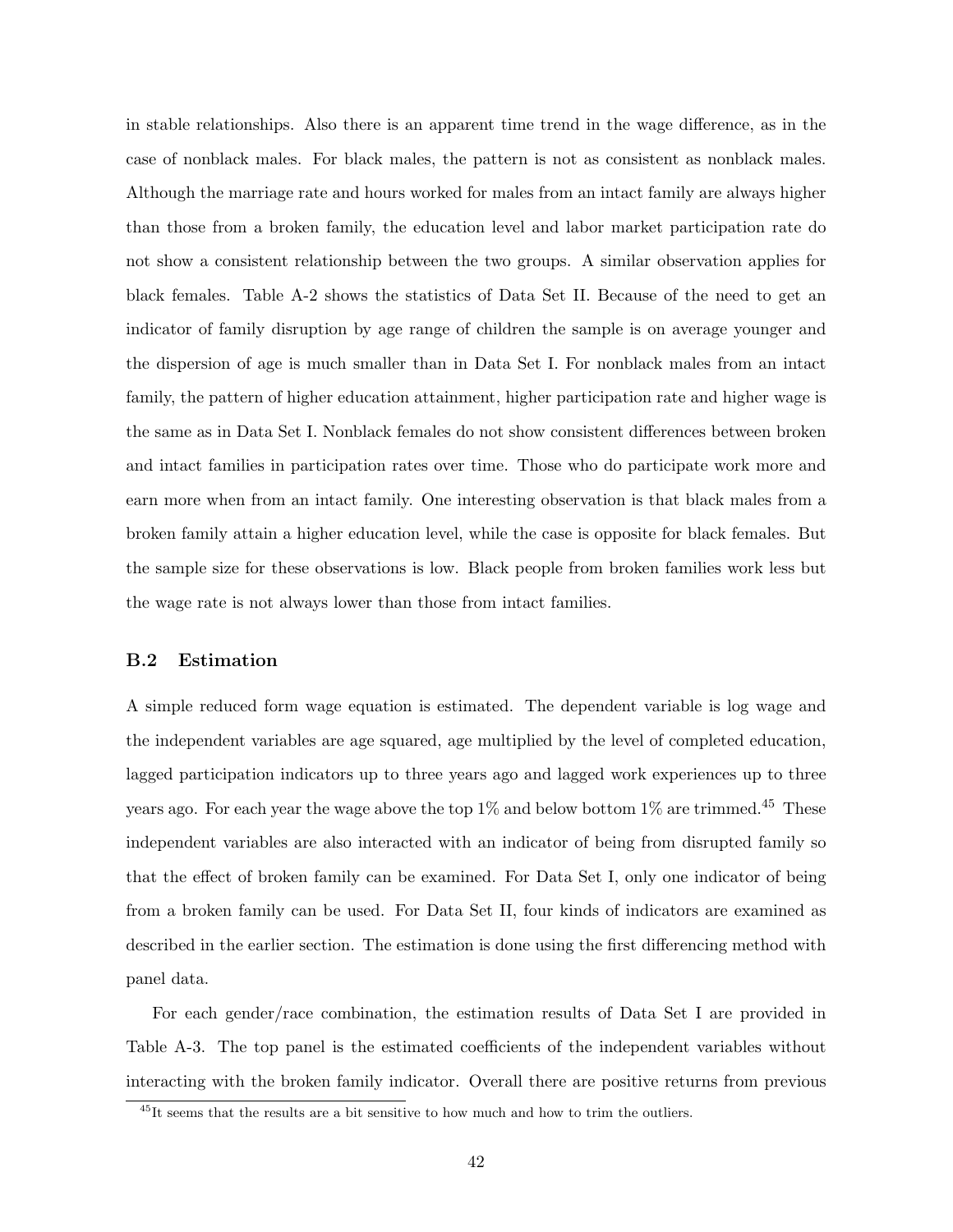work experiences and negative coefficients from past participation. The age effect is confirmed to be concave and education plays a role in determining the wage. These results are in line with previous literature. When the effects are examined by interacting with the 'Broken' indicator (shown in the lower panel of the table) the results vary by gender and by race. First, family disruption decreases the returns from previous work experience for non-black people. However, the case is reversed for black people. In general, family disruption increases the threshold that needs to be overcome to participate the labor market. Finally, the effect of education is influenced by family disruption for non-black people, and the direction is different by gender.

Table A-4 presents the estimation results using male data from Data Set II . Regardless of race and without interacting with any indicators of family disruption, the estimated coefficients are consistent with general expectations in terms of past work experiences, participation decisions, age and education, although the magnitudes differ by race. The first column of non-black males shows the negative effects of coming from a disrupted family on some of work experiences and participation decisions. However, the coefficients of age squared or education are not affected by family disruption. Note that the results are different from the first column of Table A-3 due to the fact that this results come from a younger and smaller sample. The returns from previous experience are reduced if one has an event of family disruption between birth and the age of five (the second column). The effect is very strong. For example, the experience two years ago plays very little role once family disruption is interacted. However if family disruption occurs between the age of six and ten (the third column), then the effect is reversed and this reversed effect is fairly large. In fact, the returns from previous experience a year ago is the largest for this group of people. Even though it increases the threshold for participating in workforce, the results are still surprising. When family disruption happens while the child is between age 10 and 18 (the fourth column), the effect of family disruption is similar to the overall effect, shown in the first column. For black males, family disruption negatively affects the return of work experience two years ago but decreases the size of the threshold to enter labor market. These directions are opposite to the results of the second column of Table A-3 in which Data Set I is used. One possible reason is the difference between sample sizes. For this group of people, Data Set I provides 1825 individual while Data Set II has only 554 observations. When 'BrokenY' is used, the effect of family disruption is confounding.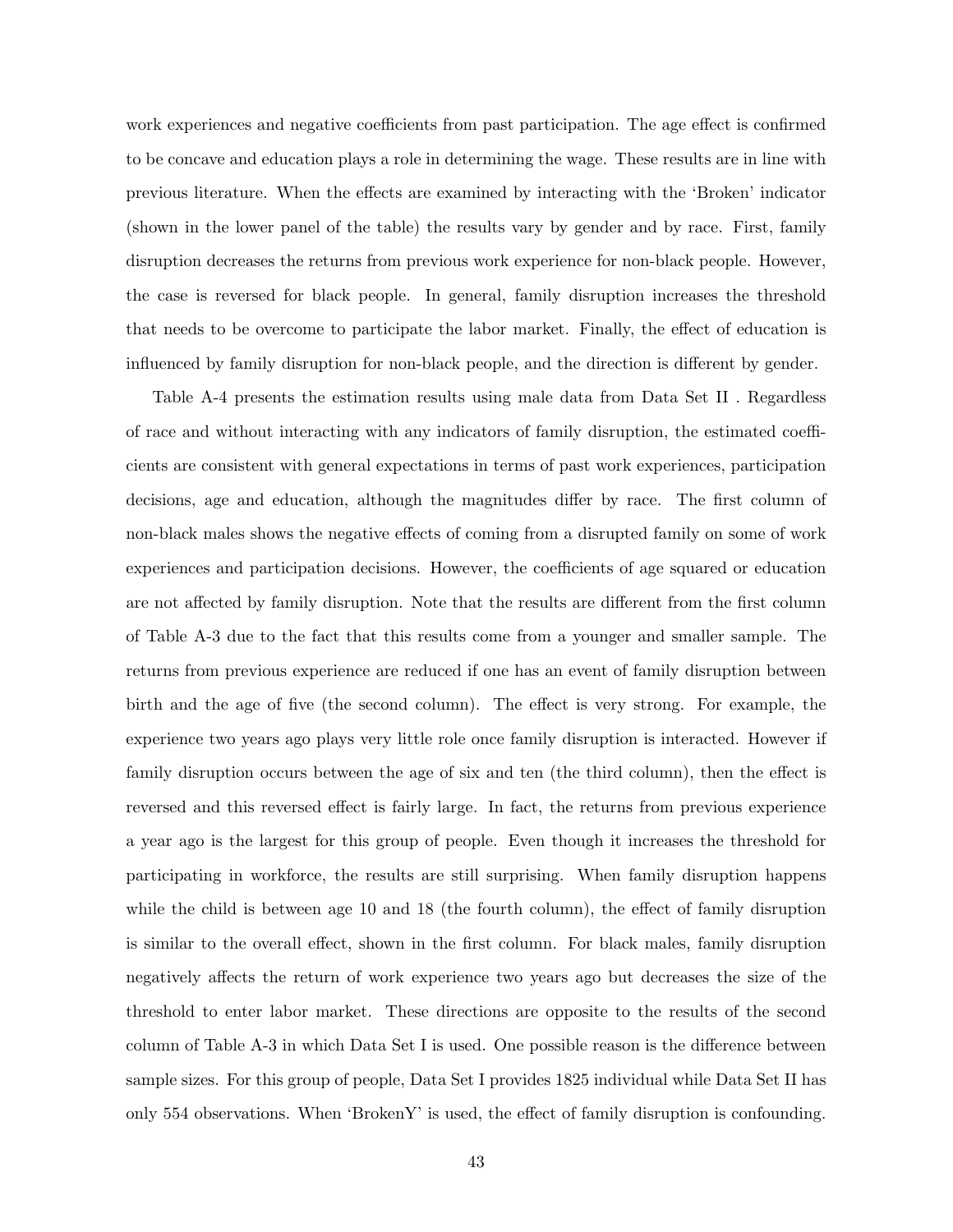It decreases the return two years ago by quite a big magnitude while it enhances the effect of experience a year ago and three years ago. Experiencing family disruption in the middle or later part of childhood negatively affects the return of work experience. For example, the effect of experience three years ago even becomes negative when interacted with 'BrokenO.' Also it negatively affects how education alters productivity. A general observation is that the effect of experiencing family disruption during any period of childhood affects black males by a larger magnitude than non-black males, at least for the case of work experience. This holds for effects in either direction.

Table A-5 shows the results for females. Again the coefficients in the upper panels confirm the standard results. For non-black females, coming from a disrupted family in any time of her childhood decreases the effect of work experience while it increases the threshold to participate (the first column). When one experiences disruption early in childhood, it greatly reduces the returns of past work experience and even makes the return from experience three years ago negative (the second column). However it increases the effect of education by a lot. On the contrary, experiencing family disruption in the later part of childhood increases the return of work experience and makes people much more likely to participate in the labor market. However, the effect of education becomes almost nil. For black females, the effect of family disruption from early childhood decreases the effects of work experience a lot, even making the returns from two and three years ago negative. The experience of disruption during the middle or later childhood does not seem to matter for this group of people. However, again note that the direction is reversed when compared with the results using Data Set I in which black females show positive effect of family disruption on work experience. In summary, these results confirms the importance of the timing of experiencing the event of family disruption. Different timing yields different directions of the effect of family disruption. The magnitude of the various effects also differs by a lot. It is surprising that experiencing family disruption between age 6 and 10 for non-black males and experiencing disruption later in childhood for non-black females increases the returns of past work experience. The effect of education is more relevant for females than males as the previous study of Powell and Parcel Powell and Parcel [1997] has asserted. However the direction is again confounded by the timing of the occurrence of the event.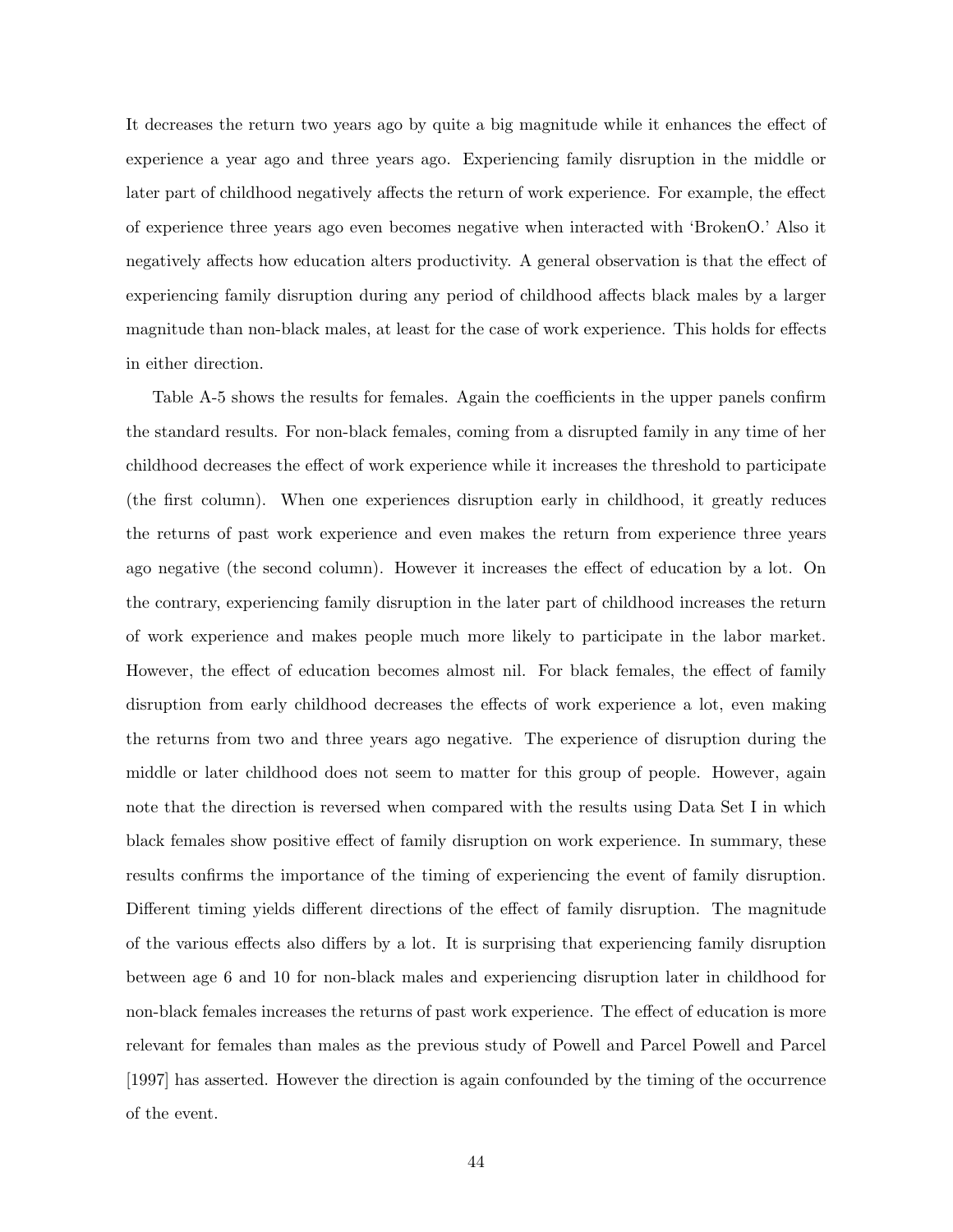It should be noted that there are other factors through which parents can influence children. For example, parents' labor supply decisions and having more siblings in a family along with family disruption can make a child's future wage better or worse off. Even though the estimation presented in this section only shows the importance of family disruption, the structural model in the main body of the paper introduces the parents' decision over divorce (family disruption), labor supply and child bearing to disentangle the relation between parents' actions and the labor market outcome of children.

## References

- Sumru Altug and Robert A. Miller. The effect of work experience on female wages and labour supply. The Review of Economic Studies,  $(1)$ :45–85, Jan. 1998.
- Paul R. Amato. The impact of family formation change on the cognitive, social, and emotional well-being of the next generation. The Future of Children,  $(2)$ :75–96, 2005.
- Paul R. Amato and Bruce Keith. Separation from a parent during childhood and adult socioeconomic attainment. Social Forces, 70(1):187–206, Sep. 1991.
- Peter Arcidiacono and Robert A. Miller. CCP estimation of dynamic discrete choice models with unobserved heterogeneity. 2008.
- Tim Barmby and Nina Smith. Household labour supply in britain and denmark: Some interpretations using a model of pareto optimal behaviour. Applied Economics, pages 1109–1116, 2001.
- Robert B. Barsky, N. Gregory Mankiw, and Stephen P. Zeldes. Ricardian consumers with keynesian propensities. The American Economic Review, (4):676–691, Sep. 1986.
- DeAnna B. Beane. Say yes to a youngster's future: A model for home, school, and community partnership. Journal of Negro Education, (3):360–374, Summer 1990.
- Timothy J. Biblarz and Adrian E. Raftery. The effects of family disruption on social mobility. American Sociological Review, 58:97–109, Feb. 1993.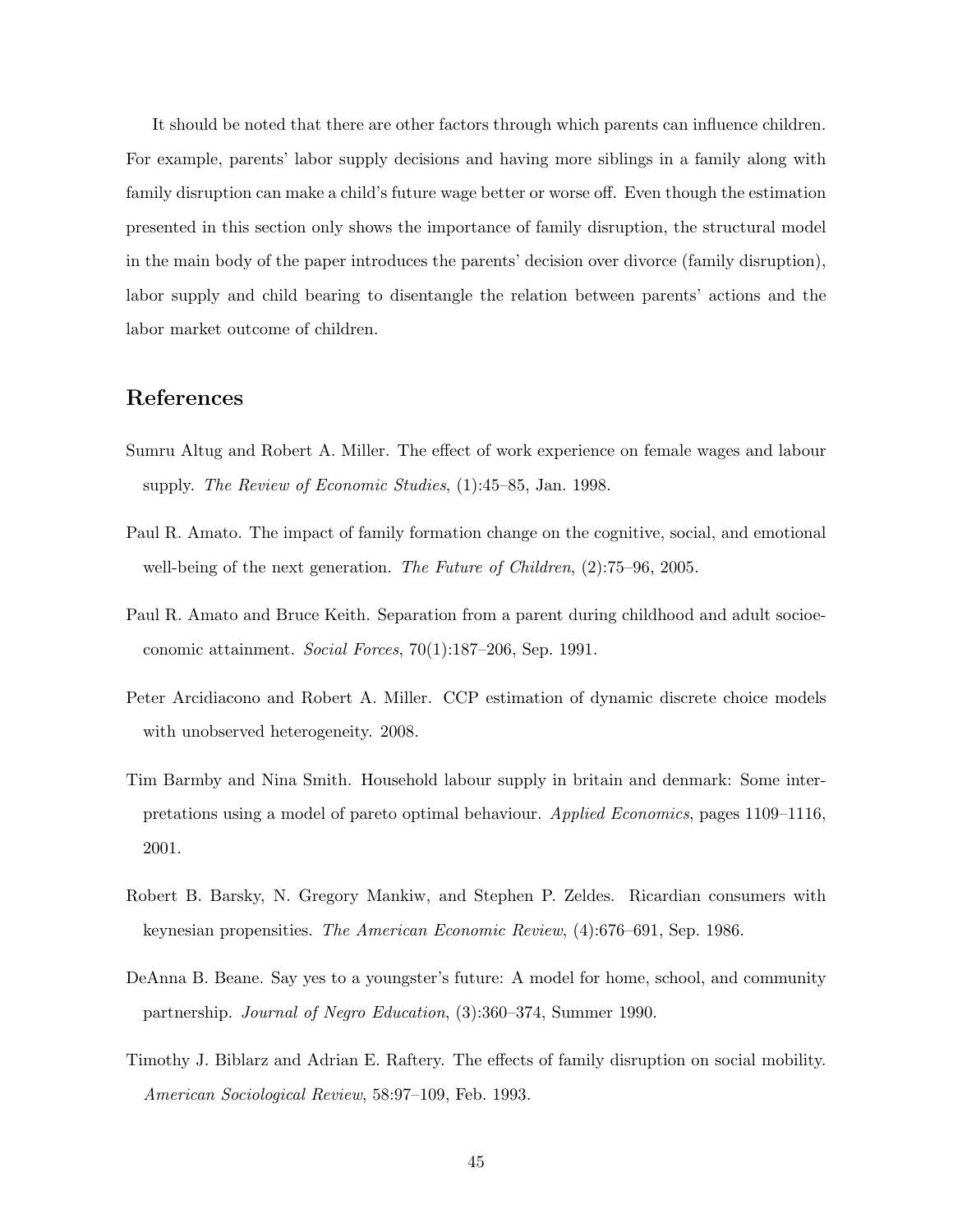Meta Brown and Christopher J. Flinn. Investment in child quality over marital states. 2006.

- Martin Browning, Pierre-André Chiappori, and Arthur Lewbel. Estimating consumption economies of scale, adult equivalence scales, and household bargaining power. 2008.
- Laura Chadwick and Gary Solon. Intergenerational income mobility among daughters. The American Economic Review, (1):335–344, Mar. 2002.
- Pierre-André Chiappori. Rational household labor supply. *Econometrica*, (1):63–90, Jan. 1988.
- Pierre-André Chiappori. Nash-bargained household decisions: A rejoinder. *International Eco*nomic Review, pages 761–762, 3 1991.
- Pierre-André Chiappori and Ekeland Ivar. The microeconomics of efficient group behaviour: Identification. Econometrica, (3):763–799, May. 2009.
- Chistina Echevarria and Antonio Merlo. Gender differences in education in a dynamic household bargaining model. International Economic Review, (2):265–286, May. 1999.
- Zvi Eckstein and Kenneth I. Wolpin. Dynamic labour force participation of married women and endogenous work experience. Review of Economics Studies, (3):375–390, 1989.
- Paul Fronstin, David H. Greenberg, and Philip K. Robins. Parental disruption and the labour market performance of children when they reach adulthood. Journal of Population Economics, (1):137–172, 2001.
- George-Levi Gayle and Limor Golan. Estimating a dynamic adverse-selection model: Laborforce experience and the chaning gender earnings gap 1968-93. 2008.
- George-Levi Gayle and Robert A. Miller. Life-cycle fertility and human capital accumulation. 2006.
- Jonathan Gruber. Is making divorce easier bad for children? The long-run implcations of unilateral divorce. Journal of Labor Economics, (4):799–833, 2001.
- Robert Haveman and Barbara Wolfe. The determinants of children's attainments: A review of methods and findings. Journal of Economic Literature, (4):1829–1878, Dec. 1995.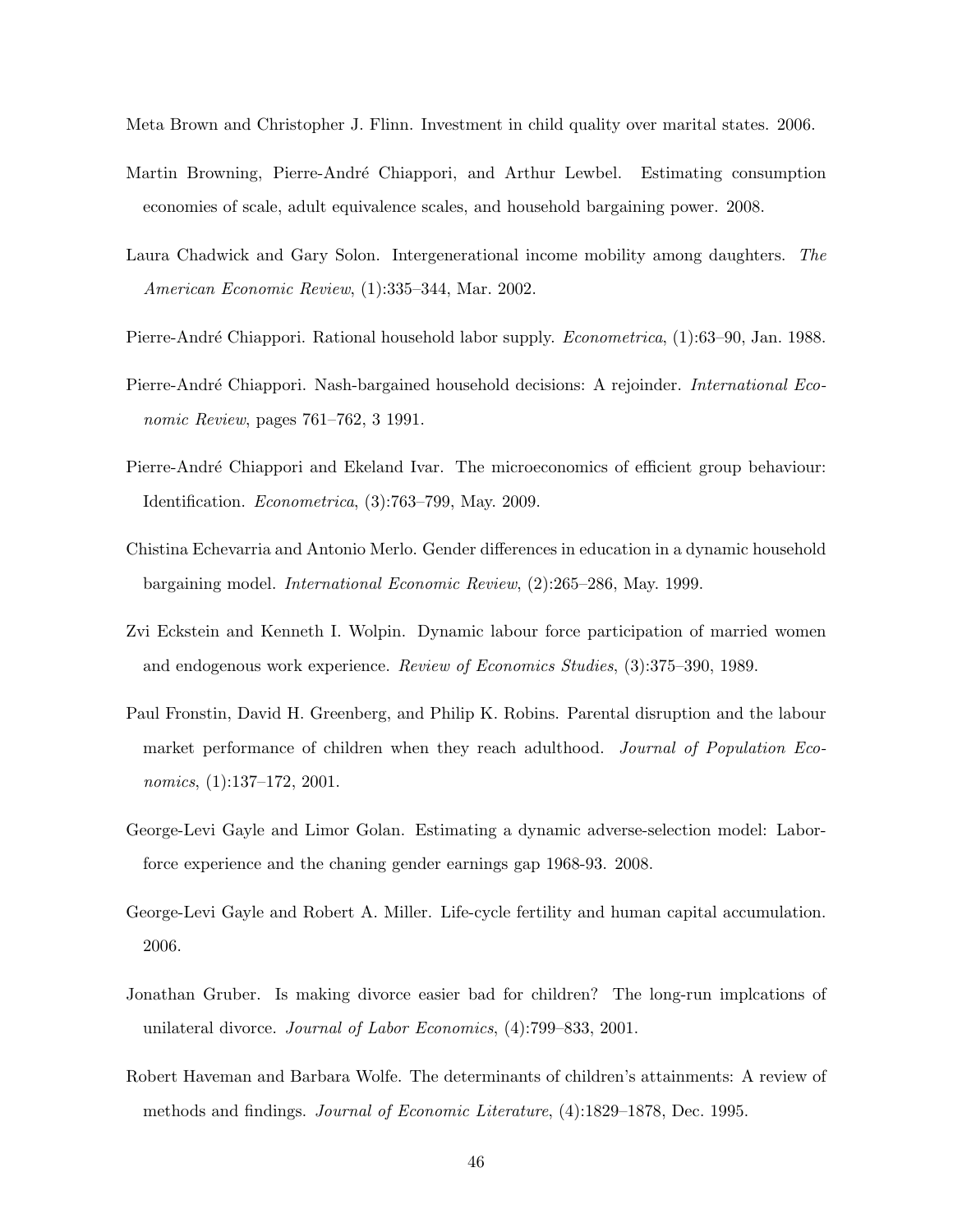- James J. Heckman and James R. Walker. The relationship between wages and income and the timing and spacing of births: Evidence from swedish longitudinal data. *Econometrica*, (6): 1411–1441, Nov. 1990.
- V. Joseph Hotz and Robert A. Miller. An empirical analysis of life cycle fertility and female labor supply. *Econometrica*,  $(1):91-118$ , Jan. 1988.
- V. Joseph Hotz and Robert A. Miller. Conditional choice probabilities and the estimation of dynamice models. The Review of Economic Studies, (3):497–529, Jul. 1993.
- D. A. Kodde, Franz C. Palm, and Gerald Pfann. Asymptotic least-squares estimation efficiency considerations and applications. Journal of Applied Econometrics, (3):229–243, Jul.-Aug. 1990.
- Sheila F. Krein. Growing up in a single parent family: The effect on education and earnings of young men. Family Relations, pages 161–168, Jan. 1986.
- Kevin Lang and Jay L. Zagorsky. Does growing up with a parent absent really hurt? The Journal of Human Resources, (2):253–273, Spring 2000.
- Harvey E. Lapan and Walter Enders. Endogenous fertility, ricardian equivalence, and debt management policy. Journal of Public Economics, (2):227–248, Mar. 1990.

Stephen Lich-Tyler. The dynamics of bargained household decisions. 2001.

- Shelly Lundberg and Robert A. Pollak. Noncooperative bargaining models of marriage. AEA Papers and Proceedings, (2):132–137, May. 1994.
- Marilyn Manser and Murray Brown. Marriage and household decision-making: A bargaining analysis. International Economic Review, (1):31–44, Feb. 1980.
- Maurizio Mazzocco. Household inter-temporal behavior: A collective characterization and a test of commitment. Review of Economic Studies, (3):857–895, Jul. 2007.
- Marjorie B. McElroy. The empirical content of nash-bargained household behavior. *Journal of* Human Resources, pages 559–583, 1990.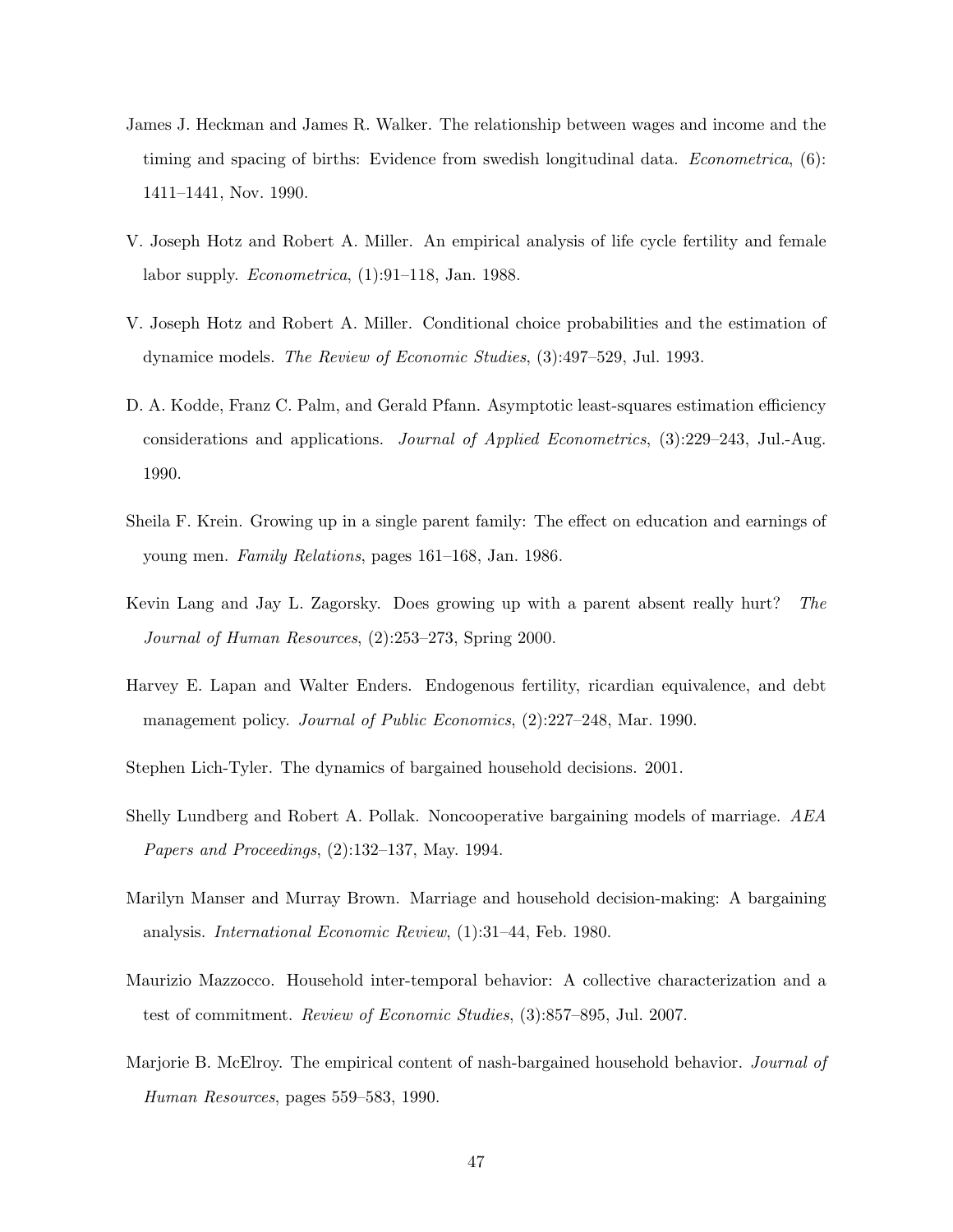- Marjorie B. McElroy and Mary Jean Horney. Nash-bargained household decisions: Toward a generalization of the theory of demand. International Economic Review, (2):333–349, Jun. 1981.
- Whitney K. Newey and Daniel L. McFadden. Large sample estimation and hypothesis testing. In Robert F. Engle and Daniel L. McFadden, editors, *Handbook of Econometrics*. Elsevier Science & Technology Books, North-Holland, Amsterdam, 1994.
- Mary Ann Powell and Toby L. Parcel. Effects of family structure on the earnings attainment process: Differences by gender. The Journal of Marriage and the Family, 59:419–433, May. 1997.
- David C. Ribar. What do social scientists know about the benefits of marriage? A review of quantitative methodologies. Discussion Paper No.998, 2004.
- Mark R. Rosenzweig and Kenneth I. Wolpin. Life-cycle labor supply and fertility: Causal inferences from household models. Journal of Political Economy, (2):328–348, 1980.
- Christopher J. Ruhm. Parental employment and child cognitive development. The Journal of Human Resources, (1):155–192, Winter 2004.
- Paul Samuelson. Social indifference curves. *Quarterly Journal of Economics*, (1):1–22, Feb. 1956.
- Gary Solon. Intergenerational income mobility in the united states. The American Economic Review, (3):393–408, June. 1992.
- Melissa Tartari. Divorce and the cognitive achievement of children. 2006.
- Frederic Vermeulen. Collective household models: Principles and main results. Journal of Economic Surveys, (4):533–564, 2002.
- Frederic Vermeulen, Olivier Bargain, Miriam Beblo, Denis Beninger, Richard Blundell, Raquel Carrasco, Maria-Concetta Chiuri, François Laisney, Valérie Lechene, Nicolas Moreau, Michal Myck, and Javier Ruiz-Castillo. Collective models of labor supply with nonconvex budget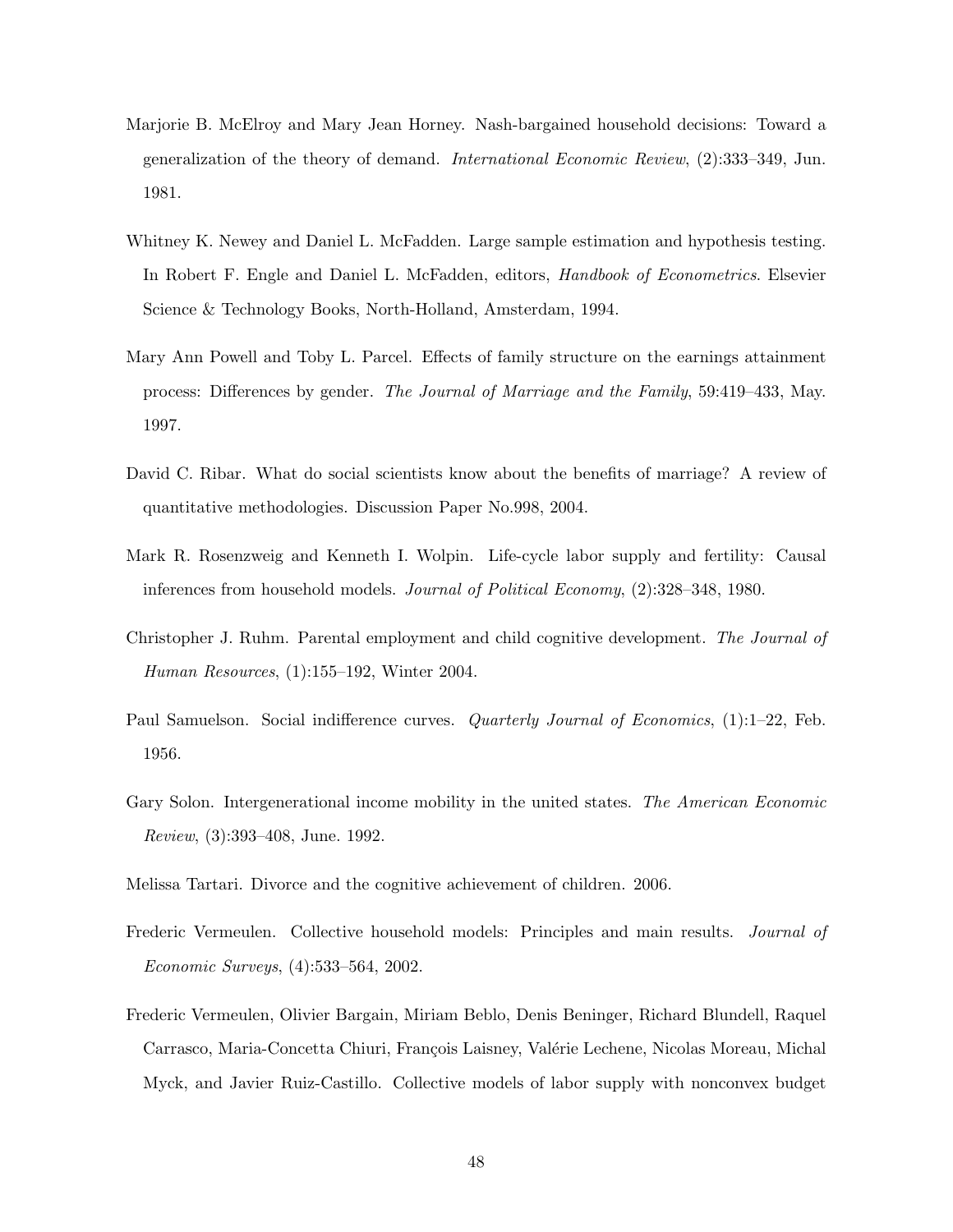sets and nonparticipation: A calibration approach. Review of Economics of the Household, pages 113–127, 2006.

- Mary Wagner, Donna Spiker, and Margaret I. Linn. The effectiveness of the parents as teachers program with low-income parents and children. Topics in Early Childhood Special Education, (2):67–81, 2002.
- Kenneth I. Wolpin. An estimable dynamic stochastic model of fertility and child mortaliy. Journal of Political Economy, (5):852–874, 1984.
- Kamila Zychaluk and Prakash N. Patil. Cross-validation method for data with ties in kernel density estimation. Annals of the Institute of Statistical Mathematics, (1):21–44, Mar. 2008.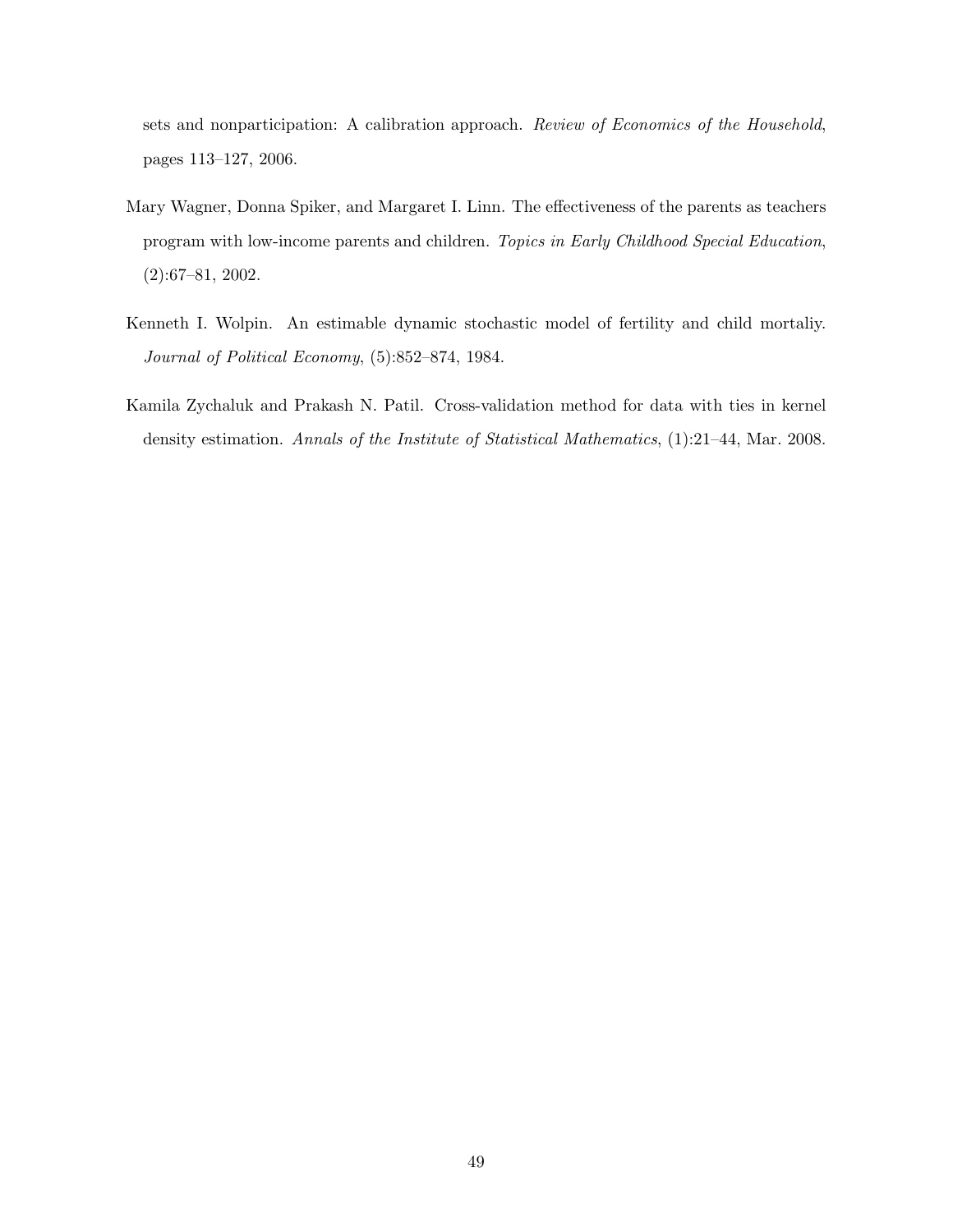|      |          |          | Sample size |          |                | Age               |                     |               |                 |                 | Education <sup>*</sup> |                 |
|------|----------|----------|-------------|----------|----------------|-------------------|---------------------|---------------|-----------------|-----------------|------------------------|-----------------|
| Year |          | Male     |             | Female   | Male           |                   | Female              |               | Male            |                 |                        | Female          |
|      | Full     | Sub      | Full        | Sub      | Full           | Sub               | Full                | Sub           | Full            | Sub             | Full                   | Sub             |
| 1969 | 1811     | 212      | 2737        | 218      | 39.7           | $\overline{29.8}$ | 39.2                | 26.2          | 10.99           | 12.41           | 10.84                  | 12.35           |
|      |          |          |             |          | (12.2)         | (9.6)             | (12.9)              | (7.7)         | (3.50)          | (2.59)          | (2.81)                 | (1.97)          |
| 1970 | 1966     | 269      | 2911        | 289      | 39.3           | 29.5              | 39.0                | 26.1          | 11.01           | 12.41           | 10.85                  | 12.27           |
|      |          |          |             |          | (12.7)         | (9.0)             | (13.4)              | (7.2)         | (3.46)          | (2.57)          | (2.80)                 | (2.03)          |
| 1971 | 2111     | 364      | 3084        | 376      | 39.2<br>(13.0) | 29.0              | 39.1<br>(13.7)      | 26.1          | 11.02           | 12.34           | 10.85                  | 12.29           |
|      |          |          |             |          | 39.0           | (8.5)<br>29.1     | 39.0                | (6.8)<br>26.3 | (3.45)<br>11.03 | (2.52)<br>12.33 | (2.79)<br>10.86        | (1.99)<br>12.26 |
| 1972 | 2287     | 454      | 3268        | 452      | (13.3)         | (8.2)             | (14.1)              | (6.6)         | (3.42)          | (2.52)          | (2.79)                 | (1.99)          |
|      |          |          |             |          | 38.8           | 29.2              | 38.9                | 26.4          | 11.04           | 12.27           | 10.88                  | 12.26           |
| 1973 | 2463     | 563      | 3471        | 558      | (13.7)         | (8.0)             | (14.4)              | (6.6)         | (3.40)          | (2.50)          | (2.77)                 | (2.03)          |
|      |          |          |             |          | 38.5           | 29.2              | 38.9                | 26.5          | 11.06           | 12.23           | 10.89                  | 12.24           |
| 1974 | 2658     | 664      | 3676        | 655      | (13.9)         | (7.8)             | (14.7)              | (6.5)         | (3.36)          | (2.43)          | (2.75)                 | (1.97)          |
| 1975 | 2834     | 768      | 3863        | $755\,$  | 38.5           | 29.4              | $39.0\,$            | 26.8          | 11.97           | 12.99           | 11.56                  | 12.77           |
|      |          |          |             |          | (14.1)         | (7.7)             | (14.9)              | (6.5)         | (3.07)          | (2.37)          | (2.62)                 | (2.06)          |
| 1976 | 3018     | 872      | 4059        | 857      | 38.5           | 29.8              | 39.1                | 27.2          | 12.01           | 12.97           | 11.61                  | 12.76           |
|      |          |          |             |          | (14.3)         | (7.5)             | (15.1)              | (6.4)         | (3.02)          | (2.34)          | (2.59)                 | (2.03)          |
| 1977 | 3191     | 976      | 4231        | 973      | 38.6           | 30.0              | 39.3                | 27.5          | 12.03           | 13.00           | 11.65                  | 12.80           |
|      |          |          |             |          | (14.4)         | (7.5)             | (15.3)              | (6.4)         | (2.97)<br>12.05 | (2.31)<br>12.96 | (2.57)                 | (2.05)<br>12.82 |
| 1978 | 3369     | 1066     | 4395        | 1057     | 38.9<br>(14.5) | 30.5              | 39.6<br>(15.4)      | 28.0<br>(6.5) | (2.93)          | (2.30)          | 11.69<br>(2.55)        |                 |
|      |          |          |             |          | 39.0           | (7.5)<br>31.1     | 39.6                | 28.5          | 12.09           | 12.92           | 11.75                  | (2.04)<br>12.80 |
| 1979 | $3579\,$ | 1143     | 4641        | 1149     | (14.7)         | (7.5)             | (15.6)              | (6.5)         | (2.88)          | (2.31)          | (2.53)                 | (2.05)          |
|      |          |          |             |          | 39.2           | 31.5              | 39.7                | 28.9          | 12.13           | 12.91           | 11.81                  | 12.81           |
| 1980 | 3753     | 1250     | 4870        | $1252\,$ | (14.8)         | (7.6)             | (15.8)              | (6.5)         | (2.84)          | (2.26)          | (2.51)                 | (2.03)          |
|      |          |          |             |          | 39.6           | 31.9              | 40.0                | 29.4          | 12.16           | 12.92           | 11.85                  | 12.83           |
| 1981 | 3925     | 1361     | 5066        | 1359     | (14.9)         | (7.7)             | (15.9)              | (6.6)         | (2.82)          | (2.23)          | (2.49)                 | (2.00)          |
| 1982 | 4087     | $1454\,$ | 5254        | 1469     | 39.9           | 32.4              | 40.4                | 29.8          | 12.21           | 12.94           | 11.91                  | 12.84           |
|      |          |          |             |          | (15.0)         | (7.7)             | (16.0)              | (6.7)         | (2.79)          | (2.18)          | (2.49)                 | (1.97)          |
| 1983 | 4298     | 1552     | 5461        | 1583     | 40.1           | 32.9              | 40.7                | 30.3          | 12.31           | 13.05           | 11.98                  | 12.95           |
|      |          |          |             |          | (15.0)         | (7.9)             | (16.1)              | (6.8)         | (2.86)          | (2.29)          | (2.52)                 | (2.05)          |
| 1984 | 4474     | 1694     | 5640        | 1693     | 40.4           | $33.3\,$          | 41.0                | 30.8          | 12.33           | 13.05           | 12.04                  | 12.97           |
|      |          |          |             |          | (15.1)<br>40.5 | (7.9)<br>33.9     | (16.2)<br>41.2      | (7.0)<br>31.3 | (2.83)<br>12.73 | (2.29)<br>13.47 | (2.51)<br>12.37        | (2.04)<br>13.31 |
| 1985 | 4539     | 1749     | 5700        | 1759     | (15.0)         | (7.9)             | (16.2)              | (7.0)         | (2.78)          | (2.28)          | (2.53)                 | (2.08)          |
|      |          |          |             |          | 40.9           | 34.4              | 41.5                | 31.7          | 12.77           | 13.48           | 12.42                  | 13.32           |
| 1986 | 4567     | 1832     | 5702        | 1841     | (14.9)         | (7.9)             | (16.1)              | (7.0)         | (2.74)          | (2.29)          | (2.52)                 | (2.08)          |
|      |          |          |             |          | 41.1           | 35.1              | 41.7                | 32.4          | 12.82           | 13.49           | 12.47                  | 13.36           |
| 1987 | 4584     | 1863     | 5741        | 1904     | (14.8)         | (8.1)             | (16.1)              | (7.1)         | (2.70)          | (2.29)          | (2.48)                 | (2.08)          |
| 1988 | 4630     | 1901     | 5770        | 1936     | 41.4           | 35.6              | $\left(42.0\right)$ | 33.0          | 12.84           | 13.52           | 12.53                  | 13.39           |
|      |          |          |             |          | (14.7)         | (8.1)             | (16.0)              | (7.3)         | (2.68)          | (2.28)          | (2.45)                 | (2.08)          |
| 1989 | 4665     | 1930     | 5809        | 1975     | 41.7           | 36.3              | 42.3                | 33.7          | 12.89           | 13.51           | 12.58                  | 13.44           |
|      |          |          |             |          | (14.6)         | (8.2)             | (16.0)              | (7.4)         | (2.65)          | (2.29)          | (2.45)                 | (2.09)          |
| 1990 | 5955     | 1967     | 7463        | 2033     | 42.6           | 36.7              | 43.0                | 34.1          | 12.31           | 13.56           | 11.98                  | 13.47           |
|      |          |          |             |          | (14.9)         | (8.2)             | (16.0)              | (7.4)         | (3.18)          | (2.28)          | (3.05)                 | (2.09)          |
| 1991 | 5940     | 2092     | 7430        | 2156     | 42.8           | 37.1              | 43.4<br>(16.0)      | 34.5          | 12.38<br>(3.11) | 13.50           | 12.06                  | 13.48           |
|      |          |          |             |          | (14.9)<br>43.2 | (8.4)<br>37.6     | 43.6                | (7.5)<br>35.1 | 12.42           | (2.32)<br>13.54 | (3.01)<br>12.12        | (2.10)<br>13.50 |
| 1992 | 5902     | 2038     | 7499        | 2144     | (14.9)         | (8.4)             | (16.0)              | (7.7)         | (3.08)          | (2.31)          | (2.98)                 | (2.08)          |
|      |          |          |             |          | 42.8           | 38.5              | 43.5                | 36.1          | 12.98           | 13.63           | 12.74                  | 13.57           |
| 1993 | 4522     | 1834     | 6003        | 2050     | (14.6)         | (8.4)             | (16.0)              | (7.7)         | (2.56)          | (2.22)          | (2.41)                 | (2.04)          |
|      |          |          |             |          | 42.9           | 38.7              | 43.6                | 36.5          | 12.98           | 13.60           | 12.79                  | 13.59           |
| 1994 | 5048     | 1836     | 6556        | 2075     | (14.4)         | (8.5)             | (15.8)              | (7.9)         | (2.52)          | (2.20)          | (2.38)                 | (2.04)          |
| 1995 | 5030     | 1886     | 6486        | 2112     | 43.3           | 39.1              | 43.7                | 36.9          | 13.00           | 13.59           | 12.83                  | 13.62           |
|      |          |          |             |          | (14.3)         | (8.8)             | (15.6)              | (8.3)         | (2.51)          | (2.20)          | (2.33)                 | (2.04)          |
| 1996 | 3755     | 1504     | 4928        | 1684     | 43.7           | 39.6              | 43.7                | 37.4          | 13.25           | 13.74           | 13.04                  | 13.79           |
|      |          |          |             |          | (14.4)         | (9.2)             | (15.8)              | (8.6)         | (2.46)          | (2.14)          | (2.28)                 | (2.03)          |
| 1997 | 3949     | 1390     | 4968        | 1587     | 44.1           | 40.0              | 43.8                | 37.9          | 13.14           | 13.84           | 12.97                  | 13.80           |
|      |          |          |             |          | (14.4)<br>43.4 | (9.2)<br>40.5     | (15.5)<br>43.7      | (8.8)<br>38.5 | (2.65)          | (2.11)          | (2.47)                 | (2.07)          |
| 1998 | 4101     | 1437     | 5185        | 1651     | (14.6)         | (9.5)             | (15.8)              | (9.1)         | $(-)$           | $(-)$           | $(-)$                  | $(-)$           |
|      |          |          |             |          | 44.8           | 41.4              | 44.3                | 39.2          | 13.13           | 13.85           | 12.98                  | 13.83           |
| 1999 | 3968     | 1397     | 5039        | 1594     | (14.4)         | (9.4)             | (15.5)              | (9.2)         | (2.62)          | (2.18)          | (2.43)                 | (2.09)          |
|      |          |          |             |          | 44.1           | $42.4^{0}$        | 43.9                | 40.2          |                 |                 |                        |                 |
| 2000 | 4216     | 1402     | 5500        | 1636     | (14.6)         | (9.5)             | (15.6)              | (9.3)         | $(-)$           | $(-)$           | $(-)$                  | $(-)$           |

Table 3: Summary statistics of Demographic variables

 $\operatorname{Standard}$  deviations in parentheses  $\operatorname{\sf I}$ 

 $^\ast$  Education data for 1998 and 2000 are unavailable.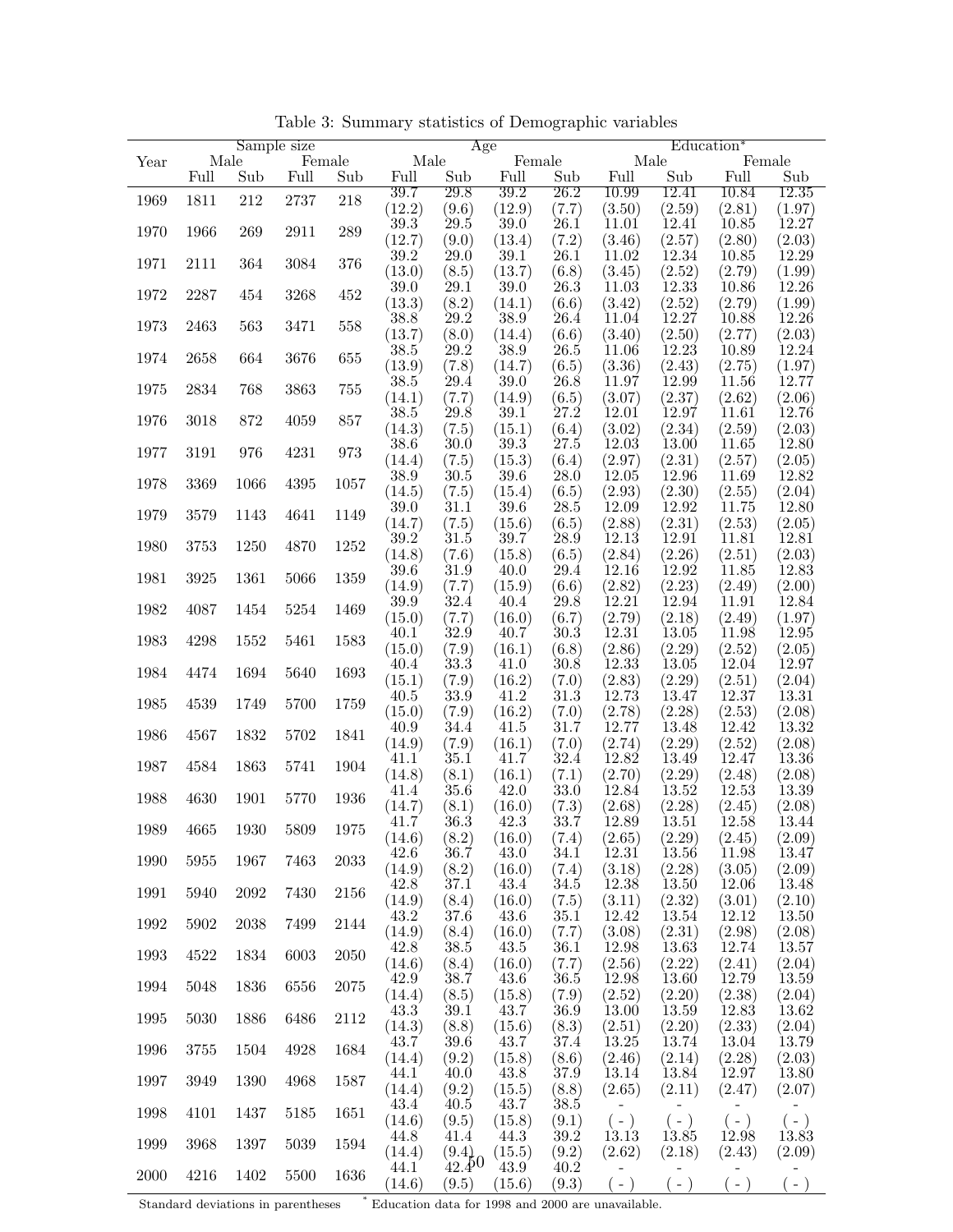|      |        | Race (black) |        |        |        | <b>Birth</b> |        |                |                   |        | Num.Children       |                |
|------|--------|--------------|--------|--------|--------|--------------|--------|----------------|-------------------|--------|--------------------|----------------|
| Year | Male   |              |        | Female |        | Male         |        | Female         |                   | Male   |                    | Female         |
|      | Full   | Sub          | Full   | Sub    | Full   | Sub          | Full   | Sub            | Full              | Sub    | Full               | Sub            |
|      | 0.23   | 0.15         | 0.32   | 0.13   | 0.10   | 0.27         | 0.08   | 0.28           | 2.80              | 0.89   | 3.02               | 0.92           |
| 1969 | (0.42) | (0.35)       | (0.46) | (0.34) | (0.30) | (0.44)       | (0.27) | (0.45)         | (2.43)            | (0.79) | (2.56)             | (0.78)         |
|      | 0.23   | 0.16         | 0.32   | 0.15   | 0.08   | 0.20         | 0.07   | 0.20           | 2.70              | 0.97   | 2.94               | 0.98           |
| 1970 | (0.42) | (0.37)       | (0.47) | (0.36) | (0.28) | (0.40)       | (0.25) | (0.40)         | (2.41)            | (0.82) | (2.56)             | (0.80)         |
|      | 0.23   | 0.16         | 0.32   | 0.16   | 0.08   | 0.16         | 0.07   | 0.18           | 2.63              | 0.99   | 2.88               | 1.02           |
| 1971 | (0.42) | (0.37)       | (0.47) | (0.36) | (0.26) | (0.36)       | (0.25) | (0.38)         | (2.41)            | (0.85) | (2.54)             | (0.85)         |
|      | 0.24   | 0.18         | 0.32   | 0.17   | 0.08   | 0.18         | 0.07   | 0.18           | 2.53              | 1.06   | 2.81               | 1.10           |
| 1972 |        |              |        |        |        |              |        |                |                   |        |                    |                |
|      | (0.43) | (0.38)       | (0.47) | (0.37) | (0.27) | (0.38)       | (0.25) | (0.39)<br>0.19 | (2.39)<br>2.45    | (0.87) | (2.53)<br>2.74     | (0.86)<br>1.12 |
| 1973 | 0.24   | 0.18         | 0.32   | 0.16   | 0.08   | 0.18         | 0.07   |                |                   | 1.12   |                    |                |
|      | (0.43) | (0.38)       | (0.47) | (0.37) | (0.27) | (0.39)       | (0.25) | (0.39)         | (2.35)            | (0.90) | (2.51)             | (0.89)         |
| 1974 | 0.25   | 0.18         | 0.33   | 0.16   | 0.08   | 0.17         | 0.07   | 0.17           | 2.36              | 1.16   | 2.68               | 1.16           |
|      | (0.43) | (0.38)       | (0.47) | (0.37) | (0.27) | (0.38)       | (0.25) | (0.38)         | (2.32)            | (0.90) | (2.48)             | (0.89)         |
| 1975 | 0.25   | 0.19         | 0.33   | 0.17   | 0.08   | 0.15         | 0.06   | 0.16           | 2.33              | 1.17   | $2.63^{\degree}$   | 1.18           |
|      | (0.44) | (0.39)       | (0.47) | (0.38) | (0.27) | (0.36)       | (0.25) | (0.37)         | (2.29)            | (0.90) | (2.45)             | (0.90)         |
| 1976 | 0.26   | 0.20         | 0.33   | 0.18   | 0.08   | 0.17         | 0.07   | 0.17           | 2.29              | 1.23   | 2.59               | 1.24           |
|      | (0.44) | (0.40)       | (0.47) | (0.38) | (0.27) | (0.38)       | (0.25) | (0.38)         | (2.27)            | (0.92) | (2.41)             | (0.92)         |
| 1977 | 0.26   | 0.20         | 0.33   | 0.19   | 0.08   | 0.15         | 0.07   | 0.16           | 2.25              | 1.26   | 2.56               | 1.27           |
|      | (0.44) | (0.40)       | (0.47) | (0.39) | (0.27) | (0.36)       | (0.25) | (0.37)         | (2.23)            | (0.93) | (2.38)             | (0.93)         |
| 1978 | 0.27   | 0.20         | 0.34   | 0.19   | 0.08   | 0.15         | 0.06   | 0.15           | 2.24              | 1.30   | 2.55               | 1.29           |
|      | (0.45) | (0.40)       | (0.47) | (0.39) | (0.27) | (0.35)       | (0.25) | (0.35)         | (2.20)            | (0.91) | (2.36)             | (0.92)         |
| 1979 | 0.28   | 0.21         | 0.34   | 0.20   | 0.09   | 0.15         | 0.07   | 0.17           | 2.21              | 1.36   | 2.50               | 1.35           |
|      | (0.45) | (0.41)       | (0.47) | (0.40) | (0.28) | (0.36)       | (0.26) | (0.37)         | (2.18)            | (0.91) | (2.32)             | (0.91)         |
| 1980 | 0.29   | 0.21         | 0.34   | 0.20   | 0.09   | 0.15         | 0.07   | 0.16           | $2.20^{^{\circ}}$ | 1.40   | 2.48               | 1.40           |
|      | (0.45) | (0.41)       | (0.48) | (0.40) | (0.28) | (0.36)       | (0.26) | (0.37)         | (2.14)            | (0.91) | (2.29)             | (0.91)         |
| 1981 | 0.29   | 0.21         | 0.35   | 0.20   | 0.07   | 0.13         | 0.06   | 0.13           | $2.20^{^{\circ}}$ | 1.43   | 2.47               | 1.43           |
|      | (0.45) | (0.41)       | (0.48) | (0.40) | (0.26) | (0.34)       | (0.25) | (0.34)         | (2.11)            | (0.90) | (2.27)             | (0.91)         |
| 1982 | 0.29   | 0.22         | 0.35   | 0.21   | 0.07   | 0.13         | 0.07   | 0.13           | 2.19              | 1.46   | $2.46^{^{\circ}}$  | 1.45           |
|      | (0.45) | (0.41)       | (0.48) | (0.41) | (0.26) | (0.33)       | (0.25) | (0.33)         | (2.09)            | (0.92) | (2.24)             | (0.93)         |
| 1983 | 0.29   | 0.22         | 0.35   | 0.21   | 0.07   | 0.12         | 0.06   | 0.12           | 2.17              | 1.47   | 2.44               | 1.46           |
|      | (0.46) | (0.41)       | (0.48) | (0.41) | (0.26) | (0.32)       | (0.24) | (0.33)         | (2.07)            | (0.92) | (2.21)             | (0.93)         |
| 1984 | 0.30   | 0.22         | 0.35   | 0.22   | 0.07   | 0.11         | 0.06   | 0.12           | 2.16              | 1.48   | $2.42^{^{\prime}}$ | 1.47           |
|      | (0.46) | (0.42)       | (0.48) | (0.41) | (0.26) | (0.32)       | (0.24) | (0.32)         | (2.04)            | (0.93) | (2.19)             | (0.94)         |
| 1985 | 0.30   | 0.23         | 0.35   | 0.22   | 0.06   | 0.10         | 0.05   | 0.10           | 2.15              | 1.46   | 2.40               | 1.46           |
|      | (0.46) | (0.42)       | (0.48) | (0.42) | (0.24) | (0.30)       | (0.23) | (0.30)         | (2.02)            | (0.93) | (2.16)             | (0.94)         |
| 1986 | 0.30   | 0.23         | 0.35   | 0.22   | 0.07   | 0.11         | 0.06   | 0.11           | $2.15\,$          | 1.46   | 2.39               | 1.46           |
|      | (0.46) | (0.42)       | (0.48) | (0.41) | (0.25) | (0.31)       | (0.23) | (0.32)         | (2.00)            | (0.94) | (2.13)             | (0.94)         |
| 1987 | 0.30   | 0.22         | 0.35   | 0.22   | 0.06   | 0.09         | 0.06   | 0.10           | 2.14              | 1.47   | 2.38               | 1.47           |
|      | (0.46) | (0.42)       | (0.48) | (0.41) | (0.24) | (0.29)       | (0.23) | (0.30)         | (1.97)            | (0.95) | (2.11)             | (0.95)         |
| 1988 | 0.29   | 0.22         | 0.35   | 0.22   | 0.06   | 0.08         | 0.05   | 0.09           | 2.13              | 1.44   | 2.37               | 1.45           |
|      | (0.46) | (0.42)       | (0.48) | (0.41) | (0.23) | (0.28)       | (0.22) | (0.28)         | (1.95)            | (0.95) | (2.09)             | (0.94)         |
| 1989 | 0.29   | 0.22         | 0.35   | 0.22   | 0.06   | 0.09         | 0.05   | 0.09           | 2.12              | 1.42   | 2.36               | 1.43           |
|      | (0.45) | (0.41)       | (0.48) | (0.41) | (0.23) | (0.28)       | (0.22) | (0.28)         | (1.94)            | (0.95) | (2.07)             | (0.94)         |
| 1990 | 0.24   | 0.21         | 0.28   | 0.21   | 0.06   | 0.08         | 0.05   | 0.08           | 2.21              | 1.41   | 2.46               | 1.40           |
|      | (0.42) | (0.41)       | (0.45) | (0.41) | (0.23) | (0.27)       | (0.22) | (0.27)         | (2.00)            | (0.96) | (2.10)             | (0.96)         |
| 1991 | 0.23   | 0.20         | 0.28   | 0.20   | 0.05   | 0.08         | 0.05   | 0.08           | $2.20^{\circ}$    | 1.35   | 2.44               | 1.37           |
|      | (0.42) | (0.40)       | (0.45) | (0.40) | (0.23) | (0.27)       | (0.22) | (0.27)         | (1.96)            | (0.97) | (2.07)             | (0.96)         |
| 1992 | 0.23   | 0.20         | 0.27   | 0.20   | 0.06   | 0.08         | 0.05   | 0.08           | 2.20              | 1.34   | 2.42               | 1.35           |
|      | (0.42) | (0.40)       | (0.44) | (0.40) | (0.23) | (0.28)       | (0.21) | (0.27)         | (1.96)            | (0.97) | (2.02)             | (0.96)         |
| 1993 | 0.29   | 0.21         | 0.34   | 0.21   | 0.05   | 0.06         | 0.05   | 0.06           | 2.07              | 1.33   | 2.32               | 1.35           |
|      | (0.45) | (0.41)       | (0.47) | (0.40) | (0.21) | (0.24)       | (0.21) | (0.24)         | (1.87)            | (0.97) | (1.96)             | (0.97)         |
| 1994 | 0.29   | 0.21         | 0.35   | 0.21   | 0.05   | 0.07         | 0.04   | 0.06           | 2.06              | 1.29   | 2.31               | 1.32           |
|      | (0.46) | (0.41)       | (0.48) | (0.40) | (0.21) | (0.25)       | (0.19) | (0.24)         | (1.83)            | (0.98) | (1.92)             | (0.97)         |
| 1995 | 0.29   | 0.22         | 0.35   | 0.21   | 0.04   | 0.06         | 0.04   | 0.06           | 2.06              | 1.25   | 2.30               | 1.28           |
|      | (0.45) | (0.41)       | (0.48) | (0.41) | (0.20) | (0.24)       | (0.20) | (0.24)         | (1.83)            | (0.97) | (1.89)             | (0.97)         |
| 1996 | 0.25   | 0.21         | 0.32   | 0.21   | 0.05   | 0.07         | 0.05   | 0.07           | 2.05              | 1.24   | 2.22               | 1.28           |
|      | (0.43) | (0.41)       | (0.47) | (0.41) | (0.22) | (0.25)       | (0.21) | (0.26)         | (1.74)            | (0.98) | (1.74)             | (0.99)         |
|      | 0.21   | 0.18         | 0.29   | 0.19   | 0.04   | 0.05         | 0.04   | 0.05           | 2.08              | 1.23   | 2.23               | 1.26           |
| 1997 | (0.41) | (0.38)       | (0.45) | (0.39) | (0.19) | (0.21)       | (0.19) | (0.21)         | (1.76)            | (0.98) | (1.76)             | (0.98)         |
|      | 0.23   | 0.18         | 0.31   | 0.19   | 0.04   | 0.06         | 0.04   | 0.06           | $2.00\,$          | 1.19   | 2.21               | 1.21           |
| 1998 | (0.42) | (0.38)       | (0.46) | (0.39) | (0.21) | (0.23)       | (0.20) | (0.24)         | (1.72)            | (0.98) | (1.74)             | (0.98)         |
|      | 0.21   | 0.17         | 0.30   | 0.18   | 0.04   | 0.05         | 0.04   | 0.06           | 2.06              | 1.18   | 2.23               | 1.18           |
| 1999 | (0.41) | (0.38)       | (0.46) | (0.38) | (0.20) | (0.23)       | (0.20) | (0.23)         | (1.69)            | (0.98) | (1.73)             | (0.98)         |
|      | 0.24   | 0.18         | 0.32   | 0.18   | 0.04   | 0.04         | 0.04   | 0.05           | 2.00              | 1.15   | 2.19               | 1.16           |
| 2000 | (0.43) | (0.38)       | (0.47) | (0.39) | (0.20) | (0.20)       | (0.20) | (0.21)         | (1.71)            | (0.99) | (1.71)             | (0.99)         |

Table 4: Summary statistics of Demographic variables

Standard deviations in parentheses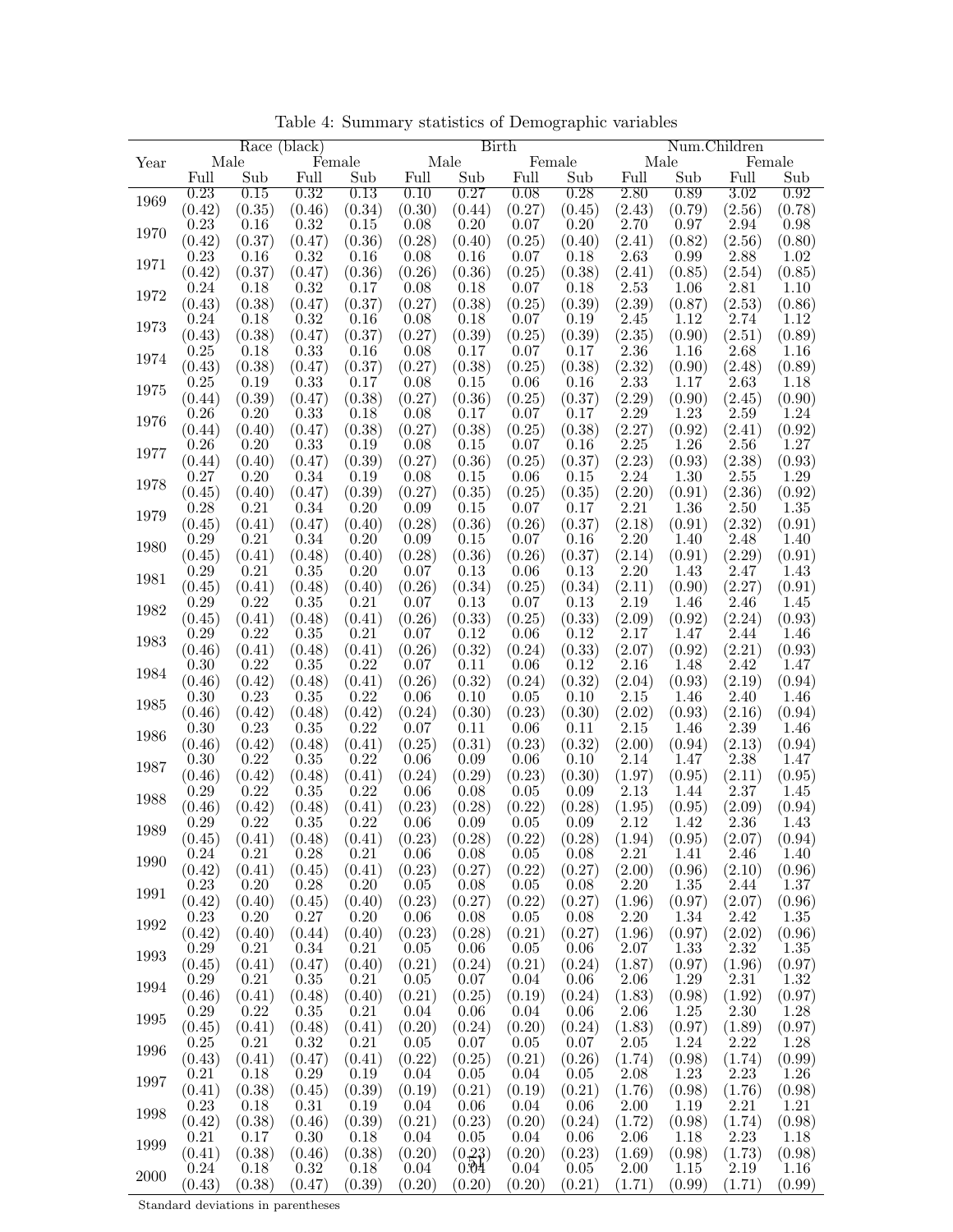|      |         |         | Participation |         |                     |                     | Hours worked        |        |               |         | Wage                |         |
|------|---------|---------|---------------|---------|---------------------|---------------------|---------------------|--------|---------------|---------|---------------------|---------|
| Year |         | Male    |               | Female  |                     | Male                |                     | Female |               | Male    |                     | Female  |
|      | Full    | Sub     | Full          | Sub     | Full                | Sub                 | Full                | Sub    | Full          | Sub     | Full                | Sub     |
|      | 0.975   | 1.000   | 0.611         | 0.683   | 2231                | 2315                | 1307                | 742    | 13.98         | 12.34   | 8.11                | 6.17    |
| 1969 | (0.157) | (0.000) | (0.488)       | (0.466) | (698)               | (732)               | (772)               | (778)  | (9.95)        | (6.04)  | (5.87)              | (5.79)  |
|      | 0.968   | 0.989   | 0.606         | 0.654   | 2180                | 2198                | 1325                | 821    | 13.99         | 13.17   | 8.24                | 6.26    |
| 1970 | (0.176) | (0.105) | (0.489)       | (0.477) | (722)               | (698)               | (756)               | (822)  | (9.68)        | (7.78)  | (5.61)              | (6.28)  |
|      | 0.960   | 0.978   | 0.604         | 0.644   | 2167                | 2190                | 1337                | 791    | 14.10         | 13.00   | 8.76                | 6.97    |
| 1971 | (0.197) | (0.147) | (0.489)       | (0.480) | (693)               | $\left(750\right)$  | (766)               | (823)  | (9.83)        | (6.74)  | (7.74)              | (8.72)  |
|      | 0.958   | 0.989   | 0.582         | 0.611   | <b>2190</b>         | 2230                | 1369                | 799    | 14.50         | 14.05   | 8.90                | 6.28    |
| 1972 | (0.201) | (0.104) | (0.493)       | (0.488) | (714)               | (709)               | (757)               | (852)  | (9.63)        | (8.33)  | (6.44)              | (6.95)  |
|      | 0.950   |         | 0.591         | 0.663   | 2196                | 2226                | 1383                |        | 14.71         | 14.26   | 9.17                | 6.73    |
| 1973 |         | 0.988   |               |         |                     |                     |                     | 800    |               |         |                     |         |
|      | (0.219) | (0.111) | (0.492)       | (0.473) | (674)               | (648)               | (744)               | (824)  | (10.43)       | (7.86)  | (7.86)              | (7.37)  |
| 1974 | 0.940   | 0.983   | 0.596         | 0.623   | 2117                | 2134                | 1361                | 791    | 14.71         | 14.51   | 9.05                | 6.38    |
|      | (0.238) | (0.128) | (0.491)       | (0.485) | (702)               | (708)               | (730)               | (829)  | (13.66)       | (16.69) | (7.84)              | (8.67)  |
| 1975 | 0.924   | 0.978   | 0.607         | 0.645   | 2088                | 2093                | 1363                | 810    | 14.17         | 13.73   | $\sqrt{8.95}$       | 6.48    |
|      | (0.264) | (0.147) | (0.489)       | (0.479) | (721)               | (738)               | (741)               | (847)  | (12.16)       | (15.29) | (6.69)              | (7.75)  |
| 1976 | 0.923   | 0.971   | 0.605         | 0.646   | 2108                | 2126                | 1392                | 829    | 14.50         | 13.89   | 9.30                | 6.71    |
|      | (0.267) | (0.167) | (0.489)       | (0.478) | (722)               | (726)               | (711)               | (828)  | (10.53)       | (8.19)  | (7.57)              | (7.27)  |
| 1977 | 0.921   | 0.980   | 0.610         | 0.672   | 2118                | 2185                | 1418                | 862    | 14.75         | 14.02   | 9.43                | 7.01    |
|      | (0.270) | (0.142) | (0.488)       | (0.470) | (720)               | (700)               | (731)               | (828)  | (10.69)       | (7.60)  | (10.10)             | (9.68)  |
|      | 0.917   | 0.977   | 0.629         | 0.700   | 2132                | 2196                | 1441                | 973    | $\hat{15.52}$ | 14.45   | 9.14                | 6.86    |
| 1978 | (0.276) | (0.148) | (0.483)       | (0.458) | (713)               | (692)               | (722)               | (861)  | (26.78)       | (7.84)  | (6.89)              | (6.94)  |
|      | 0.915   | 0.978   | 0.644         | 0.730   | 2097                | 2155                | 1427                | 975    | 15.04         | 15.40   | 9.15                | 7.20    |
| 1979 | (0.279) | (0.146) | (0.479)       | (0.444) | (712)               | (697)               | (736)               | (857)  | (14.22)       | (14.62) | (7.48)              | (7.60)  |
|      | 0.903   | 0.977   | 0.641         | 0.722   | 2069                | 2140                | 1438                | 949    | 13.93         | 13.84   | 8.82                | 6.82    |
| 1980 | (0.296) | (0.151) | (0.480)       | (0.448) | (715)               | (723)               | (722)               | (834)  | (8.92)        | (7.60)  | (9.03)              | (7.75)  |
|      | 0.892   | 0.975   | 0.631         | 0.712   | 2044                | 2111                | 1457                | 962    | 13.69         | 13.94   | $\sqrt{8.57}$       | 6.67    |
| 1981 | (0.310) | (0.156) | (0.483)       | (0.453) | (717)               | (707)               | (717)               | (858)  | (9.43)        | (9.30)  | (7.41)              | (9.81)  |
|      | 0.873   | 0.966   | 0.631         | 0.705   | 2013                | 2057                | 1461                | 975    | 14.03         | 13.95   | 8.53                | 6.31    |
| 1982 | (0.333) | (0.182) | (0.483)       | (0.456) | (737)               | $\left( 773\right)$ | (730)               | (880)  | (18.44)       | (13.76) | (6.84)              | (6.25)  |
|      |         |         | 0.634         | 0.735   | 2029                | 2072                | 1468                | 1022   | 13.67         | 13.80   | 9.40                | 7.01    |
| 1983 | 0.864   | 0.966   |               |         |                     |                     |                     |        |               |         |                     |         |
|      | (0.343) | (0.182) | (0.482)       | (0.442) | (729)               | (737)               | (731)               | (852)  | (10.64)       | (9.64)  | (19.00)             | (7.95)  |
| 1984 | 0.861   | 0.963   | 0.660         | 0.783   | 2106                | 2145                | 1527                | 1141   | 14.22         | 14.07   | 8.78                | 7.52    |
|      | (0.346) | (0.188) | (0.474)       | (0.412) | (729)               | $\left( 761\right)$ | $\left( 730\right)$ | (871)  | (13.13)       | (11.49) | (11.44)             | (15.82) |
| 1985 | 0.864   | 0.961   | 0.656         | 0.768   | 2099                | 2127                | 1555                | 1169   | 14.54         | 14.41   | 9.01                | 7.56    |
|      | (0.343) | (0.195) | (0.475)       | (0.422) | (720)               | $\left( 737\right)$ | (741)               | (912)  | (17.77)       | (12.02) | (7.71)              | (8.83)  |
| 1986 | 0.860   | 0.965   | 0.661         | 0.787   | 2114                | 2142                | 1571                | 1206   | 14.34         | 14.57   | 9.31                | 7.77    |
|      | (0.347) | (0.184) | (0.473)       | (0.409) | (729)               | $\left( 752\right)$ | (712)               | (880)  | (13.06)       | (10.70) | (7.57)              | (7.49)  |
| 1987 | 0.858   | 0.959   | 0.672         | 0.796   | 2135                | 2156                | 1583                | 1235   | 14.40         | 14.78   | 9.55                | 8.35    |
|      | (0.350) | (0.198) | (0.470)       | (0.403) | (715)               | (758)               | (725)               | (878)  | (13.91)       | (11.82) | (8.31)              | (9.94)  |
| 1988 | 0.859   | 0.962   | 0.675         | 0.809   | 2160                | 2174                | 1618                | 1286   | 14.53         | 15.03   | $\left[9.58\right]$ | 8.45    |
|      | (0.348) | (0.191) | (0.468)       | (0.393) | (724)               | (764)               | (718)               | (879)  | (14.01)       | (11.36) | (7.77)              | (9.22)  |
| 1989 | 0.855   | 0.961   | 0.690         | 0.831   | 2159                | 2172                | 1603                | 1299   | 14.88         | 14.90   | 9.80                | 8.94    |
|      | (0.352) | (0.193) | (0.463)       | (0.375) | (708)               | (757)               | (719)               | (865)  | (35.34)       | (12.21) | (12.66)             | (12.71) |
| 1990 | 0.843   | 0.964   | 0.650         | 0.830   | 2130                | 2173                | 1613                | 1335   | 13.34         | 14.89   | 9.45                | 8.98    |
|      | (0.363) | (0.185) | (0.477)       | (0.375) | (702)               | (751)               | (720)               | (879)  | (11.57)       | (11.88) | (10.51)             | (13.24) |
|      | 0.840   | 0.961   | 0.650         | 0.835   | 2102                | 2147                | 1629                | 1364   | 13.58         | 14.92   | 9.48                | 8.99    |
| 1991 | (0.367) | (0.194) | (0.477)       | (0.371) | (724)               | (742)               | (724)               | (900)  | (12.48)       | (13.42) | (7.96)              | (9.37)  |
|      | 0.830   | 0.953   | 0.644         | 0.830   | 2058                | 2087                | 1596                | 1340   | 17.03         | 17.43   | 11.40               | 10.57   |
| 1992 | (0.375) | (0.212) | (0.479)       | (0.376) | $\left( 754\right)$ | (789)               | (731)               | (876)  | (69.25)       | (21.34) | (15.35)             | (15.69) |
|      | 0.828   | 0.955   | 0.674         | 0.823   | 2105                | 2103                | 1647                | 1365   | 15.92         | 17.33   | 11.98               | 10.83   |
| 1993 | (0.378) | (0.208) | (0.469)       | (0.381) | (699)               | (758)               | (716)               | (896)  | (17.51)       | (19.50) | (15.15)             | (15.07) |
|      | 0.833   | 0.958   | 0.690         | 0.843   | 2138                | 2161                | 1654                | 1405   | 15.55         | 16.49   | 10.75               | 9.89    |
| 1994 | (0.373) | (0.201) | (0.463)       | (0.364) | (696)               | (722)               | (713)               | (866)  | (18.23)       | (16.37) | (11.28)             | (10.36) |
|      | 0.830   | 0.956   | 0.695         | 0.836   | <b>2160</b>         | 2162                | 1691                | 1422   | 15.38         | 16.12   | 11.03               | 10.39   |
| 1995 | (0.375) | (0.205) | (0.460)       | (0.370) | (692)               | (750)               | (702)               | (881)  | (18.96)       | (15.96) | (21.95)             | (16.17) |
|      | 0.848   | 0.957   | 0.705         | 0.843   | 2181                | 2164                | 1679                | 1418   | 16.08         | 16.81   | 11.14               | 10.58   |
| 1996 | (0.359) | (0.203) | (0.456)       | (0.364) | (672)               | (738)               | (715)               | (865)  | (16.77)       | (17.41) | (14.87)             | (18.35) |
|      | 0.785   | 0.929   | 0.640         | 0.798   | 2184                | 2126                | 1727                | 1385   | 16.09         | 16.44   | 11.36               | 9.52    |
| 1997 |         |         |               |         |                     |                     |                     |        |               |         |                     |         |
|      | (0.411) | (0.256) | (0.480)       | (0.401) | (637)               | $\left( 794\right)$ | (680)               | (906)  | (22.76)       | (20.20) | (19.14)             | (10.37) |
| 1998 | 0.860   | 0.960   | 0.719         | 0.852   | 2220                | 2248                | 1725                | 1456   | 15.92         | 17.19   | 11.11               | 10.24   |
|      | (0.347) | (0.197) | (0.450)       | (0.355) | $\left( 679\right)$ | (732)               | $\left( 701\right)$ | (866)  | (15.23)       | (15.53) | (11.97)             | (9.04)  |
| 1999 | 0.792   | 0.926   | 0.662         | 0.799   | 2195                | 2094                | 1736                | 1375   | 17.78         | 17.74   | 12.34               | 10.34   |
|      | (0.406) | (0.261) | (0.473)       | (0.401) | (646)               | (798)               | (690)               | (906)  | (22.68)       | (19.85) | (20.07)             | (10.63) |
| 2000 | 0.851   | 0.943   | 0.734         | 0.845   | 2186                | 2134                | 1728                | 1454   | 16.96         | 18.66   | 11.48               | 10.93   |
|      | (0.357) | (0.232) | (0.442)       | (0.362) | (682)               | (782)               | (701)               | (887)  | (19.41)       | (20.65) | (11.74)             | (11.07) |

Table 5: Summary statistics of Labor market variables

Standard deviations in parentheses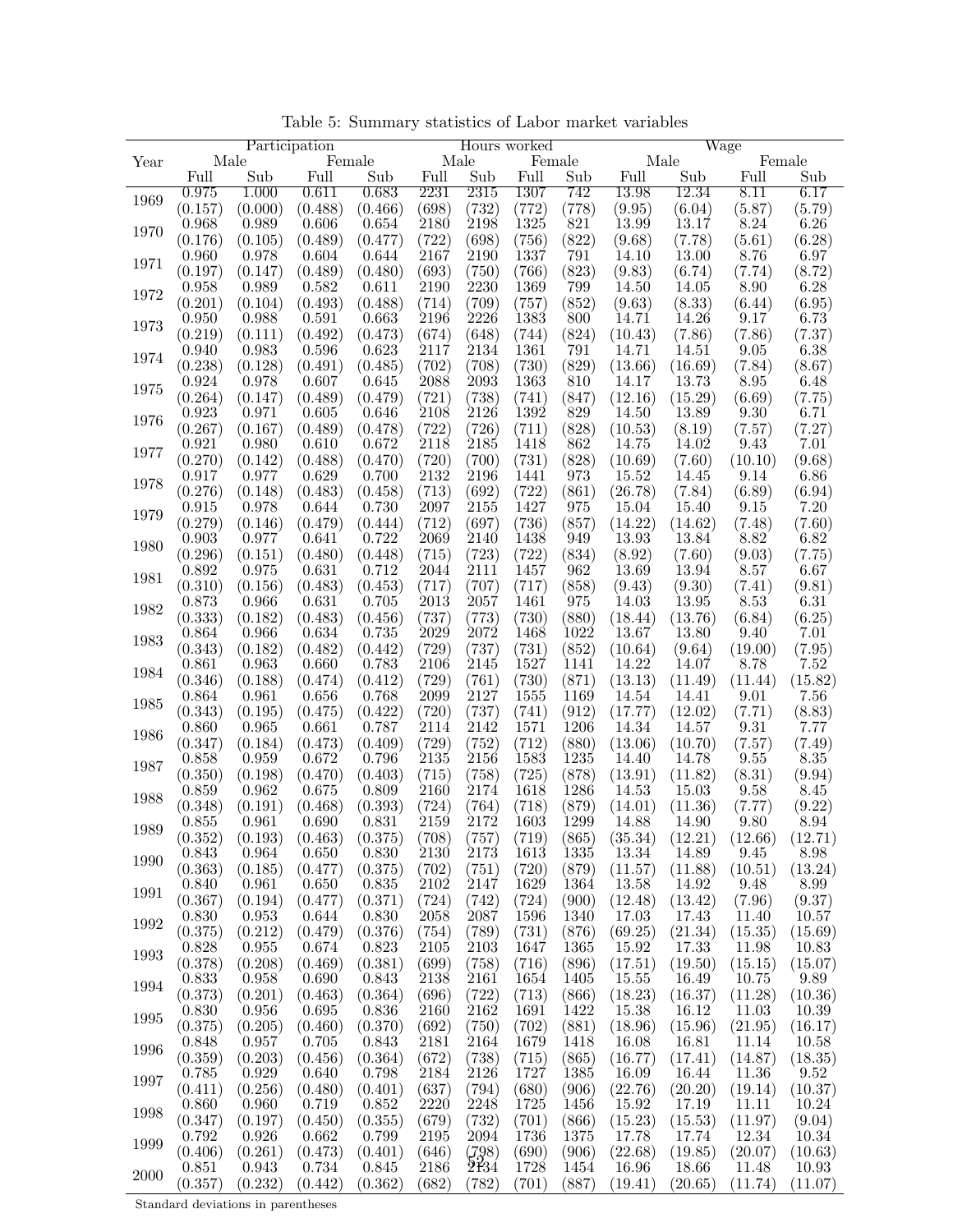|              |                                |                                                        |                                  | $\frac{1}{2}$                    |                             |                       |
|--------------|--------------------------------|--------------------------------------------------------|----------------------------------|----------------------------------|-----------------------------|-----------------------|
| Variable     | $n_{t-1}$                      | $h_{t-2}$                                              | $d_{t-1}$                        | $d_{t-2}$                        |                             | $age_t \cdot edu$     |
|              | $1.2259$ <sup>*</sup>          | $\sqrt{0.5342}$ *                                      | $-0.0781$ <sup>*</sup>           | $-0.0735$ <sup>*</sup>           | $\frac{age_t^2}{-2.9122^*}$ | $0.1269$ <sup>*</sup> |
| $\rm Female$ | (0.0146)                       |                                                        | $(0.0146)$ $(0.0038)$ $(0.0037)$ |                                  |                             | $(0.2538)$ $(0.0245)$ |
| Male         | $0.9105$ <sup>*</sup>          | $0.4655$ <sup>*</sup>                                  |                                  | $-0.0922$ $-0.0789$ <sup>*</sup> | $-4.5726$ <sup>*</sup>      | $0.1099$ <sup>*</sup> |
|              |                                | $(0.0128)$ $(0.0126)$ $(0.0077)$ $(0.0072)$ $(0.2067)$ |                                  |                                  |                             | (0.0166)              |
|              | standard errors in parentheses |                                                        |                                  |                                  |                             |                       |
|              | *Significant at 5% level       |                                                        |                                  |                                  |                             |                       |

Table 6: Regression Results of Wage Equations Table 6: Regression Results of Wage Equations

Table 7: Regression Results of Children Production Functions Table 7: Regression Results of Children Production Functions

|              | 300 <sup>2</sup>                                   | $\frac{Q_f/\kappa}{2.421}$ | $\frac{Q_f^2/\kappa^2}{2.113}$ |                                                          | $\frac{Q_m^2/\kappa^2}{-0.847}$<br>$\frac{-0.847}{-0.697}$ |                                                      |                         |                                       | $edu_f$                         | $edu_m$                 |
|--------------|----------------------------------------------------|----------------------------|--------------------------------|----------------------------------------------------------|------------------------------------------------------------|------------------------------------------------------|-------------------------|---------------------------------------|---------------------------------|-------------------------|
|              |                                                    |                            |                                |                                                          |                                                            |                                                      | $\frac{\mu_m}{0.223}$   |                                       | 0.006                           |                         |
|              | $\frac{1.045}{(0.285)}$<br>$\frac{(0.285)}{8.003}$ | $\frac{(1.005)}{4.462}$    | $\frac{(0.843)}{-2.347}$       | $\frac{Q_{m}/\kappa}{0.251}$<br>$\frac{(0.601)}{-0.910}$ |                                                            | $\frac{\mu_f}{0.196^*}$<br>$\frac{(0.059)}{0.536^*}$ | $\frac{(0.052)}{0.468}$ | $-0.010^*$<br>$(0.005)$<br>$-0.025^*$ | $\underbrace{(0.012)}_{0.110*}$ | $\frac{0.026^*}{0.010}$ |
|              |                                                    |                            |                                |                                                          |                                                            |                                                      |                         |                                       |                                 |                         |
|              | (0.575)                                            | (2.028)                    | (1.698)                        | (1.211)                                                  | 1.380)                                                     | (0.123)                                              | (0.113)                 | (0.011)                               | (0.025)                         | (0.021)                 |
| tandard erro |                                                    |                            |                                |                                                          |                                                            |                                                      |                         |                                       |                                 |                         |

Standard errors in parentheses significant at 5% level<br>\* Significant at 5% level Significant at 5% level

Table 8: Mean of Conditional Choice Probabilities - households Table 8: Mean of Conditional Choice Probabilities - households

| . robabilities                                | $\alpha$ as $\alpha$ dependence and $\alpha$ is $\alpha$ is $\alpha$ is $\alpha$ is $\alpha$ is $\alpha$ is $\alpha$ is $\alpha$ is $\alpha$ is $\alpha$ is $\alpha$ is $\alpha$ is $\alpha$ is $\alpha$ is $\alpha$ is $\alpha$ is $\alpha$ is $\alpha$ is $\alpha$ is $\alpha$ is $\alpha$ is $\alpha$ is $\alpha$ is $\alpha$ is |  | Probabilities                                               |        | nousehold choices $(k)$ |
|-----------------------------------------------|-------------------------------------------------------------------------------------------------------------------------------------------------------------------------------------------------------------------------------------------------------------------------------------------------------------------------------------|--|-------------------------------------------------------------|--------|-------------------------|
|                                               |                                                                                                                                                                                                                                                                                                                                     |  |                                                             |        | χğ                      |
| $\rho_k(H_{nt})$                              |                                                                                                                                                                                                                                                                                                                                     |  | $0.0739$ 0.0311 0.6748 0.0122 $p_k(H_{nt})$                 | 0.1716 | 1,000.0                 |
| $\nu_{k_5}(H_{kt}^{\scriptscriptstyle{(1)}})$ |                                                                                                                                                                                                                                                                                                                                     |  | $0.7652$ $0.2520$ $0.7805$ $0.4704$ $p_{k8}(H_{kt}^{(1)})$  | 0.0099 | 0.2154                  |
| $\eta_{k_5}(H_{kt}^{(\angle)}$                |                                                                                                                                                                                                                                                                                                                                     |  | $0.8053$ $0.5914$ $0.8405$ $0.6552$ $p_{k_8}(H_{kt}^{(2)})$ | 1.4997 | 0.6270                  |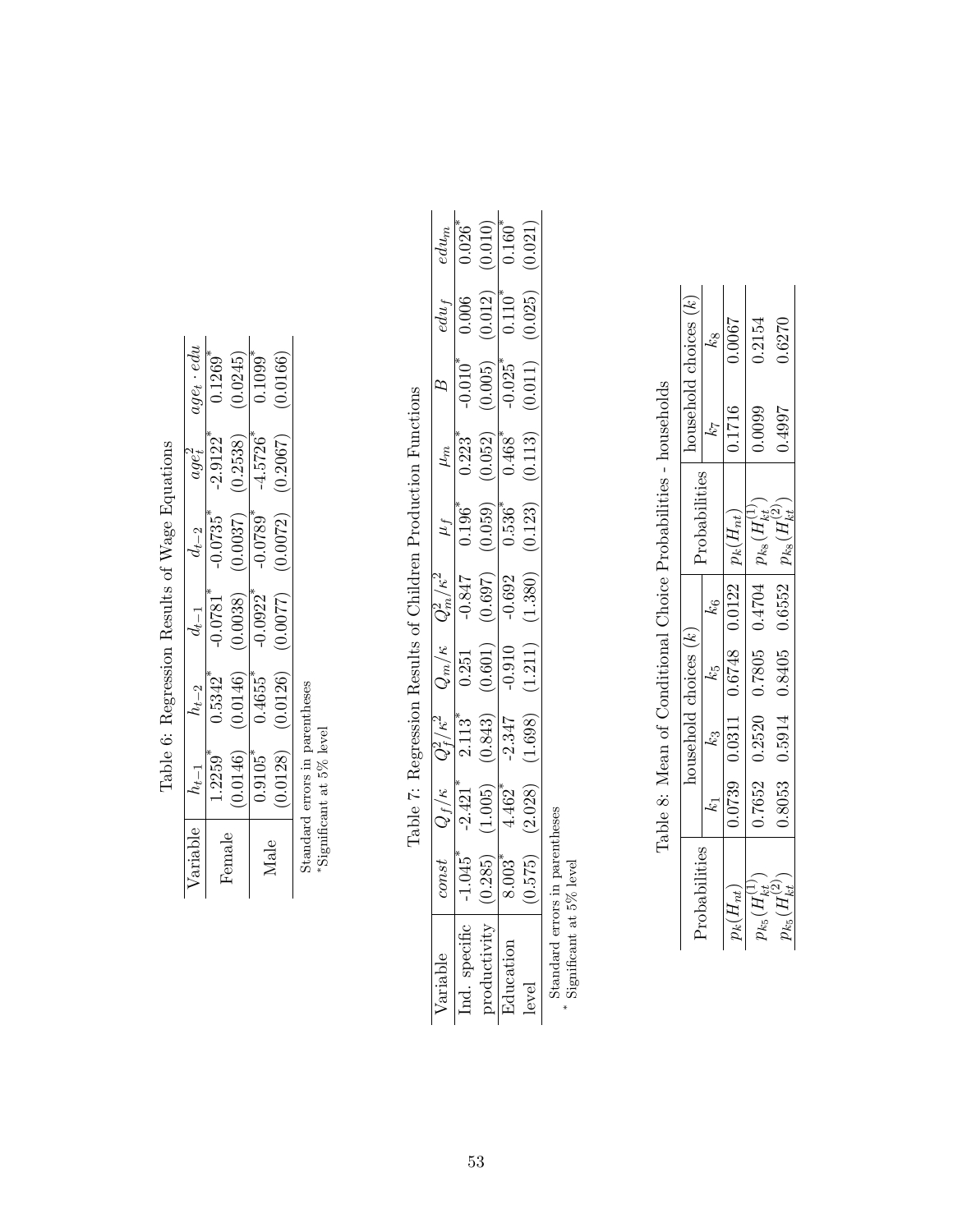Table 9: Mean of Conditional Choice Probabilities - divorcees

| Probabilities             |        | female choices $(k)$ | Probabilities             |        | male choices $(k)$ |
|---------------------------|--------|----------------------|---------------------------|--------|--------------------|
|                           | $kk_1$ | kk <sub>2</sub>      |                           | $kk_1$ | kk <sub>2</sub>    |
| $p_k(H_{ft})$             | 0.0428 | 0.0038               | $p_k(H_{mt})$             | 0.0335 | 0.0025             |
| $p_{kk_1}(H_{kft}^{(1)})$ | 0.9325 | 0.5520               | $p_{kk_2}(H_{kmt}^{(1)})$ | 0.0202 | 0.5841             |
| $p_{kk_1}(H_{kft}^{(2)})$ | 0.9992 | 0.9714               | $p_{kk_2}(H_{kmt}^{(2)})$ | 0.4863 | 0.8781             |

Table 10: Mean of Child Investment  $(Q)$  and Exposure Length  $(B)$  - households

|                                                  |                | household choices |        | (k)    |                                                                       |                | household choices $(k)$ |
|--------------------------------------------------|----------------|-------------------|--------|--------|-----------------------------------------------------------------------|----------------|-------------------------|
| Estimates                                        | k <sub>1</sub> | $k_3$             | $k_5$  | $k_6$  | Estimates                                                             | k <sub>7</sub> | $k_{8}$                 |
| $Q_k(H_{nt})$                                    | 0.5066         | 0.5414            | 0.6009 | 0.5968 | $Q_k(H_{nt})$                                                         | 0.6386         | 0.6084                  |
| T<br>$Q_{k_5}(H_{k_*}^{\langle}$                 | 0.5405         | 0.5622            | 0.6116 | 0.6171 | $H_{km}^{(1)}$<br>$Q_{k_8}$ (                                         | 0.6695         | 0.6541                  |
| $\left( 2\right)$<br>$\H H$<br>$Q_{k_5}$         | 0.5385         | 0.5635            | 0.6102 | 0.6063 | $\Gamma_{\!\scriptscriptstyle (\alpha)}(H_i^{\gamma_2})$<br>$Q_{k_8}$ | 0.6561         | 0.6960                  |
| $Q_k^2(H_{nt})$                                  | 0.2634         | 0.3002            | 0.3750 | 0.3706 | $Q_k^2(H_{nt})$                                                       | 0.4247         | 0.3833                  |
| $\mathbf{I}$<br>$Q_{k_5}^2$<br>$(H_{knt}^{(1)})$ | 0.3023         | 0.3276            | 0.3886 | 0.3950 | $(H_{knt}^{(1)})$<br>$Q^2_{k_8}$                                      | 0.4658         | 0.4347                  |
| $(H_{knt}^{(2)})$                                | 0.3007         | 0.3296            | 0.3874 | 0.3810 | $H_{knt}^{(2)}$                                                       | 0.4418         | 0.5066                  |
| $B_k(H_{nt})$                                    | 1.7091         | 1.4710            | 1.0759 | 2.2131 | $B_k(H_{nt})$                                                         | 1.1334         | 1.4811                  |
| (1)<br>H<br>$B_{k_5}$                            | 1.8796         | 1.8278            | 0.9802 | 1.5720 | $B_{k_8}(H_{knt}^{(1)})$                                              | 0.4371         | 1.8365                  |
| $\left( 2\right)$<br>$B_{k_5}$                   | 1.6657         | 1.2628            | 0.9114 | 1.3174 | $(H^{(2)} )$<br>$B_{k_8}$                                             | 0.8470         | 2.8474                  |

Table 11: Mean of Child Investment  $(Q)$  - divorcees

| Estimates                 |        | female choices $(k)$  | Estimates                   |        | female choices $(k)$ |
|---------------------------|--------|-----------------------|-----------------------------|--------|----------------------|
|                           | $kk_1$ | $k\hspace{-0.1cm}k_2$ |                             | $kk_1$ | kk <sub>2</sub>      |
| $Q_k(H_{ft})$             | 0.6297 | 0.6633                | $Q_k^2(H_{ft})$             | 0.4156 | 0.4611               |
| $Q_{kk_1}(H_{kft}^{(1)})$ | 0.6375 | 0.6753                | $Q_{kk_1}^2(H_{kft}^{(1)})$ | 0.4265 | 0.4816               |
| $Q_{kk_1}(H_{kft}^{(2)})$ | 0.6461 | 0.6363                | $Q^2_{kk_1}$                | 0.4555 | 0.4239               |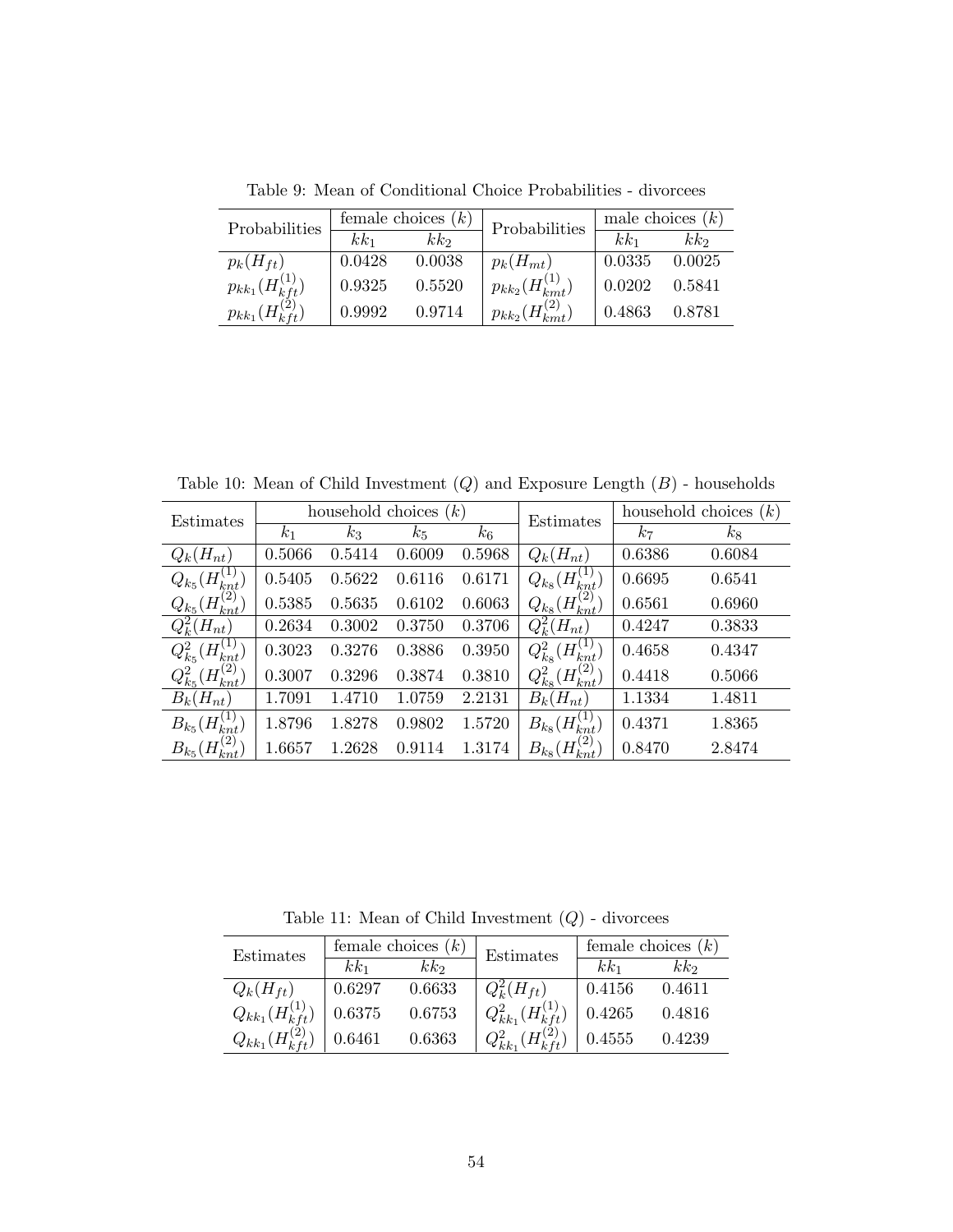| Utility from labor participation |                         |                          | Utility from leisure with birth effect |                          |                       |  |
|----------------------------------|-------------------------|--------------------------|----------------------------------------|--------------------------|-----------------------|--|
| Variables                        | Female                  |                          | Variables                              | Female                   | Male                  |  |
|                                  |                         | $1.3450*$                |                                        | $9.9667***$              | $-0.0035$             |  |
| const                            | (0.2667)                |                          | $b_{nt}$                               | (6.0805)                 | (1.8842)              |  |
|                                  | $6.8926*$               |                          |                                        | $-22.1200$               | 9.9330                |  |
| $age_{nt}$                       | (2.2007)                |                          | $age_{nt} \times b_{nt}$               | (34.6340)                | (13.0433)             |  |
|                                  |                         | $-8.0326*$               |                                        | 20.6391                  | $-17.1763$            |  |
| $age_{nt}^2$                     | (3.3394)                |                          | $age_{nt}^2 \times b_{nt}$             | (51.9224)                | (21.35842)            |  |
|                                  |                         | $0.0273$ <sup>*</sup>    |                                        | $-0.4268$ <sup>*</sup>   | 0.0194                |  |
| $edu_n$                          | (0.0108)                |                          | $edu_n \times b_{nt}$                  | (0.1728)                 | (0.03202)             |  |
|                                  |                         | $0.1401*$                |                                        | $-1.1720***$             | $-0.0513$             |  |
| $race_n^{\ddagger}$              | (0.0496)                |                          | $race_n \times b_{nt}$                 | (0.6143)                 | (0.1614)              |  |
|                                  | Utility from leisure    |                          |                                        | Utility from consumption |                       |  |
| Variables                        | Female                  | Male                     | Variables                              | Female                   | Male                  |  |
|                                  | $1.3326***$             | 12.3609 <sup>*</sup>     |                                        | $-0.0193$                | $0.2237$ *            |  |
| $l_{nt}$                         | (0.6880)                | (0.5593)                 | $\boldsymbol{c}_{nt}$                  | (0.0321)                 | (0.0097)              |  |
|                                  | $-4.3381$ <sup>**</sup> | $3.5832**$               | $c_{nt}^2$                             | $0.0033$ <sup>*</sup>    | $-0.0080^*$           |  |
| $age_{nt} \times l_{nt}$         | (2.2813)                | (1.9826)                 |                                        | (0.0008)                 | (0.0007)              |  |
| $age_{nt}^2 \times l_{nt}$       | $6.6341*$               | 1.2316                   |                                        |                          |                       |  |
|                                  | (3.1652)                | (2.8648)                 |                                        |                          |                       |  |
| $edu_n \times l_{nt}$            | 0.1247                  | $-0.1031$ <sup>*</sup>   |                                        | Utility from offspring   |                       |  |
|                                  | (0.0313)                | (0.0103)                 | Variables                              |                          |                       |  |
| $race_n \times l_{nt}$           | 0.0285                  | $0.6214$ <sup>*</sup>    | $\ln \mu_{n^{\prime\prime}}$           |                          | $0.6371$ <sup>*</sup> |  |
|                                  | (0.0568)                | (0.0477)                 |                                        |                          | (0.0797)              |  |
| $l_{nt}^2$                       | $-2.3495$ <sup>*</sup>  | $-9.5750*$               | $edu_{n^{\prime\prime}}$               |                          | $0.3058*$             |  |
|                                  | (0.6033)                | (0.3229)                 |                                        |                          | (0.0387)              |  |
| $l_{nt} \times l_{n't}$          |                         | $0.2564$ <sup>*</sup>    |                                        |                          |                       |  |
|                                  | (0.1228)                |                          |                                        |                          |                       |  |
|                                  | $\boldsymbol{\delta}_f$ | $\bar{\pmb{\delta}}_{m}$ | $\kappa$                               | $\delta_c$               | π                     |  |
| Parameters                       | 0.7574                  | $1.0436^*$               | ${0.2292}^\ast$                        | 1.2014                   | $0.9781$ <sup>*</sup> |  |
|                                  | (0.1762)                | (0.0396)                 | (0.0491)                               | (0.1219)                 | (0.0434)              |  |

Table 12: Utility Parameter Estimates

Standard errors in parentheses ‡ race = being black

\* Significant at 5% level

\*\* Significant at 10% level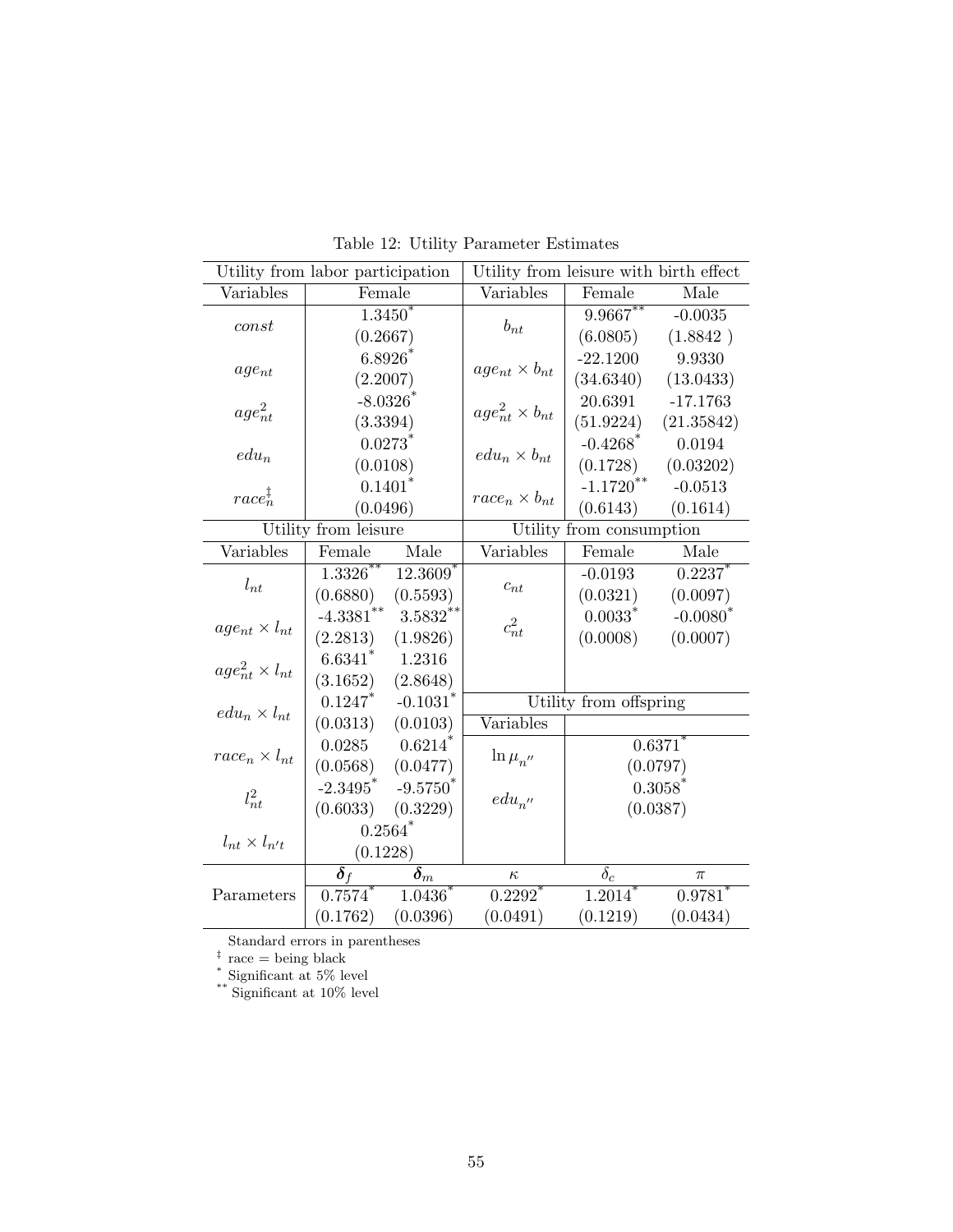Table 13: Simulation Groups

| Group            | Race      |               | <b>Education Level</b> |
|------------------|-----------|---------------|------------------------|
|                  | couple    | female        | male                   |
| B1               | black     | $HSD^*$ only  | no HSD                 |
| B <sub>2</sub>   | black     | HSD only      | HSD only               |
| B <sub>3</sub>   | black     | HSD only      | more than HSD          |
| B4               | black     | more than HSD | HSD only               |
| B <sub>5</sub>   | black     | more than HSD | more than HSD          |
| N <sub>B</sub> 1 | non-black | no HSD        | no HSD                 |
| N <sub>B</sub> 2 | non-black | no HSD        | HSD only               |
| NB <sub>3</sub>  | non-black | HSD only      | no HSD                 |
| N <sub>B4</sub>  | non-black | HSD only      | HSD only               |
| NB <sub>5</sub>  | non-black | HSD only      | more than HSD          |
| N <sub>B6</sub>  | non-black | more than HSD | HSD only               |
| NB7              | non-black | more than HSD | more than HSD          |

 $^\ast$  High School Diploma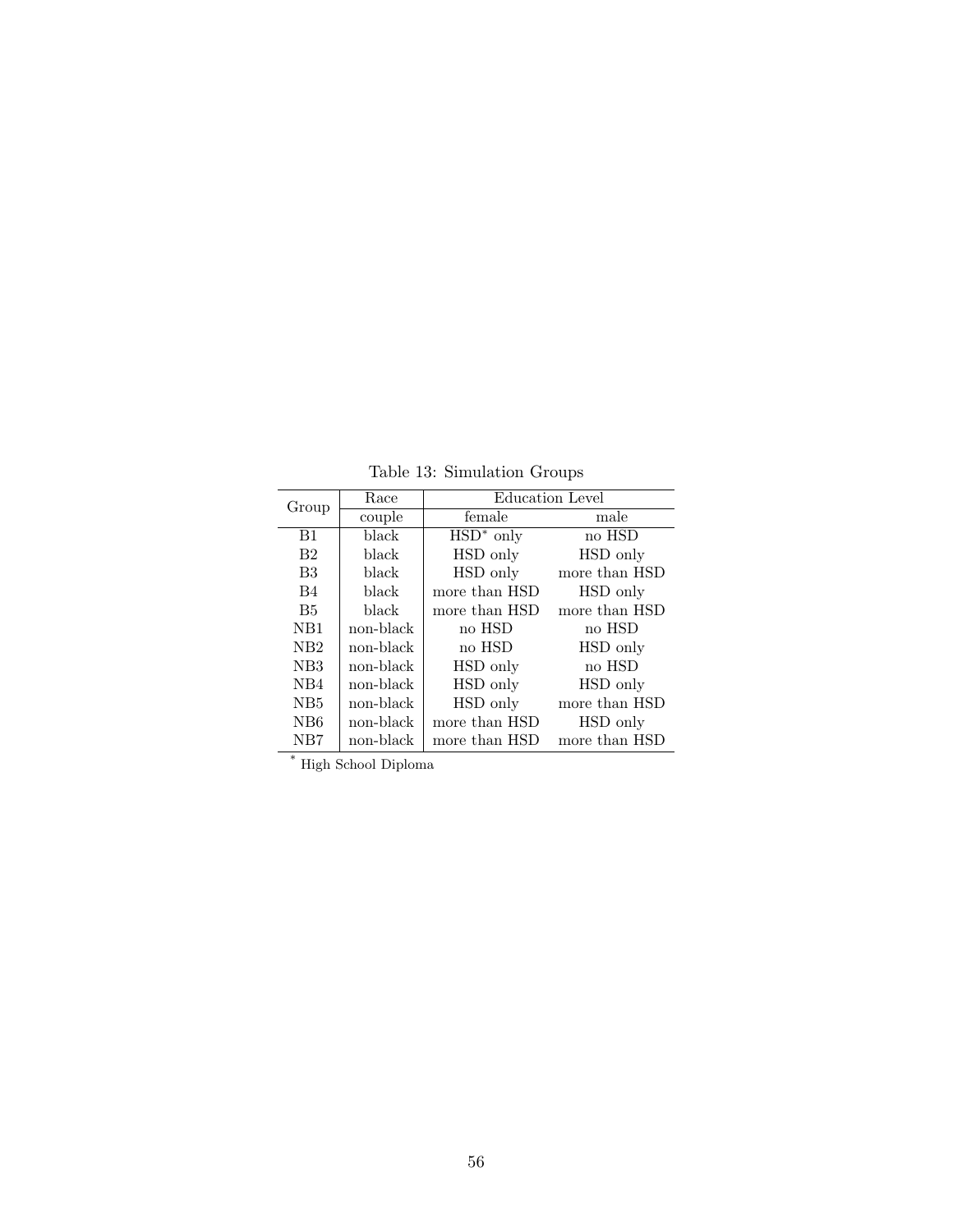Table 14: Policy Simulation Results - black couples Table 14: Policy Simulation Results - black couples

divorced couples (%) --WG: future expected wage of children (mean of female and male wage given full time labor supply history) - P-BB: Baby Bonus policy, P-MB: Marriage Bonus policy, P-PT: Parental Training program, P-RE: Integen-

erational Substitution experiment Number of observations in data: B1 (27), B2 (122), B3 (56), B4 (94), B5 (146)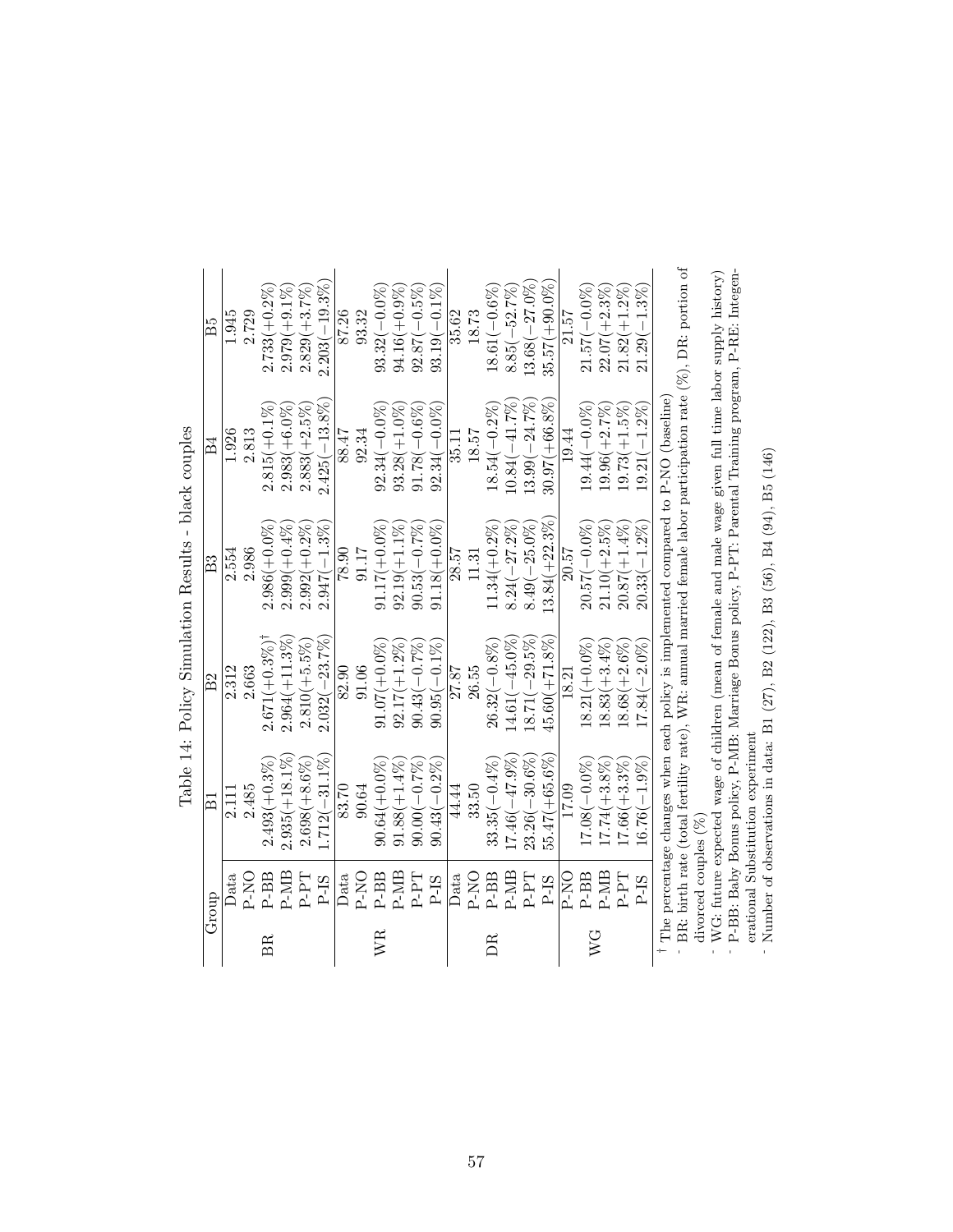| $33.81(-1.1\%$<br>$84.54(-0.2\%$<br>32.75<br>22.81 | $83.05(-1.1\%$<br>$83.90(-0.1\%$<br>24.32                                                                                                                                                                                                             |
|----------------------------------------------------|-------------------------------------------------------------------------------------------------------------------------------------------------------------------------------------------------------------------------------------------------------|
|                                                    | The percentage changes when each policy is implemented compared to $P-NO$ (baseline)<br>$4.90(-54.5\%$<br>$0.86(-36.3\%$<br>$7.33(+75.0\%$<br>$7.77(-0.0\%)$<br>$32.51(-0.7\%)$<br>$8.23(+2.5\%)$<br>$8.22(+2.5\%)$<br>$7.44(-1.9%$<br>17.78<br>من ای |

Table 15: Policy Simulation Results - non-black couples Table 15: Policy Simulation Results - non-black couples

<sup>-</sup> BR: birth rate (total fertility rate), WR: annual married female labor participation rate (%), DR: portion of divorced couples (%)<br><sup>-</sup> WG: future expected wage of children (mean of female and male wage given full time <sup>1</sup> The percentage changes when each policy is implemented compared to P-NO (baseline)<br>- BR: birth rate (total fertility rate), WR: annual married female labor participation rate (%), DR: portion of divorced couples (%)<br>-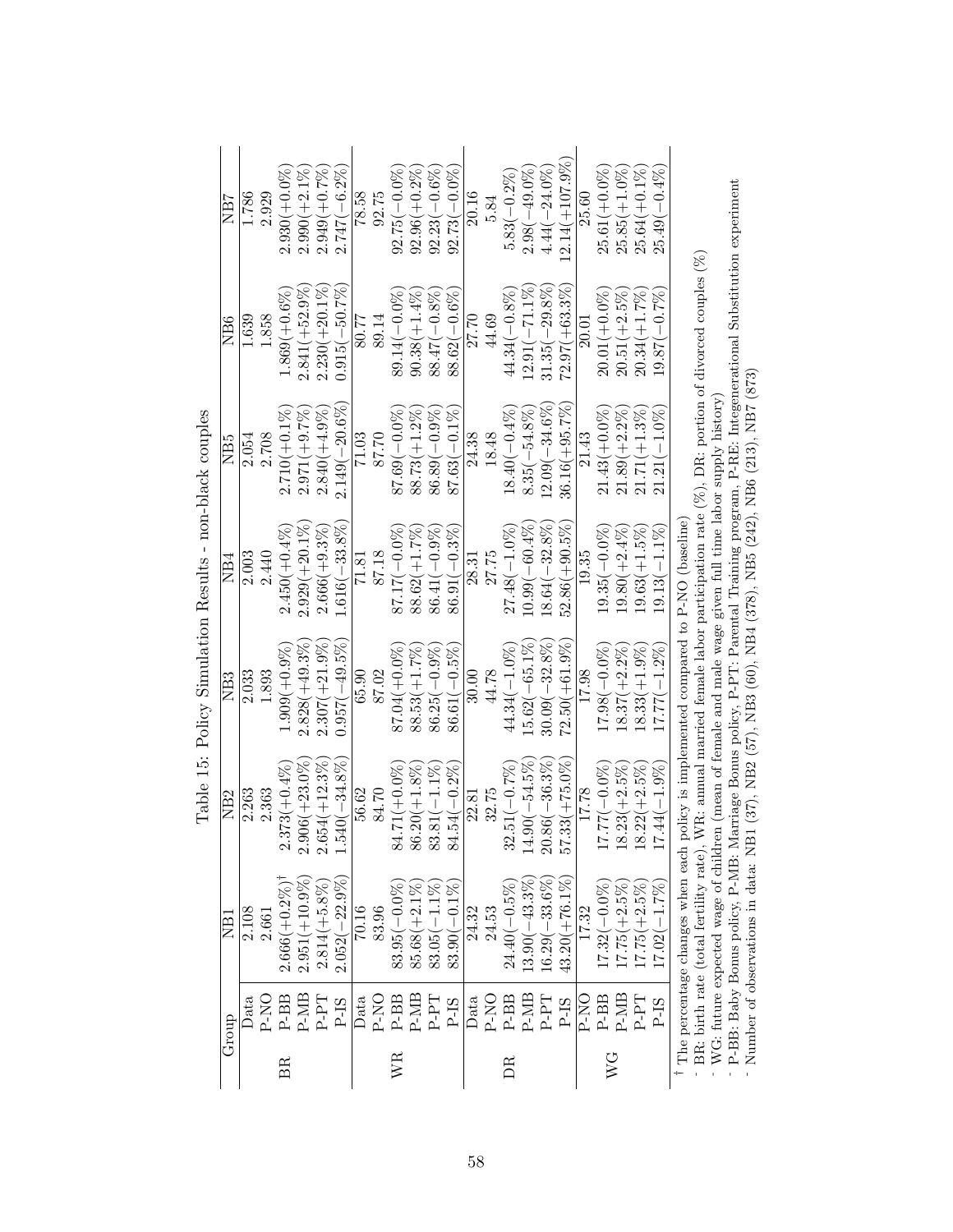

Figure 1: Time Investment and Individual Specific Productivity of a Child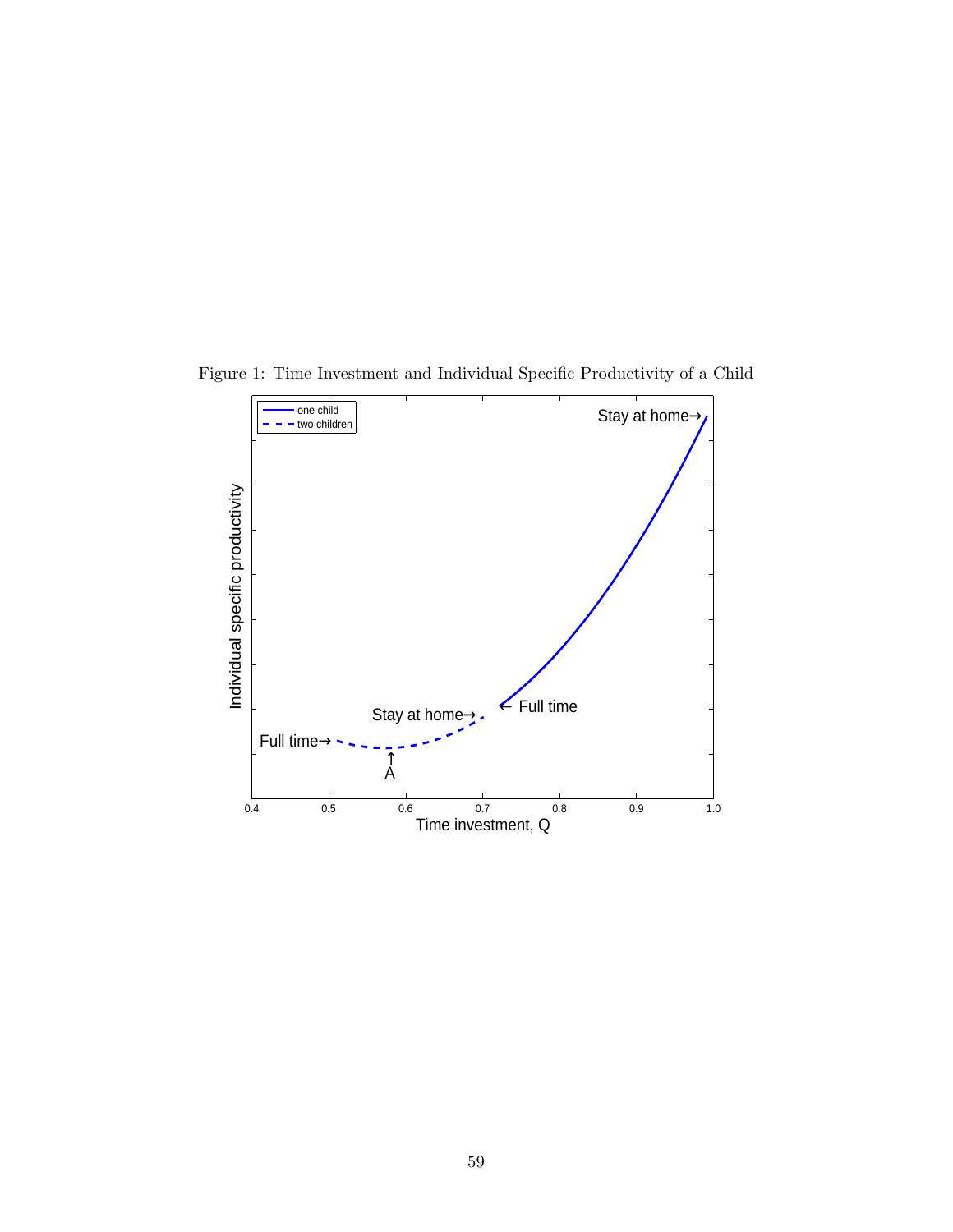|                   |         |                                                                                                                                                                                                                                                                        |           | Table A-1: Data description of Data Set I |                                                                     |                                                            |           |                                                           |                                                                                |                                                            |                                                        |                                                                                                    |
|-------------------|---------|------------------------------------------------------------------------------------------------------------------------------------------------------------------------------------------------------------------------------------------------------------------------|-----------|-------------------------------------------|---------------------------------------------------------------------|------------------------------------------------------------|-----------|-----------------------------------------------------------|--------------------------------------------------------------------------------|------------------------------------------------------------|--------------------------------------------------------|----------------------------------------------------------------------------------------------------|
|                   |         |                                                                                                                                                                                                                                                                        |           |                                           |                                                                     | Males                                                      |           |                                                           |                                                                                |                                                            |                                                        |                                                                                                    |
|                   |         |                                                                                                                                                                                                                                                                        |           | Nonblack                                  |                                                                     |                                                            |           |                                                           | Black                                                                          |                                                            |                                                        |                                                                                                    |
|                   |         | Non-broken                                                                                                                                                                                                                                                             |           |                                           | Broken                                                              |                                                            |           | Non-broken                                                |                                                                                |                                                            | <b>B</b> roken                                         |                                                                                                    |
| Variables         | 1977    | 1987                                                                                                                                                                                                                                                                   | 1997      | 1977                                      | 1987                                                                | 1997                                                       | 197       | 1987                                                      | 1997                                                                           | 197                                                        | 1987                                                   | 1997                                                                                               |
| Num. observations | 1902    | 2642                                                                                                                                                                                                                                                                   | 2463      | 392                                       | 512                                                                 | 520                                                        | 533       | 808                                                       | 478                                                                            | 282                                                        | 510                                                    | 338                                                                                                |
| Age               | 38.86   |                                                                                                                                                                                                                                                                        | 44.80     | 39.32                                     | 42.89                                                               | 43.20                                                      | 37.78     | 39.88                                                     | 44.49                                                                          | 36.44                                                      | 37.45                                                  | 41.82                                                                                              |
|                   | (14.50) |                                                                                                                                                                                                                                                                        | (14.68)   | (14.18)                                   | (15.42)                                                             | (15.28)                                                    | (13.94)   |                                                           |                                                                                |                                                            |                                                        |                                                                                                    |
| Education         | 13.11   |                                                                                                                                                                                                                                                                        | 13.42     | 12.62                                     |                                                                     | $\frac{13.03}{(2.553)}$                                    | $10.95\,$ |                                                           |                                                                                |                                                            | $(13.33)$<br>11.96                                     |                                                                                                    |
|                   | (2.703) |                                                                                                                                                                                                                                                                        | (2.658)   | (3.036)                                   |                                                                     |                                                            | (3.242)   |                                                           |                                                                                |                                                            | (2.673)                                                |                                                                                                    |
| Married           | 0.854   | $\begin{array}{l} 41.84 \\ (14.94) \\ (13.34) \\ (2.473) \\ (0.818) \\ (0.386) \\ (0.342) \\ (0.342) \\ (0.342) \\ \end{array}$                                                                                                                                        | 0.781     | 0.832                                     | $\begin{array}{c} 12.84 \\ (2.828) \\ 0.807 \\ (0.395) \end{array}$ | $\begin{array}{c} 0.714 \\ (0.453) \\ 0.137 \end{array}$   | 0.737     | $(14.01)$<br>$11.74$<br>$(2.781)$<br>$0.668$<br>$(0.471)$ | $\begin{array}{c} (13.74) \\ 12.37 \\ (2.532) \\ 0.659 \\ (0.475) \end{array}$ | $(13.95)$<br>$11.21$<br>$(3.071)$<br>$0.667$<br>$(0.472)$  | $\begin{array}{c} 0.598 \\ (0.491) \end{array}$        | $\begin{array}{c} (12.46) \\ 12.34 \\ (2.238) \\ 0.589 \\ (0.493) \\ \end{array}$                  |
|                   | (0.353) |                                                                                                                                                                                                                                                                        | (0.414)   | (0.375)                                   |                                                                     |                                                            | (0.441)   |                                                           |                                                                                |                                                            |                                                        |                                                                                                    |
| Num. young child  | 0.162   |                                                                                                                                                                                                                                                                        | $0.101\,$ | 0.089                                     | $0.111\,$                                                           |                                                            | 0.190     | 0.145                                                     | 0.092                                                                          | 0.174                                                      | 0.159                                                  |                                                                                                    |
|                   | (0.387) |                                                                                                                                                                                                                                                                        | (0.316)   | (0.286)                                   | (0.327)                                                             | (0.365)                                                    | (0.429)   | (0.386)                                                   | (0.297)                                                                        | (0.415)                                                    | (0.402)                                                | $\left( 0.320\right)$ $\left( 0.710\right)$                                                        |
| Whether work      | 0.927   |                                                                                                                                                                                                                                                                        | 0.804     | 0.903                                     | 0.828                                                               | 0.796                                                      | 0.895     | $0.809\,$                                                 | 0.713                                                                          | $0.908\,$                                                  | 0.835                                                  |                                                                                                    |
|                   | (0.260) | $\begin{array}{c} (0.338) \\ 2194 \\ (694.2) \\ 19.35 \end{array}$                                                                                                                                                                                                     | (0.397)   | (0.296)                                   | (0.378)                                                             | (0.403)                                                    | (0.307)   | (0.393)                                                   | (0.453)                                                                        | (0.290)                                                    | (0.371)                                                | (0.454)                                                                                            |
| Hours worked      | 2179    |                                                                                                                                                                                                                                                                        | 2238      | 2171                                      | 2174                                                                | 2140                                                       | 2013      | 2037                                                      | 2125                                                                           | 1933                                                       | 1980                                                   | 2015                                                                                               |
|                   | (714.6) |                                                                                                                                                                                                                                                                        | (615.8)   | (9.107)                                   | (0.769)                                                             | (647.8)                                                    | (683.5)   | 712.4                                                     | $(594.0)$<br>15.26                                                             | (674.0)                                                    | (708.3)                                                | (698.1                                                                                             |
| Wage (real)       | 19.71   |                                                                                                                                                                                                                                                                        | 20.46     | 19.90                                     | 18.38                                                               | 17.96                                                      | 14.52     | 13.92                                                     |                                                                                | 14.65                                                      | 13.50                                                  | 15.00                                                                                              |
|                   | (0.870) | $\overline{1}$<br>$\Xi$                                                                                                                                                                                                                                                | 12.88)    | (10.68)                                   | 10.84                                                               | 12.14                                                      | (7.210)   | (8.228)                                                   | (8.515)                                                                        | (7.808)                                                    | (8.333)                                                | 8.281                                                                                              |
|                   |         |                                                                                                                                                                                                                                                                        |           |                                           |                                                                     | $F$ e $_{\rm{nnales}}$                                     |           |                                                           |                                                                                |                                                            |                                                        |                                                                                                    |
|                   |         |                                                                                                                                                                                                                                                                        |           | Nonblack                                  |                                                                     |                                                            |           |                                                           |                                                                                | Black                                                      |                                                        |                                                                                                    |
|                   |         | Non-broken                                                                                                                                                                                                                                                             |           |                                           | Broken                                                              |                                                            |           | Non-broken                                                |                                                                                |                                                            | <b>Broken</b>                                          |                                                                                                    |
| Variables         | 1977    | $\begin{array}{r l} \hline 1987 \\ \hline 2787 \\ 43.56 \\ (16.57) \\ 13.03 \\ (2.415) \\ (0.742) \\ (0.437) \\ (0.314) \\ (0.314) \\ (0.314) \\ (0.474) \\ (0.315) \\ (0.472) \\ (728.1) \\ (728.1) \\ (13.52) \\ (13.52) \\ (13.53) \\ (2477) \\ \hline \end{array}$ | 1997      | 1977                                      | 1987                                                                | 1997                                                       | 1977      | 1987                                                      | 1997                                                                           | 1977                                                       | 1987                                                   | 1997                                                                                               |
| Num. observations | 2151    |                                                                                                                                                                                                                                                                        | 1976      | 532                                       | 674                                                                 | 534                                                        | 786       | 1087                                                      | 645                                                                            | 542                                                        | 770                                                    | 563                                                                                                |
| Age               | 40.14   |                                                                                                                                                                                                                                                                        | 48.92     | 39.42                                     | 42.25                                                               | 44.10                                                      | 38.66     |                                                           | 44.45                                                                          | <b>17.77</b>                                               | 39.71                                                  | 41.17                                                                                              |
|                   | (15.98) |                                                                                                                                                                                                                                                                        | (15.88)   | (15.11)                                   | (16.33)                                                             | (17.18)                                                    | (14.13)   | $\begin{array}{c} 41.33 \\ (15.06) \\ 11.87 \end{array}$  | (14.54)                                                                        | $(14.06)$<br>11.26                                         | (14.86)                                                |                                                                                                    |
| Education         | 12.71   |                                                                                                                                                                                                                                                                        | 13.42     | $12.01\,$                                 | 12.43                                                               | 12.81                                                      | 11.35     |                                                           | 12.39                                                                          |                                                            | 11.92                                                  | $(14.43)$<br>12.38                                                                                 |
|                   | (2.551) |                                                                                                                                                                                                                                                                        | (2.404)   | (2.685)                                   | (2.514)                                                             |                                                            | (2.656)   | (2.546)                                                   | $\begin{array}{c} (2.233) \\ 0.364 \end{array}$                                |                                                            | (2.378)                                                |                                                                                                    |
| Married           | 0.769   |                                                                                                                                                                                                                                                                        | 0.650     | 0.714                                     | 0.693                                                               | $\begin{array}{c} (2.364) \\ 0.577 \\ (0.495) \end{array}$ | 0.566     | 0.459                                                     |                                                                                | $\begin{array}{c} (2.572) \\ 0.515 \\ (0.500) \end{array}$ | 0.422                                                  | $\begin{array}{c} (2.165) \\ 0.329 \\ (0.470) \\ 0.103 \\ (0.332) \\ (0.332) \\ 0.615 \end{array}$ |
|                   | (0.422) |                                                                                                                                                                                                                                                                        | (0.477)   |                                           | (0.462)                                                             |                                                            | (0.496)   | (0.499)                                                   | (0.482)                                                                        |                                                            | (0.494)                                                |                                                                                                    |
| Num. young child  | 0.132   |                                                                                                                                                                                                                                                                        | 0.047     | $(0.452)$<br>$0.135$                      | 0.135                                                               | $\frac{0.112}{(0.345)}$                                    | 0.148     | $0.118\,$                                                 | $0.071\,$                                                                      | 0.162                                                      | $\begin{array}{c} 0.127 \\ 0.353 \\ 0.675 \end{array}$ |                                                                                                    |
|                   | (0.348) |                                                                                                                                                                                                                                                                        | (0.218)   | (0.364)                                   | (0.395)                                                             |                                                            | (0.383)   | (0.365)                                                   | (0.264)                                                                        | (0.389)                                                    |                                                        |                                                                                                    |
| Whether work      | 0.601   |                                                                                                                                                                                                                                                                        | 0.620     | 0.596                                     | 0.651                                                               | 0.631                                                      | 0.621     | 0.648                                                     | 0.589                                                                          | 0.616                                                      |                                                        |                                                                                                    |
|                   | (0.490) |                                                                                                                                                                                                                                                                        | (0.486)   | (0.491)                                   | (0.477)                                                             | (0.483)                                                    | (0.486)   | (0.478)                                                   | (0.492)                                                                        | (0.487)                                                    | (0.469)                                                | (0.487)                                                                                            |
| Hours worked      | 1394    |                                                                                                                                                                                                                                                                        | 1737      | 1410                                      | 1590                                                                | 1731                                                       | 1498      | $1655\,$                                                  | 1801                                                                           | 1450                                                       | (728.8)                                                | 1733                                                                                               |
|                   | (748.3) |                                                                                                                                                                                                                                                                        | (678.3)   | (728.6)                                   | 741.8)                                                              | (681.2)                                                    | (641.9)   | (670.6)                                                   | (554.7)                                                                        | (633.1)                                                    |                                                        | $(745.1)$<br>12.18                                                                                 |
| Wage (real)       | 12.93   |                                                                                                                                                                                                                                                                        | 15.72     | $\frac{11.79}{(6.681)}$                   | 12.07                                                               | 12.70                                                      | 10.28     | 10.87                                                     | 11.93                                                                          | 10.69                                                      | 10.40                                                  |                                                                                                    |
|                   | (7.687) |                                                                                                                                                                                                                                                                        | (11.09)   |                                           | (7.551)                                                             | (8.305)                                                    | (5.646)   | (6.940)                                                   | (6.761)                                                                        | (6.031)                                                    | (6.275)                                                | (7.663)                                                                                            |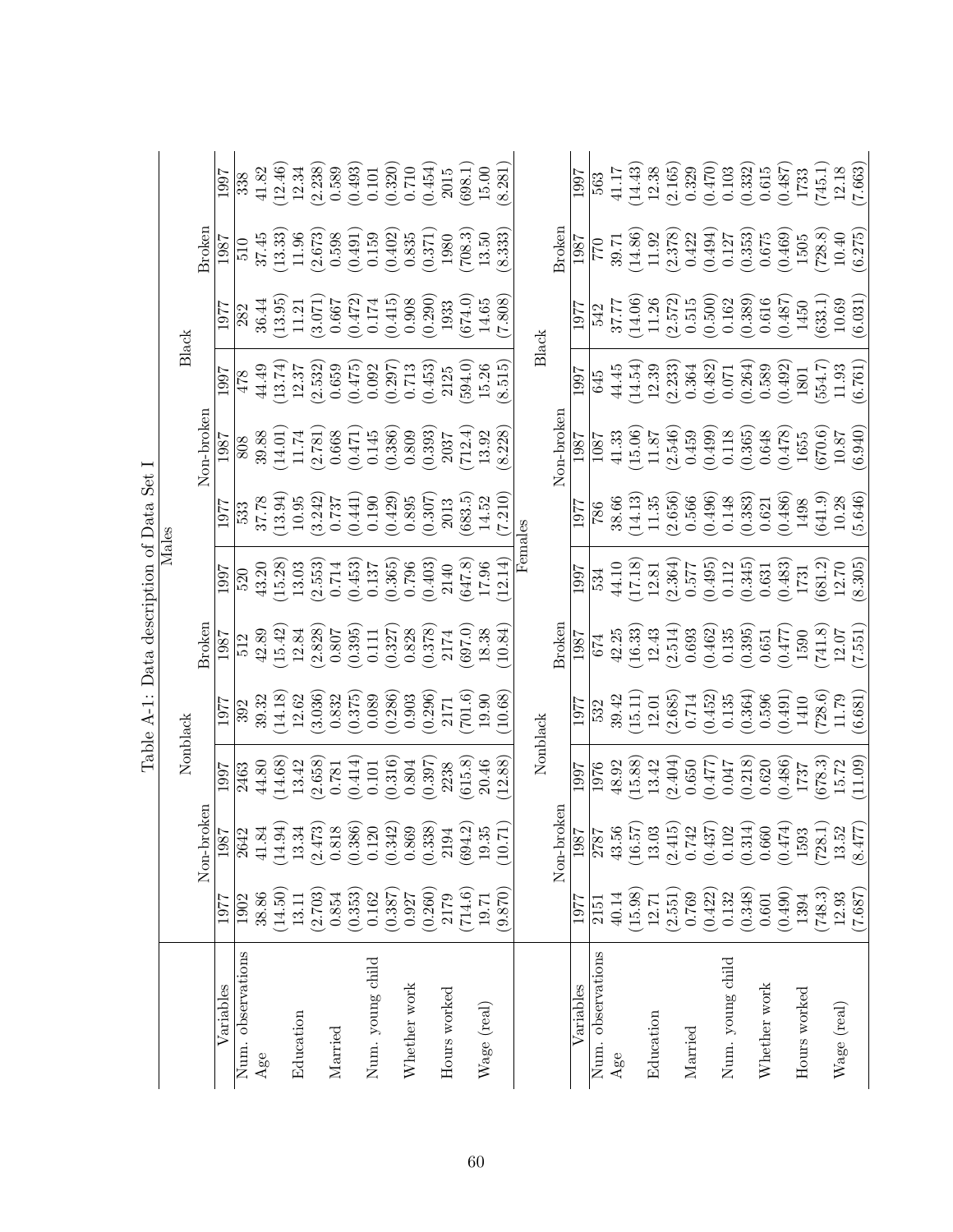|                   |                                                 |                                                                                                                                                                            |                                                                                                                            |                                                                                                                          | Table A-2: Data description of Data Set II                                                                                      |                                                                                                                                                              |                                                                                                                            |                                                                                                                                            |                                                                                                                                                                                        |                                                                                                                            |                                                                                                                                                   |                                                                                                                                               |
|-------------------|-------------------------------------------------|----------------------------------------------------------------------------------------------------------------------------------------------------------------------------|----------------------------------------------------------------------------------------------------------------------------|--------------------------------------------------------------------------------------------------------------------------|---------------------------------------------------------------------------------------------------------------------------------|--------------------------------------------------------------------------------------------------------------------------------------------------------------|----------------------------------------------------------------------------------------------------------------------------|--------------------------------------------------------------------------------------------------------------------------------------------|----------------------------------------------------------------------------------------------------------------------------------------------------------------------------------------|----------------------------------------------------------------------------------------------------------------------------|---------------------------------------------------------------------------------------------------------------------------------------------------|-----------------------------------------------------------------------------------------------------------------------------------------------|
|                   |                                                 |                                                                                                                                                                            |                                                                                                                            | Nonblack                                                                                                                 |                                                                                                                                 |                                                                                                                                                              | Males                                                                                                                      |                                                                                                                                            | Black                                                                                                                                                                                  |                                                                                                                            |                                                                                                                                                   |                                                                                                                                               |
|                   |                                                 | Non-broker                                                                                                                                                                 |                                                                                                                            |                                                                                                                          | <b>Broker</b>                                                                                                                   |                                                                                                                                                              |                                                                                                                            | Non-broken                                                                                                                                 |                                                                                                                                                                                        |                                                                                                                            | <b>Broker</b>                                                                                                                                     |                                                                                                                                               |
| Variables         | 1977                                            | $\begin{array}{r l} \hline 1987 \\ \hline 832 \\ 31.73 \\ (6.271) \\ 13.73 \\ (2.118) \\ 0.976 \\ (0.153) \\ (0.13.5) \\ (0.13.5) \\ 17.96 \\ 17.96 \\ \hline \end{array}$ | 1997                                                                                                                       | 1977                                                                                                                     | 1987                                                                                                                            | 1997                                                                                                                                                         | 1977                                                                                                                       | 1987                                                                                                                                       | 1997                                                                                                                                                                                   | 1977                                                                                                                       | 1987                                                                                                                                              | 1997                                                                                                                                          |
| Num. observations | 426                                             |                                                                                                                                                                            | 836                                                                                                                        |                                                                                                                          |                                                                                                                                 |                                                                                                                                                              | 126                                                                                                                        |                                                                                                                                            | 166                                                                                                                                                                                    |                                                                                                                            |                                                                                                                                                   |                                                                                                                                               |
| Age               | 26.09                                           |                                                                                                                                                                            | 37.60                                                                                                                      |                                                                                                                          |                                                                                                                                 |                                                                                                                                                              |                                                                                                                            |                                                                                                                                            |                                                                                                                                                                                        |                                                                                                                            |                                                                                                                                                   |                                                                                                                                               |
|                   | $\begin{array}{c} (4.702) \\ 13.71 \end{array}$ |                                                                                                                                                                            |                                                                                                                            |                                                                                                                          |                                                                                                                                 |                                                                                                                                                              |                                                                                                                            |                                                                                                                                            |                                                                                                                                                                                        |                                                                                                                            |                                                                                                                                                   |                                                                                                                                               |
| Education         |                                                 |                                                                                                                                                                            |                                                                                                                            |                                                                                                                          |                                                                                                                                 |                                                                                                                                                              |                                                                                                                            |                                                                                                                                            |                                                                                                                                                                                        |                                                                                                                            |                                                                                                                                                   |                                                                                                                                               |
|                   |                                                 |                                                                                                                                                                            | $\begin{array}{l} (8.757) \\ 13.89 \\ (2.118) \\ 0.943 \\ (0.233) \\ 2281 \\ (558.5) \end{array}$                          | $\begin{array}{c} 84 \\ 24.67 \\ (4.303) \\ 13.42 \\ (2.381) \\ (0.187) \\ (0.187) \\ (776.5) \\ (776.5) \\ \end{array}$ | $\frac{199}{199}$<br>$29.22$<br>$29.23$<br>$13.14$<br>$13.14$<br>$13.155$<br>$20.208$<br>$2154$<br>$2154$<br>$16.54$<br>$16.54$ | $\begin{array}{c} 186 \\ 1891 \\ 33.91 \\ 33.41 \\ 13.31 \\ 13.32 \\ (1.964) \\ (0.246) \\ 2165 \\ 316 \\ 11.47 \\ \end{array}$                              | $\begin{array}{l} 26.44 \\ (5.340) \\ 12.14 \\ (2.123) \\ (0.944) \\ (0.230) \\ (0.230) \\ 1943 \\ 13.23 \\ \end{array}$   | $\begin{array}{l} 285 \\ 31.25 \\ 31.31 \\ (6.231) \\ (1.940) \\ (1.940) \\ (0.303) \\ (0.303) \\ 2052 \\ 201.2 \\ 11.57 \end{array}$      | $\begin{array}{l} 38.49 \\ (6.979) \\ 12.64 \\ (1.792) \\ (0.861) \\ (0.347) \\ (0.347) \\ (31.4) \\ (1.91) \\ (31.4) \\ (31.4) \\ 14.9 \\ \hline \end{array}$                         | $\begin{array}{c} 44 \\ 24.73 \\ 2.983 \\ 12.93 \\ 12.93 \\ 2.005 \\ 0.932 \\ 1874 \\ 14.44 \\ 14.44 \\ \end{array}$       | $\begin{array}{r} \hline 150 \\ 29.87 \\ 24.719 \\ (4.719) \\ 12.76 \\ (1.805) \\ (0.913) \\ (0.282) \\ (742.3) \\ (7.684) \\ \hline \end{array}$ | $\begin{array}{l} \mathbf{74} \\ 36.97 \\ (7.115) \\ 12.82 \\ (1.919) \\ 0.730 \\ (0.447) \\ 2042 \\ (789.0) \\ (789.0) \\ 15.23 \end{array}$ |
| Whether work      | $(2.210)$<br>0.981<br>0.136)                    |                                                                                                                                                                            |                                                                                                                            |                                                                                                                          |                                                                                                                                 |                                                                                                                                                              |                                                                                                                            |                                                                                                                                            |                                                                                                                                                                                        |                                                                                                                            |                                                                                                                                                   |                                                                                                                                               |
|                   |                                                 |                                                                                                                                                                            |                                                                                                                            |                                                                                                                          |                                                                                                                                 |                                                                                                                                                              |                                                                                                                            |                                                                                                                                            |                                                                                                                                                                                        |                                                                                                                            |                                                                                                                                                   |                                                                                                                                               |
| Hours worked      | 2149                                            |                                                                                                                                                                            |                                                                                                                            |                                                                                                                          |                                                                                                                                 |                                                                                                                                                              |                                                                                                                            |                                                                                                                                            |                                                                                                                                                                                        |                                                                                                                            |                                                                                                                                                   |                                                                                                                                               |
|                   | (656.1)                                         |                                                                                                                                                                            |                                                                                                                            |                                                                                                                          |                                                                                                                                 |                                                                                                                                                              |                                                                                                                            |                                                                                                                                            |                                                                                                                                                                                        |                                                                                                                            |                                                                                                                                                   |                                                                                                                                               |
| Wage (real)       | $17.07\,$                                       |                                                                                                                                                                            | 20.61                                                                                                                      |                                                                                                                          |                                                                                                                                 |                                                                                                                                                              |                                                                                                                            |                                                                                                                                            |                                                                                                                                                                                        |                                                                                                                            |                                                                                                                                                   |                                                                                                                                               |
|                   | (7.125)                                         |                                                                                                                                                                            | 12.84                                                                                                                      | 7.132                                                                                                                    |                                                                                                                                 |                                                                                                                                                              |                                                                                                                            | 7.443                                                                                                                                      |                                                                                                                                                                                        |                                                                                                                            |                                                                                                                                                   | (9.932)                                                                                                                                       |
|                   |                                                 |                                                                                                                                                                            |                                                                                                                            |                                                                                                                          |                                                                                                                                 |                                                                                                                                                              | Females                                                                                                                    |                                                                                                                                            |                                                                                                                                                                                        |                                                                                                                            |                                                                                                                                                   |                                                                                                                                               |
|                   |                                                 |                                                                                                                                                                            |                                                                                                                            | Nonblack                                                                                                                 |                                                                                                                                 |                                                                                                                                                              |                                                                                                                            |                                                                                                                                            |                                                                                                                                                                                        | Black                                                                                                                      |                                                                                                                                                   |                                                                                                                                               |
|                   |                                                 | Non-broker                                                                                                                                                                 |                                                                                                                            |                                                                                                                          | Broker                                                                                                                          |                                                                                                                                                              |                                                                                                                            | Non-broker                                                                                                                                 |                                                                                                                                                                                        |                                                                                                                            | Broker                                                                                                                                            |                                                                                                                                               |
| Variables         | 1977                                            | 1987                                                                                                                                                                       | 1997                                                                                                                       | 1977                                                                                                                     | 1987                                                                                                                            | 1997                                                                                                                                                         |                                                                                                                            | 1987                                                                                                                                       | 1997                                                                                                                                                                                   | 1977                                                                                                                       | 1987                                                                                                                                              | 1997                                                                                                                                          |
| Num. observations | 421                                             |                                                                                                                                                                            | 187                                                                                                                        | 102                                                                                                                      | 267                                                                                                                             | 233                                                                                                                                                          |                                                                                                                            |                                                                                                                                            | 322                                                                                                                                                                                    |                                                                                                                            |                                                                                                                                                   | 148                                                                                                                                           |
| Age               | 24.87                                           |                                                                                                                                                                            |                                                                                                                            |                                                                                                                          |                                                                                                                                 |                                                                                                                                                              |                                                                                                                            |                                                                                                                                            |                                                                                                                                                                                        |                                                                                                                            |                                                                                                                                                   |                                                                                                                                               |
|                   | (4.948)                                         |                                                                                                                                                                            |                                                                                                                            |                                                                                                                          |                                                                                                                                 |                                                                                                                                                              |                                                                                                                            |                                                                                                                                            |                                                                                                                                                                                        |                                                                                                                            |                                                                                                                                                   |                                                                                                                                               |
| Education         | 13.52                                           |                                                                                                                                                                            |                                                                                                                            |                                                                                                                          |                                                                                                                                 |                                                                                                                                                              |                                                                                                                            |                                                                                                                                            |                                                                                                                                                                                        |                                                                                                                            |                                                                                                                                                   |                                                                                                                                               |
|                   | $\begin{array}{c} (2.188) \\ 0.763 \end{array}$ | $\begin{array}{r} 819 \\ 30.56 \\ (6.054) \\ 13.66 \\ (2.097) \\ (3.824 \\ (0.381) \\ (1647) \\ (190.7) \\ (190.7) \\ (13.40 \\ (13.40 \\ \end{array}$                     | $\begin{array}{c} 36.57\\ (8.261)\\ 14.04\\ (2.087)\\ 0.810\\ (0.392)\\ 1761\\ 17.4)\\ 11.1\\ 16.11\\ 16.11\\ \end{array}$ | $\begin{array}{c} 24.36\\ (5.181)\\ 13.08\\ (2.128)\\ 0.745\\ (691.9)\\ 1357\\ (691.9)\\ 10.89\\ (6.008) \end{array}$    | $\begin{array}{l} 28.31 \\ (6.406) \\ 13.10 \\ (2.080) \\ 0.832 \\ (0.375) \\ 1579 \\ (700.0) \\ 11.61 \\ (6.854) \end{array}$  | $\begin{array}{l} 33.52\\ (8.559)\\ (13.52)\\ (2.083)\\ (0.837)\\ (0.370)\\ (0.370)\\ (0.55)\\ (0.370)\\ (0.5,8)\\ (0.71)\\ (0.071)\\ (0.071)\\ \end{array}$ | $\begin{array}{l} 177 \\ 24.87 \\ (4.903) \\ 12.59 \\ (1.763) \\ 0.780 \\ (0.416) \\ 1534 \\ 1534 \\ 10.19 \\ \end{array}$ | $\begin{array}{c} 431 \\ 30.47 \\ (6.252) \\ (1.791) \\ (1.791) \\ (0.402) \\ (6.686.5) \\ 1675 \\ 160402 \\ 1608 \\ 0.788 \\ \end{array}$ | $\begin{array}{c} 36.98\\ (7.719)\\ 12.96\\ (1.961)\\ 0.736\\ (0.442)\\ 1837\\ 1837\\ 1837\\ 1837\\ 1837\\ 12.20\\ 12.30\\ 21.20\\ 22.30\\ 23.30\\ 24.30\\ 25.30\\ 26.703 \end{array}$ | $\begin{array}{c} 81 \\ 26.04 \\ 6.045 \\ 12.54 \\ 12.943 \\ 0.704 \\ 0.704 \\ 1529 \\ 1524 \\ 11.46 \\ 6.032 \end{array}$ | $\begin{array}{l} 227 \\ 29.92 \\ 29.92 \\ (6.721) \\ 12.67 \\ (1.729) \\ (1.749) \\ (0.435) \\ 1513 \\ 9.740 \\ 9.740 \\ \end{array}$            | $\begin{array}{l} 36.32 \\ (7.422) \\ 12.74 \\ (1.626) \\ 0.689 \\ (0.464) \\ 1662 \\ 1663 \\ (84.8) \\ (1.50 \\ (1.71) \\ \end{array}$       |
| Whether work      |                                                 |                                                                                                                                                                            |                                                                                                                            |                                                                                                                          |                                                                                                                                 |                                                                                                                                                              |                                                                                                                            |                                                                                                                                            |                                                                                                                                                                                        |                                                                                                                            |                                                                                                                                                   |                                                                                                                                               |
|                   | $\begin{array}{c} (0.426) \\ 1456 \end{array}$  |                                                                                                                                                                            |                                                                                                                            |                                                                                                                          |                                                                                                                                 |                                                                                                                                                              |                                                                                                                            |                                                                                                                                            |                                                                                                                                                                                        |                                                                                                                            |                                                                                                                                                   |                                                                                                                                               |
| Hrs worked        |                                                 |                                                                                                                                                                            |                                                                                                                            |                                                                                                                          |                                                                                                                                 |                                                                                                                                                              |                                                                                                                            |                                                                                                                                            |                                                                                                                                                                                        |                                                                                                                            |                                                                                                                                                   |                                                                                                                                               |
|                   | $\begin{array}{c} (697.9) \\ 12.41 \end{array}$ |                                                                                                                                                                            |                                                                                                                            |                                                                                                                          |                                                                                                                                 |                                                                                                                                                              |                                                                                                                            |                                                                                                                                            |                                                                                                                                                                                        |                                                                                                                            |                                                                                                                                                   |                                                                                                                                               |
| Wage (real)       |                                                 |                                                                                                                                                                            |                                                                                                                            |                                                                                                                          |                                                                                                                                 |                                                                                                                                                              |                                                                                                                            |                                                                                                                                            |                                                                                                                                                                                        |                                                                                                                            |                                                                                                                                                   |                                                                                                                                               |
|                   | (6.477)                                         |                                                                                                                                                                            |                                                                                                                            |                                                                                                                          |                                                                                                                                 |                                                                                                                                                              |                                                                                                                            |                                                                                                                                            |                                                                                                                                                                                        |                                                                                                                            |                                                                                                                                                   |                                                                                                                                               |

 $S_{\text{af}}$  II Table A-2: Data description of Data Set II  $\ddot{\cdot}$  $\Gamma$  $\ddot{\cdot}$  $\cdot$ ŀ,  $\tilde{\mathsf{C}}$  $\dot{\sigma}$  $\overline{\phantom{a}}$  $T_0$ blo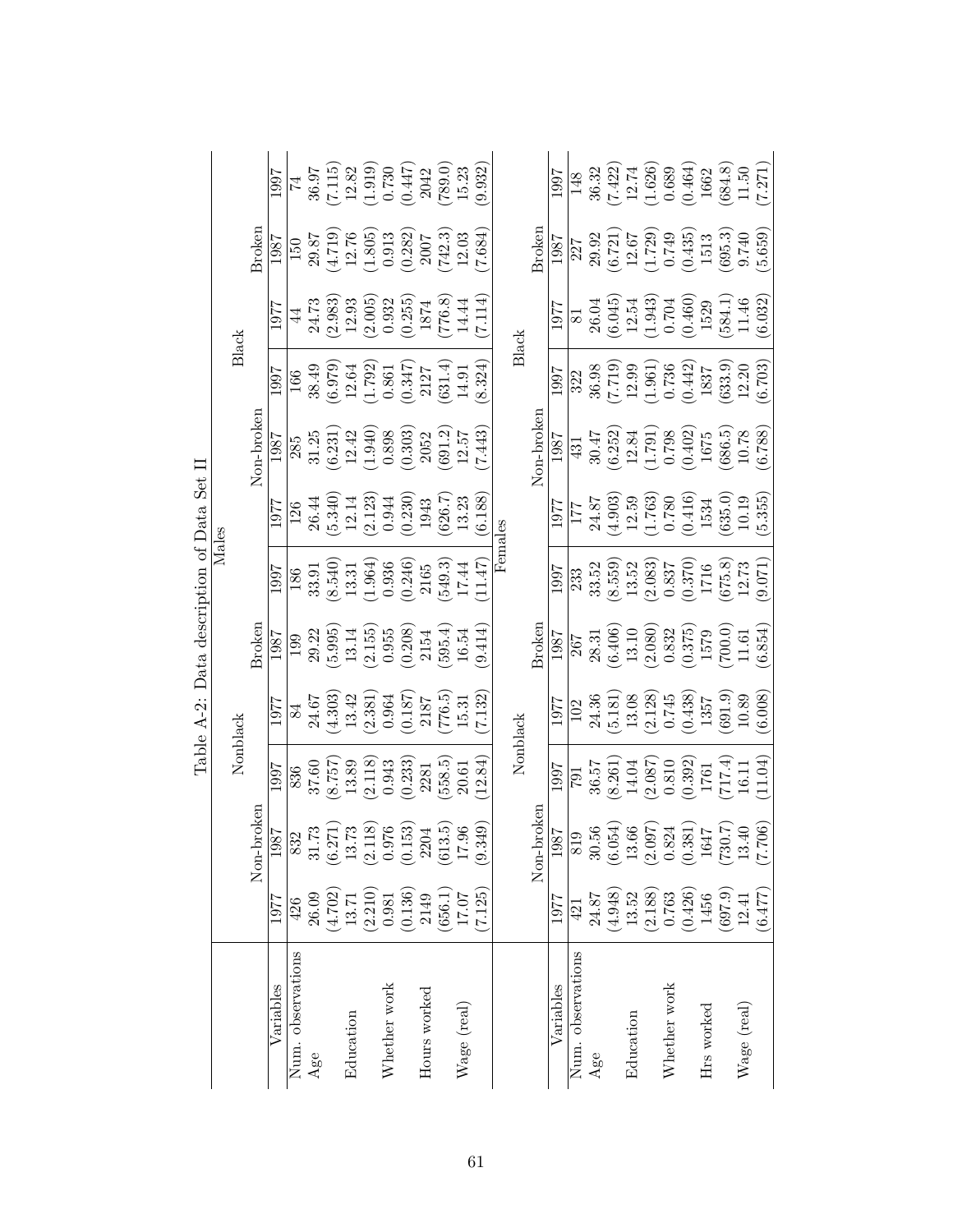|                  |                   |            |        | Males      |        |            |        | Females    |        |
|------------------|-------------------|------------|--------|------------|--------|------------|--------|------------|--------|
|                  |                   | Nonblack   |        | Black      |        | Nonblack   |        | Black      |        |
|                  | Variables         | Est.       | s.e.   | Est.       | s.e.   | Est.       | s.e.   | Est.       | s.e.   |
| Experience       | hrs worked $(L1)$ | $0.9303*$  | 0.0181 | $0.6890*$  | 0.0324 | $1.2120*$  | 0.0240 | 1.0767*    | 0.0374 |
|                  | hrs worked $(L2)$ | $0.5186*$  | 0.0181 | $0.5058*$  | 0.0333 | $0.5219*$  | 0.0242 | $0.5748*$  | 0.0385 |
|                  | hrs worked $(L3)$ | $0.2462*$  | 0.0174 | $0.3485*$  | 0.0323 | $0.2693*$  | 0.0238 | $0.2856*$  | 0.0376 |
|                  | dwork $(L1)$      | $-0.0342*$ | 0.0120 | $0.0384*$  | 0.0175 | $-0.0254*$ | 0.0061 | $-0.0819*$ | 0.0100 |
|                  | dwork $(L2)$      | $-0.0833*$ | 0.0116 | $-0.0807*$ | 0.0172 | $-0.0527*$ | 0.0062 | $-0.0730*$ | 0.0102 |
|                  | dwork $(L3)$      | 0.0154     | 0.0107 | $-0.0764*$ | 0.0162 | $-0.0364*$ | 0.0058 | $-0.0363*$ | 0.0094 |
| Age squared      |                   | $-0.0005*$ | 0.0000 | $-0.0004*$ | 0.0001 | $-0.0003*$ | 0.0000 | $-0.0003*$ | 0.0001 |
| Age $\times$ edu |                   | $0.0011*$  | 0.0002 | 0.0005     | 0.0004 | 0.0004     | 0.0004 | $0.0017*$  | 0.0005 |
|                  |                   |            |        |            |        |            |        |            |        |
| $\times$ Broken  |                   |            |        |            |        |            |        |            |        |
| Experience       | hrs worked $(L1)$ | $-0.0249$  | 0.0425 | $0.1562*$  | 0.0525 | $-0.1956*$ | 0.0497 | $0.1800*$  | 0.0560 |
|                  | hrs worked $(L2)$ | $-0.1624*$ | 0.0429 | $0.1642*$  | 0.0543 | 0.0477     | 0.0508 | 0.0138     | 0.0579 |
|                  | hrs worked $(L3)$ | $-0.0414$  | 0.0415 | $-0.0096$  | 0.0522 | $-0.0670$  | 0.0497 | 0.0267     | 0.0566 |
|                  | dwork $(L1)$      | $-0.1310*$ | 0.0306 | $-0.1743*$ | 0.0279 | $-0.0883*$ | 0.0133 | $-0.0347*$ | 0.0147 |
|                  | dwork $(L2)$      | 0.0285     | 0.0290 | $-0.0580*$ | 0.0280 | $-0.0705*$ | 0.0133 | $-0.0191$  | 0.0149 |
|                  | dwork $(L3)$      | $-0.0689*$ | 0.0259 | $-0.0426$  | 0.0259 | $-0.0190$  | 0.0124 | 0.0147     | 0.0140 |
| Age squared      |                   | $0.0001*$  | 0.0001 | 0.0000     | 0.0001 | $-0.0001$  | 0.0001 | $-0.0000$  | 0.0001 |
| Age $\times$ edu |                   | $-0.0009*$ | 0.0003 | $-0.0004$  | 0.0004 | $0.0010*$  | 0.0004 | 0.0001     | 0.0005 |

Table A-3: Wage Equation Estimation using Data set 1

The number of individuals: Males/Nonblack: 4657, Males/Black: 1825, Females/Nonblack: 3727, Females/Black: 2117 ∗ Significant at 5 % level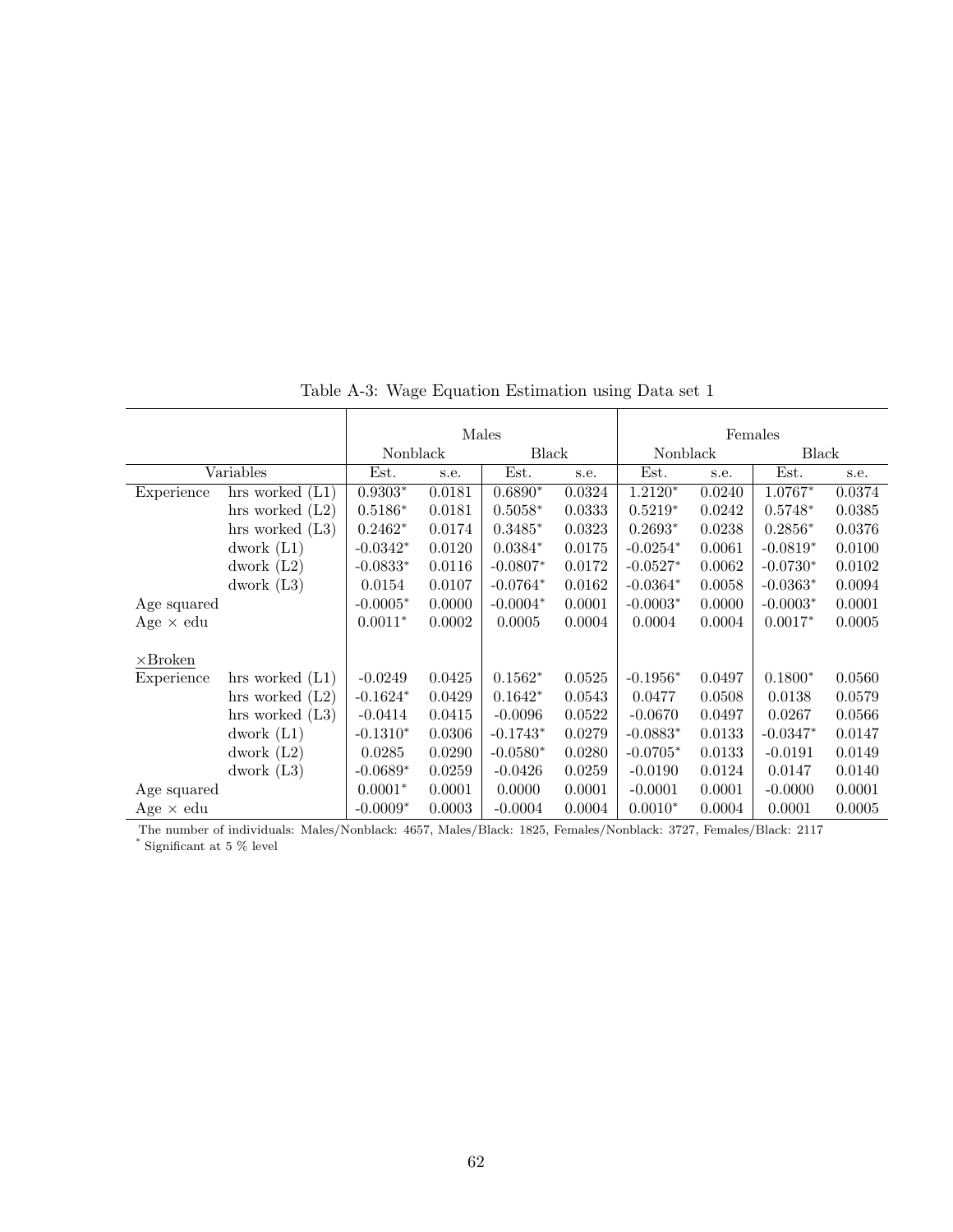|                                 |                   | Nonblack<br><b>Broken</b><br><b>BrokenY</b><br><b>BrokenM</b><br><b>BrokenO</b> |                  |                     |                  |                     |                  |                         |                  |
|---------------------------------|-------------------|---------------------------------------------------------------------------------|------------------|---------------------|------------------|---------------------|------------------|-------------------------|------------------|
|                                 |                   |                                                                                 |                  |                     |                  |                     |                  |                         |                  |
|                                 | Variables         | Est.                                                                            | s.e.             | Est.                | s.e.             | Est.                | $_{\rm s.e.}$    | Est.                    | $_{\rm s.e.}$    |
| Experience                      | hrs worked $(L1)$ | $0.8835*$                                                                       | 0.0298           | $0.8976*$           | 0.0273           | $0.8760*$           | 0.0281           | $0.8844*$               | 0.0298           |
|                                 | hrs worked $(L2)$ | $0.6068*$                                                                       | 0.0294           | $0.5930*$           | 0.0272           | $0.5771*$           | 0.0277           | $0.5986*$               | 0.0295           |
|                                 | hrs worked $(L3)$ | $0.3195*$                                                                       | 0.0273           | $0.3267*$           | 0.0253           | $0.3213*$           | 0.0258           | $0.3185*$               | 0.0274           |
|                                 | dwork $(L1)$      | 0.0059                                                                          | 0.0222           | $-0.0410*$          | 0.0205           | $-0.0271$           | 0.0208           | $-0.0011$               | 0.0220           |
|                                 | dwork $(L2)$      | $-0.0400*$                                                                      | 0.0201           | $-0.0461*$          | 0.0184           | $-0.0332$           | 0.0188           | $-0.0511*$              | 0.0197           |
|                                 | dwork $(L3)$      | 0.0044                                                                          | 0.0176           | $-0.0115$           | 0.0164           | $-0.0099$           | 0.0166           | $-0.0059$               | 0.0174           |
| Age squared                     |                   | $-0.0010*$                                                                      | 0.0001           | $-0.0010*$          | 0.0001           | $-0.0010*$          | 0.0001           | $-0.0010*$              | 0.0001           |
| Age $\times$ edu                |                   | $0.0041*$                                                                       | 0.0005           | $0.0041*$           | 0.0005           | $0.0042*$           | 0.0005           | $0.0041*$               | 0.0005           |
|                                 |                   |                                                                                 |                  |                     |                  |                     |                  |                         |                  |
| $\times$ Broken                 |                   |                                                                                 |                  |                     |                  |                     |                  |                         |                  |
| Experience                      | hrs worked $(L1)$ | 0.0626                                                                          | 0.0648           | $-0.3108*$          | 0.1319           | $0.5868*$           | 0.1222           | $-0.0128$               | 0.0840           |
|                                 | hrs worked $(L2)$ | $-0.1334*$                                                                      | 0.0658           | $-0.5309*$          | 0.1297           | $0.4504*$           | 0.1336           | $-0.1733*$              | 0.0846           |
|                                 | hrs worked $(L3)$ | $-0.0144$                                                                       | 0.0621           | $-0.1072$           | 0.1213           | 0.0636              | 0.1236           | $-0.0192$               | 0.0804           |
|                                 | dwork $(L1)$      | $-0.2717*$                                                                      | 0.0502           | 0.0546              | $0.1014\,$       | $-0.2469*$          | 0.1139           | $-0.3176*$              | 0.0618           |
|                                 | dwork $(L2)$      | $-0.0407$                                                                       | 0.0431           | 0.0312              | 0.0774           | $-0.2463*$          | 0.0906           | 0.0322                  | 0.0559           |
|                                 | dwork $(L3)$      | $-0.1776*$                                                                      | 0.0364           | $-0.1270*$          | 0.0644           | $-0.2874*$          | 0.0707           | $-0.1110*$              | 0.0484           |
| Age squared                     |                   | 0.0001                                                                          | 0.0002           | 0.0007              | 0.0004           | 0.0003              | 0.0003           | $-0.0002$               | 0.0002           |
| Age $\times$ edu                |                   | $-0.0004$                                                                       | 0.0008           | $-0.0032$           | 0.0020           | $-0.0016$           | 0.0016           | 0.0010                  | 0.0010           |
|                                 |                   |                                                                                 |                  |                     |                  |                     |                  |                         |                  |
|                                 |                   |                                                                                 |                  |                     |                  | <b>Black</b>        |                  |                         |                  |
|                                 |                   | <b>Broken</b>                                                                   |                  | <b>BrokenY</b>      |                  | <b>BrokenM</b>      |                  | <b>BrokenO</b>          |                  |
|                                 | Variables         | Est.                                                                            | s.e.             | Est.                | s.e.             | Est.                | s.e.             | Est.                    | s.e.             |
| Experience                      | hrs worked $(L1)$ | $1.0251*$                                                                       | 0.0508           | $1.0029*$           | 0.0456           | $1.1059*$           | 0.0461           | $1.0038*$               | 0.0473           |
|                                 | hrs worked $(L2)$ | $1.0286*$                                                                       | 0.0518           | $0.9194*$           | 0.0463           | $1.0068*$           | 0.0465           | $0.9331*$               | 0.0486           |
|                                 | hrs worked $(L3)$ | $0.3280*$                                                                       | 0.0488           | $0.3042^{\ast}$     | 0.0434           | $0.3267*$           | 0.0429           | $0.3029*$               | 0.0451           |
|                                 | dwork $(L1)$      | $-0.0898*$                                                                      | 0.0283           | $-0.0334$           | 0.0268           | $-0.0085$           | 0.0264           | $-0.0988*$              | 0.0266           |
|                                 | dwork $(L2)$      | $-0.1443*$                                                                      | 0.0260           | $-0.1280*$          | 0.0243           | $-0.1504*$          | 0.0243           | $-0.1197*$              | 0.0246           |
|                                 | dwork $(L3)$      | $-0.0941*$                                                                      | 0.0241           | $-0.1160*$          | 0.0219           | $-0.1285*$          | 0.0215           | $-0.0895*$              | 0.0225           |
| Age squared                     |                   | $-0.0004*$                                                                      | 0.0002           | $-0.0004*$          | 0.0002           | $-0.0004*$          | 0.0002           | $-0.0004*$              | 0.0002           |
| Age $\times$ edu                |                   | $0.0024*$                                                                       | 0.0009           | 0.0011              | 0.0009           | 0.0012              | 0.0009           | $0.0027*$               | 0.0009           |
|                                 |                   |                                                                                 |                  |                     |                  |                     |                  |                         |                  |
| $\times$ Broken                 |                   |                                                                                 |                  |                     |                  |                     |                  |                         |                  |
| Experience                      | hrs worked $(L1)$ | $-0.0113$                                                                       | 0.0954           | $0.5207*$           | 0.1483           | $-0.4572*$          | 0.1431           | $-0.2275$               | 0.1496           |
|                                 | hrs worked $(L2)$ | $-0.6688*$                                                                      | 0.0973           | $-0.4679*$          | 0.1626           | $-0.7185*$          | 0.1487           | $-0.6113*$              | 0.1416<br>0.1270 |
|                                 |                   |                                                                                 |                  |                     |                  |                     |                  |                         |                  |
|                                 | hrs worked $(L3)$ | $-0.0283$                                                                       | 0.0898           | $0.5709*$           | 0.1461           | $-0.1526$           | 0.1432           | $-0.4138*$              |                  |
|                                 | dwork $(L1)$      | 0.0329                                                                          | 0.0471           | $-0.0037$           | 0.0733           | $-0.2373*$          | 0.0805           | $0.1288*$               | 0.0629           |
|                                 | dwork $(L2)$      | $0.0931*$                                                                       | 0.0444           | 0.1425              | 0.0740           | 0.0871              | 0.0753           | $-0.0419$               | 0.0590           |
|                                 | dwork $(L3)$      | 0.0699                                                                          | 0.0412           | 0.0171              | 0.0623           | 0.0116              | 0.0712           | $0.1547*$               | 0.0568           |
| Age squared<br>Age $\times$ edu |                   | 0.0002<br>$-0.0009$                                                             | 0.0003<br>0.0014 | $-0.0007$<br>0.0033 | 0.0004<br>0.0020 | $-0.0003$<br>0.0012 | 0.0005<br>0.0023 | $0.0012*$<br>$-0.0053*$ | 0.0005<br>0.0023 |

Table A-4: Wage Equation Estimation using Data Set II - Males

- Broken: "living with birth parents up to 18 years," BrokenY: "experiencing family disruption between the birth and age 5," BrokenM: "experiencing family disruption between age 6 and age 10," BrokenO: "experiencing family disruption between age 11 and age 18."

- The number of individuals: Nonblack/Broken: 1520, Nonblack/BrokenY: 1495, Nonblack/BrokenY: 1452, Nonblack/BrokenY: 1406, Black/Broken: 554, Black/BrokenY: 520, Black/BrokenM: 505, Black/BrokenO: 491 ∗

Significant at 5% level